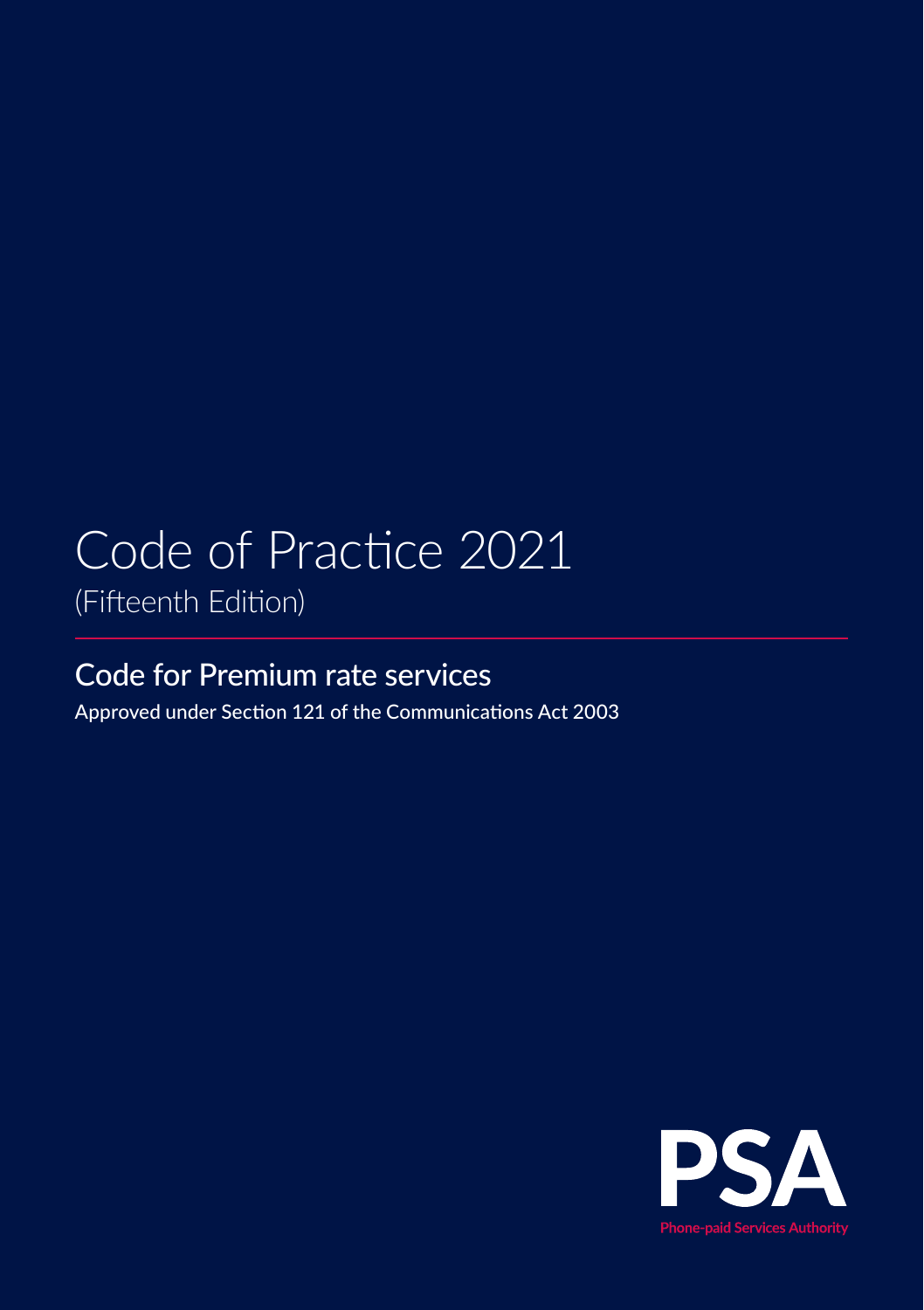# <span id="page-1-0"></span>**Contents**

| 1. The PSA and the Code                                                 | 3  |
|-------------------------------------------------------------------------|----|
| Introduction                                                            | 3  |
| Scope                                                                   | 4  |
| Independence                                                            | 4  |
| Delegation of Powers                                                    | 4  |
| Confidentiality                                                         | 5  |
| Reach of the Code                                                       | 6  |
| Commencement and transitional arrangements                              | 7  |
| 2. Regulatory Approach                                                  | 8  |
| Regulatory Standards and Requirements                                   | 8. |
| Guidance and advice to support compliance with the Code                 | 8  |
| Best practice information                                               | 9  |
| Supervision and verification                                            | 9  |
| Code compliance: engagement and enforcement                             | 10 |
| Tailored approach to regulation                                         | 11 |
| Prior permission                                                        | 12 |
| 3. Regulatory Standards and Requirements                                | 13 |
| (i) Consumers                                                           | 13 |
| Integrity                                                               | 13 |
| Transparency                                                            | 14 |
| <b>Fairness</b>                                                         | 17 |
| Customer care                                                           | 21 |
| Vulnerable consumers                                                    | 23 |
| Consumer privacy                                                        | 25 |
| Prevention of harm and offence                                          | 26 |
| (ii) Organisations                                                      | 26 |
| Organisation and service information                                    | 26 |
| Due Diligence, Risk Assessment and Control (DDRAC)                      | 29 |
| Systems                                                                 | 31 |
| (iii) Service-specific requirements                                     | 33 |
| Society Lottery Services                                                | 33 |
| Professional Advice Services                                            | 33 |
| Competition Services (incl. Broadcast Services & Call TV Quiz Services) | 33 |
| <b>Remote Gambling Services</b>                                         | 36 |
| Live Entertainment Services                                             | 36 |
| Services using virtual currency                                         | 37 |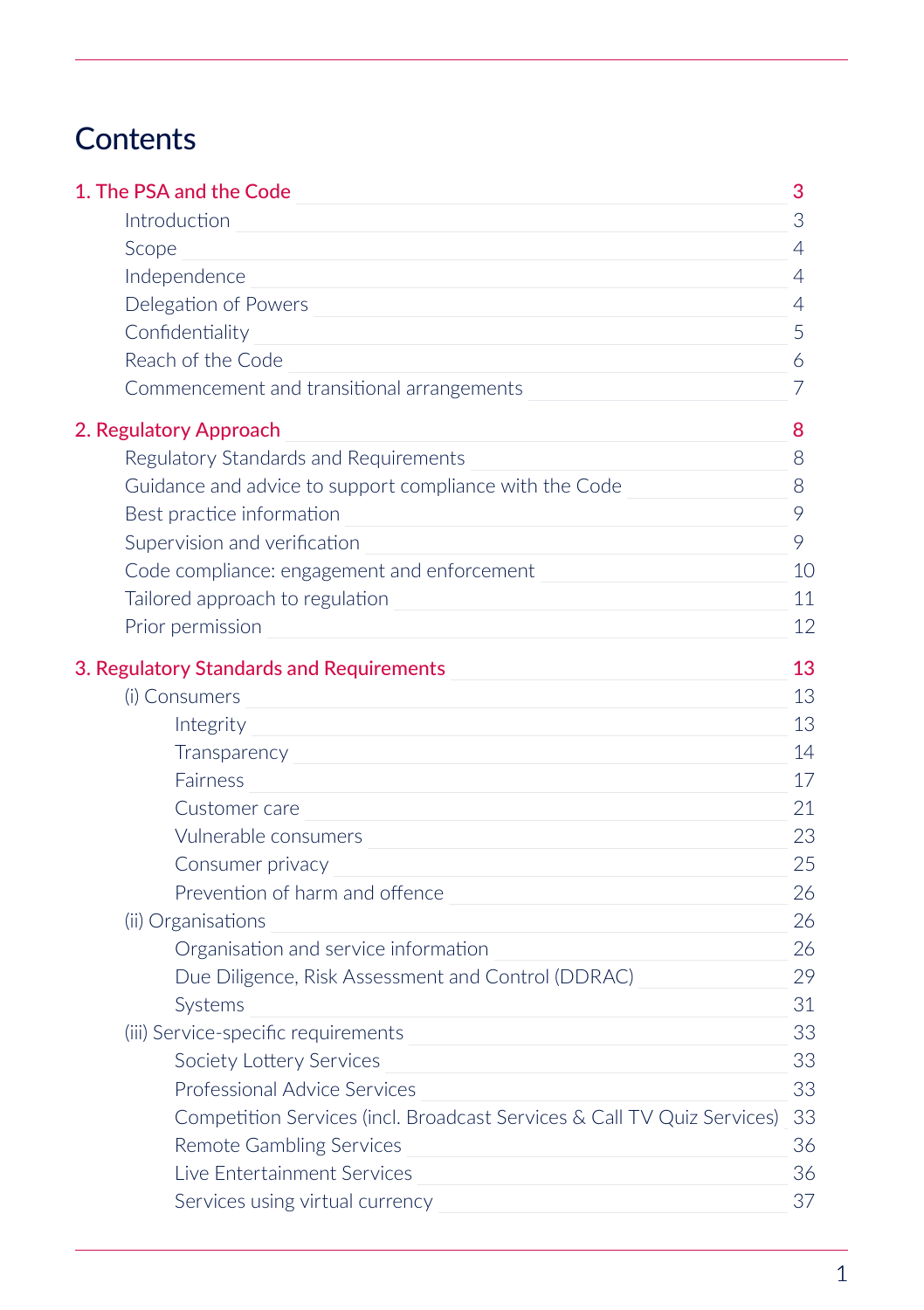| 4. Supervision                                              | 38 |
|-------------------------------------------------------------|----|
| Introduction                                                | 38 |
| General approach to supervision                             | 38 |
| Compliance monitoring methods                               | 40 |
| Audits                                                      | 41 |
| Reporting and notification requirements                     | 42 |
| Skilled person reports                                      | 42 |
| 5. Engagement and enforcement                               | 44 |
| General approach to engagement and enforcement              | 44 |
| Engagement: enquiry letters                                 | 45 |
| Engagement: warning letters                                 | 46 |
| Formal notification and enforcement notices                 | 48 |
| Settlement                                                  | 50 |
| Interim measures                                            | 51 |
| Proceedings before the CAP and Tribunals                    | 55 |
| Sanctions                                                   | 59 |
| Refunds                                                     | 62 |
| Reviews                                                     | 63 |
| Administrative charge                                       | 65 |
| 6. Additional powers, responsibilities and obligations      | 66 |
| Directions for information                                  | 66 |
| Responsibilities and obligations on PRS providers           | 67 |
| Formation, composition and responsibilities of the CAP      | 70 |
| Amendment of Code provisions                                | 71 |
| 7. Funding arrangements                                     | 72 |
| General provisions                                          | 72 |
| PSA funding                                                 | 72 |
| Business plan and budget                                    | 73 |
| Levy-funded model                                           | 73 |
| Financial information                                       | 74 |
| Levy payment                                                | 75 |
| D1. Definitions                                             | 77 |
| Key definitions                                             | 77 |
| General definitions                                         | 80 |
| Annex 1: Specified service charges and duration of calls    | 90 |
| Annex 2: Due Diligence, Risk Assessment and Control (DDRAC) | 92 |
| <b>Annex 3: Technical Standards</b>                         | 94 |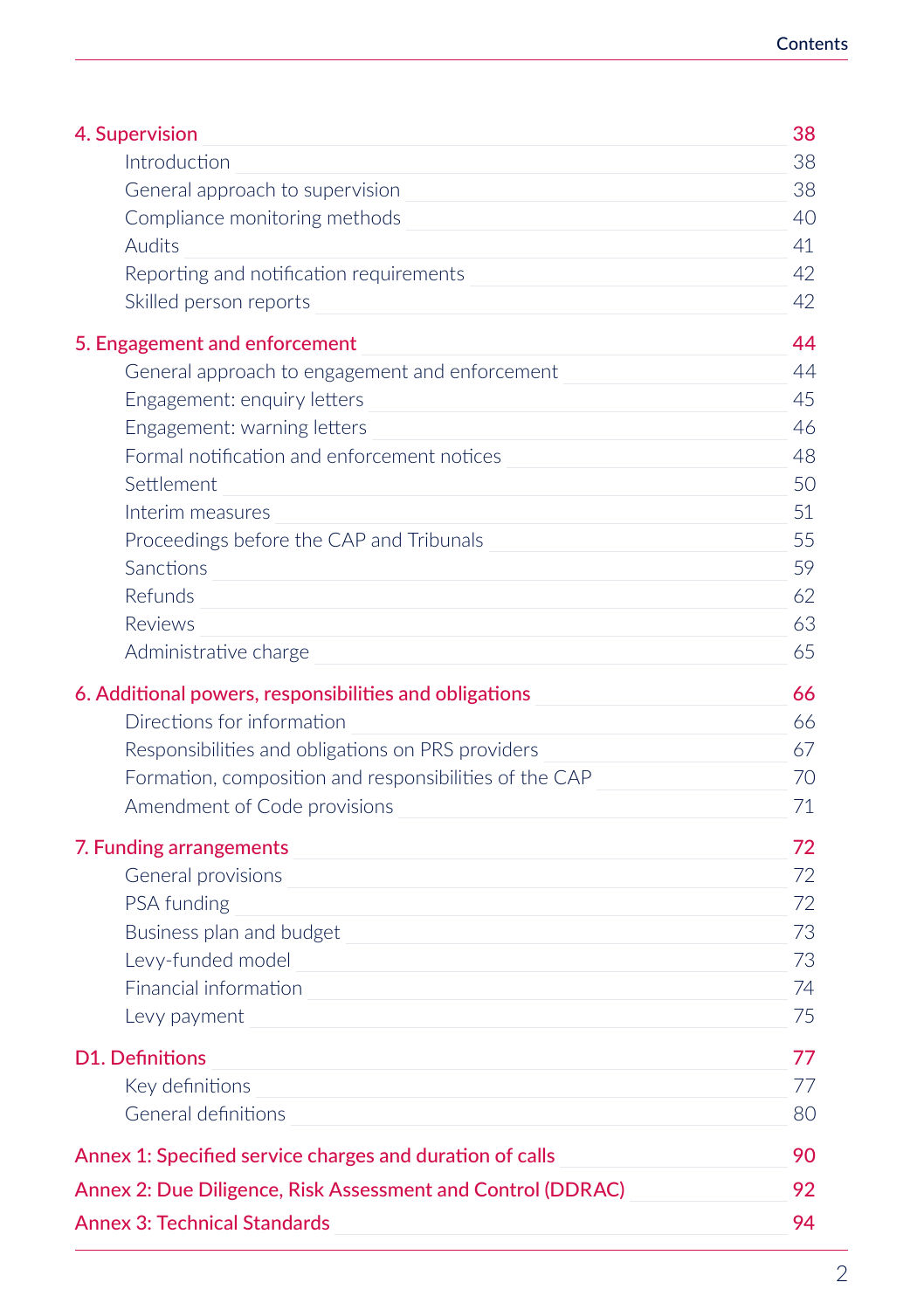## <span id="page-3-0"></span>1 The PSA and the Code

#### 1.1 Introduction

## 1.1.1

The Phone-paid Services Authority (PSA) is the UK regulator for content, goods and services charged to a phone bill.

## 1.1.2

The PSA regulates primarily by setting **Standards** and **Requirements** for premium rate service (PRS) providers to meet in respect of the provision, content, promotion and marketing of their services, and by monitoring and enforcing those Standards and Requirements, in accordance with this Code of Practice (the Code).

## 1.1.3

The **Standards** are designed to provide clarity for industry and deliver necessary technical and operational protections in the market. They also aim to ensure that all consumers, including those who are or may be **vulnerable**, have confidence and consistent experiences when engaging with PRS and ensure that their expectations are aligned with their experiences of other digital payment platforms.

## 1.1.4

The PSA will support PRS providers to comply with its Standards and Requirements through the provision of guidance, best practice information and stakeholder engagement. The PSA will seek to provide flexibility in how PRS providers can meet the Standards set by this Code, including (where appropriate) by considering PRS providers' particular circumstances and granting permission for alternative ways for Standards to be met. This approach also helps to facilitate opportunities for innovation in the interests of consumers within a healthy, competitive and well-regulated market.

## 1.1.5

The PSA will conduct appropriate checks on PRS providers using an effective registration system. This will provide essential information about PRS organisations and the services they offer, as well as putting in place clear and stringent due diligence, risk assessment and control (DDRAC) Requirements to ensure that those entering and operating in the market comply with the Code and act in the consumer interest.

## 1.1.6

The PSA will monitor compliance with the Code using a range of tools set out in this Code. Where the PSA identifies potential or actual non-compliance with the Code, it may take regulatory actions, including using informal engagement and/or formal enforcement action, as specified in this Code.

## 1.1.7

The PSA is committed to acting in a transparent, accountable, proportionate, consistent and targeted manner. Within this framework the PSA acts to ensure that PRS are provided in a way that meets consumer expectations so that all consumers can have a consistently positive experience of PRS.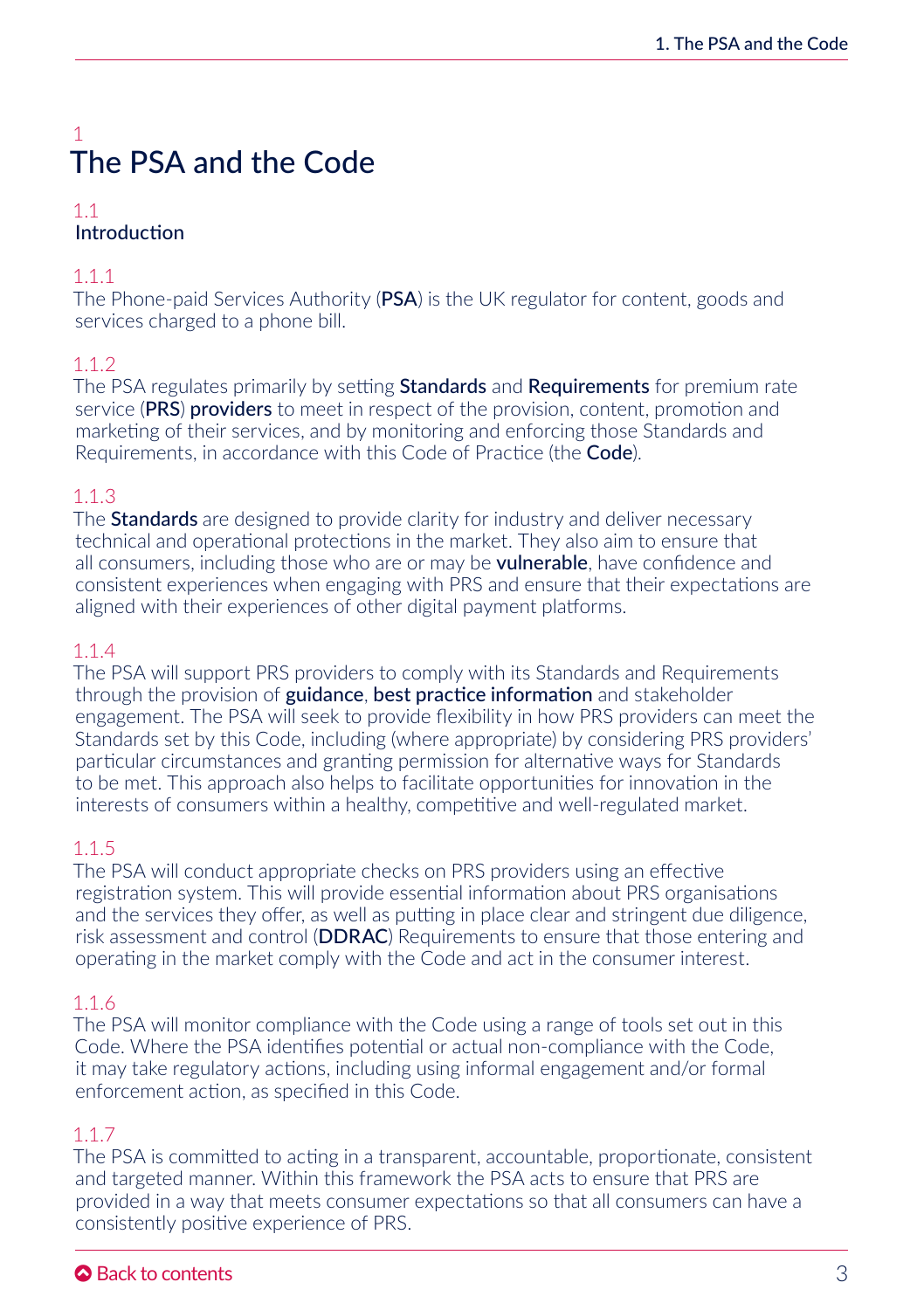## <span id="page-4-0"></span>1.2 Scope

#### 1.2.1

The Communications Act 2003 (the **Act**) gives **Ofcom** the power to approve a Code for the purposes of regulating PRS. Ofcom has approved this Code under section 121 of the Act. Under section 120 of the Act certain providers of PRS are obliged, through the Condition set by Ofcom, to comply with provisions of the Code and directions given by the PSA in accordance with the Code for the purpose of enforcing its provisions.

## 1.2.2

The Condition set by Ofcom applies to **Controlled premium rate services** which are a subset of services defined as PRS in the Act.

## 1.3

## PRS providers

## 1.3.1

The PSA regulates by imposing Standards and Requirements, as well as responsibilities and obligations on PRS providers, all of which are enforceable. Three categories of PRS providers comprise the PRS value chain and are defined at paragraphs D.1.3–D.1.9 below: (a) network operators; (b) intermediary providers (which form part of a PRS value chain); and (c) **merchant providers** (the person responsible for providing the PRS to end users). A PRS provider may fall within more than one of these categories.

## 1.4

## Independence

#### 1.4.1

The PSA operates **independently** from the industry. All members of the PSA's **Board** are appointed in their individual capacities. No member of the Board may have any current commercial interest in PRS but Board members may be appointed on the basis of their contemporary industry knowledge.

#### 1.4.2

Board members do not sit on PSA Code Adjudication Tribunals (Tribunals) which adjudicate on allegations of non-compliance with the Code. Tribunals are made up of members of the PSA's Code Adjudication Panel (CAP), the composition and function of which is set out at paragraphs 6.3.1-6.3.3 below.

#### 1.5 Delegation of powers

## 1.5.1

The Board may delegate its powers to employees of the PSA and/or the CAP as it sees fit. Delegated powers may not further be sub-delegated.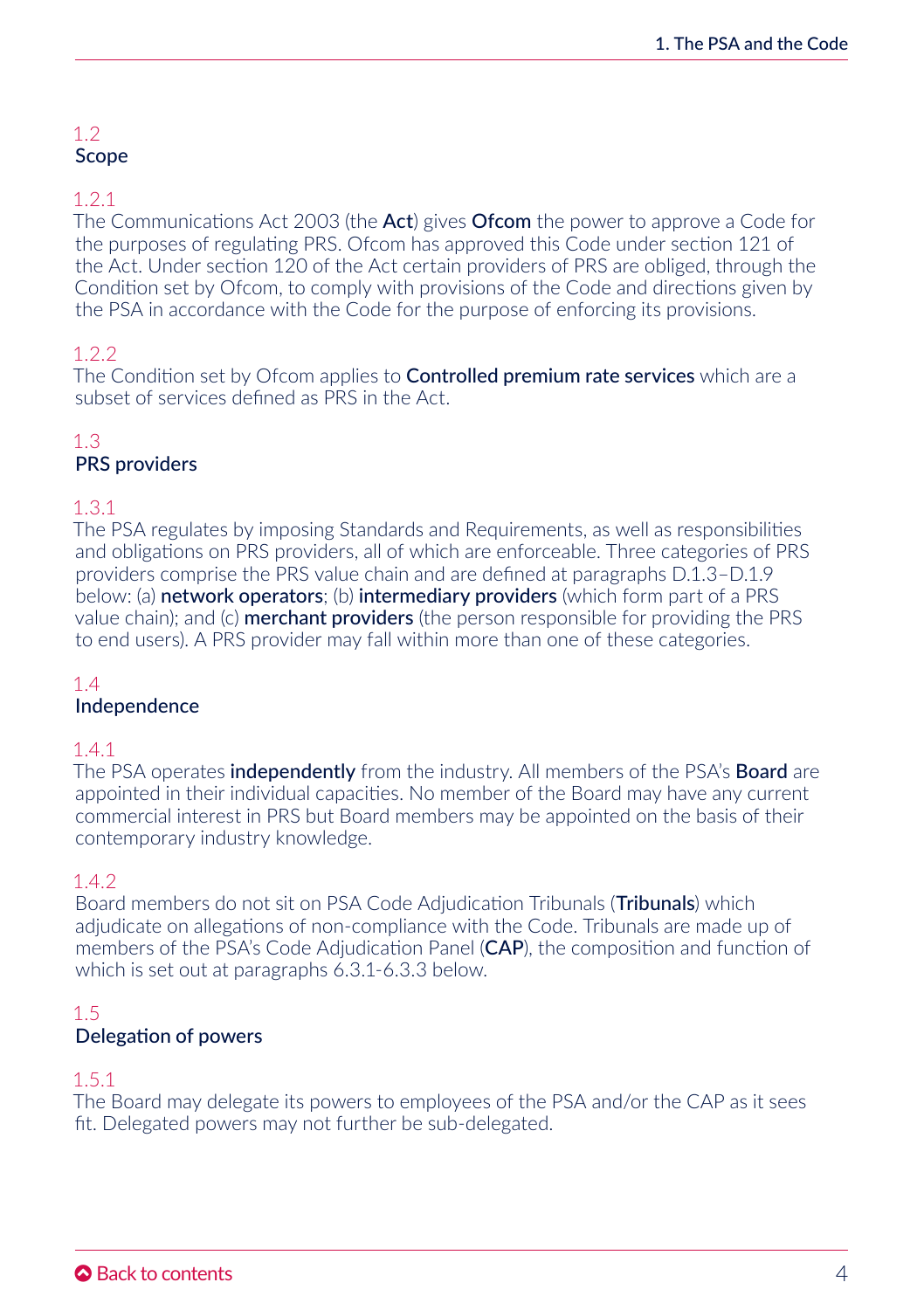## <span id="page-5-0"></span>1.6 **Confidentiality**

## 1.6.1

Confidential information received by the PSA may only be shared with third parties in accordance with paragraph 1.6.3 below.

## 1.6.2

The PSA shall treat information received as confidential where it relates specifically to the affairs of a particular PRS provider or associated individual, and publication of it would or might, in the reasonable opinion of the PSA, seriously and prejudicially affect the interests of that provider or individual.

## 1.6.3

Confidential information received by the PSA will generally be held in confidence by the PSA. Subject to applicable law, such information will only be shared with a third party (other than, professional advisers and Ofcom) where:

- (a) the PSA reasonably considers that:
	- i. there is a risk of imminent consumer harm or actual consumer harm as a result of a potential or actual breach of the Code by a relevant PRS provider; and
	- ii. it is necessary and proportionate to share confidential information within the relevant PRS value chain (i.e. with any network operators, intermediary providers and/or merchant providers in that chain) in order to address the relevant consumer harm issue and/or to ascertain whether a contravention of the Code has occurred or is occurring, in circumstances where the PSA has been unable to secure prompt and effective cooperation with its regulatory efforts from the relevant PRS provider.
- (b) the provider of the information has given their consent for it to be so shared (such consent not being unreasonably delayed or withheld);
- (c) the information has been requested by another regulator or other lawful authority for the proper discharge of their functions;
- (d) the information is required by law enforcement agencies for the purpose of investigating fraud or other potential or alleged offences; or
- (e) the information has entered the public domain or has become lawfully available from a third party free from any confidentiality restriction.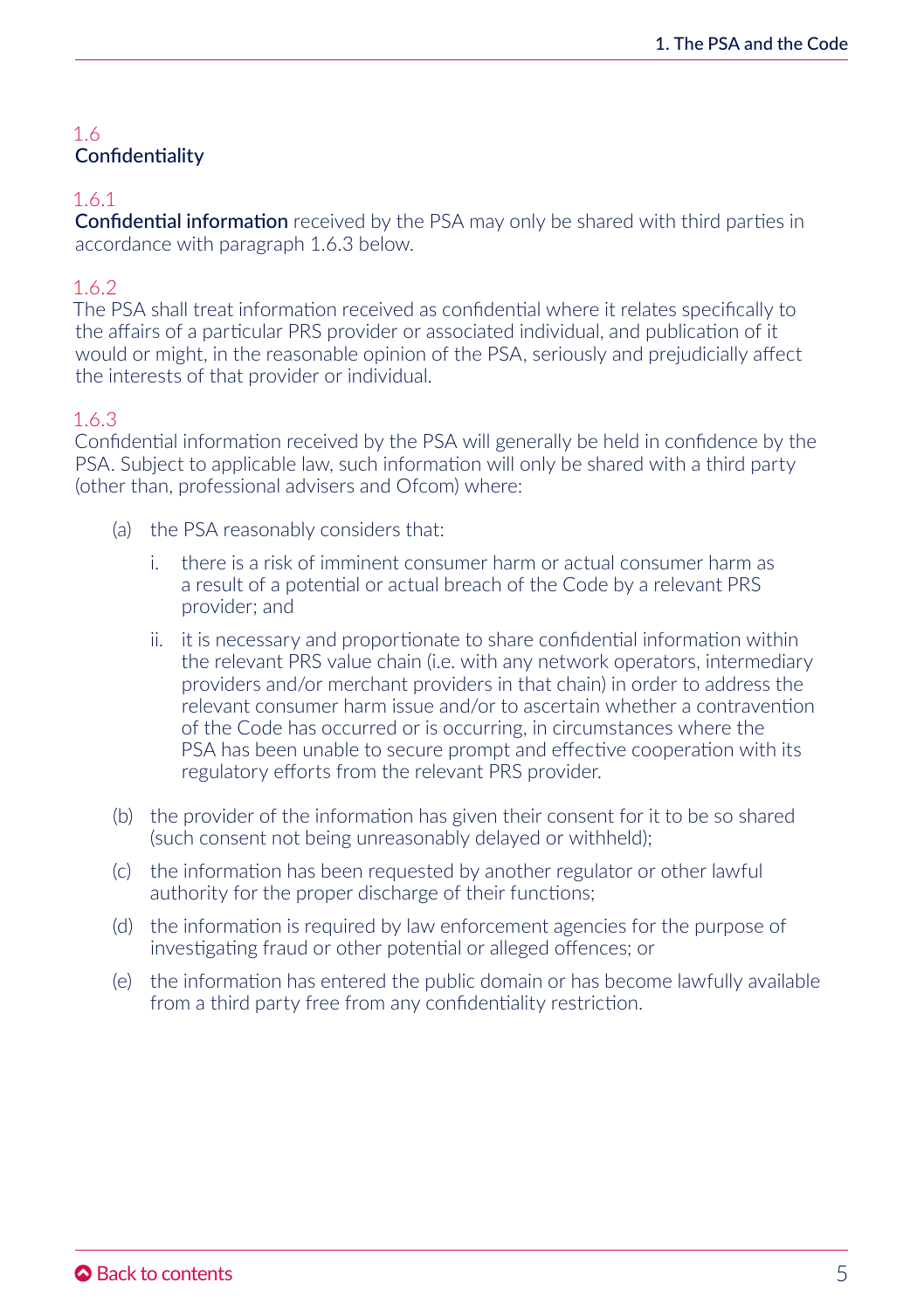## <span id="page-6-0"></span>1.6.4

For the avoidance of doubt, where the PSA shares any confidential information under sub-paragraph 1.6.3(a) above, it will have particular regard to the need to minimise the sharing of such information as far as it is practicable to do so in all the circumstances. Where a PRS provider's confidential information has been shared in this manner, the PSA will notify that provider in writing as soon as reasonably practicable, bearing in mind the need to ensure that any ongoing efforts to prevent or minimise consumer harm are not jeopardised by such notification. In the written notification, the PSA will set out:

- (a) a list of the information that has been shared;
- (b) a list of the persons with whom it has been shared; and
- (c) a brief explanation of why the disclosure of that information was considered necessary and proportionate.

#### 1.7 Reach of the Code

## 1.7.1

Save as is provided below, the Code applies to all PRS that are accessed through a provider of a United Kingdom electronic communications network or electronic communications service as defined by section 32 of the Act.

## 1.72

Some PRS may also be **Information Society Services**. In such cases, the Code may be subject to certain provisions of Directive 2000/31/FC (the **e-Commerce Directive**) as transposed into the Electronic Commerce (EC Directive) Regulations 2002 (the e-Commerce Regulations). By virtue of the Communications Act (e-Commerce) (EU Exit) Regulations 2020, the Code applies to all Information Society Services irrespective of whether the intermediary provider or merchant provider responsible for the provision of those services under the Code is:

- (a) established in the United Kingdom; or
- (b) established in another EEA member state, and the services are being accessed or may be accessed from within the United Kingdom.

## 1.7.3

Nothing in this Code will be construed as enabling the PSA to take any action, or require any person to take any action, that would contravene the e-Commerce Regulations and/ or the e-Commerce Directive.

## 1.8

## Commencement and transitional arrangements

#### 1.8.1

This 15th edition of the Code came into force on 5th April 2022 (the commencement date).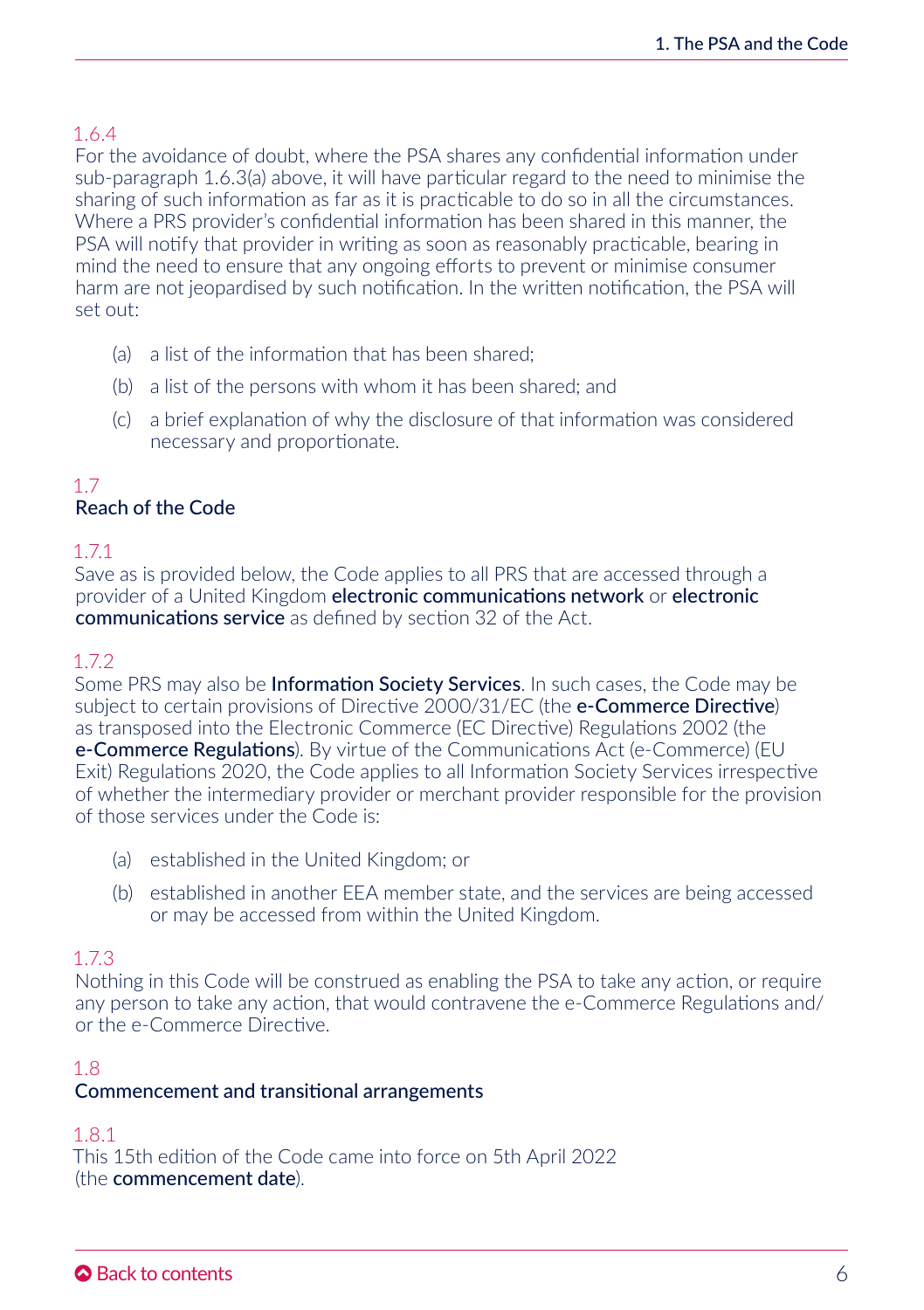<span id="page-7-0"></span>Section 5 of the Code and any Procedures published by the PSA from time to time under that section, and paragraph 6.1.1 of the Code where it is applied in respect of engagement and enforcement under Section 5, shall apply to:

- (a) any investigations commenced pursuant to the previous edition of the Code and prior to the commencement date, but not concluded at that date;
- (b) the PSA's consideration of any complaints received by it and/or conducting of any monitoring in respect of a service pursuant to the previous edition of the Code and prior to the commencement date.

#### 1.9 Approval of the Code

#### 1.9.1

This Code is approved by the Office of Communications (Ofcom) for the purposes of sections 120 and 121 of the Communications Act 2003.

#### General, compliance and media enquiries

| Switchboard:       | 020 7940 7474                                   |
|--------------------|-------------------------------------------------|
| Web:               | www.psauthority.org.uk                          |
| Compliance Advice: | compliance@psauthority.org.uk                   |
| Media Office:      | 020 7940 7440<br>pressoffice@psauthority.org.uk |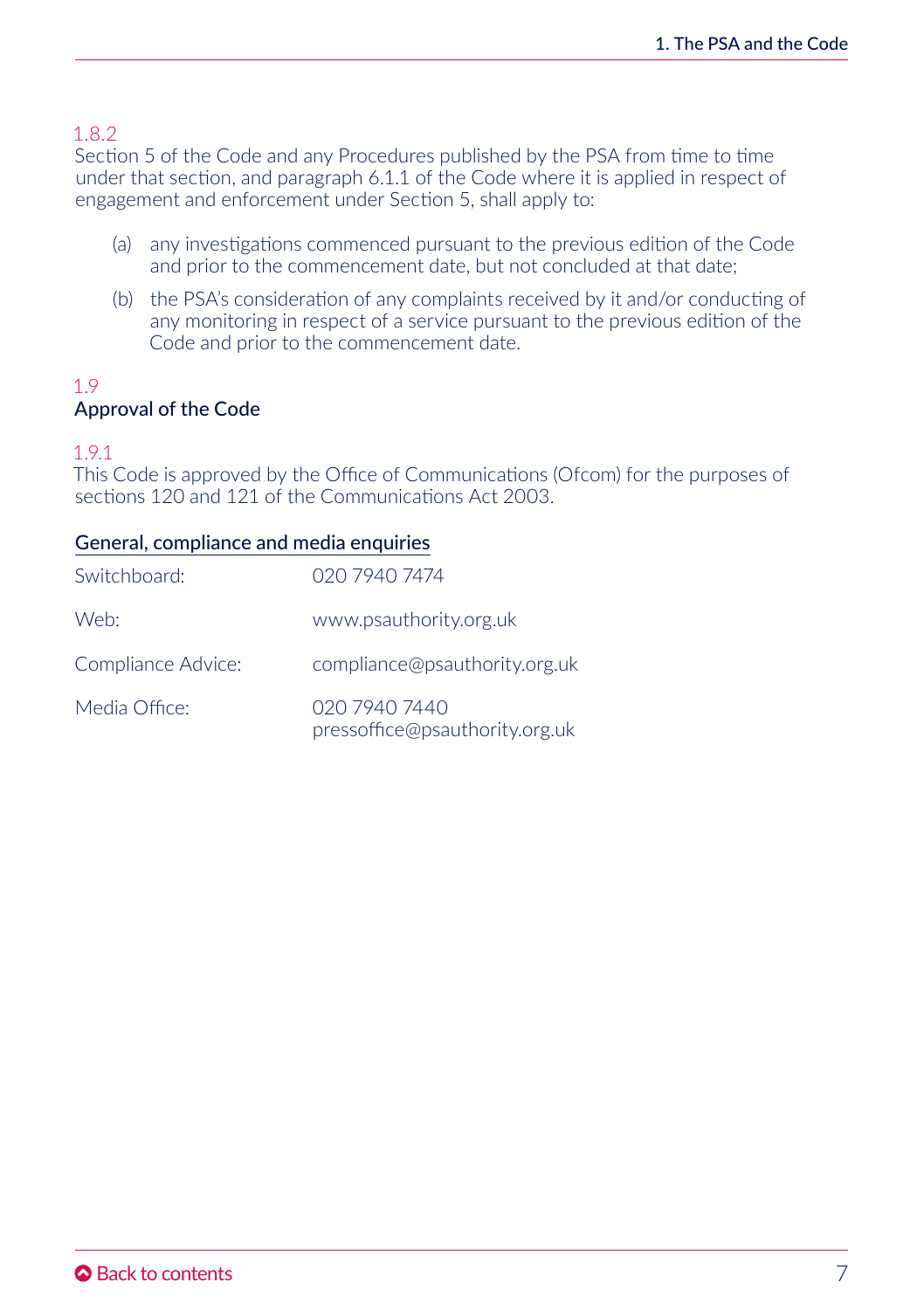## <span id="page-8-0"></span> $\overline{2}$ Regulatory approach

#### 2.1 Regulatory Standards and Requirements

## 2.1.1

The PSA sets overarching regulatory Standards, each of which is supported by a set of more detailed Requirements.

## 2.1.2

Each Standard sets out the expected quality that relevant PRS providers must reach in relation to the provision of a given PRS. The Standards collectively cover the design, promotion, marketing, content, operation and delivery of a PRS. Each Standard is underpinned by Requirements that are designed to support providers in achieving the Standard.

## 2.1.3

Each Standard and Requirement imposes separate, distinct and enforceable obligations on PRS providers. Such obligations are subject to any permissions that may be granted pursuant to paragraphs 2.6.1–2.6.4 below.

## Service-specific requirements

## 2.1.4

The Code also sets out service-specific requirements with which network operators, intermediary providers and merchant providers of specific categories of services must comply. These service-specific requirements provide further details for all relevant PRS providers on what additional requirements apply to their particular category of services so as to meet the Standards and protect consumers.

## $2.2$

## Guidance and advice to support compliance with the Code

#### 2.2.1

To support compliance with the Code, the PSA publishes non-binding guidance. It sets out the PSA's expectations and provides more detail on how PRS providers can comply with the Standards and Requirements in their provision of PRS, both generally as well as in relation to specific service types and charging mechanics. Guidance does not form part of the Code.

## $2.2.2$

Guidance is updated from time to time, following an appropriate consultation if the PSA in its reasonable opinion considers that it is proportionate to consult due to the scale of the proposed changes and/or the potential gravity of the impact of those changes on affected PRS providers.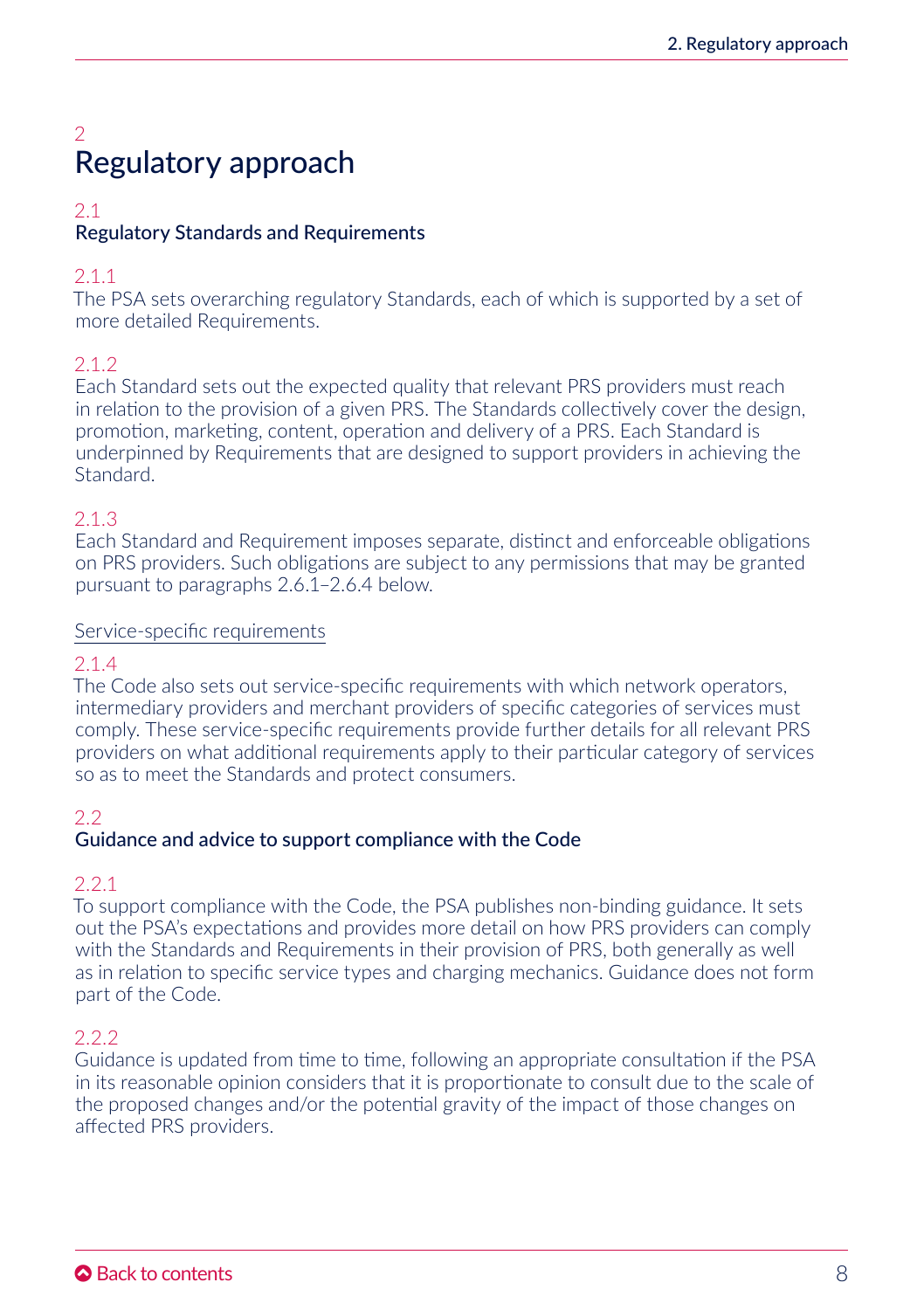## <span id="page-9-0"></span>2.2.3

When considering any alleged breach of the Code and/or the imposition of sanctions, as set out in Section 5 of this Code, the PSA will take into account whether or not a relevant PRS provider has followed the PSA's published guidance. The extent to which a PRS provider has attempted to comply with the Code by using methods other than those set out in the guidance, and/or the extent to which a provider engaged with the PSA as part of developing any such alternative methods, will also be taken into account.

## 2.2.4

The PSA also offers compliance support by issuing non-binding compliance advice to PRS providers on request. Whether a PRS provider has sought and/or followed compliance advice will be taken into account in considering any alleged breaches of the Code and/or the imposition of sanctions, as set out in Section 5 of this Code.

## 2.3

#### Best practice information

#### 2.3.1

The PSA will publish and update best practice information from time to time on reasonable notice, following consultation as considered appropriate. Best practice information focusses on actions and behaviour that go beyond compliance with the Standards and Requirements and thereby sets out what the PSA considers to be the most effective ways of meeting consumer expectations in the provision of PRS.

#### 2.3.2

Following best practice information will be taken into account as a mitigating factor when considering any alleged breach of the Code (as relevant) and/or the imposition of sanctions by reference to any **Procedures** published by the PSA from time to time.

## 2.3.3

Where the PSA concludes that a PRS provider has achieved an expectation set out in the best practice information, the PSA may, in its sole and absolute discretion, review and vary any existing compliance monitoring requirements under paragraphs 4.3–4.6 below in respect of that provider.

## 2.4

## Supervision and verification

#### 2.4.1

The PSA carries out supervisory activities as set out in Section 4 of this Code for the purposes of assessing a PRS provider's level of compliance with the Code; enabling timely identification and resolution of issues; proactively addressing any such issues; reducing the risk of actual or potential harm to consumers arising from such issues; and ensuring that the PSA can take informed decisions in carrying out its regulatory functions. Such activities support PRS providers in achieving compliance with the Code.

## 2.4.2

The PSA supervises compliance with the Code using various methods as set out in paragraph 4.3.1 below.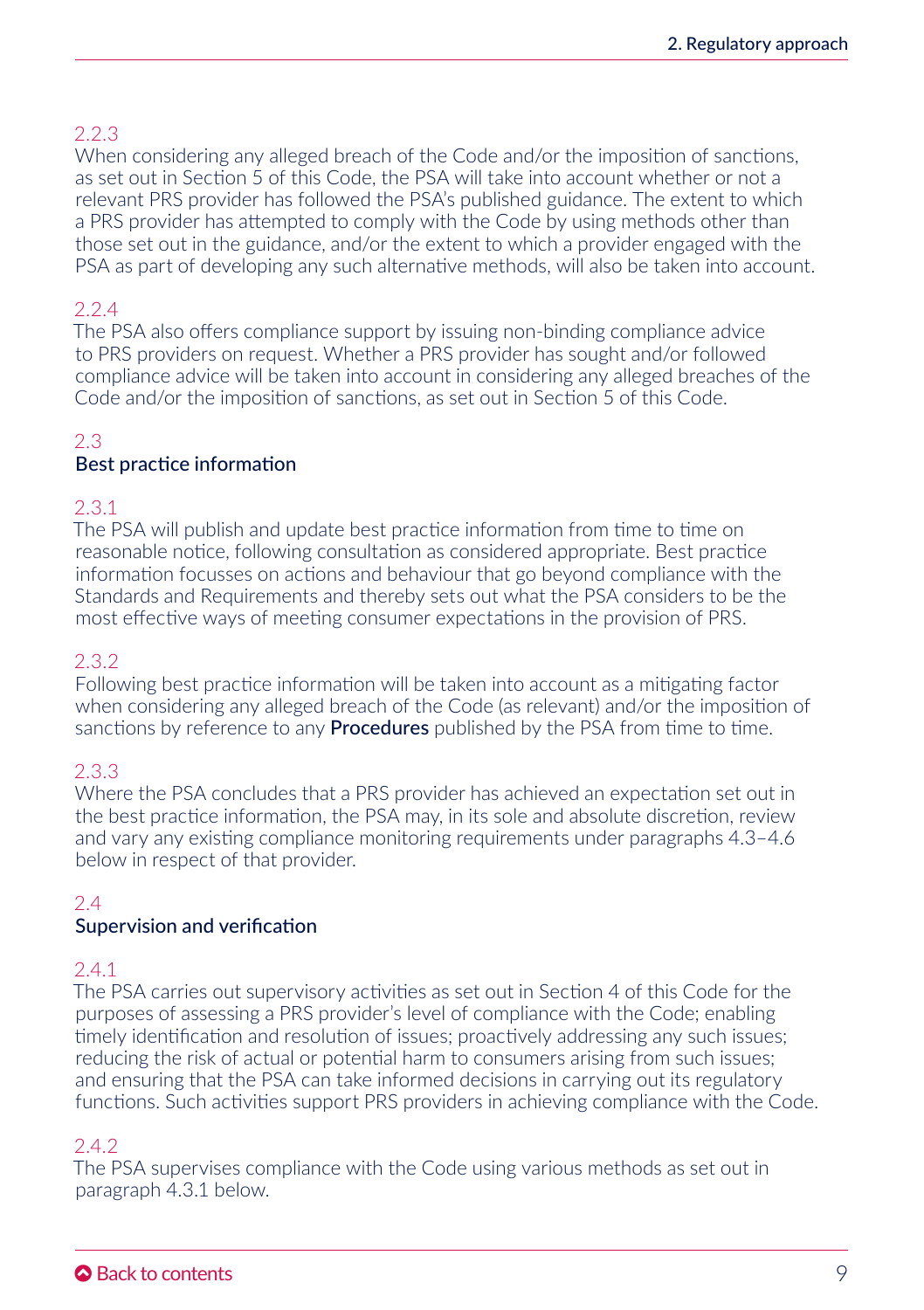## <span id="page-10-0"></span>2.4.3

The PSA conducts appropriate checks on PRS providers using an effective registration system, which enables the PSA to collect and verify essential information about PRS providers and their services.

## 2.4.4

The PSA sets robust DDRAC Requirements for all PRS providers in order to ensure that all such providers undertake thorough DDRAC in relation to all persons with whom they contract. The PSA requires PRS providers to use the information collected through DDRAC processes effectively and in line with relevant guidance issued by the PSA from time to time, and to develop and undertake ongoing risk management, mitigation and control activities, in the interests of consumers and the PRS industry as a whole.

## 2.4.5

The PSA's supervisory activities aim to ensure it has a comprehensive understanding of PRS providers and the services that are offered to consumers. This enables the PSA to protect consumers by taking proactive regulatory action (including but not limited to compliance support and enforcement action) that is proportionate, efficient, timely, targeted and effective.

## 2.5

## Code compliance: engagement and enforcement

#### 2.5.1

The PSA carries out engagement and enforcement activities in the interests of consumers by seeking to ensure that PRS providers comply with the Code.

#### 2.5.2

The PSA receives information and intelligence about compliance issues from a range of sources. These sources include (but are not limited to) consumers, industry, other regulators or public bodies, the press and the PSA's own compliance monitoring activities.

#### 2.5.3

The PSA will engage with PRS providers where it wishes to understand compliance issues and trends in specific services, service types, sectors or the market in general. It will also engage with PRS providers where it receives intelligence about compliance issues, including in respect of the Standards and/or Requirements set out in Section 3 of this Code. Such engagement by the PSA may lead to the commencement of enforcement action in relation to any compliance issues and trends that are identified.

#### 2.5.4

The PSA considers each case or matter on its own merits. Based on the information it has and receives, the PSA determines the appropriate action to take in respect of any potential or actual non-compliance with the Code in order to eliminate or reduce harm or risk of harm to consumers. When engaging with PRS providers, the PSA will act in accordance with Sections 4, 5 and 6 of this Code, as appropriate.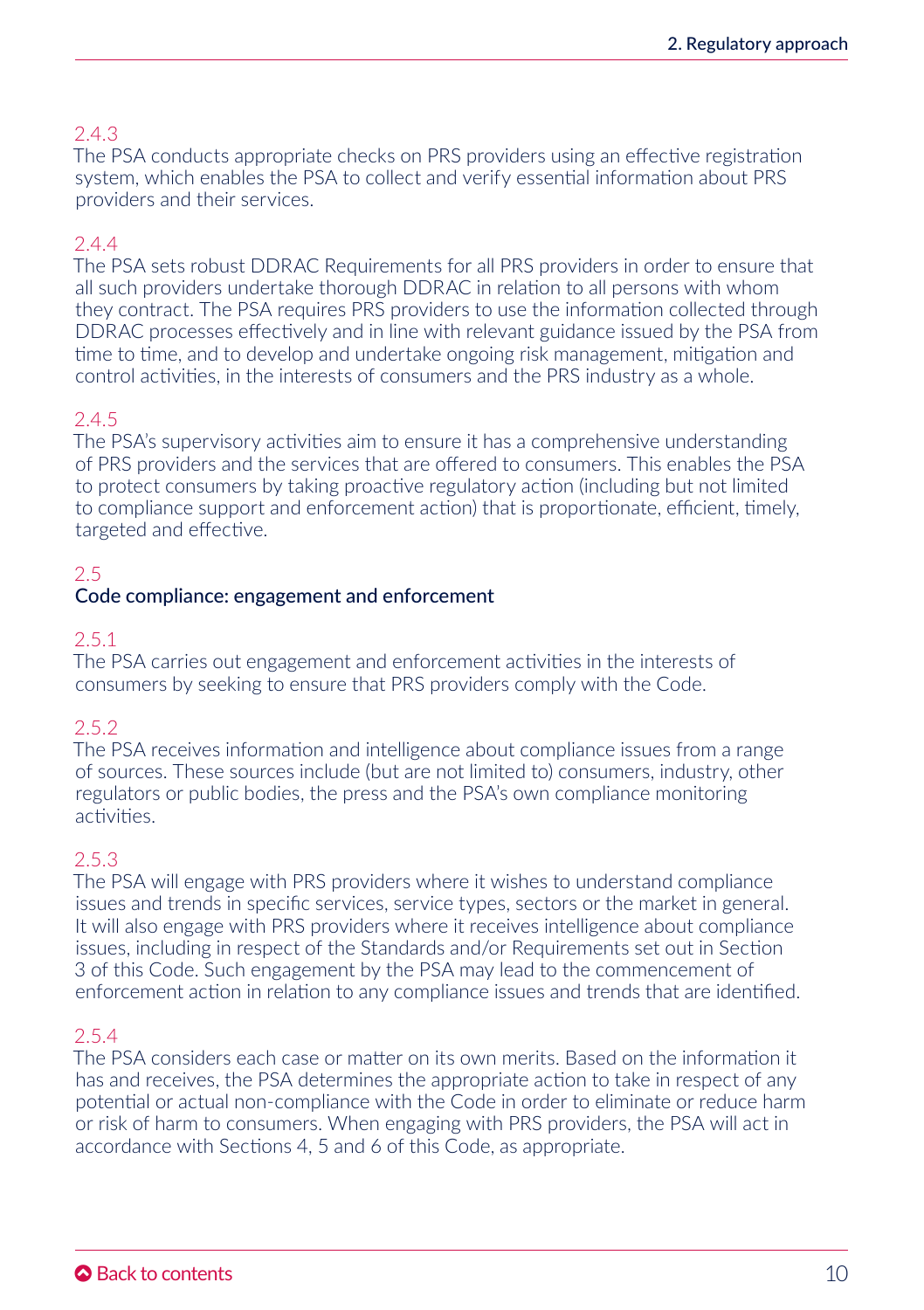## <span id="page-11-0"></span>2.6 Tailored approach to regulation

## 2.6.1

The provisions of the Code apply to all PRS providers unless an alternative approach to achieving compliance is agreed with, or proposed by, the PSA in accordance with the following paragraphs and any Procedures or guidance published by the PSA from time to time.

## Bespoke permission

## 2.6.2

Where a network operator, intermediary provider or merchant provider is able to demonstrate to the satisfaction of the PSA in relation to any Requirement set out in Section 3 or any obligation required in any other part of this Code, that it is able to achieve the objective of the relevant Code provision(s) through means other than strict adherence to such provision(s), the PSA may grant permission in writing for the alternative means to be used. Such permission may be granted subject to conditions. Permission may be withdrawn or varied by the PSA at any time upon reasonable notice.

## 2.6.3

Whenever the PSA grants bespoke permission under paragraph 2.6.2, it will publish on its website, prior to the permission taking effect:

- (a) the details of the permission, including the name of the PRS provider to which it applies and a description of the alternative means that may be used by that provider;
- (b) the relevant provisions of the Code to which the permission to use those alternative means applies; and
- (c) details of any conditions attached to the use of those alternative means.

The PSA will not publish confidential information pursuant to this paragraph.

#### General permission

#### 2.6.4

Where the PSA considers, following consultation, that any Requirement set out in Section 3 or obligation in any other part of this Code can be met by means other than strict adherence to such Requirement or obligation, the PSA may grant permission to all relevant PRS providers by issuing a notice which will set out:

- (a) the particular PRS providers or category of providers to which the notice applies;
- (b) a description of the alternative means that may be used;
- (c) the relevant provisions of the Code to which the permission to use those alternative means applies; and
- (d) details of any conditions attached to the use of those alternative means.

Any such general permission may be withdrawn or varied by the PSA at any time upon reasonable notice.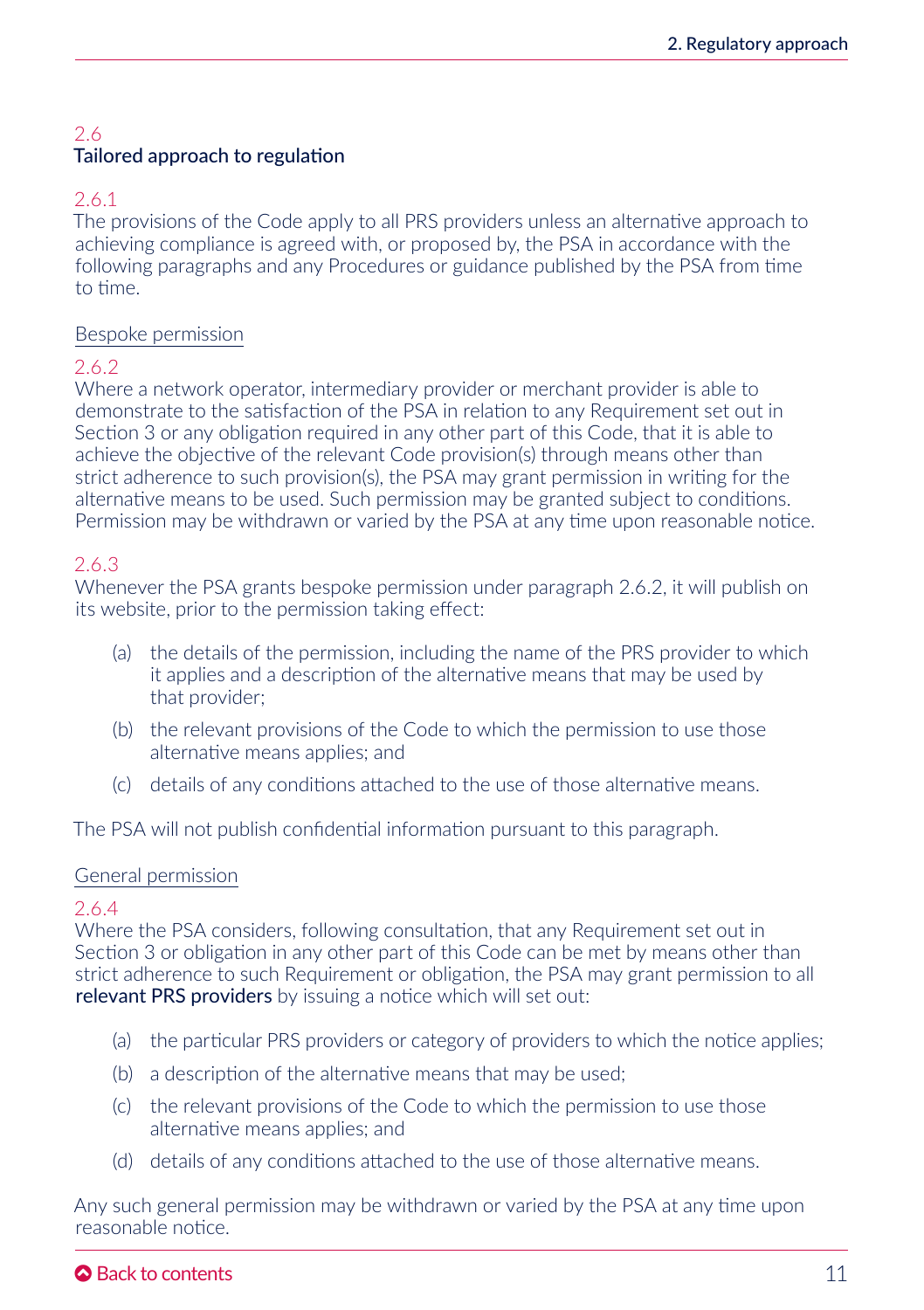## <span id="page-12-0"></span>2.6.5

A breach of any condition imposed in relation to permission granted by the PSA under paragraphs 2.6.2–2.6.4 above shall be treated as a breach of the Code. The seriousness of any such breach shall be determined by reference to any relevant Procedures published by the PSA from time to time.

## 2.7

## Prior permission

## 2.7.1

The PSA may require that particular categories of service must not be provided without its prior written permission (**prior permission**). The PSA will give reasonable notice of any such requirement and the category of service to which it applies, and will publish a full list of such service categories on its website from time to time.

## $272$

Following consideration of all relevant factors including the compliance record of those wishing to provide or participate in the provision of a service for which prior permission is required, prior permission may be refused or granted by the PSA subject to the imposition of additional conditions. Prior permission may be withdrawn or varied at any time on reasonable grounds and upon reasonable notice in writing.

## 2.7.3

If a PRS provider which has applied for prior permission is not satisfied with any aspect of the PSA's determination in respect of its application, it may apply to the Chair of the CAP for a review of the determination.

## 2.7.4

The Chair of the CAP may affirm or reverse a determination to grant or refuse prior permission, and/or may set such conditions for the relevant prior permission as he or she deems fit, in accordance with any relevant Procedures published by the PSA from time to time.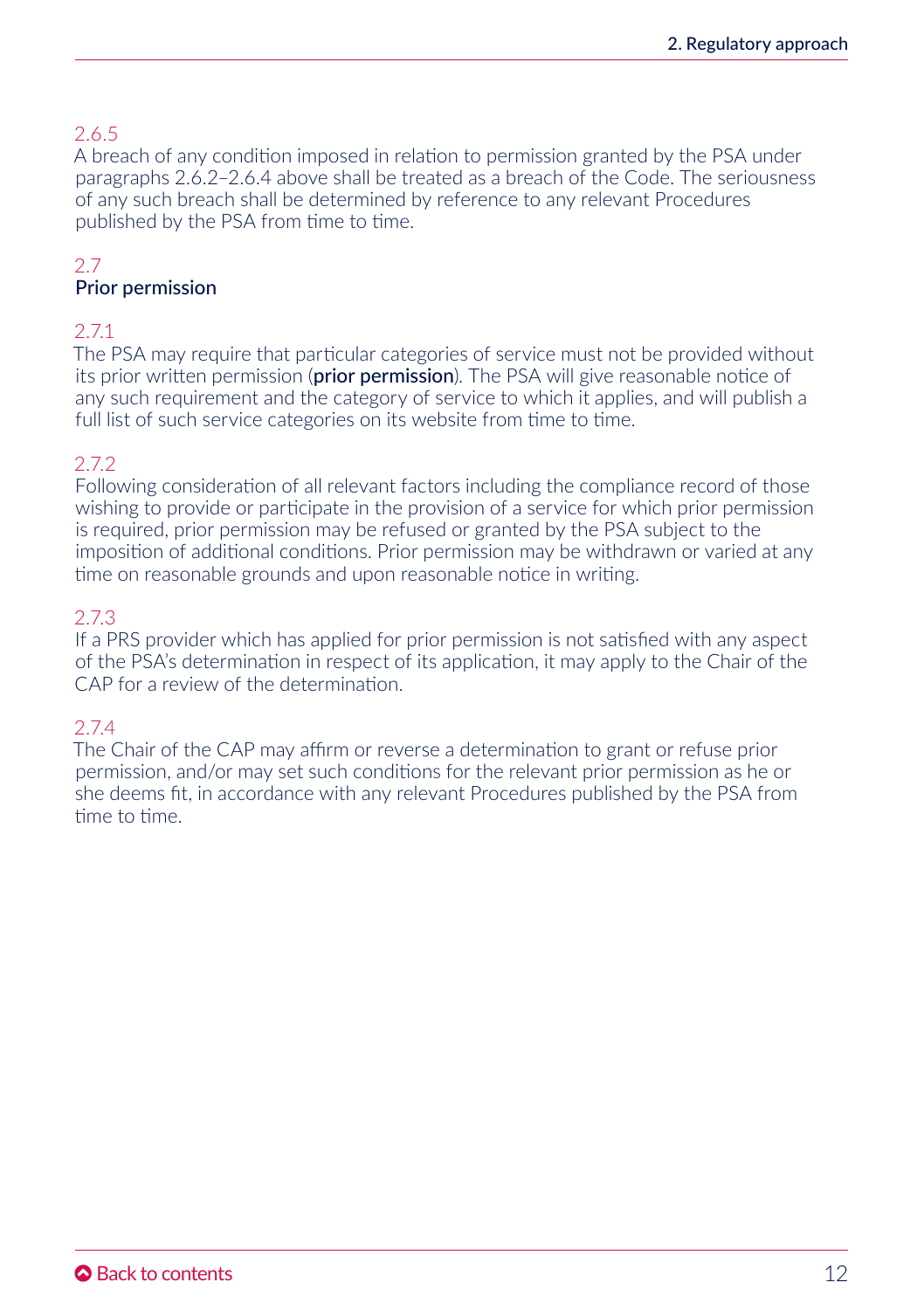## <span id="page-13-0"></span>3 Regulatory Standards and Requirements

# (i) Consumers

## 3.1 Integrity

## **Standard**

Organisations and individuals involved in the provision of PRS must always act with integrity and must not, in respect of any part of their provision of PRS, act in a way that brings or is likely to bring the PRS market into disrepute.

## **Requirements**

3.1.1

PRS providers must act honestly at all times in all their interactions with consumers and the PSA.

## 3.1.2

PRS providers and associated individuals must not bring the PRS market into disrepute by being involved, whether knowingly or recklessly, in arrangements which breach any of the provisions of this Code.

## 3.1.3

All network operators, intermediary providers and merchant providers must act with integrity by:

- (a) ensuring that regulation of PRS is satisfactorily maintained by:
	- i. taking all reasonable steps in the context of their roles, including through the adoption and maintenance of internal arrangements, to ensure that the Standards and Requirements set out in Section 3 of this Code are complied with in respect of all PRS with which they are concerned;
	- ii. carrying out their own obligations under the Code promptly and effectively;
	- iii. taking all reasonable steps to prevent the evasion and/or undermining of PRS regulation; and
	- iv. taking all reasonable steps to ensure that consumer **complaints** are resolved quickly and fairly, and that any redress is provided quickly and easily.
- (b) having regard to the funding provisions which are set out in Section 7 below and complying with any such provisions where so required.

## 3.1.4

PRS providers must not engage or otherwise permit the involvement in the provision of PRS of a PRS provider and/or associated individual in respect of whom a sanction has been imposed under paragraphs 5.8.5(f)–(h) below or any previous version of those provisions, so as to enable that person to operate in breach of that sanction.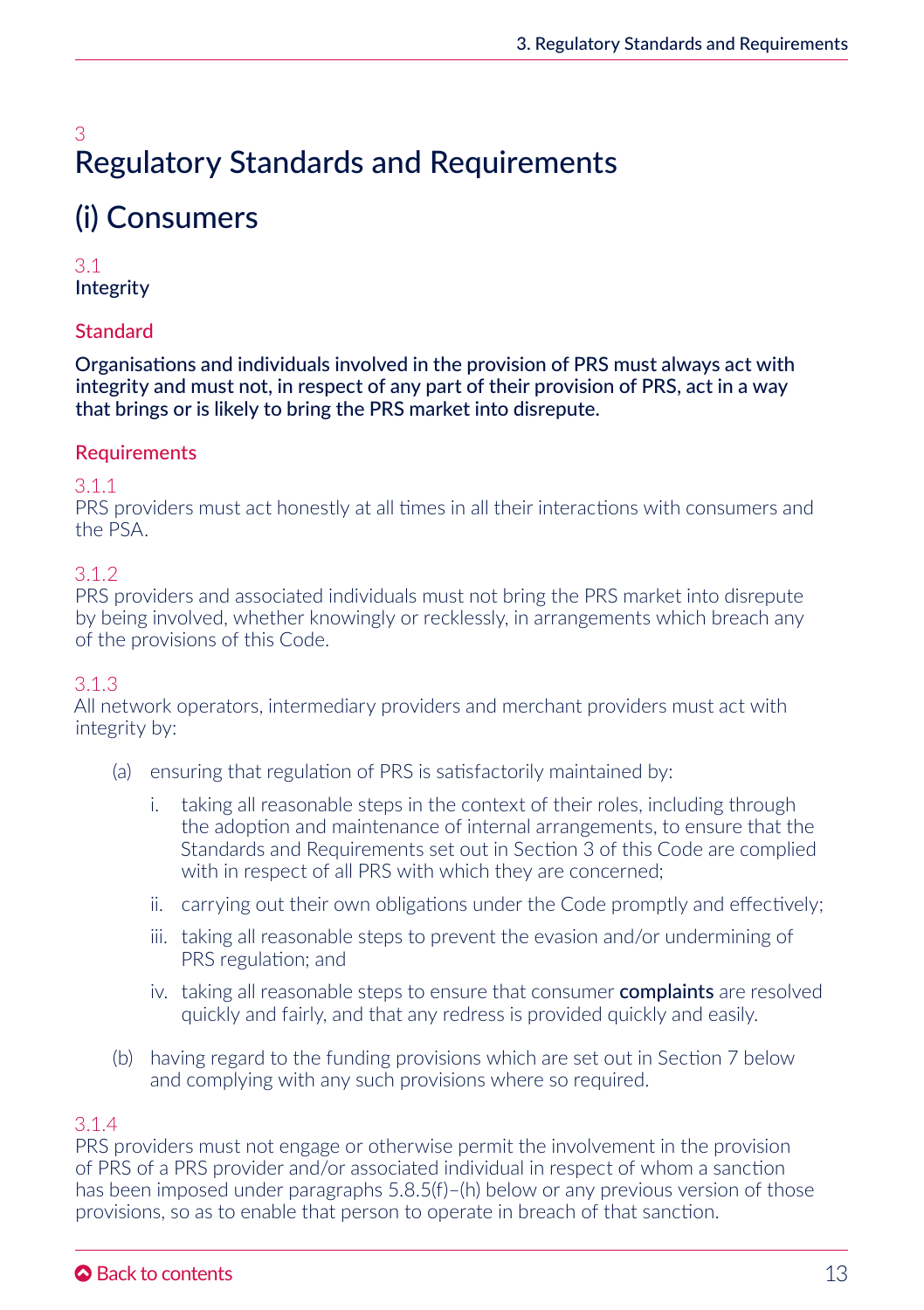## <span id="page-14-0"></span>3.2 **Transparency**

## Standard

Consumers must receive clear, complete and timely information so as to enable them to make fully informed decisions when purchasing phone-paid services.

## **Requirements**

#### Promotion

## 3.2.1

During any written, spoken or other form of promotion of a PRS, the cost of the service must be provided before any purchase is made. The cost of the PRS must be prominent, clear, legible, visible and proximate to the phone number, shortcode, button or other means by which a charge may be triggered.

#### 3.2.2

Before making their purchase or incurring any charges, consumers must be fully and clearly informed of all information that would reasonably be likely to influence their decision to purchase, including:

- (a) a clear description of what the service is and/or does;
- (b) the cost and, where applicable, the frequency of charging;
- (c) that the charge will be added to the consumer's phone account (mobile or otherwise);
- (d) the provider's name (or brand if part of the name);
- (e) the name of the service as registered with the PSA;
- (f) the name and contact details of the provider responsible for customer care and complaints handling (either the intermediary provider or merchant provider); and
- (g) any other key information including a full and clear description of any prizes or awards (where relevant).

#### 3.2.3

All written information provided in accordance with paragraph 3.2.2 above must be accessible, legible and clearly presented.

#### 3.2.4

Where the information provided in accordance with paragraph 3.2.2 above is spoken rather than written, it must be audible, clear and spoken at a pace that enables the consumer to understand fully all the information provided.

## 3.2.5

Merchant providers are responsible for ensuring that any third party contracted to carry out promotional activity on their behalf complies with all Standards and Requirements set out in this section of the Code that apply to such activity.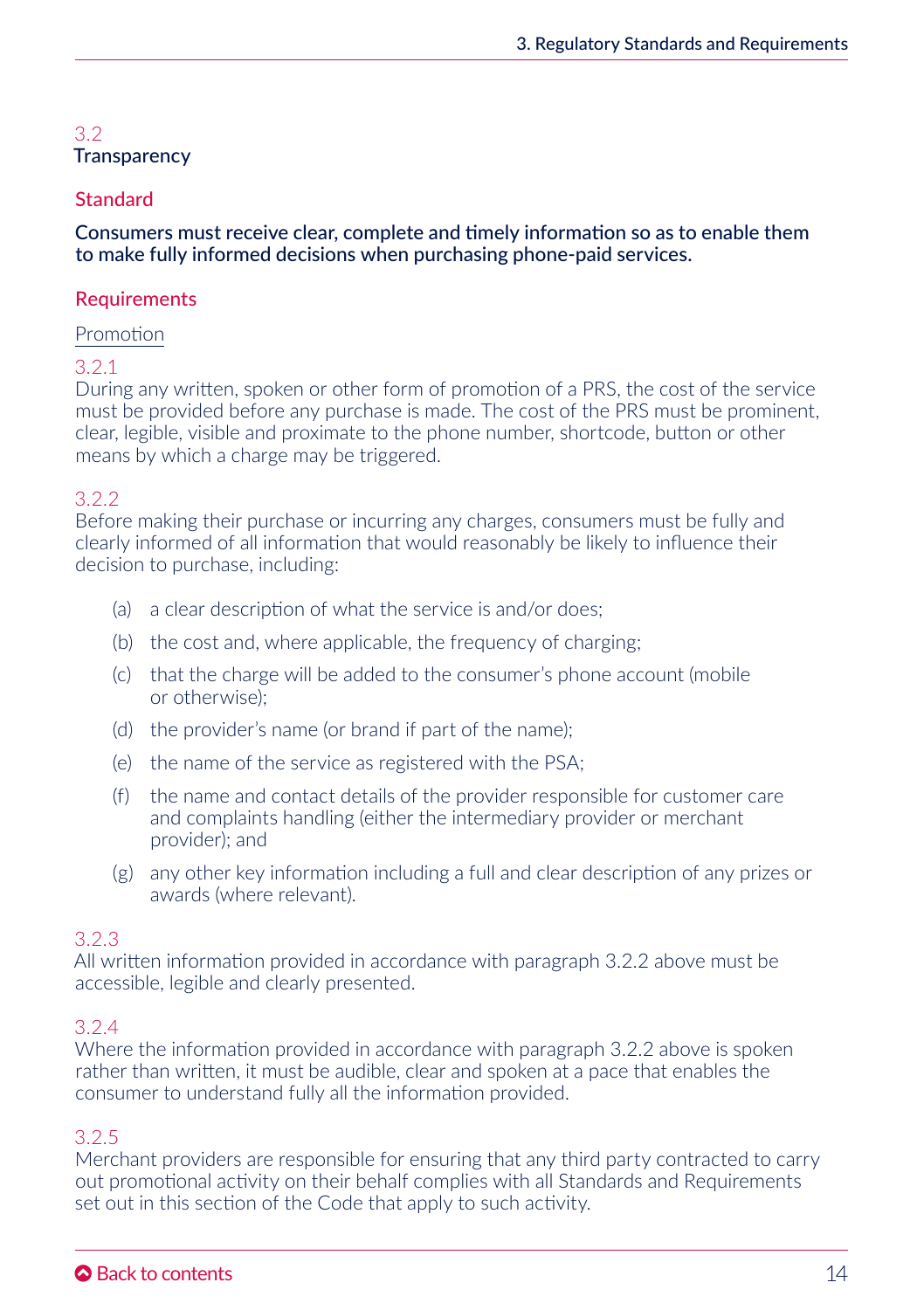## 3.2.6

Where a PRS promotes or is promoted by a non-premium rate electronic communications service, both services will be considered as one where, in the opinion of the PSA, it is reasonable to do so.

## Point of purchase

## 3.2.7

The point of purchase must be kept separate and distinct from any promotional materials such that consumers are aware, upon reaching the point of purchase, that they have entered a purchasing environment.

## 3.2.8

At the point of purchase, the merchant provider must ensure that:

- (a) the point of purchase is clearly signposted by distinguishing it from other aspects of the service (such as by design and colour scheme);
- (b) the consumer is clearly notified that opting to receive the service creates an obligation to pay and the consumer explicitly acknowledges that obligation;
- (c) the consumer is made aware of the cost of the service and the frequency of charges (if recurring) in a clear and prominent manner, and such information must be provided directly before the consumer commits to making a purchase; and
- (d) the consumer is clearly notified that the PRS charge will be added to the consumer's phone account and charged on the basis described.

#### Use of service

## 3.2.9

If a call is recorded or monitored, then this must be stated explicitly and immediately upon connection of the consumer to the service.

#### 3.2.10

Where a voice service connects the consumer to another organisation, the cost of continuing the call, including information about access charges, must be clearly stated before onward connection.

#### 3.2.11

Any messages that the consumer needs to access in order to use or engage with a PRS but which are provided separately from the service itself, must be provided at no additional cost to the consumer.

#### Receipting - mobile network consumers

#### 3.2.12

The merchant provider must ensure that following a consumer's initial sign-up to the service, and after each subsequent transaction (where the service is recurring), the consumer promptly receives a receipt, at no additional cost to the consumer.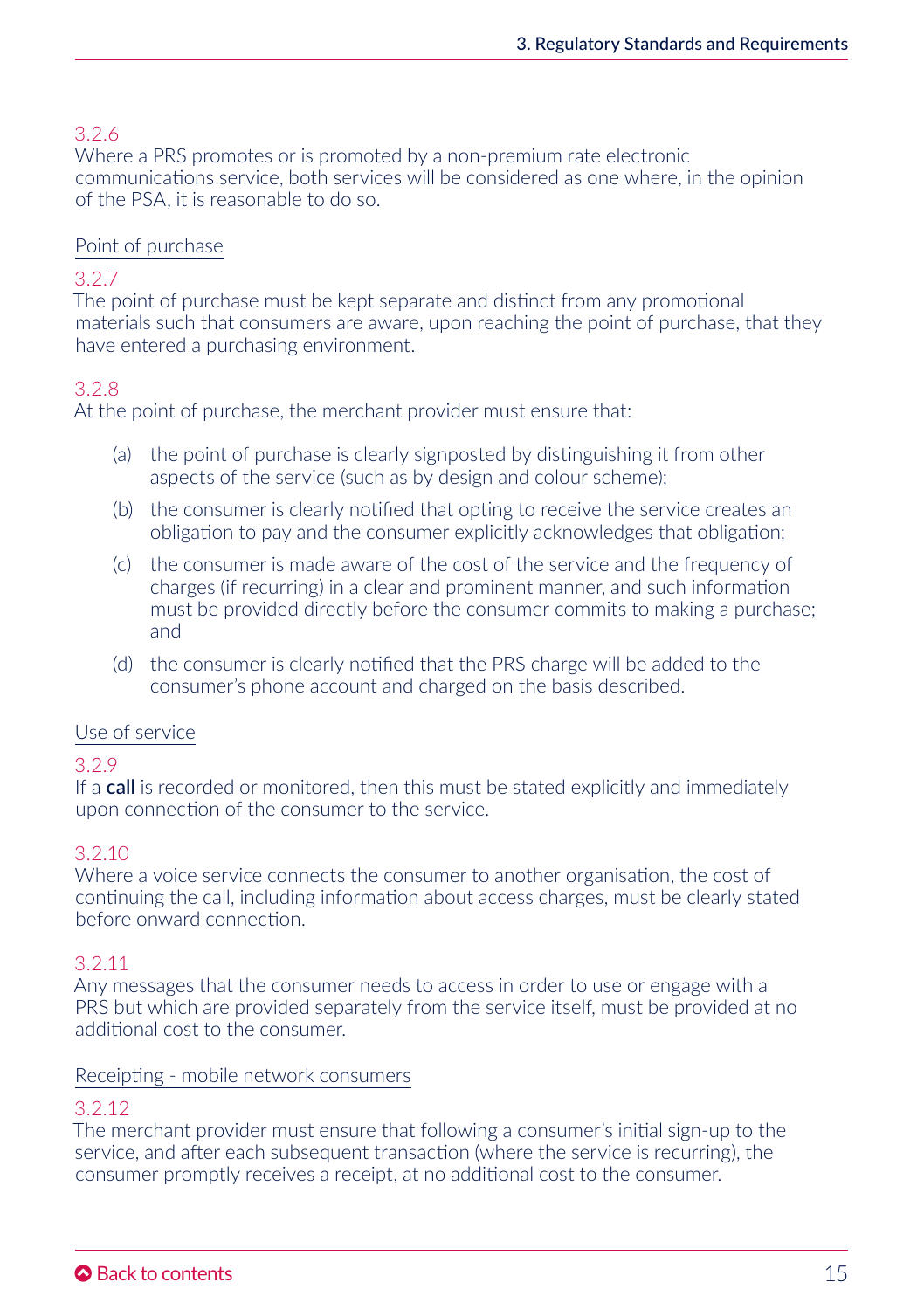## 3.2.13

The receipt must be:

- (a) an SMS sent to the consumer's mobile handset, to the number against which the charge has been applied; or
- (b) an email sent to the email address that the consumer has provided as part of the sign-up to the service (where applicable).

In either case, the receipt must be provided in a format which can easily be retained and reviewed by the consumer offline.

## 3.2.14

The receipt must set out:

- (a) the name of the service as registered with the PSA;
- (b) the name and contact details of the intermediary provider or merchant provider responsible for customer care and complaints;
- (c) details of the amount that has been charged;
- (d) if the consumer has signed up to a **subscription service**, details of the frequency of charging, or if there is no defined billing period the basis upon which the frequency of charging is established; and
- (e) clear instructions on how to exit the service.

#### 3.2.15

The requirements set out at paragraphs 3.2.12–3.2.14 above do not apply to voice services.

#### Method of exit

#### 3.2.16

There must be simple methods of permanent exit from the PRS. These must include (without limitation) the same method used by a consumer to sign up to or access the service, except where it is not technically possible to use that same method as a method of exit or the consumer sign up to or access to the service required the use of multifactor authentication in accordance with paragraph 3.3.7 below.

## 3.2.17

All methods of exit must enable a consumer to leave the PRS immediately. There must be no further charges to the consumer after exit, except where those charges have been legitimately incurred prior to exit.

#### Other transparency Requirements

## 3.2.18

Additional transparency Requirements in relation to services that require **age verification** are set out at paragraphs 3.5.8–3.5.11 below.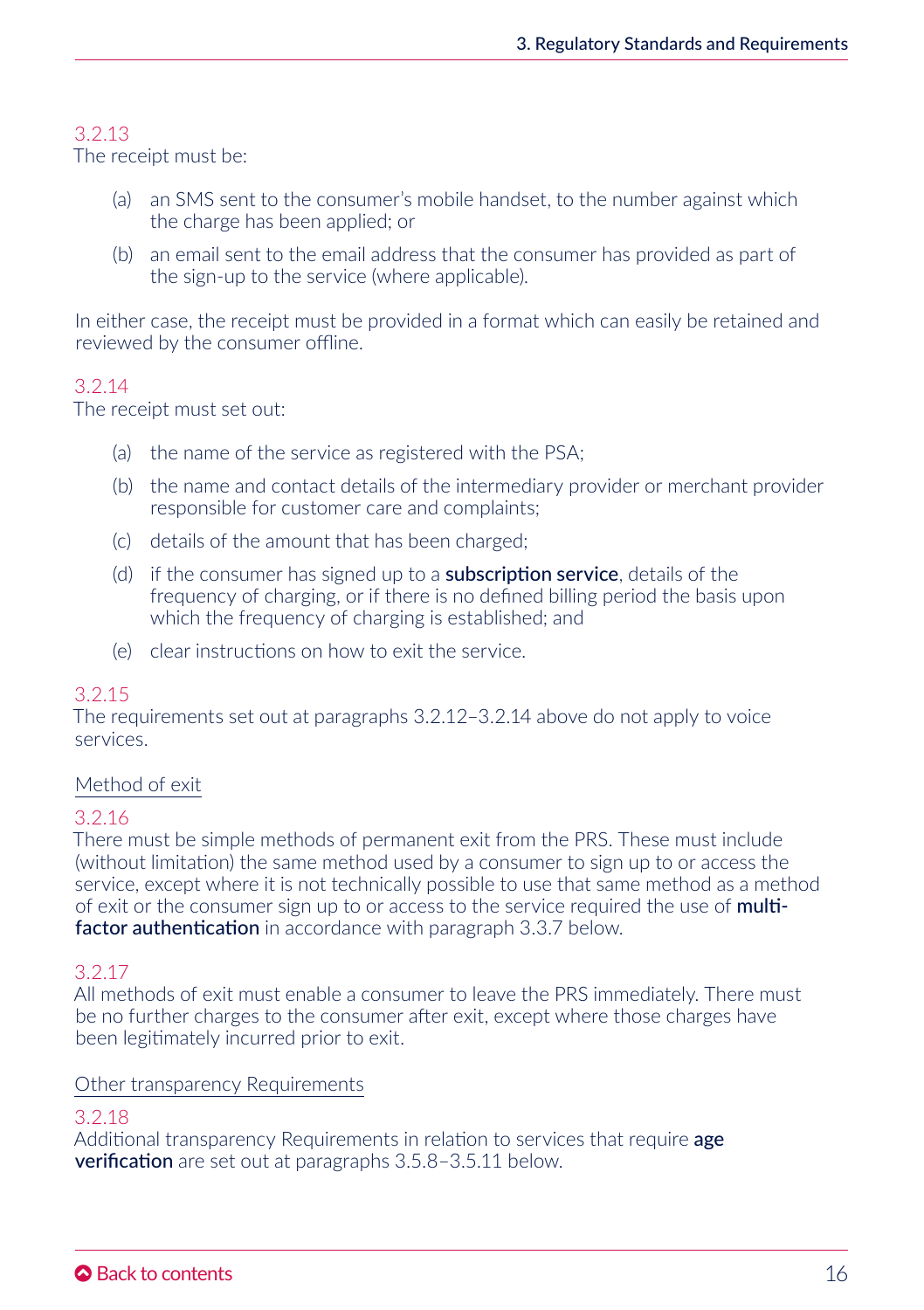#### <span id="page-17-0"></span>3.3 Fairness

## **Standard**

Consumers must be treated fairly throughout their experience of PRS, including by being charged for PRS only where they have provided informed and explicit consent to such charges.

## **Requirements**

#### Treating consumers fairly

## 3.3.1

PRS providers must treat all consumers of PRS fairly and equitably.

## 3.3.2

PRS providers and their services must not mislead or be likely to mislead consumers in any way.

## 3.3.3

PRS providers must not use any marketing technique, language or imagery which misleads or has potential to mislead the consumer into believing the service on offer is associated with or provided by another PRS provider or any other public or commercial organisation when it is not.

#### 3.3.4

PRS must be provided without undue delay after the consumer has done what is necessary to connect with the service. Once the consumer has been connected to the service, the service must not be unreasonably prolonged.

#### 3.3.5

Merchant providers must take reasonable and prompt steps to identify excessive use of their service or services by any consumer and to inform the relevant consumer of that usage.

#### Point of purchase

#### 3.3.6

Consumers must not be charged for PRS without their informed and explicit consent. Merchant providers must be able to provide evidence, where required by the PSA, which establishes that consent.

## 3.3.7

Multi-factor authentication must be used by merchant providers to establish and demonstrate informed and explicit consumer consent to charges in the following circumstances:

- (a) where the service is accessed fully or in part via an **online gateway**;
- (b) where the service is a subscription service, including services involving a recurring donation;
- (c) where the service is a Society Lottery Service.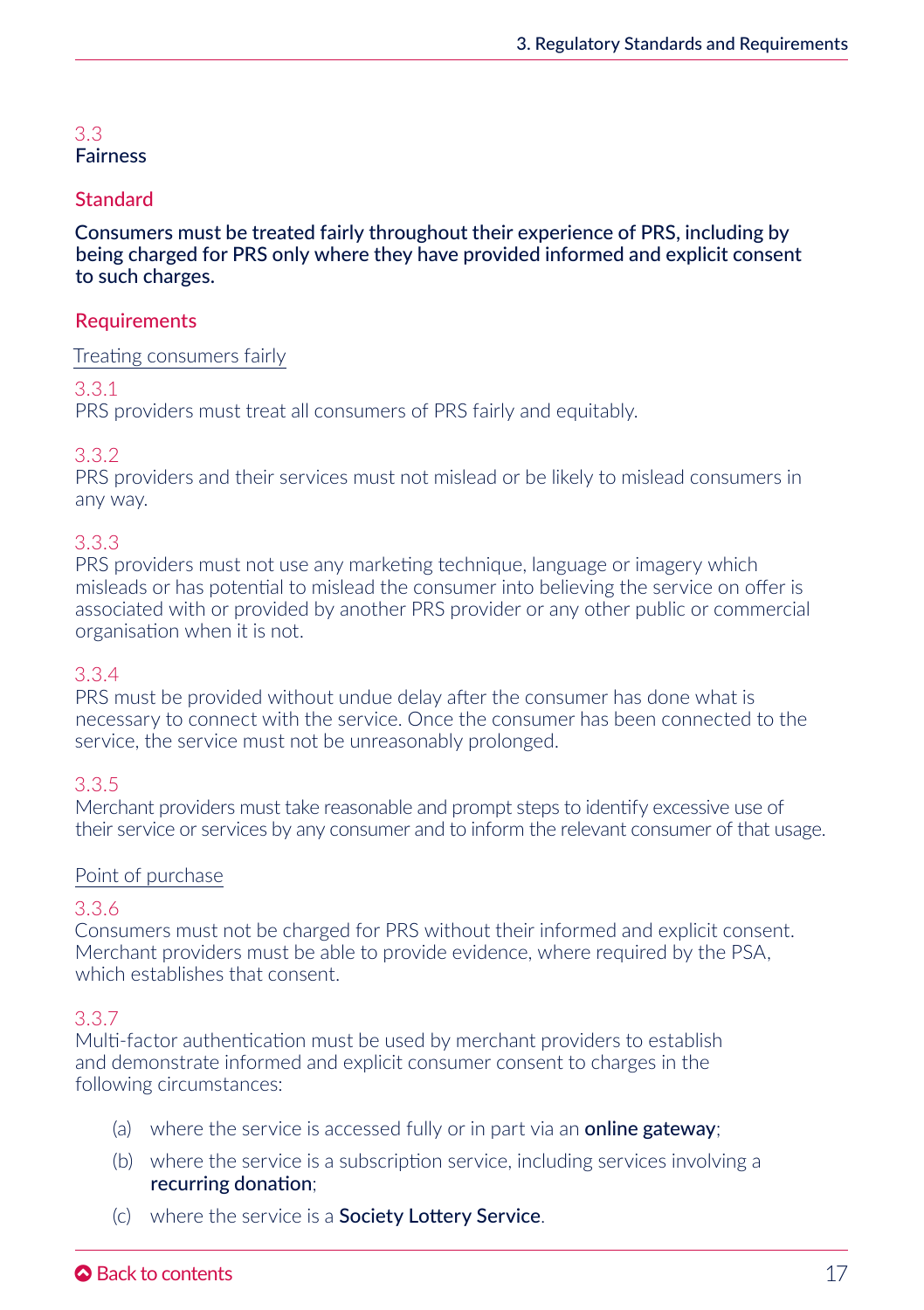#### Multi-factor authentication stage one Requirements

#### 3.3.8

In any of the circumstances described at paragraph 3.3.7 above, merchant providers must ensure that the first stage of obtaining consumer consent to any charge, is carried out via one of the following methods of consumer interaction:

- (a) use of a password-controlled account, in respect of which the password is selected and controlled by the consumer. The account information fields must not auto-populate or self-generate and must require the consumer to enter at least two of the following details:
	- i. their email address as verified by the merchant provider;
	- ii. a username that they have selected and control;
	- iii. their name; and/or
	- iv. a password that they have selected and control.
- (b) use of a secure PIN loop system, which must be initiated and confirmed by the intermediary provider through interaction with the consumer. The secure PIN must:
	- i. comprise no less than four truly random integers;
	- ii. be entered by the consumer (and must not auto-populate or self-generate);
	- iii. expire if, after three attempts, the consumer has not entered the PIN correctly; and
	- iv. expire within 15 minutes of the PIN being received to the consumer's handset.
- (c) use of a secure on-screen PIN which must be initiated and controlled by the intermediary provider or network operator. The secure on-screen PIN must:
	- i. not be displayed in a form that is easily readable by a client machine (for example, it should be presented as an image rather than in HTML text);
	- ii. comprise no less than four truly random integers;
	- iii. be entered by the consumer (and must not auto-populate or selfgenerate); and
	- iv. expire if, after three attempts, the consumer has not entered the PIN correctly.
- (d) use of a secure, consumer-controlled mobile originating short message service (MO SMS) system by means of which consumers are required to notify their mobile network operator and intermediary provider(s) of their consent to any charges;
- (e) for recurring donation services only, through a phone-call between a **person** acting on behalf of the charity and a consumer, in which audible consent to the relevant recurring charge is obtained from the consumer. The telephone conversation must be recorded in full; or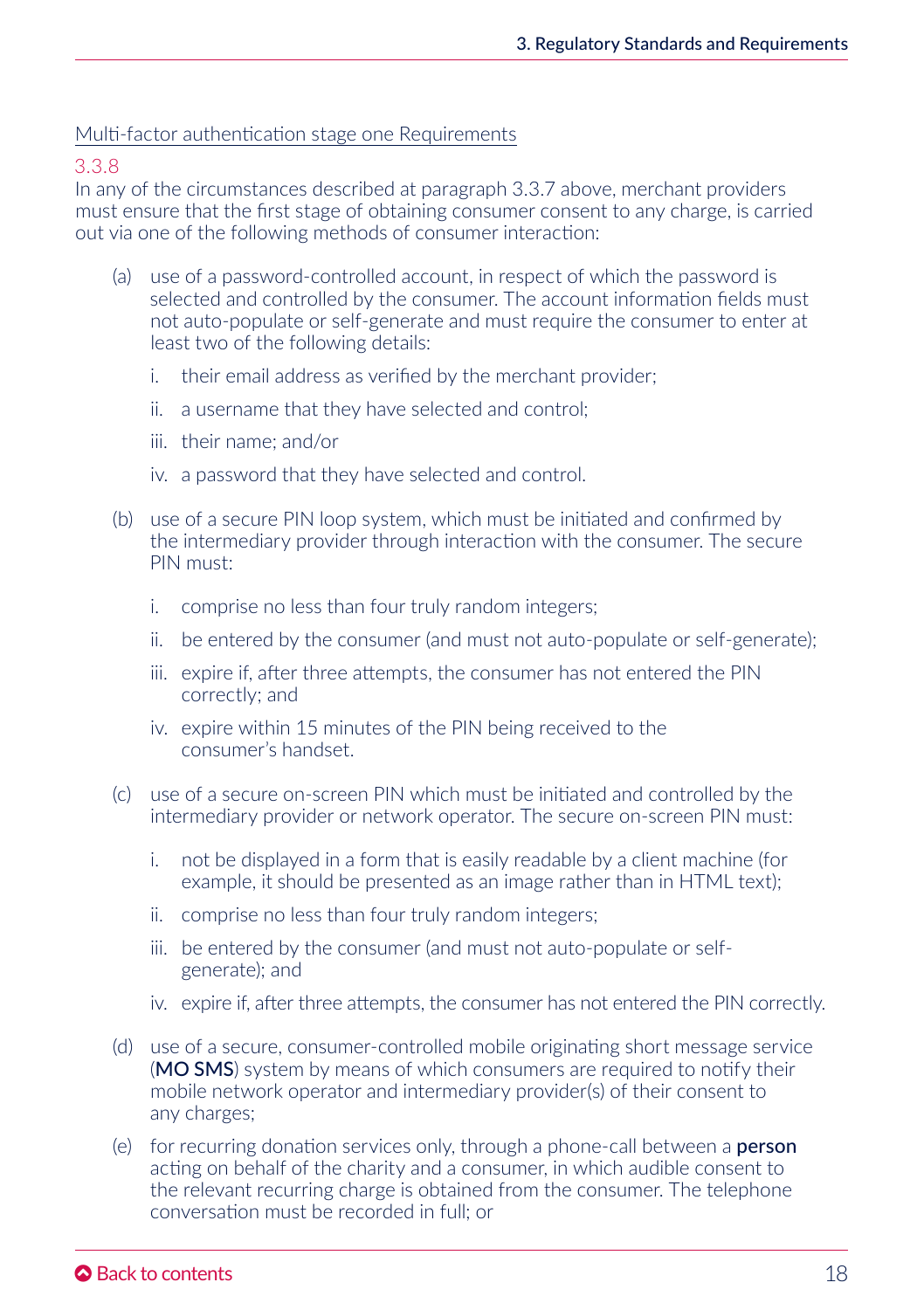- (f) for recurring donation services only, through face-to-face engagement with a consumer as part of which the consumer is required to enter at least two details into a secure online environment for the purpose of providing consent to the relevant recurring charge, such as:
	- i. their email address as verified by the merchant provider;
	- ii. their mobile phone number; and/or
	- iii. their name.

#### Multi-factor authentication stage two Requirements

#### 3.3.9

In addition to the first stage Requirement set out at paragraph 3.3.8 above, merchant providers must carry out the second stage of obtaining consumer consent via one of the following means of consumer interaction:

- (a) use of a confirmation button to confirm the purchase;
- (b) use of **biometric technology**, such as fingerprint or facial recognition; or
- (c) use of a secure, consumer-controlled MO SMS system by means of which consumers are required to notify their mobile network operator and intermediary provider(s) of their consent to any charges.

#### 3.3.10

For recurring donation services only, where the consumer has donated on a one-off basis and through a confirmation message is provided with the opportunity to convert their one-off donation to a recurring donation, the message must specifically seek the consumer's consent to the recurring charge. Such consent must be given by way of an MO SMS as set out in paragraph 3.3.9(c) above.

#### 3.3.11

Where a recurring donation service enables donors to skip a monthly payment:

- (a) the instruction command SKIP must be required to be used by donors to suspend payment of their monthly donation; and
- (b) a monthly reminder containing the SKIP instruction at paragraph 3.3.11(a) above must be sent 24 hours prior to when the consumer is due to be charged.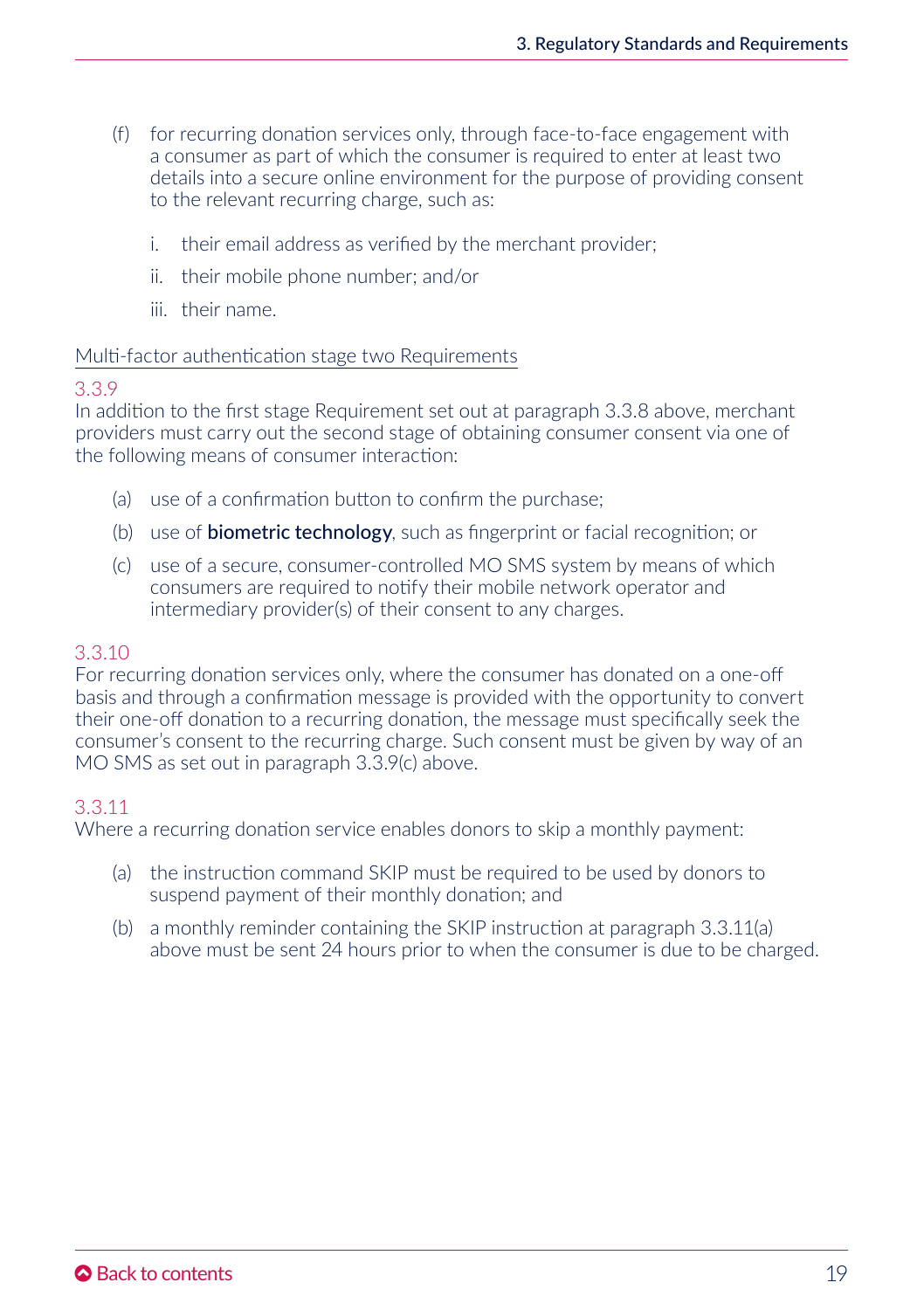## 3.3.12

For subscription services, except recurring donation services, the following Requirements as relevant will apply:

- (a) where a consumer enters into a subscription service that lasts for a defined period ('term-based subscription') a reminder must be sent to the consumer at least seven days, and no more than 30 days, before the end of the subscription period. The reminder must state what service or product the consumer has subscribed to and state that the subscription will renew automatically unless the consumer opts out before the end of the subscription period.
- (b) where a consumer enters into a subscription service that continues for an indefinite period a reminder must be sent to the consumer within the 14 days preceding each anniversary of the date the consumer entered into the subscription service. The reminder must state what service or product the consumer has subscribed to and state that the subscription will continue until such point the consumer opts out.

#### 3.3.13

Where a network operator or intermediary provider contracts with a third party to undertake verification of consumer consent to charges as part of their compliance with the provisions above requiring the establishment of such consent, the third party must be independent of the merchant provider.

#### Evidence of consumer consent to charges

#### 3.3.14

In order to demonstrate consumer consent to charges for a PRS provided fully or partly through an online gateway, the intermediary provider and merchant provider must retain records in compliance with any relevant time periods specified in the **data** retention notice under paragraph 6.2.20 below. In particular, such records must always clearly set out:

- (a) the dates, times and web addresses that relate to the purchase;
- (b) details of the consumer's device and mobile network;
- (c) evidence of at least two positive, recorded and auditable responses from the consumer; and
- (d) the information displayed to the consumer immediately prior to initiating the purchase.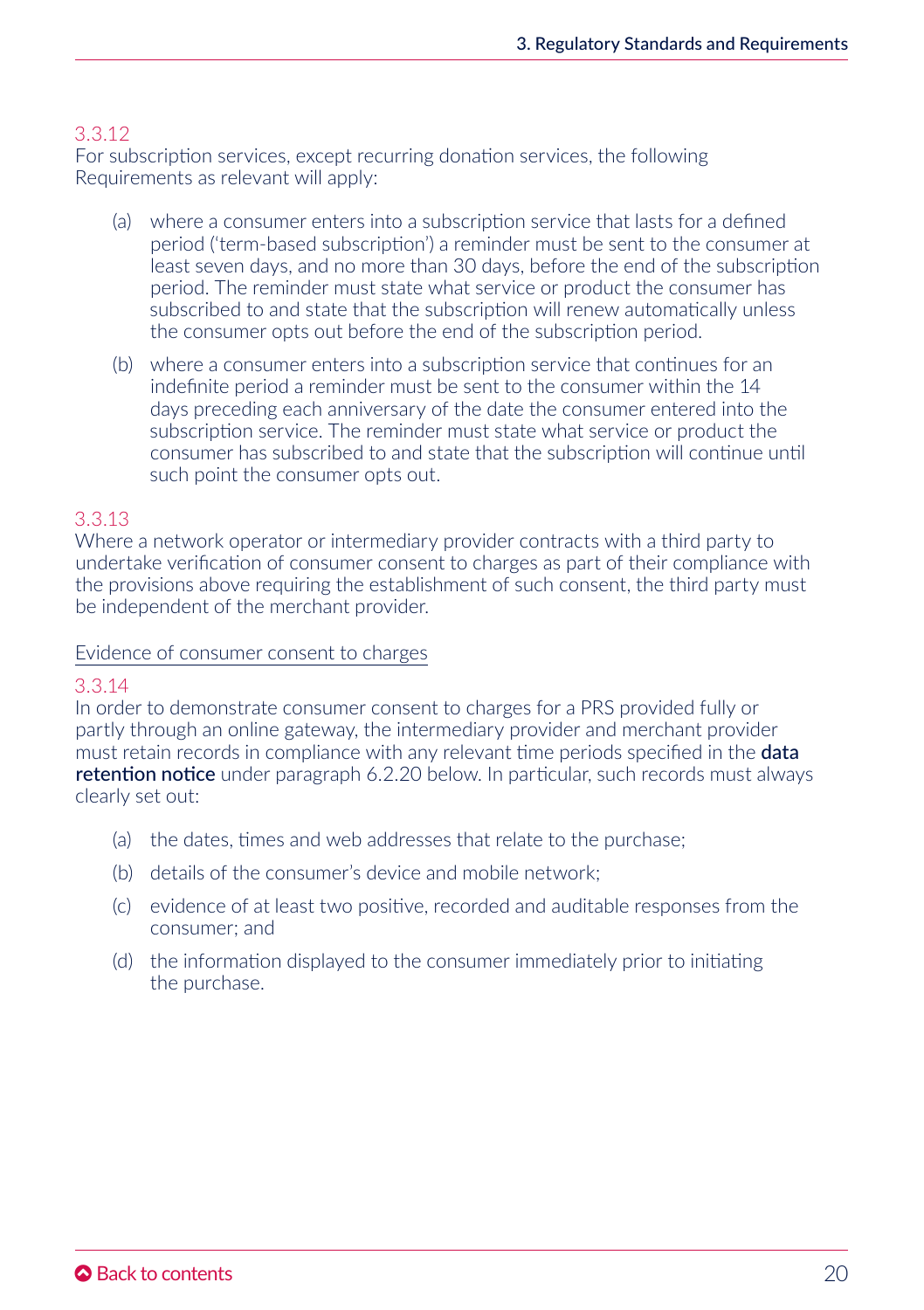<span id="page-21-0"></span>Calls to voice-based services

#### 3.3.15

For any calls to voice-based services, intermediary providers and merchant providers must retain records which clearly set out:

- (a) the phone number from which the consumer has called (where the consumer's phone number has not been withheld);
- (b) the phone number that the consumer has called; and
- (c) the date and time of the phone call.

## 3.3.16

For phone calls to voice shortcodes, the **originating network operator's** record of the consumer's initiation of the call will be sufficient evidence of consent.

Text message-based services

## 3.3.17

Intermediary providers and merchant providers must retain records which clearly set out:

- (a) the date and time that the consumer sent the relevant text message;
- (b) the consumer's mobile phone number;
- (c) the mobile shortcode to which the text was sent;
- (d) the date and time when that text was received to the shortcode; and
- (e) any messages sent to the consumer in reply.

#### 3.4 Customer care

#### **Standard**

#### Consumers must receive excellent and timely customer care including the resolution of their complaints.

#### **Requirements**

#### 3.4.1

Intermediary providers and merchant providers must ensure that consumer enquiries and complaints that they have primary responsibility for handling are responded to and resolved promptly, easily and fairly, at no more than basic rate cost to the consumer. Where an intermediary provider or merchant provider does not have primary responsibility it must promptly refer complaints it receives to the PRS provider that has primary responsibility. For the purposes of this paragraph and paragraphs 3.4.4 and 3.4.5 below, where there are no arrangements between PRS providers in the value chain as to who has primary responsibility, such responsibility will fall on the merchant provider.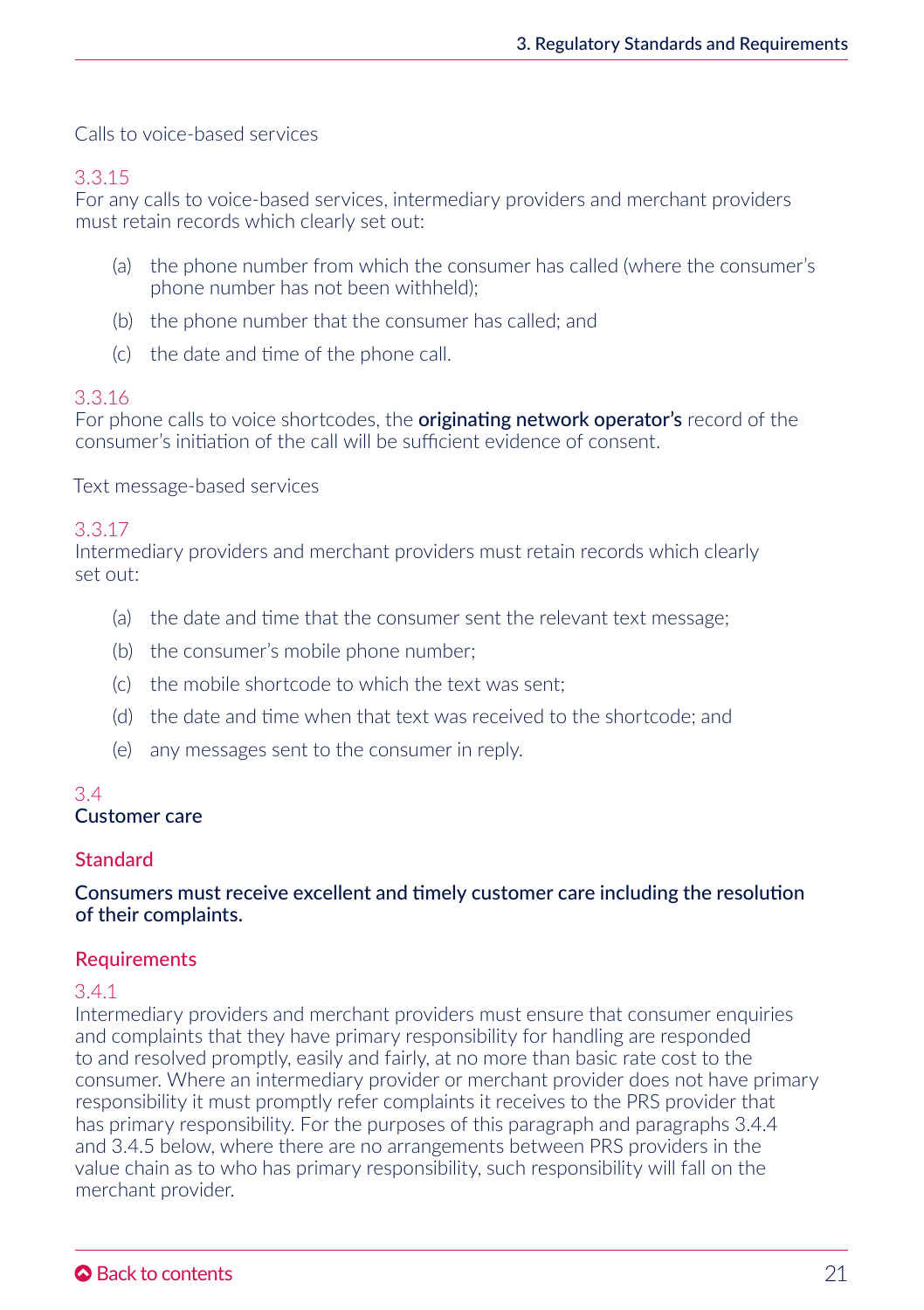## 3.4.2

Intermediary providers and merchant providers' customer care facilities must be available to consumers as a minimum during the normal business hours of 9am to 5pm, Monday to Friday (excluding public holidays).

## 3.4.3

Intermediary providers and merchant providers must keep consumers informed about the status of any complaint and/or associated **refund** request.

## 3.4.4

The PRS provider in the value chain with primary responsibility for customer care, whether this is the network operator, intermediary provider or merchant provider. must respond to consumers who contact them promptly and in any event within five working days.

## 3.4.5

The PRS provider in the value chain with primary responsibility for customer care, whether this is the network operator, intermediary provider or merchant provider, must use all reasonable efforts to resolve all PRS related issues raised by a consumer promptly and in any event within 30 working days of the initial consumer contact.

## 3.4.6

Intermediary providers and merchant providers must retain, and make available to consumers upon request, all information that is necessary to assist consumers fully in the resolution of their enquiries and complaints.

#### 3.4.7

Intermediary providers and merchant providers must inform consumers who are dissatisfied with the customer care they receive or with the handling of their enquiry or complaint that they may complain to the PSA, and must provide the consumer with the PSA's contact details accordingly.

#### 3.4.8

Intermediary providers and merchant providers must, upon request, provide the PSA with all information that allows examination of how they have handled any customer care or consumer enquiry or complaint.

#### 3.4.9

Network operators and intermediary providers that interact with consumers in relation to a PRS must provide clear information to them about how to contact the merchant provider, including the merchant provider's:

- (a) name as registered with the PSA and details of the service the consumer has been charged for where such details can be reasonably obtained; and
- (b) contact details and hours of operation (including customer care details and website).

#### 3.4.10

Intermediary providers and merchant providers must have clear and publicly available customer care, complaints handling and refund policies in place.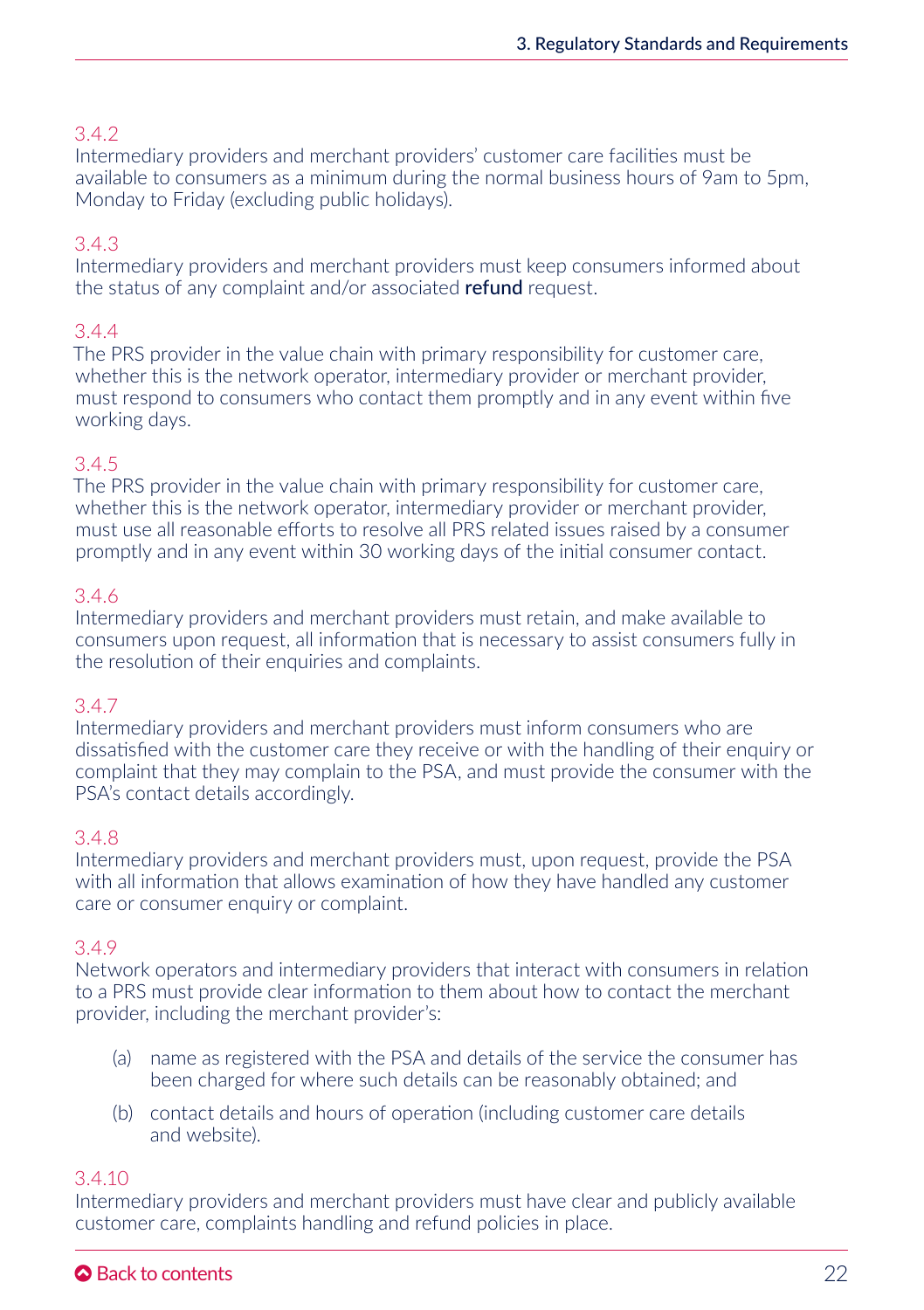## <span id="page-23-0"></span>3.4.11

In handling consumer complaints, PRS providers must consider the particular needs of consumers who are or may be vulnerable and may be likely to suffer harm or detriment as a result. PRS providers must have regard to the Standard outlined at paragraph 3.5 below which also applies in the context of consumer complaints.

## Refunds

## 3.4.12

Where refunds are provided to consumers, they must be provided promptly and using a method that is easily accessible for each consumer.

## 3.4.13

Merchant providers (or intermediary providers where they are providing refunds instead or on behalf of merchant providers) must ensure that a decision as to whether or not a consumer is owed a refund is made promptly. The basis for the decision must be clearly communicated to the consumer.

## 3.4.14

Merchant providers (and intermediary providers where relevant) must ensure that, once agreed, all refunds are processed within 14 working days.

## 3.4.15

Where a refund is due, the merchant provider must take responsibility for providing it in the first instance. Where the merchant provider is unable to meet all refund requests it may enter into arrangements with an intermediary provider or network operator to provide refunds instead or on its behalf. Where this is the case the intermediary provider or network operator must provide the refunds promptly and using a method that is easily accessible for each consumer.

## 3.4.16

Merchant providers must ensure that consumers who pursue a complaint and/or seek a refund are not required to expend undue time, effort or money in doing so.

#### 3.5

#### Vulnerable consumers

## **Standard**

Services must be promoted and provided in a way that ensures they are not likely to cause harm or detriment to consumers who are or may be vulnerable as a result of their particular circumstances, characteristics or needs.

## **Requirements**

## 3.5.1

Intermediary providers and merchant providers must nominate a person or persons within their organisation that will have overall responsibility for ensuring that the organisation, and the PRS that it promotes and provides, takes account of the needs of vulnerable consumers.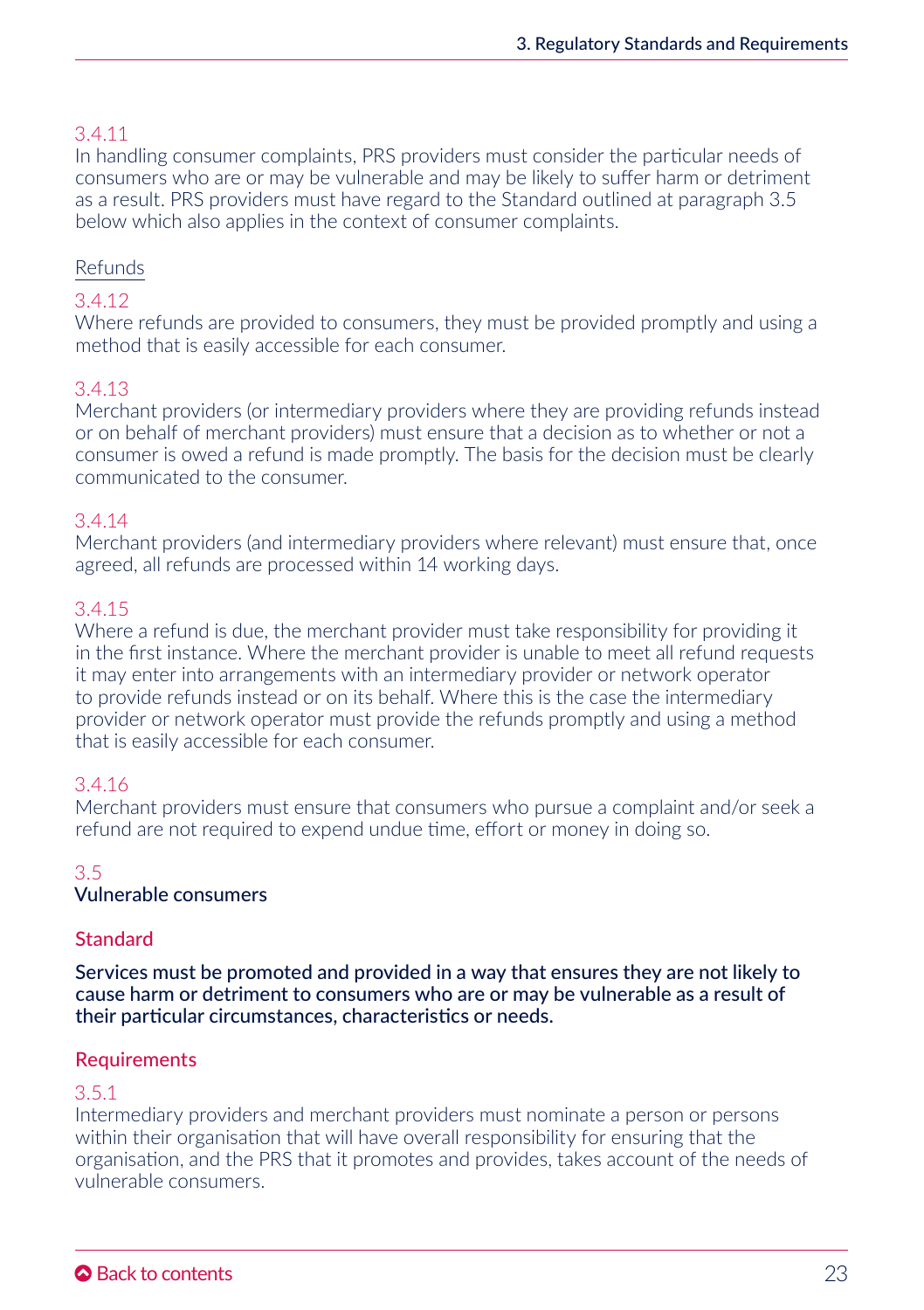## 3.5.2

Intermediary providers and merchant providers must, on request, provide the PSA with copies of their written policies and procedures concerning vulnerable consumers. Such policies and procedures must include the identification of risks to such consumers and the controls in place to mitigate those risks, as well as procedures to ensure the fair and proper treatment of such consumers. The policies and procedures must also set out clearly the mechanism for internal approval and review, as well as ongoing monitoring of their effectiveness. Intermediary providers and merchant providers must be able to demonstrate to the satisfaction of the PSA how these policies and procedures are being used effectively in the promotion and delivery of PRS.

## 3.5.3

Network operators, intermediary providers and merchant providers must have regard to paragraph 3.4.11 above on complaints handling. In doing so, they must ensure that their policies and procedures are robust and take account of the needs of all consumers, including those who are or may be vulnerable.

## 3.5.4

Merchant providers must ensure that appropriate age verification measures are in place if so required under paragraph 3.5.8 below.

#### Provisions that apply specifically to children

## 3.5.5

Where a service is aimed at or likely to appeal to **children**, any promotion associated with that service must state that the bill-payer's permission is required and also state any age requirements for use of the service.

## 3.5.6

Services that are aimed at or are likely to appeal to children must not offer cash prizes or prizes that can be easily converted to cash.

#### 3.5.7

PRS must not take advantage of children's potential credulity, lack of experience or sense of loyalty.

#### Age verification requirements

## 3.5.8

The following age verification requirements will apply to **Adult Services, Remote** Gambling Services, Consumer Credit Services, Sexual Entertainment Services and Live Entertainment Services.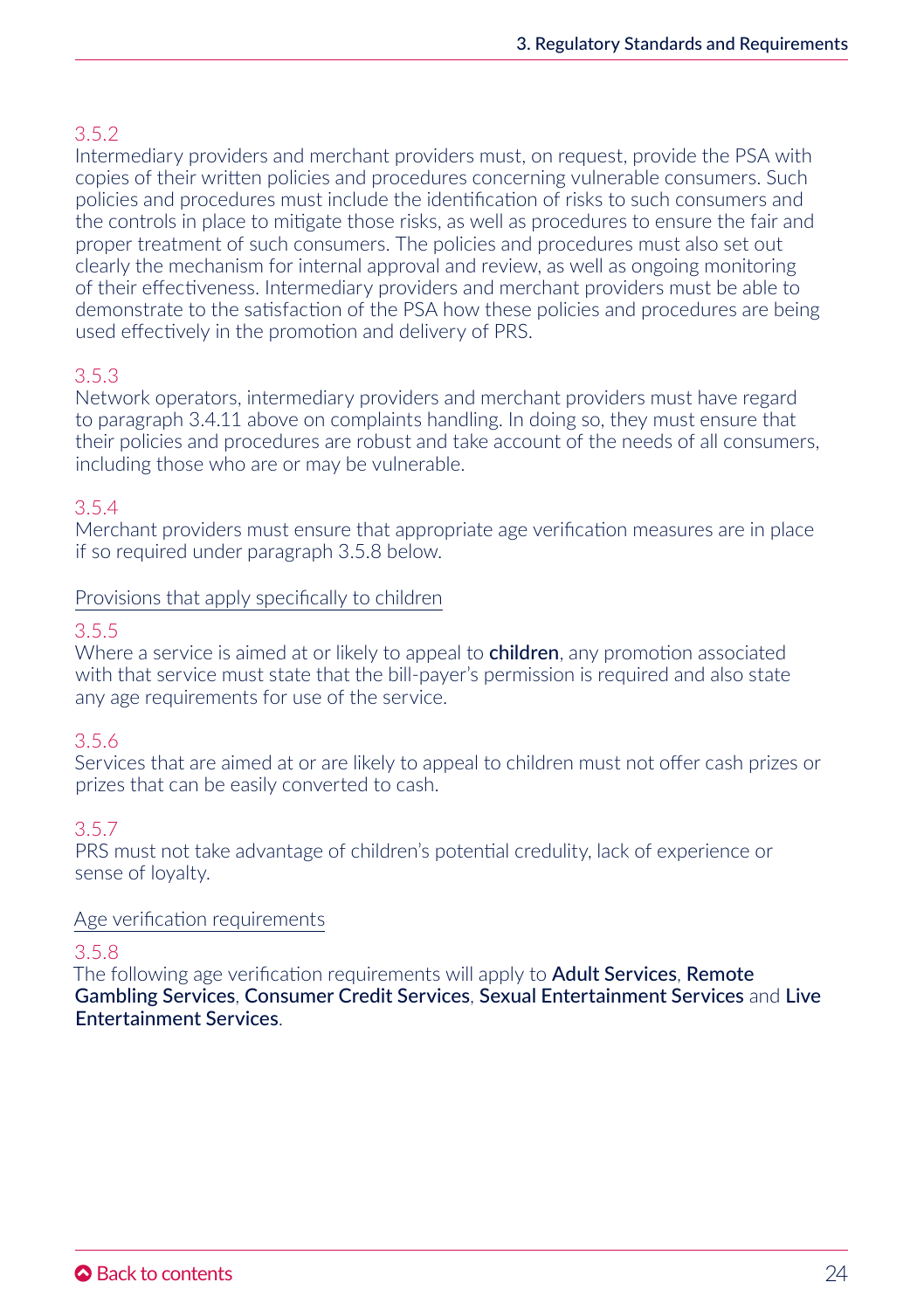## <span id="page-25-0"></span>3.5.9

As part of the promotion of the service and at the beginning of the consumer's interaction with the service before any charges are incurred, it must be made clear that:

- (a) the service must not be used by anyone under the age of 18 years;
- (b) the consumer must be the bill-payer or have the permission of the bill-payer in order to use the service; and
- (c) service details may appear on the bill.

#### 3.5.10

Services that require age verification must not be:

- (a) accessible from within other services that do not require age verification; or
- (b) promoted within promotional material for other services that do not require age verification.

#### 3.5.11

Where it is discovered that a consumer using a service that requires age verification is below the required age, any charges incurred must be refunded and the consumer must be blocked from using the service.

#### 3.6

#### Consumer privacy

#### **Standard**

#### Consumer privacy must be respected and protected.

#### **Requirements**

#### 3.6.1

Network operators, intermediary providers and merchant providers must comply with all applicable privacy and data protection laws.

#### 3.6.2

Unless otherwise permitted by law, consumers must not be contacted without their consent. Whenever a consumer is contacted, and on each such occasion, the consumer must be given an opportunity to withdraw their consent to being contacted. If consent is withdrawn, the consumer must not be contacted thereafter. Where contact with consumers is made as a result of information collected from a PRS, the merchant provider of that service must be able to provide to the PSA, on request, evidence which establishes each consumer's consent to being contacted.

## 3.6.3

Network operators, intermediary providers and merchant providers must ensure that consumers' **personal data** are not collected or passed on to any other person without their consent (as defined by law), unless under a legal obligation to do so or it is necessary for, or in connection with, legal proceedings.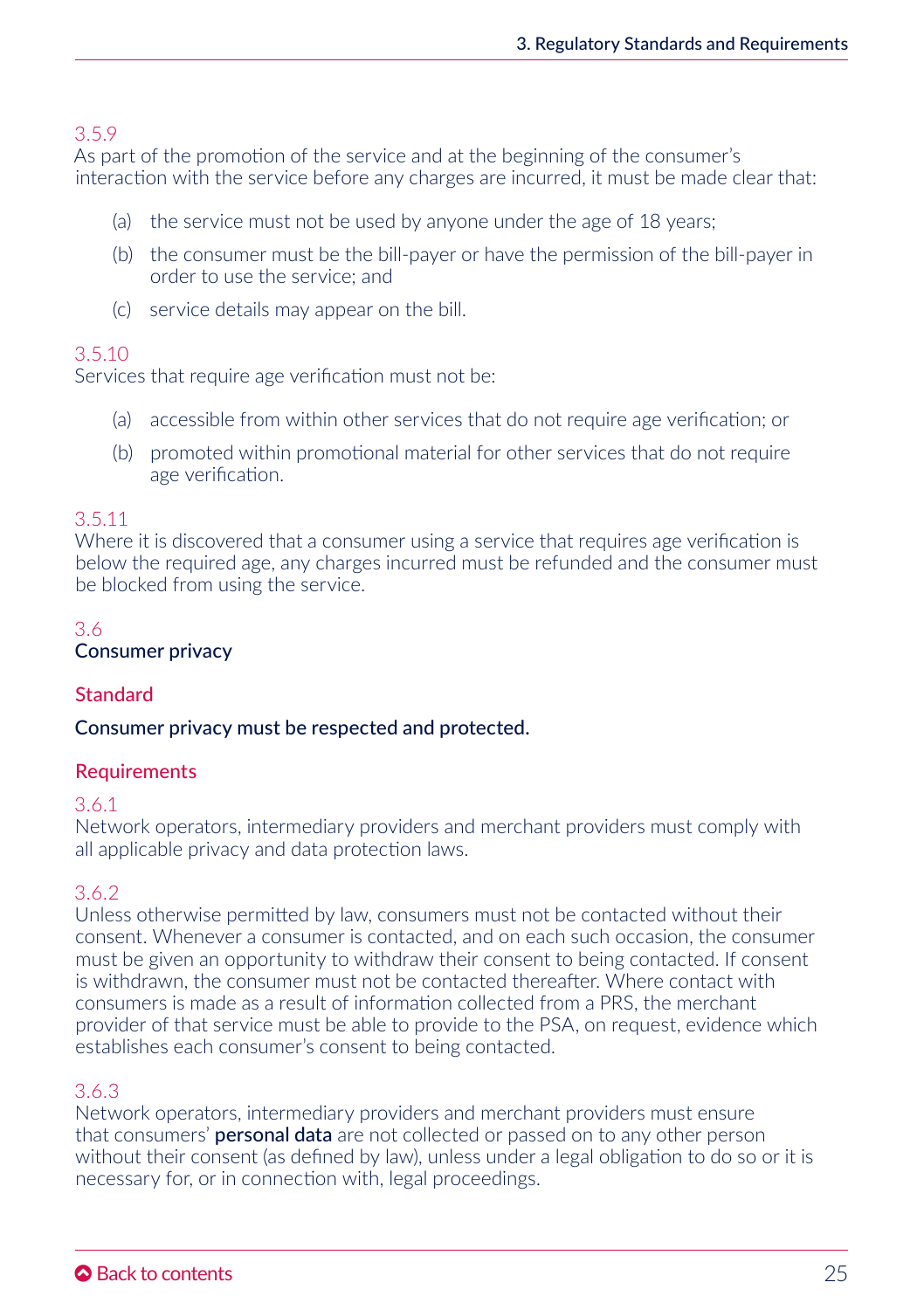## <span id="page-26-0"></span>3.7 Prevention of harm and offence

## **Standard**

Promotions and services must be provided in a manner that does not cause harm or unreasonable offence or distress to consumers or to the general public.

## **Requirements**

3.7.1

PRS must not promote, incite, or be likely to promote or incite, hatred in respect of any individual or identifiable group, including by age, disability, sex, gender identity or reassignment, race, religion or belief, or sexual orientation.

## 3.7.2

PRS must not encourage or be likely to encourage consumers to put themselves or others at risk. Such risks may include financial, personal and/or health-related risks.

## 3.7.3

PRS must not induce or be likely to induce an unreasonable sense of fear, anxiety, distress or offence in consumers or among the general public.

# (ii) Organisations

#### 3.8

Organisation and service information

## **Standard**

Organisations and individuals involved in providing PRS must provide the PSA with timely, accurate and detailed information about themselves and the services they offer or intend to offer.

## **Requirements**

#### Organisation information

## 3.8.1

Before a PRS is made accessible to consumers, all network operators, intermediary providers and merchant providers in the relevant PRS value chain must register with the PSA, subject only to paragraph 3.8.9 below.

## 3.8.2

Registration requires PRS providers to provide such information about themselves and their services as the PSA may require for the purpose of effective and efficient regulation. PRS providers will be required to provide such information through the PSA Register. The PSA will publish details of the information it requires for registration, which will be updated as the PSA considers appropriate from time to time.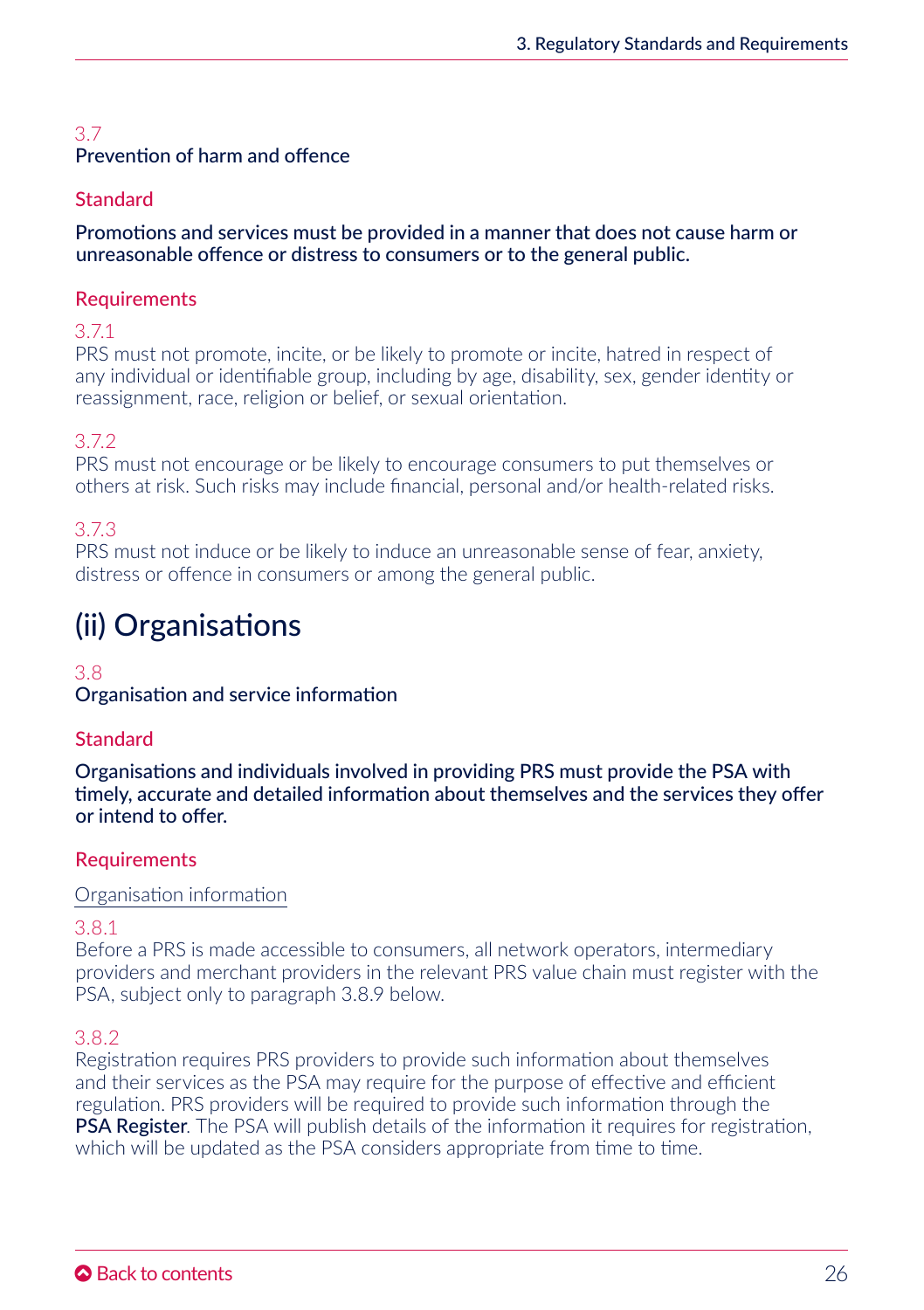In order to register with the PSA, all network operators, intermediary providers and merchant providers must provide the name and contact details of the individual(s) within the organisation, or within any contracted third party, with overall responsibility and accountability for each of the following:

- (a) DDRAC policies and procedures, and the oversight of their implementation;
- (b) platform security and compliance with the technical standards set out at Annex 3, as updated from time to time (except where voice-based services are being provided);
- (c) policies and procedures concerning vulnerable or at-risk consumers, and the oversight of their implementation; and
- (d) overall regulatory compliance in respect of PRS.

Merchant providers are not required to provide details in respect of paragraphs 3.8.3(a) and 3.8.3(b) above unless they are also performing the role of an intermediary provider.

## 3.8.4

The following further Requirements in respect of registration will apply to merchant providers (unless an exemption under paragraph 3.8.9, or a relevant permission under paragraph 2.6.2, applies):

- (a) Merchant providers must, before making a service accessible to consumers, provide to the PSA all information (including any relevant numbers and access or other codes) that the PSA requires for the purpose of enabling consumers to identify easily the services they may have used and/or for which they have been charged. The PSA will publish details of the information it requires under this sub-paragraph, which will be updated as the PSA considers appropriate from time to time.
- (b) Merchant providers must provide the identity of any other PRS providers involved in the provision of the service, as well as information about any other person contracted for the promotion and/or delivery of the service.
- (c) The PSA will include the details provided in accordance with paragraphs 3.8.4(a) and 3.8.4(b) above on the PSA Register. Those details will also be made freely available to consumers through the PSA's website.
- (d) Whenever any of the information provided under paragraphs  $3.8.4(a)$ –(b) changes, the updated information must be provided to the PSA promptly and in any event within five working days of the change.

## 3.8.5

Network operators and intermediary providers must each ensure that all PRS and associated access numbers are registered with the PSA (unless an exemption under paragraph 3.8.9, or a relevant permission under paragraph 2.6.2, applies) before enabling a service to become accessible to consumers.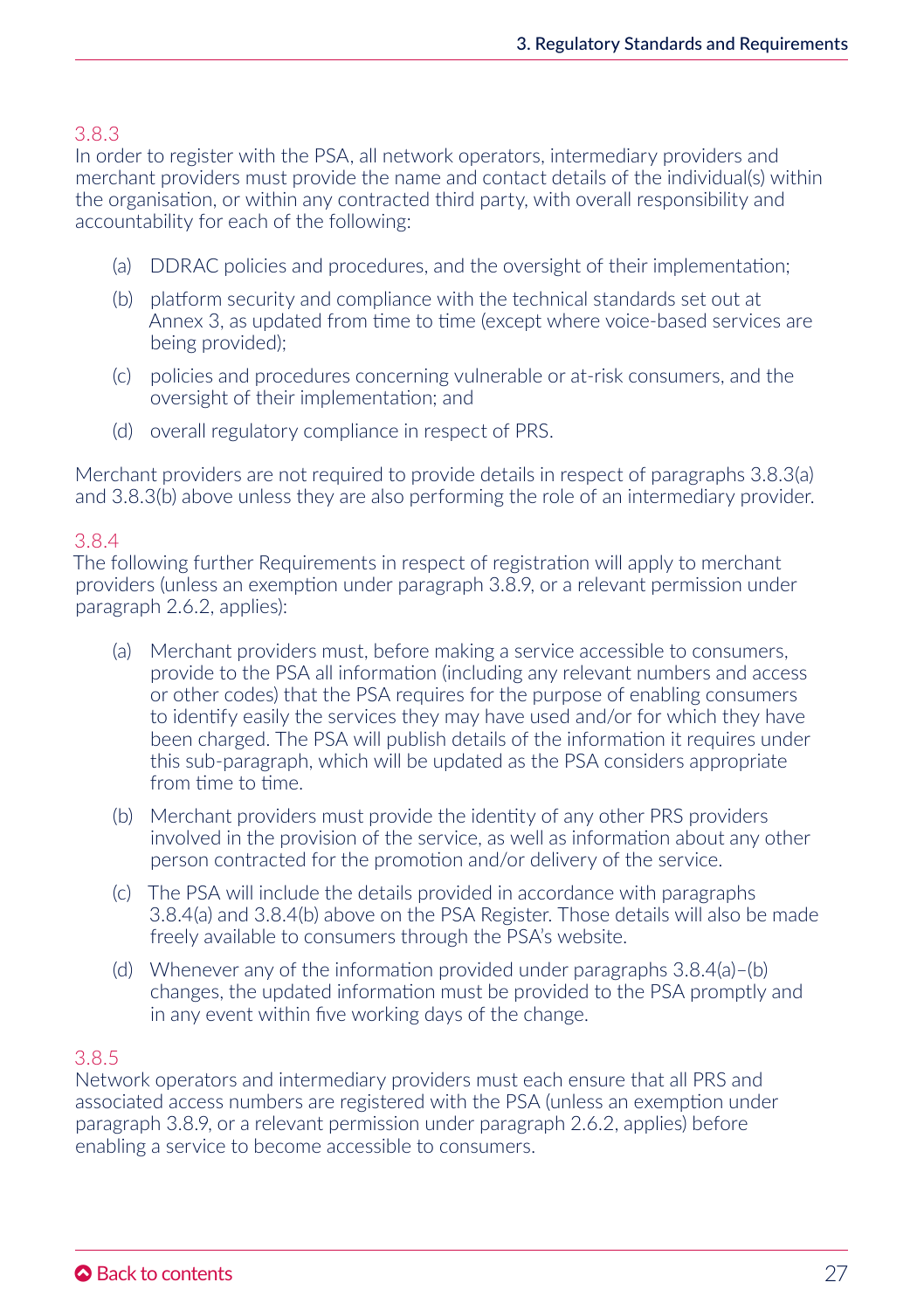PRS providers must keep all information provided to the PSA as part of registration up to date. The PSA must be notified of any changes to such information promptly and in any event within five working days of the change.

## 3.8.7

Registration must be renewed annually or at another reasonable interval as determined by the PSA from time to time.

## 3.8.8

The PSA will impose a reasonable charge for registration and registration renewal. The PSA will set the amount of the charge giving reasonable notice to PRS providers and other interested persons. Unless an exemption applies by virtue of paragraph 3.8.9 below, the charge must be paid prior to any PRS provider being deemed by the PSA to be registered.

## 3.8.9

The PSA may make exemptions from the duty to register, in particular by identifying specific categories of PRS providers and/or services to which the duty to register will not apply and/or any circumstances in which that duty or the requirement to pay a registration charge under paragraph 3.8.8 above will not apply (an exemption).

#### 3.8.10

PRS providers that fall within an exemption are not required to register with the PSA and/or pay a registration charge in relation to any PRS to which the exemption applies.

## 3.8.11

The PSA will publish a full list of exemptions made under paragraph 3.8.9 above on its website. The list of exemptions may be updated from time to time.

#### 3.8.12

All breaches of this Code or any previous editions of the Code by a PRS provider, and any sanctions imposed as a result, will be linked to that provider's registered details in the PSA Register, together with any relevant information arising from any determinations concerning **associated individuals** and/or any other relevant information which is publicly available, for such time as the PSA considers appropriate.

#### 3.8.13

Certain categories of information held by the PSA on its register will be accessible at any time by registered PRS providers, other regulators or any law enforcement agency with a legitimate interest.

#### 3.8.14

A registered PRS provider which is no longer providing any PRS or which only provides PRS that fall within an exemption may de-register at any time. Where a relevant PRS provider is de-registered, their details will continue to be held by the PSA on the PSA Register for a reasonable period, subject to any applicable law.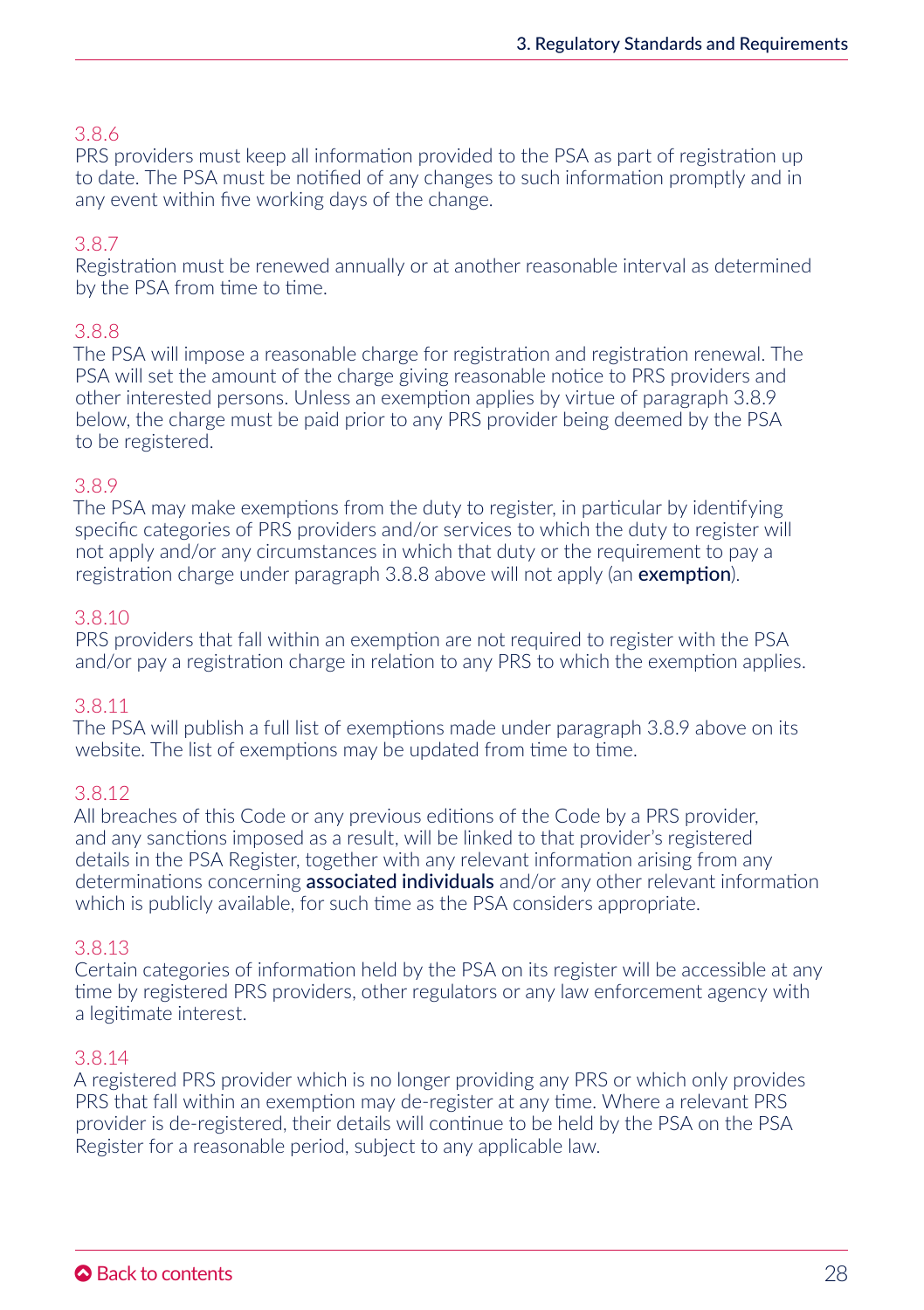<span id="page-29-0"></span>Any failure to comply with any requirement of paragraph 3.8 will constitute a breach of the Code.

## 3.9

## Due Diligence, Risk Assessment and Control (DDRAC)

## **Standard**

Organisations and individuals must perform effective due diligence on any person or organisation with whom they contract in relation to PRS, and must conduct a full and thorough assessment of potential risks arising from the provision, content, promotion, and marketing of PRS on an ongoing basis.

## **Requirements**

## 3.9.1

Network operators and intermediary providers must undertake thorough due diligence on any person with whom they contract in connection with the provision of PRS prior to entering into any contract and/or rendering any service accessible to consumers.

## 3.9.2

Network operators, intermediary providers and merchant providers must continually assess the potential risks posed by any person with whom they contract in respect of the provision, content, promotion, and marketing of PRS. Network operators, intermediary providers and merchant providers must take and maintain effective and ongoing steps to control and mitigate any risks identified.

#### 3.9.3

Network operators and intermediary providers must comply with the additional due diligence Requirements set out at Annex 2. The PSA may update these additional due diligence Requirements from time to time following comment and approval by Ofcom, and following reasonable consultation where the PSA considers it to be appropriate. The PSA will provide notice of any such updates by publishing them on its website no less than 30 days before any updated DDRAC Requirements come into force.

#### 3.9.4

PRS providers must only enter into contracts relating to PRS with other PRS providers that are registered with the PSA, except where an exemption from registration applies under paragraph 3.8.9 above.

## 3.9.5

Where an intermediary provider is seeking to facilitate provision of a PRS that was previously operating through a different intermediary provider, they must comply with all DDRAC Requirements in respect of the relevant merchant provider and/or service. This includes (but is not limited to) verifying any data that has been migrated to them from the previous intermediary provider. Reliance on any information obtained in the course of any previous DDRAC undertaken in respect of the merchant provider will not be sufficient to meet the Requirement of this paragraph.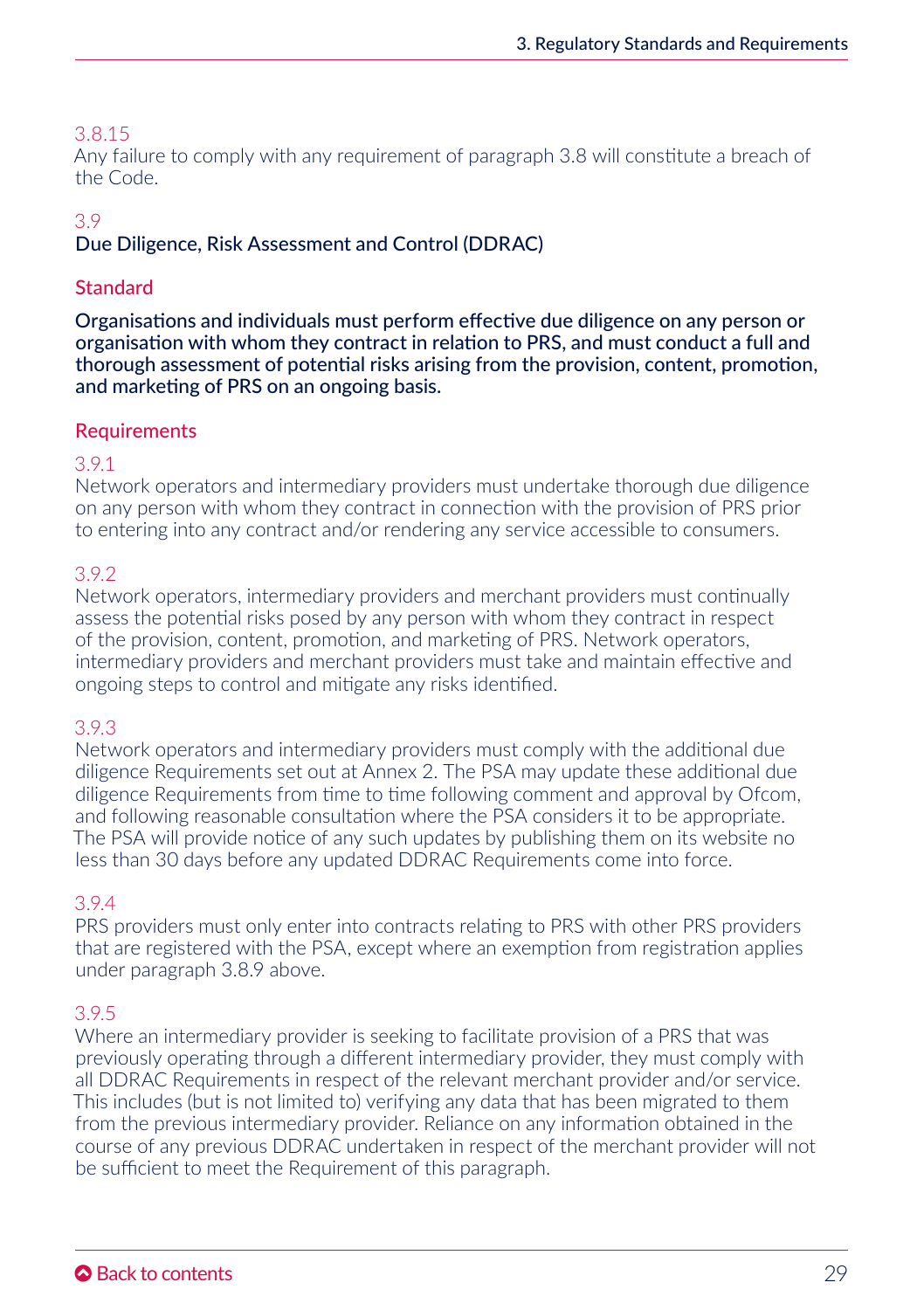## 3.9.6

Network operators and intermediary providers must have written DDRAC policies and procedures in place. Any such policies and procedures must be approved by the director or equivalent person within the relevant organisation who has overall responsibility for DDRAC compliance in respect of each value chain and PRS.

## 3.9.7

All DDRAC undertaken by network operators and intermediary providers in relation to each person with whom they contract must be reviewed and signed off by a director or the equivalent person with responsibility for DDRAC within the relevant organisation.

## 3.9.8

Network operators must have contracts in place that allow them in appropriate circumstances to suspend or terminate their relationships with intermediary providers where they discover the existence of activities that do not comply with one or more provisions of this Code, or where they reasonably suspect that any such non-compliant activities have occurred or are occurring.

#### 3.9.9

Intermediary providers must have contracts in place that allow them to suspend or terminate their relationships with merchant providers or third-party content verification providers where they discover the existence of activities that do not comply with one or more provisions of this Code, or where they reasonably suspect that any such noncompliant activities have occurred or are occurring.

#### 3.9.10

Network operators and intermediary providers must make provision, in each contract they enter into in respect of PRS, which requires the other party to the contract to provide information gathered in the course of conducting DDRAC to the relevant network operator or intermediary provider and/or to the PSA on request, including information related to any third parties, to the extent permitted by law.

#### 3.9.11

Network operators and intermediary providers must take reasonable steps to satisfy themselves that any contracting party involved in the provision of a PRS meets the DDRAC Standard and Requirements in respect of any other person in the value chain with whom that party contracts.

#### 3.9.12

Network operators and intermediary providers must ensure that any persons with whom they contract include DDRAC obligations in their own contracts with any other persons in the PRS value chain who are involved in the provision of the service. Such DDRAC obligations must enable information gathered in the course of conducting DDRAC to be shared across the value chain and with the PSA upon request, to the extent permitted by law.

#### 3.9.13

Where a network operator contracts with a PRS provider which is acting in the capacity of both an intermediary provider and a merchant provider, the network operator is responsible for undertaking DDRAC in respect of that provider and its services.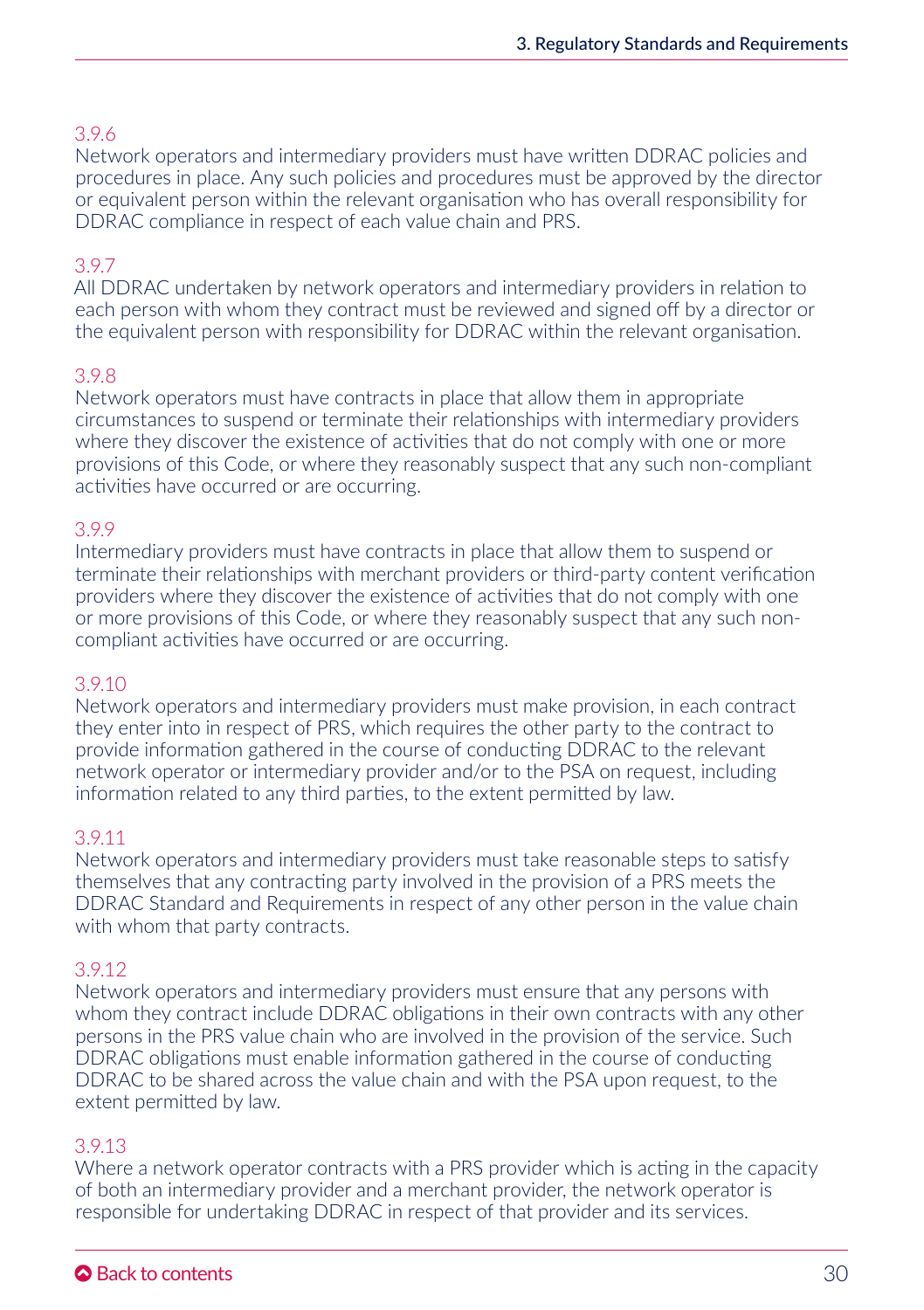## <span id="page-31-0"></span>3.9.14

Network operators, intermediary providers and merchant providers must use the information obtained through their DDRAC processes to inform their ongoing risk assessment and control in respect of each person with whom they contract and any associated services, having regard to any guidance issued by the PSA from time to time.

## 3.9.15

Network operators, intermediary providers and merchant providers must make available to the PSA upon request all documentation in relation to DDRAC within a reasonable time period specified by the PSA, to the extent permitted by law.

## 3.10

## **Systems**

## **Standard**

All systems, including payment and consent verification platforms, used for the provision of and exit from PRS must be technically robust and secure.

## **Requirements**

#### 3.10.1

All network operators and intermediary providers must appoint one or more suitably qualified or experienced person(s) with overall responsibility for security and fraud in respect of PRS.

#### 3.10.2

All intermediary providers must have a **single point of contact (SPoC)** who acts as the point of contact for the PSA regarding systems issues and security. The SPoC should be registered as such with the PSA and should be a suitably qualified or experienced person with technical expertise in systems issues and security.

#### 3.10.3

All intermediary providers (except where they are providing voice-based services) must comply with the technical standards set out at Annex 3. The PSA may update these technical standards from time to time (in line with technological advances) following comment and approval by Ofcom, and following reasonable consultation where the PSA considers it to be appropriate. The PSA will provide notice of any such updates by publishing them on its website no less than 30 days before any updated technical standards come into force.

#### 3.10.4

All intermediary providers (except where they are providing voice-based services) must have their platform security-tested on an annual basis by a third party which appears on the NCSC Approved List. Results of any such security test must be submitted to any network operator(s) with which the relevant intermediary provider has a contractual relationship.

## 3.10.5

All intermediary providers must act upon any security alerts or flags, whether received from their own monitoring or from information shared by others, in a timely manner.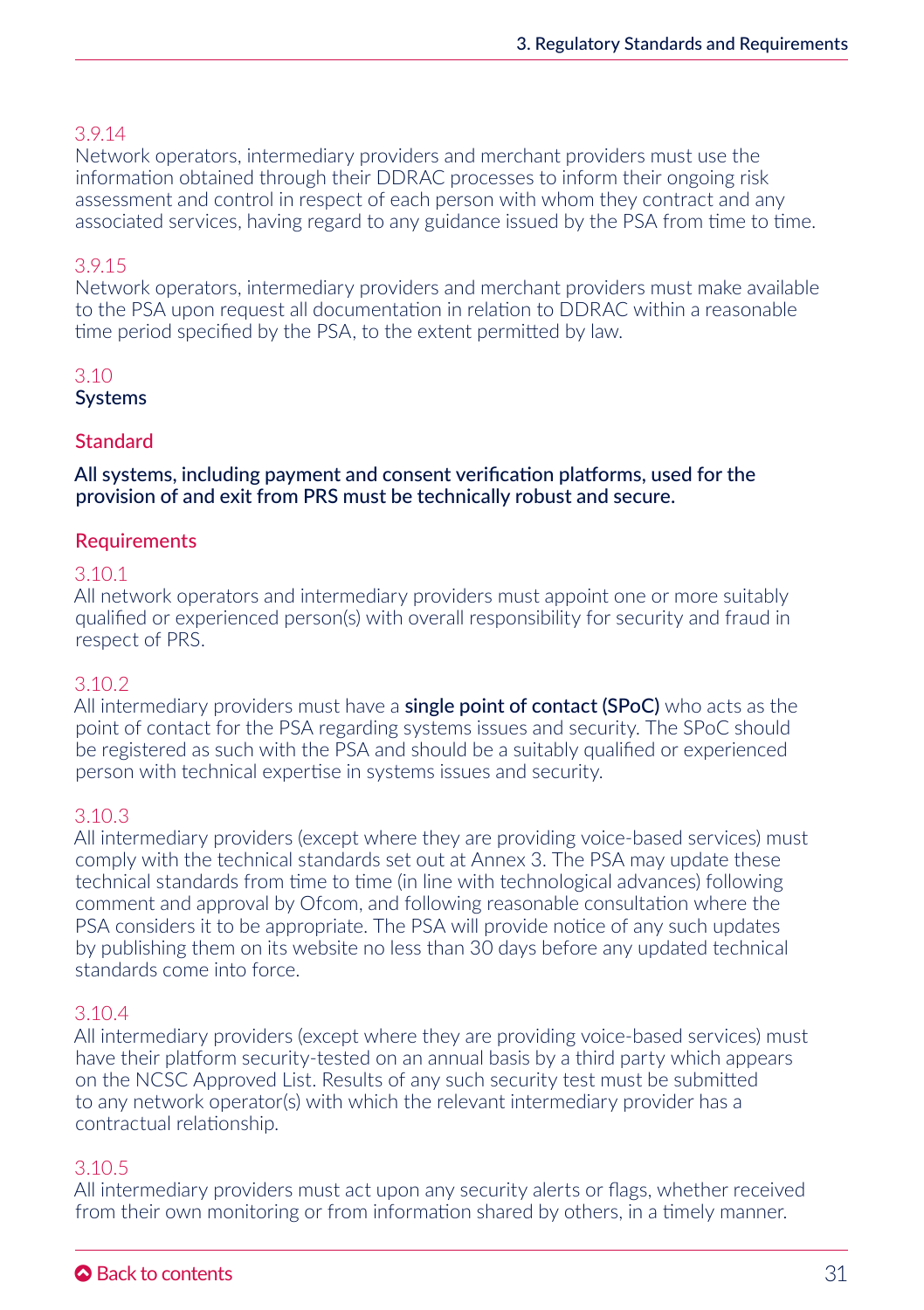## 3.10.6

Network operators must ensure that any platform security test results submitted to them in accordance with paragraph 3.10.5 are assessed by suitably qualified or experienced staff with the requisite technical expertise to analyse the results and make appropriate recommendations.

## 3.10.7

Network operators and intermediary providers must provide the results of all intermediary provider platform security tests to the PSA in accordance with any request made pursuant to Section 4 or any direction for information made under paragraph 6.1 of this Code.

## 3.10.8

Network operators must have contracts in place that allow them in appropriate circumstances to suspend or terminate their relationships with intermediary providers:

- (a) on the basis of a technical or security threat or issue; and/or
- (b) where they discover the existence of activities that do not comply with one or more provisions of this Code, or where they reasonably suspect that any such non-compliant activities have occurred or are occurring.

## 3.10.9

Intermediary providers must have contracts in place that allow them to suspend or terminate a payment facility to any merchant provider or third-party content verification platform:

- (a) on the basis of a technical or security threat or issue; and/or
- (b) where they discover the existence of activities that do not comply with one or more provisions of this Code, or where they reasonably suspect that any such non-compliant activities have occurred or are occurring.

#### 3.10.10

Any evidence created and stored in relation to the Requirements for obtaining consent to charge set out at paragraphs 3.3.6–3.3.17 above must be independently auditable and provided to the PSA upon request.

#### 3.10.11

Where a PRS provider engages any third party to undertake activities to obtain or verify consumer consent to charges on its behalf, it must require that third party by contract to supply the PSA with any relevant data or information upon request, to the extent permitted by law.

## 3.10.12

Network operators must have in place contracts with intermediary providers which allow for the randomised testing of platforms, including third-party platforms, at any time. Network operators must retain the right to refuse to accept verifications by any third-party platform at their discretion.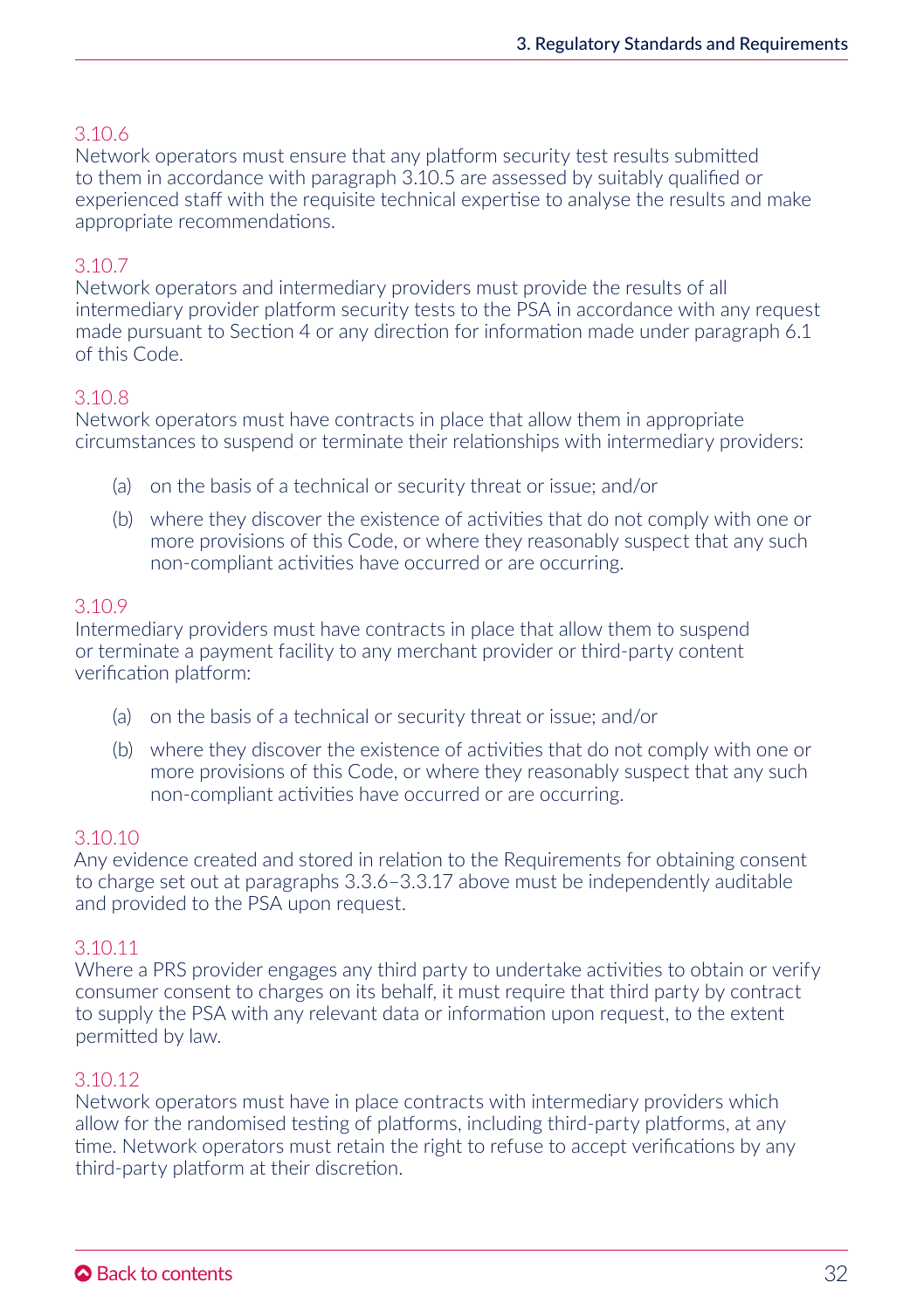## <span id="page-33-0"></span>3.10.13

All network operators and intermediary providers must implement a **coordinated** vulnerability disclosure scheme and act upon any issues reported.

## (iii) Service-specific requirements

## 3.11

## Society Lottery Services

## 3.11.1

Society Lottery Services must not be used by anyone under the age of 16 years.

## 3.11.2

Promotions for Society Lottery Services must contain details of:

- (a) the Society Lottery that benefits from the running of the service; and
- (b) the intermediary provider and merchant provider responsible for the service.

## 3.11.3

For each and every valid entry, the consumer must be issued with a valid ticket of entry to the Society Lottery that sets out all ticketing information as required by law.

#### 3.12 Professional Advice Services

## 3.12.1

Promotional material must clearly set out details of the operator or PRS provider's qualifications and training which enable them to provide the Professional Advice Service.

## 3.12.2

Any oral or written communication relating to the review of an agreement for the provision of the Professional Advice Service constitutes promotion or provision of that service.

## 3.13

#### Competition and voting services

#### 3.13.1

Any promotion must make clear that winning is not a certainty.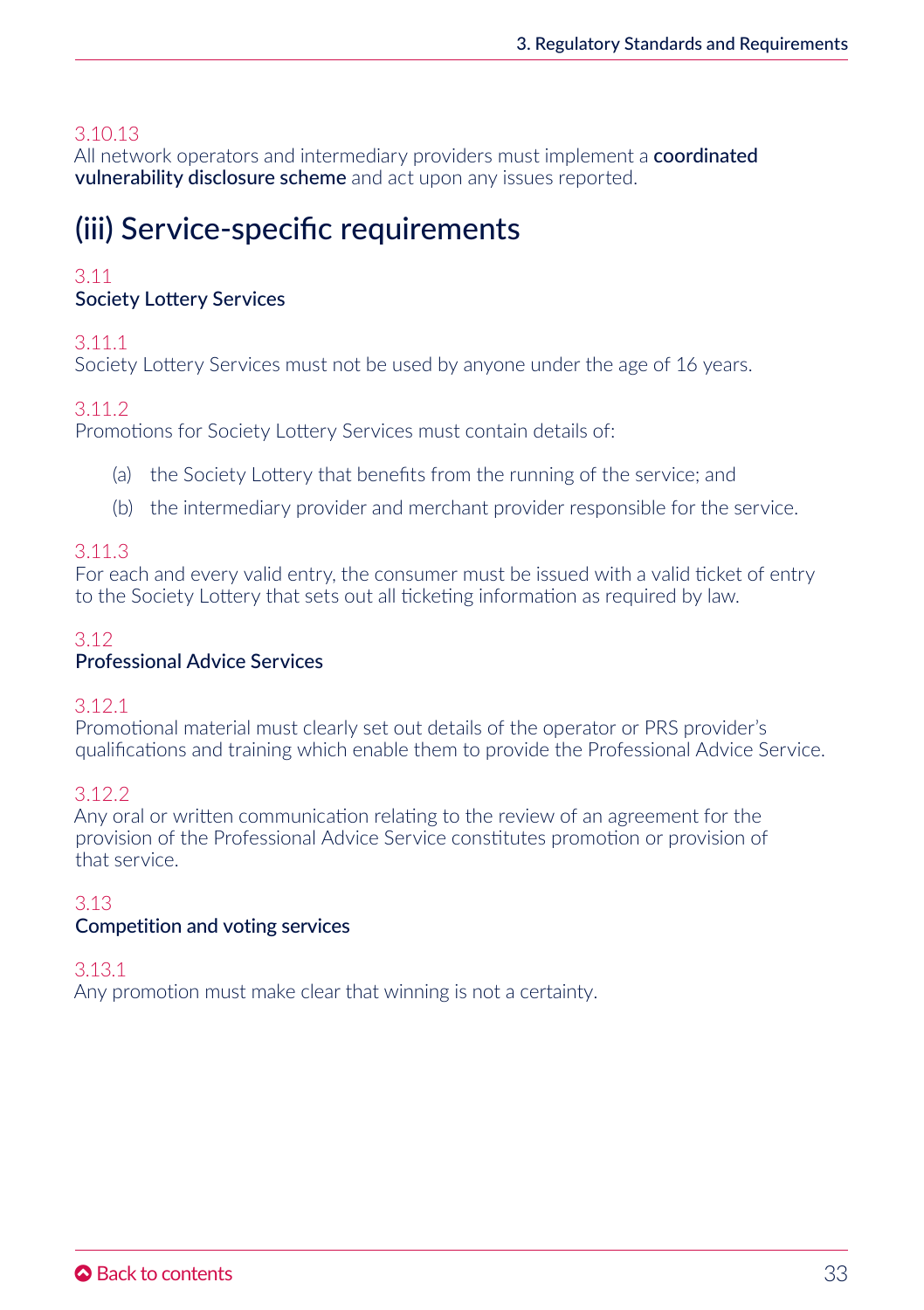## 3.13.2

Prior to entry, the consumer must be clearly provided with:

- (a) a clear description of how the service works and instructions on how to use it;
- (b) information on any prizes available (including where relevant the amount of money that consumers stand to win), the number of prizes available, and any restrictions on the number of prizes that can be won;
- (c) the full cost of participation, including but not limited to the cost of entry;
- (d) the date and time after which the consumer can no longer enter or participate;
- (e) how and when any winners will be contacted;
- (f) how and when any prizes will be received or money won will be paid;
- (g) how any prize winnings will be calculated, and
- (h) where relevant, any criteria for judging entries.

## 3.13.3

All valid responses for entry into a competition or vote that are sent in by consumers within the timeframe set out in the promotional material must be entered and afforded sufficient time to be given full and equal consideration, except where such responses are received by the merchant provider (or a third party on its behalf) outside of the timeframe set out in the promotional material.

## 3.13.4

Consumers whose entries are valid must receive confirmation that they have been entered into the competition or vote.

## 3.13.5

Competition and voting entries that are received by the merchant provider (or a third party on its behalf) outside of the times outlined in the promotion must be considered invalid. The consumer must not be charged for an invalid entry or must be refunded where a charge has been incurred. Any consumer who has made such an entry must be, or must have already been, informed that such an entry is invalid and will neither be entered into the competition or vote, nor charged, or informed that they will be refunded where a charge has been incurred.

## 3.13.6

Where the method of entry is via a phone call, any call that has commenced during the specified time period for entries must be considered valid. This includes calls that have commenced during the specified time period for entries, but have not been completed prior to the closure time.

## 3.13.7

Where a TV or radio programme is repeated, the route of entry must only remain open if the entries received will still be considered valid.

## 3.13.8

Where a service contains multiple routes of entry, all routes of entry must be presented and displayed with equal prominence.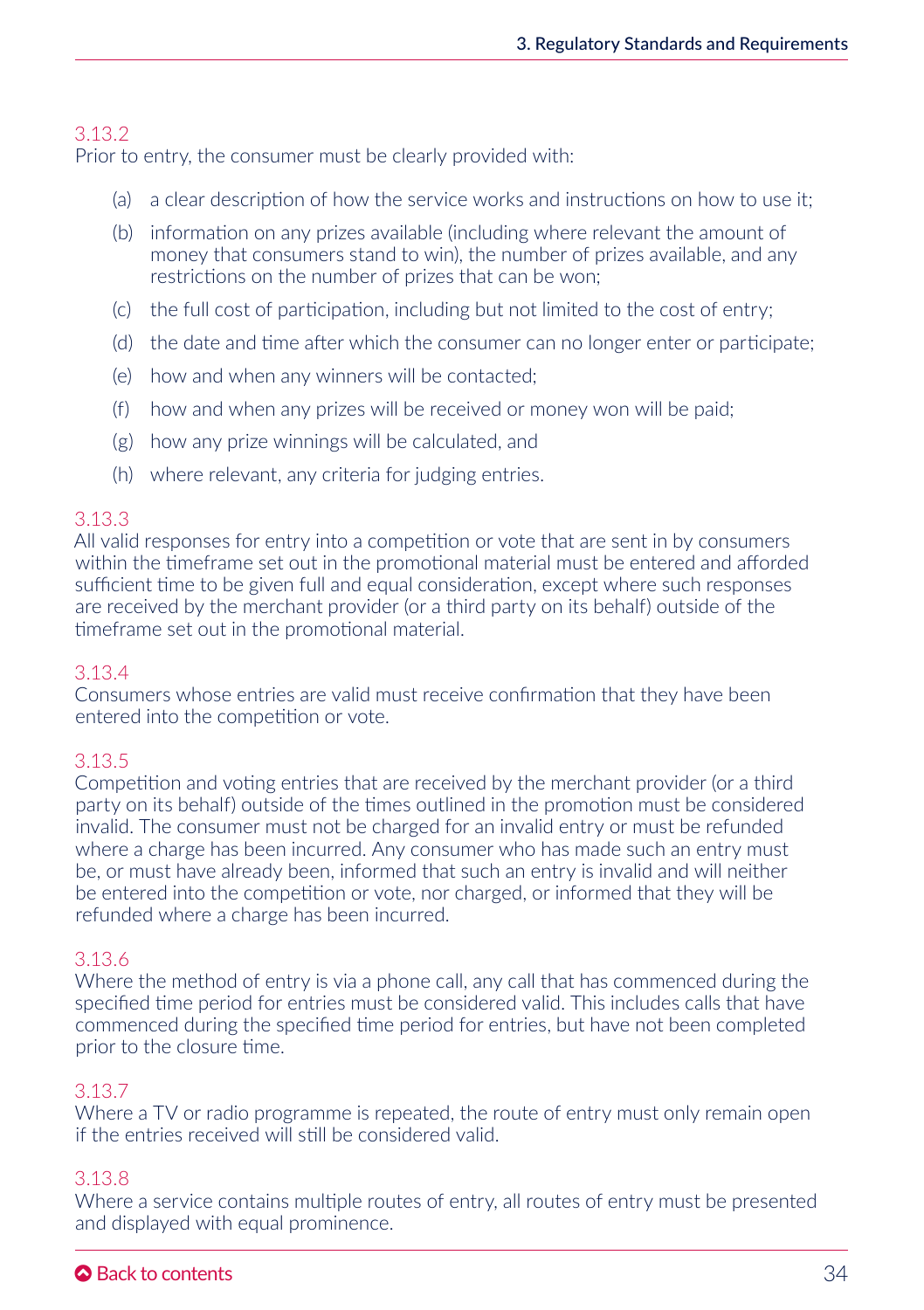## 3.13.9

All valid entries must have the same chance of winning.

## 3.13.10

Consumers must not be subjected to any additional costs in order to claim prizes once draws have been made.

## 3.13.11

Where a PRS provider has made arrangements in relation to TV and radio competitions or votes for the handling of excess peak traffic by third parties, these arrangements must ensure that all valid votes or entries so handled are treated the same as those received by the provider.

#### 3.13.12

There must be no amendments to the operational systems or procedures relating to the service without senior management authorisation. Any such operational systems or procedures must identify persons in senior management positions within the relevant organisation who have the power to authorise such changes.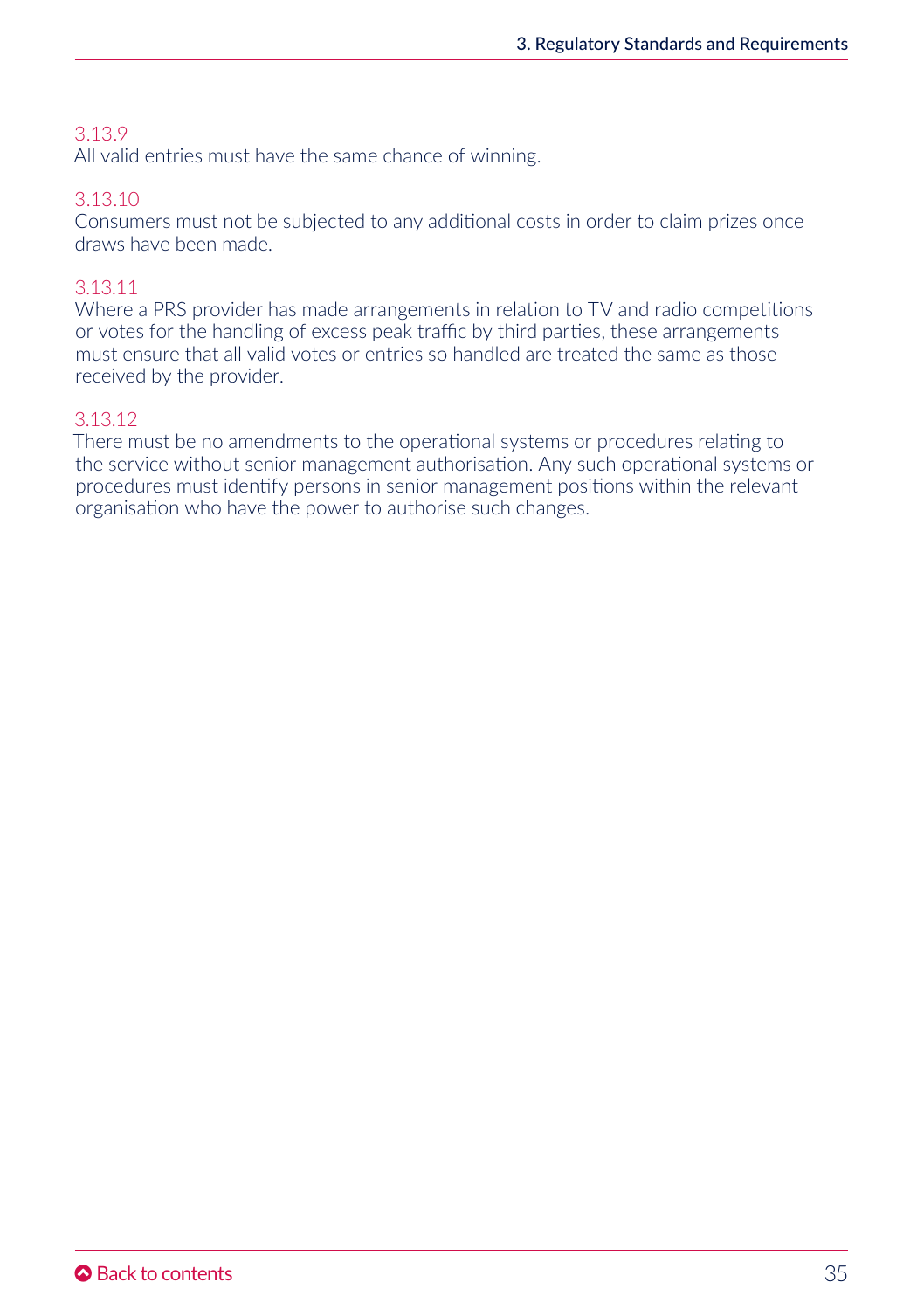## 3.14 Remote Gambling Services

#### 3.14.1

Promotional material must set out:

- (a) that Remote Gambling Services are not to be used by anyone under the age of 18 years;
- (b) warnings about underage use;
- (c) how the service works and how to use it;
- (d) any significant terms and conditions (with an accessible hyperlink to the full terms and conditions);
- (e) the amount of money that consumers stand to win and how winnings will be calculated;
- (f) a clear explanation of how winnings will be paid;
- (g) information about responsible gambling, or accessible hyperlinks to such information.

#### 3.14.2

Consumers must be able to access their playing history and account information at any time while using the service.

#### 3.15

## Live Entertainment Services

#### 3.15.1

Promotional material must state that all calls will be recorded.

#### 3.15.2

All calls must be recorded in full, with time-stamps and date-stamps to show each consumer's entry into, usage of and exit from the service.

#### 3.15.3

If recording ceases at any time and for any reason, calls must be disconnected.

#### 3.15.4

Recordings of Live Entertainment Services must be retained for three years from the point at which the data is collected, in line with the PSA's data retention requirements. Any such recordings must be provided to the PSA upon request, to the extent permitted by law.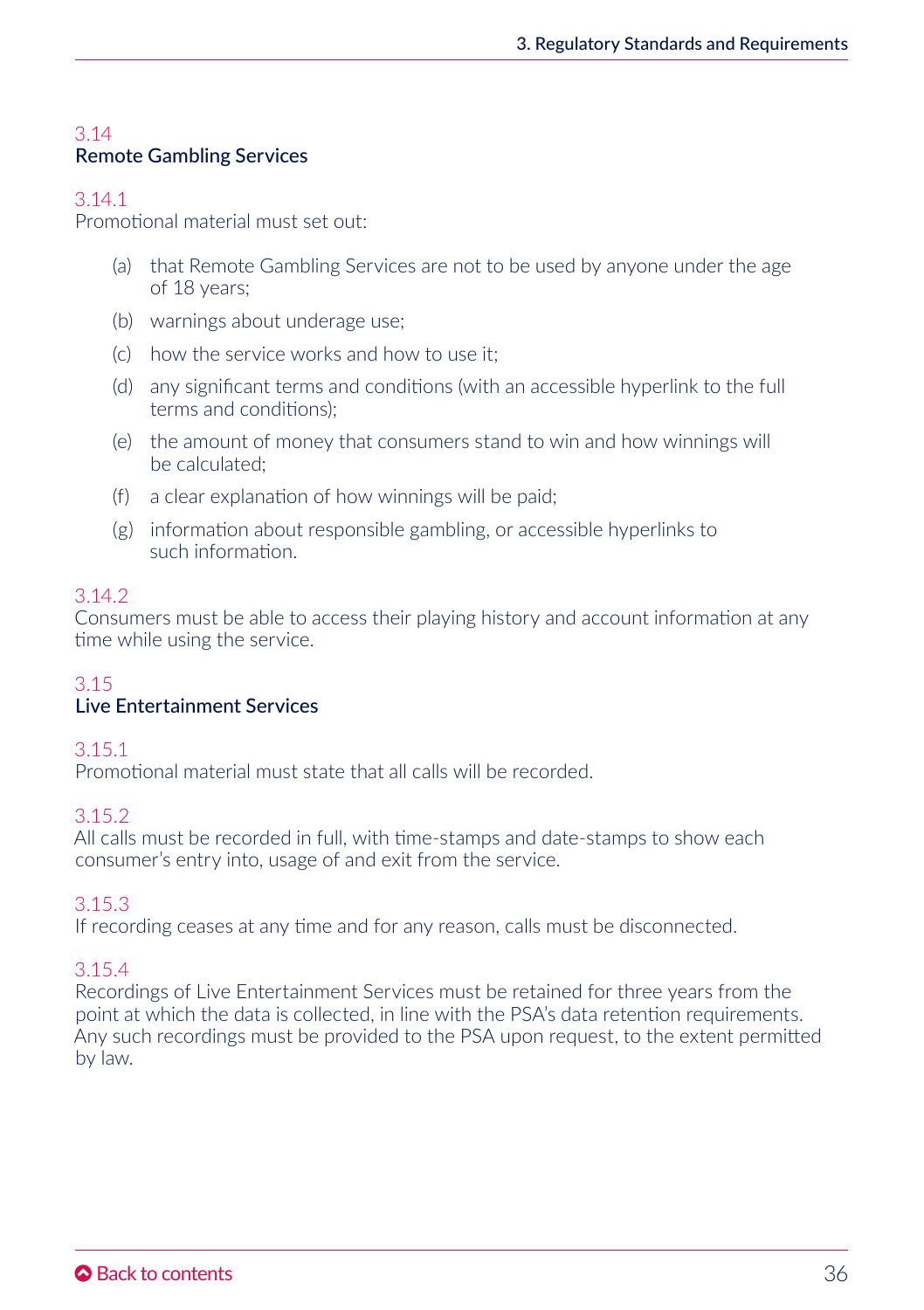## 3.16 Services using virtual currency

## 3.16.1

Where services enable consumers to purchase virtual currency, it must be clear how this virtual currency may be used, as well as whether and when it expires.

## 3.16.2

Where services automatically 'top up' a consumer's virtual currency account once all the currency has been spent (by automatically triggering a further PRS charge or charges on the consumer), this must be made clear to the consumer, prior to purchase.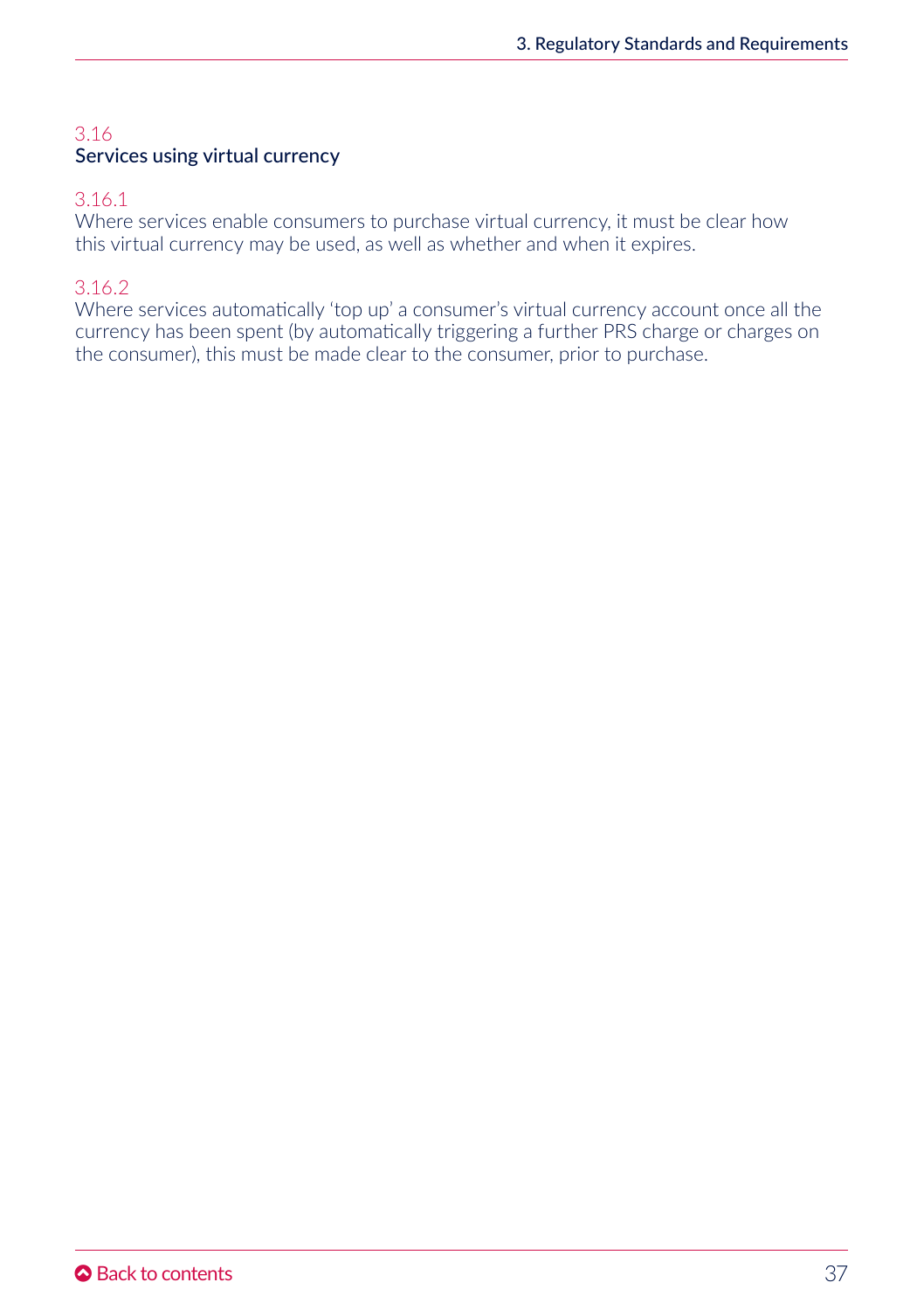# 4 Supervision

#### 4.1 Introduction

## 4.1.1

This Section sets out how the PSA will carry out its supervisory role and how this role is intended to support PRS providers to achieve and maintain compliance with the Code.

## 4.1.2

Supervision involves the PSA's ongoing oversight of PRS providers and services in order to achieve and maintain compliance with the Code so as to prevent, or reduce, actual and potential harm to consumers and the market. The PSA's oversight will be achieved through supporting and monitoring compliance with the Code's Standards and Requirements.

## 4.2

### General approach to supervision

#### 4.2.1

In carrying out its supervisory activities, the PSA will analyse information it gathers itself and receives from others. The PSA may use risk management and other relevant frameworks it publishes from time to time, to enable it to prioritise its supervisory activities so as to support compliance with the regulatory Standards and Requirements set out in Section 3 of this Code as effectively as possible.

#### 4.2.2

In order to enable the PSA to ensure continued compliance with the Code and to prevent consumer harm, its approach to supervision will consist of three main types of activity:

- (a) *proactive* to identify non-compliance with the Code and consumer harm pre-emptively (which will inform regulatory priorities and activities) through ongoing review and assessment of PRS providers and the services they offer;
- (b) *reactive* to spot emerging issues of non-compliance or issues of noncompliance that have recently arisen so as to enable timely and targeted regulatory action to take place which prevents harm from growing; and
- (c) *thematic* to undertake wider diagnostic or remedial work in respect of the provision, content, promotion and marketing of PRS where similar or connected instances of non-compliance with particular provisions of this Code, or of actual or potential harm to consumers, have arisen in relation to a number of PRS providers and/or services.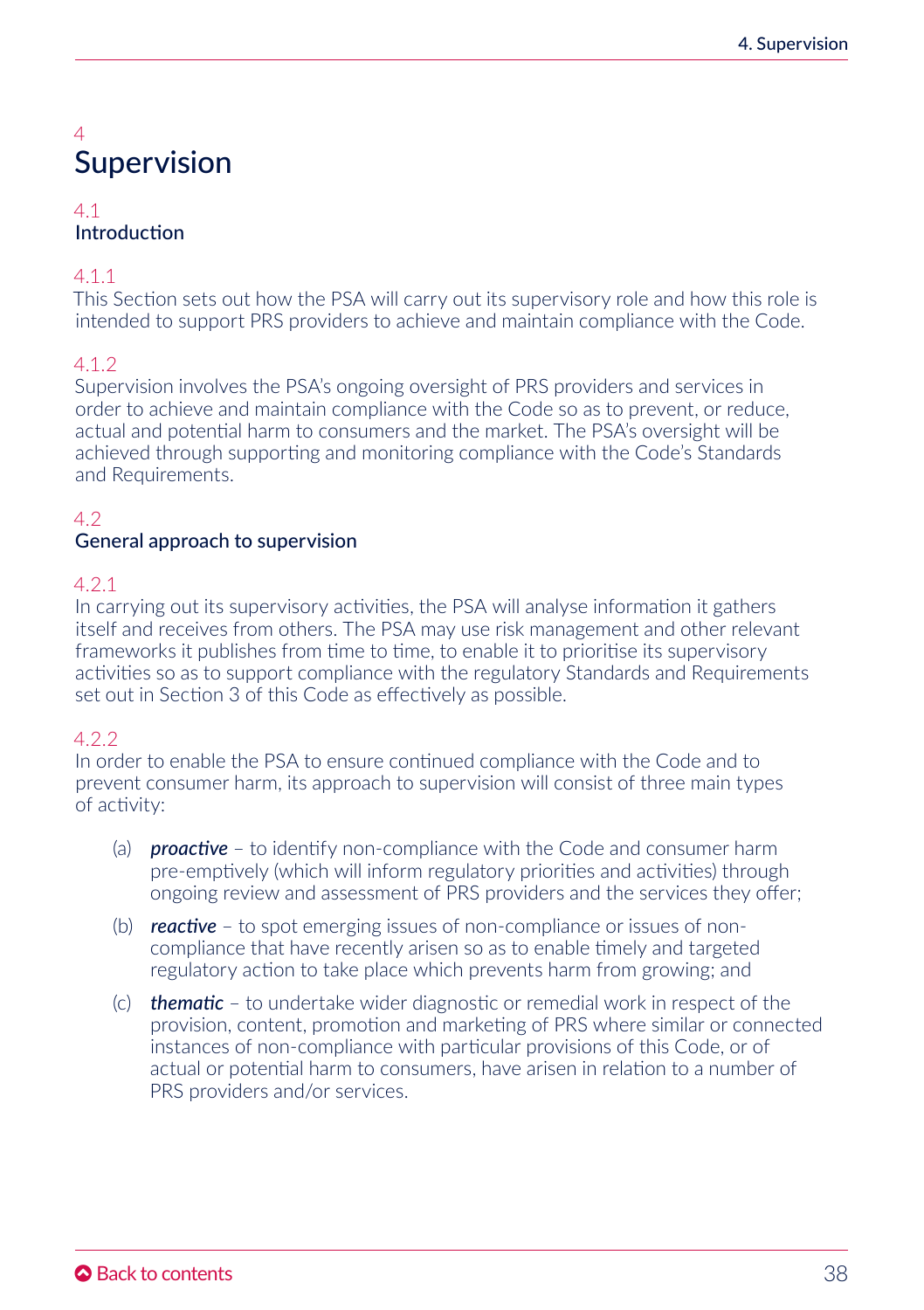When performing its supervisory activities, the PSA will have regard to the following principles:

- (a) *evidence-based judgement* The PSA will make judgements based on evidence and analysis. It will determine the appropriate course of action based on its assessment of, and consideration of any risks posed by, regulated services or service types, individuals, organisations or industry sectors.
- (b) *forward-looking* In assessing any risks, the PSA will also consider the likelihood of any potential future consumer harm. In particular, the PSA will take account of the need for, or benefits of, early intervention in order to prevent or minimise the occurrence of any such harm.
- (c) *focused on risk of consumer harm* The PSA will prioritise its monitoring of issues and PRS providers that pose the greatest risk of harm to consumers. Accordingly, the extent and frequency of supervision conducted by the PSA may increase in line with the risk of consumer harm or detriment that is posed by a particular issue or PRS provider.
- (d) *co-operation* The PSA will work in an open and co-operative way when carrying out its supervisory activities. It will expect PRS providers to cooperate and engage fully to enable effective supervision to take place.

#### Purpose of supervision

#### 4.2.4

The PSA will supervise by monitoring compliance with the Code in order to achieve the following aims:

- (a) to assess levels of compliance with the Code by PRS providers and/or particular PRS market sectors;
- (b) to enable the prompt identification of any actual or potential non-compliance with the Code;
- (c) to proactively address any actual or potential non-compliance with the Code;
- (d) to prevent or reduce the risk of actual or potential harm to consumers from non-compliance with the Code; and/or
- (e) to ensure that the PSA has sufficient information to take informed decisions enabling it to carry out its regulatory functions effectively.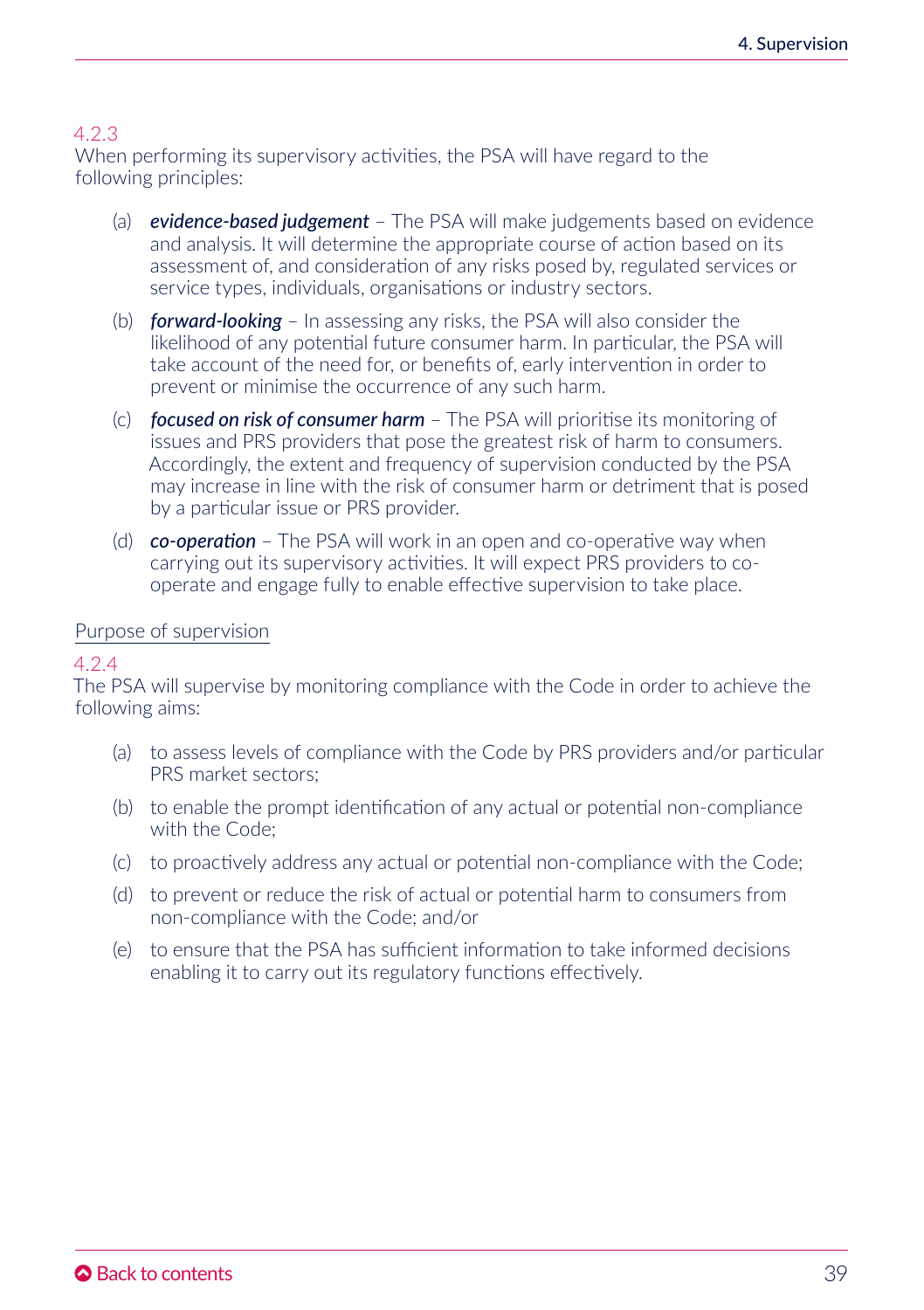## 4.3 Compliance monitoring methods

### 4.3.1

In support of the aims of this Section of the Code, the PSA may take proportionate steps to monitor compliance with the Code. Such steps will include the undertaking of information-gathering activities where the PSA considers that such activities are reasonable and proportionate in order to achieve one or more of the purposes of compliance monitoring set out at paragraph 4.2.4 above. The information-gathering activities that the PSA may conduct are as follows:

- (a) assessing complaints and other intelligence;
- (b) requiring audits in accordance with paragraph 4.4 below;
- (c) requiring the periodic reporting of data and information in accordance with paragraph 4.5 below;
- (d) targeted information-gathering where this is considered necessary and proportionate in order to achieve one or more of the aims of compliance monitoring as set out at paragraph 4.2.4 above, including by issuing directions for information in accordance with paragraph 6.1 below;
- (e) carrying out thematic reviews of the provision, content, promotion and marketing of PRS, where the PSA has reason to believe that there may be common or pervasive issues regarding compliance with particular Standards, Requirements and/or other obligation of the Code and using any or all of the compliance monitoring methods set out at paragraphs 4.4-4.6 and informationgathering under paragraph 6.1 below;
- (f) requiring the provision of skilled persons reports in accordance with paragraph 4.6 below;
- (g) engaging with PRS providers under Section 5 of this Code, and in particular under paragraphs 5.1-5.3 below; and
- (h) conducting pre-arranged visits (by consent) to the premises of PRS providers.

#### 4.3.2

Where the PSA is required to provide written notice, under paragraphs 4.4.2, 4.5.2 or 4.6.2 below:

- (a) it will identify within that notice the purpose(s) under paragraph 4.2.4 above for which the compliance monitoring is being undertaken; and
- (b) it will also include within that notice a brief explanation of the reason(s) why it considers that the particular activities it has chosen to undertake are reasonable and proportionate in order to achieve the identified purpose(s).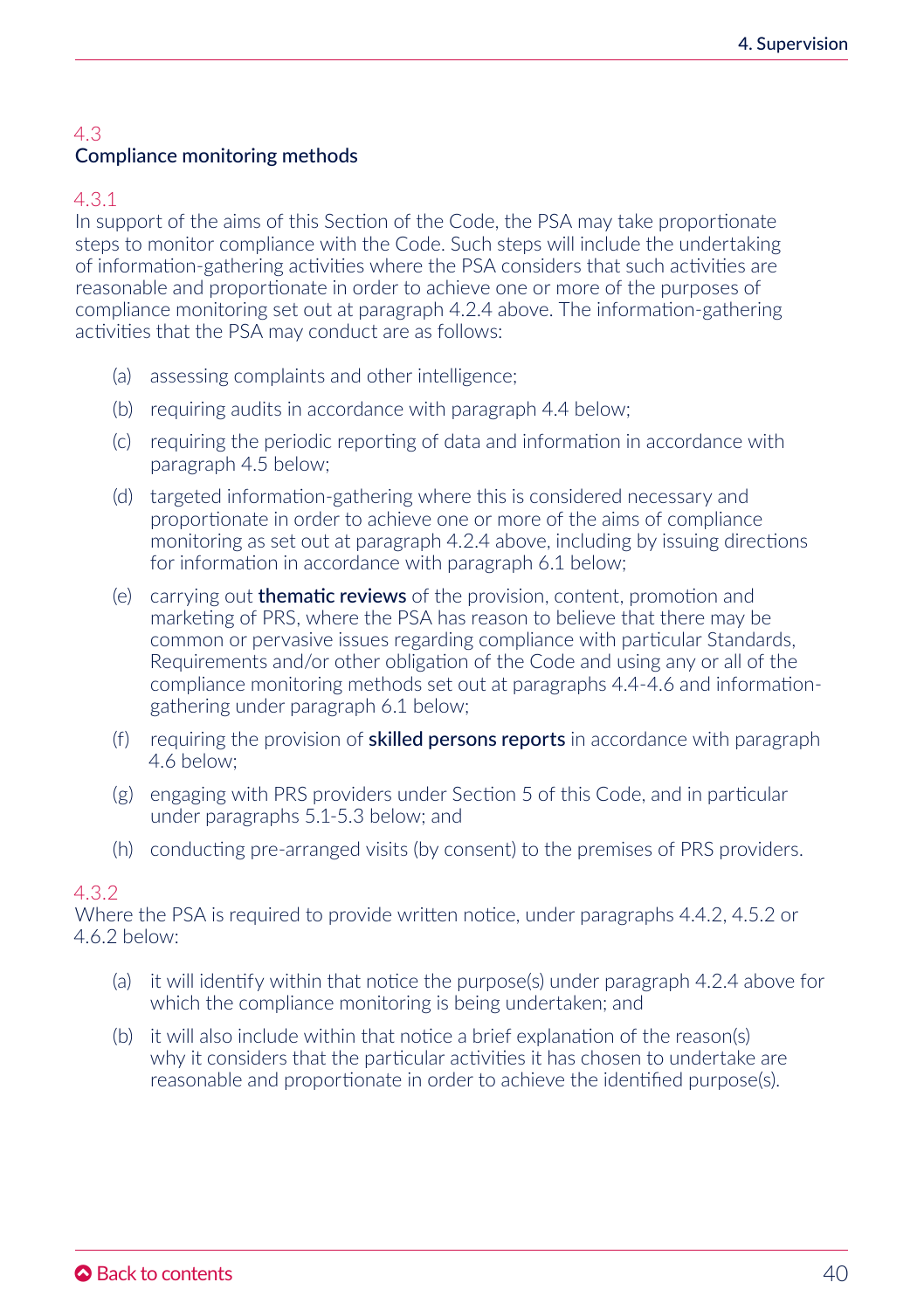## 4.3.3

Any written notice or direction issued by the PSA under this Section of the Code will be effective immediately upon being sent by email to an email address provided by the relevant PRS provider for registration with the PSA. If written notice or a direction is sent by the PSA by first class pre-paid post to an address provided by the relevant PRS provider for registration with the PSA, then it will be effective on the second working day after postage.

### 4.3.4

Where the PSA's compliance monitoring activities uncover potential or actual noncompliance with the Code which creates a risk of harm or actual harm for consumers, the PSA may engage with any relevant PRS provider(s) in one or more of the manners specified in paragraph 5.1 below. A relevant PRS provider for these purposes will be a PRS provider that, in the PSA's opinion, is reasonably likely to possess further relevant information about, or is otherwise directly or indirectly connected with, the potential or actual non-compliance.

#### 4.3.5

Any failure to comply with the requirements set out at paragraphs 4.4-4.6 below will constitute a breach of the Code.

## $A$

## Audits

#### 4.4.1

For the purposes of supervision under Section 4 of this Code, the PSA may require a PRS provider to submit an audit report annually or periodically as the PSA may specify.

#### 4.4.2

When it requires an audit report, the PSA will give the relevant PRS provider written notice. The PSA may require the report to be in a form specified in the notice and may require the report to address any matters specified in the notice. The PSA will issue Procedures or guidance from time to time setting out a non-exhaustive range of matters that an audit report may be required to address.

#### 4.4.3

Audit reporting must commence on the date specified by the PSA in the notice and continue until the relevant PRS provider is notified by the PSA that such reports are no longer required.

#### 4.4.4

The person(s) making the audit report must be person(s) nominated or approved by the PSA prior to the audit taking place. In order to be nominated or approved by the PSA, such person(s) must appear to the PSA to have the knowledge, experience and skills necessary for the task of conducting a reliable audit.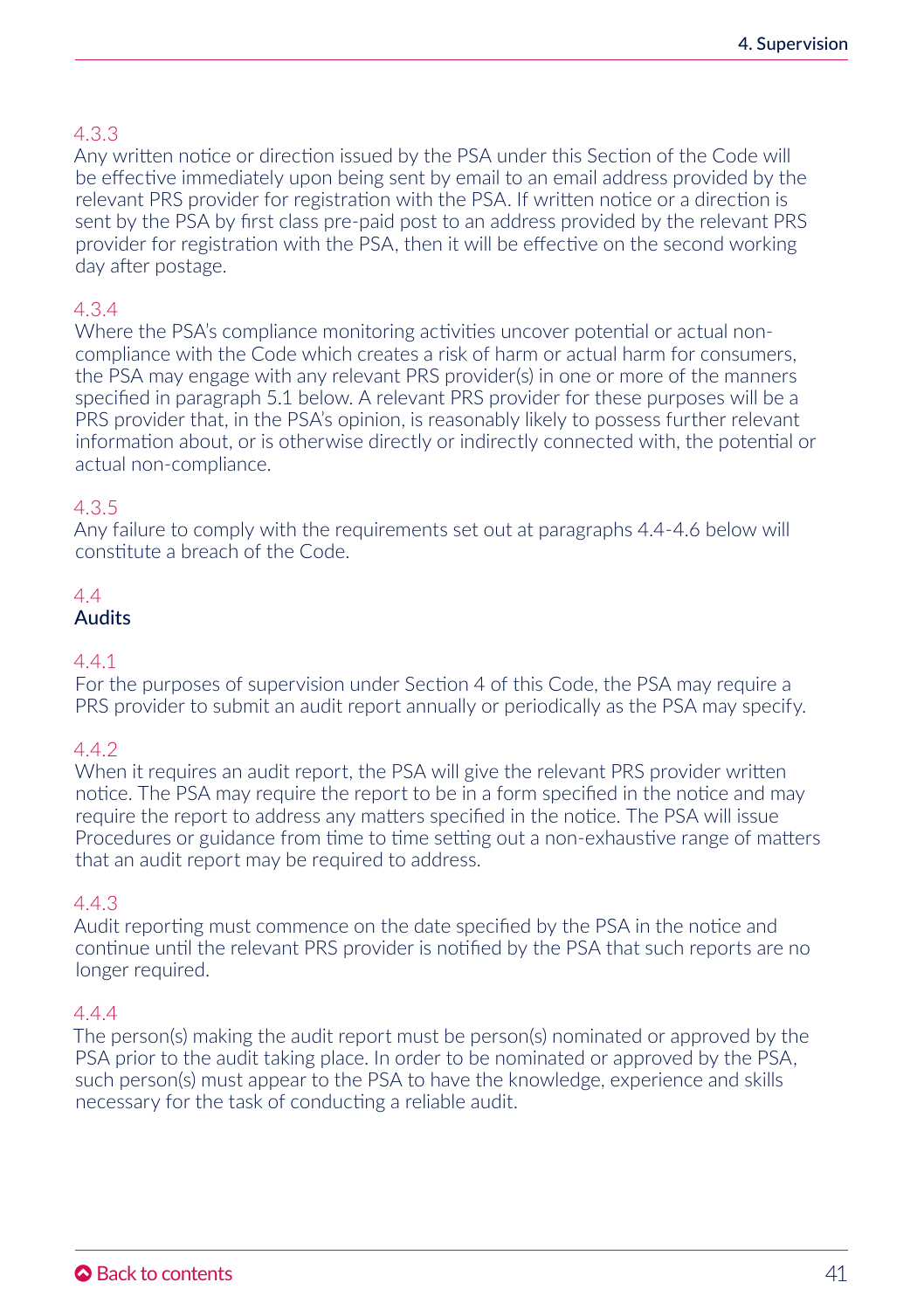## 4.5 Reporting and notification requirements

### 4.5.1

For the purposes of supervision under Section 4 of this Code, the PSA may require a PRS provider to periodically report data and information. The PSA will issue guidance from time to time setting out a non-exhaustive range of data and information that the PSA may require in periodic reports and notifications under this paragraph.

## 4.5.2

When it requires the periodic reporting of data and information, the PSA will give the relevant PRS provider written notice. The notice:

- (a) will specify the data and information that must be reported;
- (b) may require the reporting to take any form specified in the notice; and
- (c) will set out briefly the reasons why the specified data and information is required.

### 4.5.3

Periodic reporting must commence on the date specified by PSA in the notice and continue until the relevant PRS provider is notified by the PSA that periodic reporting is no longer required.

## 4.6

#### Skilled persons reports

#### 4.6.1

For the purposes of supervision under Section 4 of this Code, the PSA may:

- (a) require a PRS provider to produce a report for the PSA on any matter relating to the provision of PRS to which, in the reasonable opinion of the PSA, that PRS provider appears to be connected, whether directly or indirectly; or
- (b) appoint a person to produce a report for the PSA on any matter relating to the provision of PRS.

A skilled persons report will be suitable for matters that require specific expertise, including (but not limited to) technical issues related to platform security and payment platforms.

#### 4.6.2

When it requires a report under paragraph 4.6.1(a) above, the PSA will give the relevant PRS provider written notice. The PSA may require the report to be in a form specified in the notice.

## 4.6.3

A person appointed to produce a report under paragraph  $4.6.1(a)$  above must be a person appearing to the PSA to have the skills necessary to produce a report on the matter concerned, and must be a person nominated or approved by the PSA.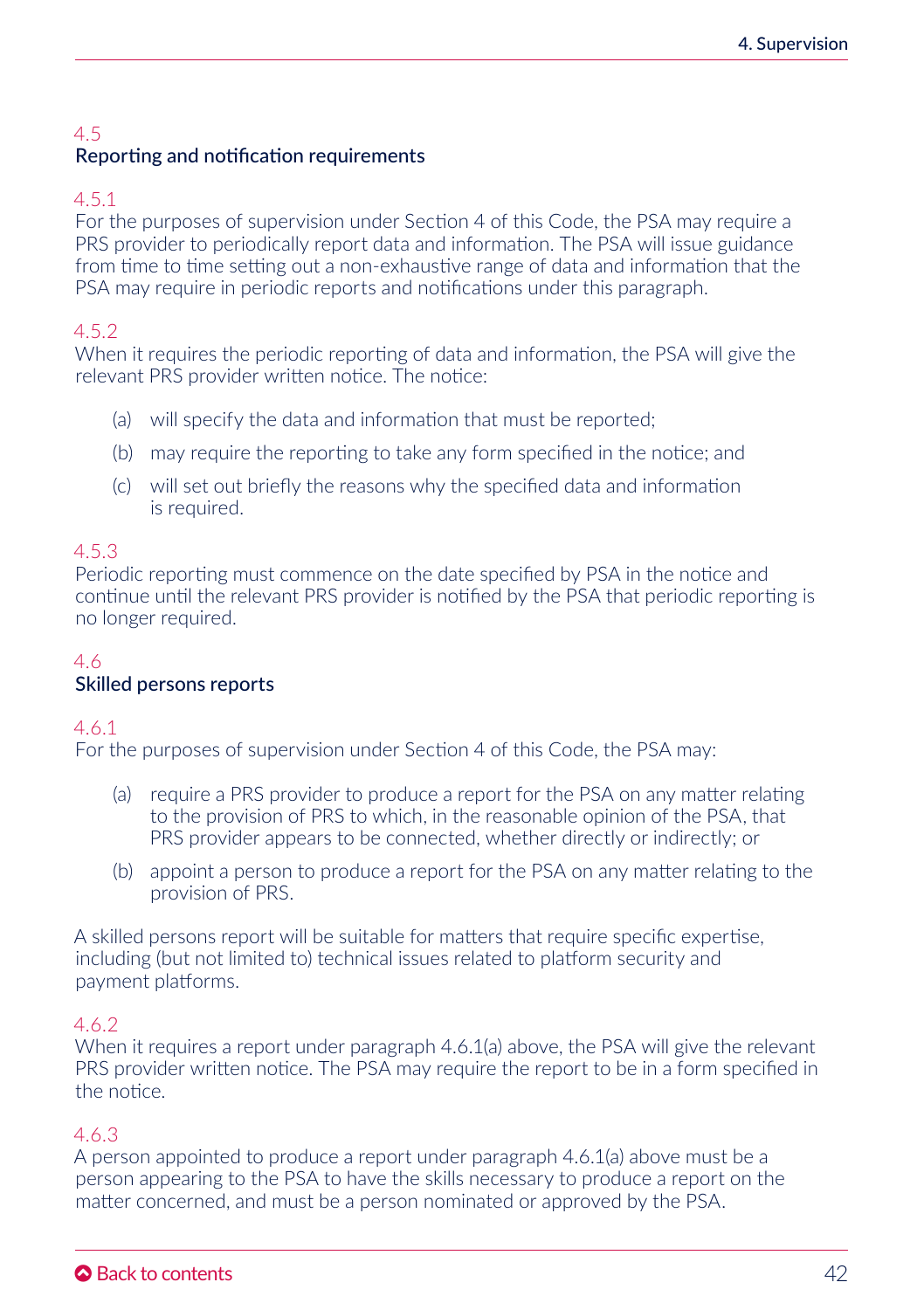#### 4.6.4

Where the PSA appoints a person under paragraph 4.6.1(b) above, it will give the relevant PRS provider written notice of the appointed person.

#### 4.6.5

The relevant PRS provider must give the appointed person all such assistance as he or she may reasonably require.

### 4.6.6

Where it is appropriate the PSA may direct the relevant PRS provider to pay any reasonable expenses incurred by the PSA in relation to an appointment made under paragraph 4.6.1(b).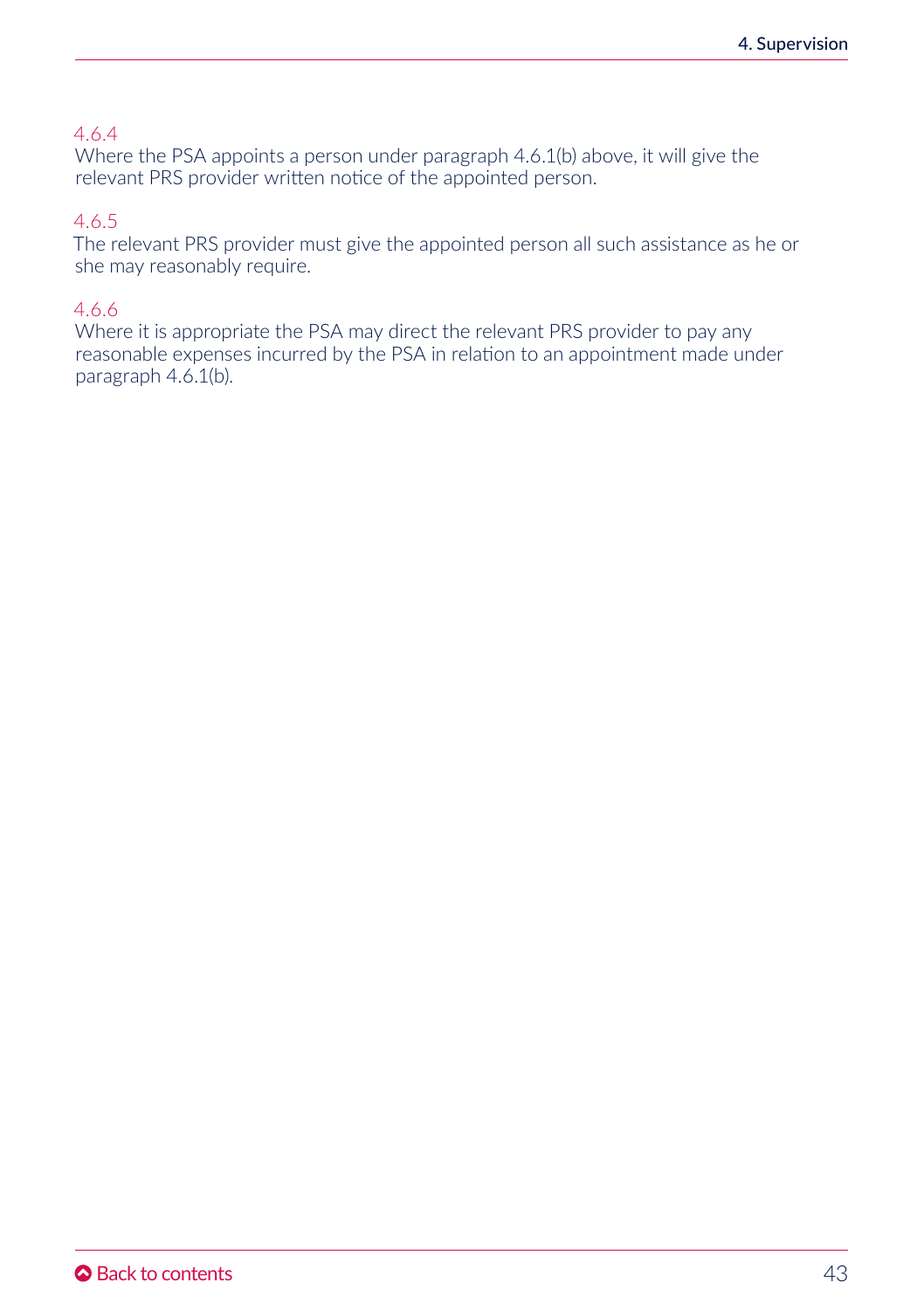# 5 Engagement and enforcement

## 5.1

# General approach to engagement and enforcement

### 5.1.1

The PSA takes a balanced approach to engagement and enforcement. It may decide to deal with a matter through an engagement route, either by means of an **enquiry letter** under paragraph 5.2 below and/or by way of a **warning letter** under paragraph 5.3 below. Alternatively, the PSA may decide that it would be more appropriate to issue an enforcement notice to a relevant PRS provider (the Relevant Party) in accordance with paragraph 5.4 below.

## 5.1.2

Engagement may take place alongside, or instead of, one or more of the supervision activities set out in Section 4 of this Code. Once an enforcement notice has been issued to a Relevant Party, no additional supervision activities will be commenced in respect of that Relevant Party under Section 4 aside from by way of a direction for information under paragraph 6.1 above, but existing activities will continue unless the PSA directs otherwise.

## 5.1.3

PRS providers must co-operate fully and throughout the period for which the PSA is carrying out its engagement or enforcement activities in accordance with this Section. PRS providers must also co-operate fully where the PSA is carrying out supervision activities as required by the co-operation principle set out under paragraph 4.2.3(d). A failure to co-operate will constitute a breach of the Code, which may lead to enforcement action under Section 5.4 below.

## 5.1.4

In determining the appropriate engagement or enforcement route, the PSA will take into account all relevant considerations as will be set out in Procedures published by the PSA from time to time. Such considerations will include, but may not be limited to:

- (a) the seriousness of any apparent breach;
- (b) the gravity of any apparent consumer harm, as initially assessed by the PSA; and
- (c) the breach history of the PRS provider(s) concerned (including any sanctions previously imposed).

The PSA may, from time to time, establish further Procedures governing its engagement and enforcement activities under the Code.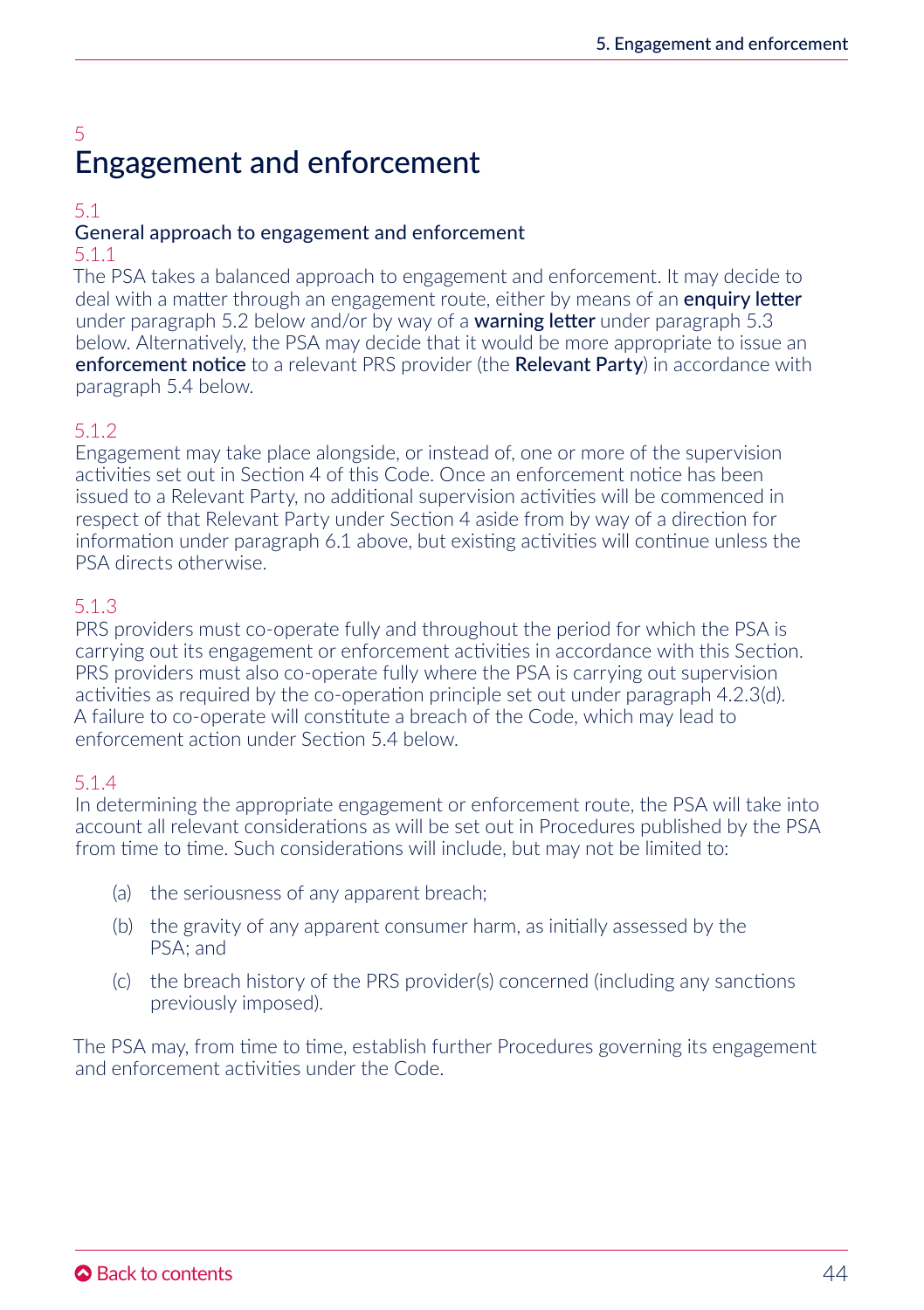## 5.1.5

Where the PSA considers that breaches may have been committed by more than one PRS provider as part of the same or a similar matter, the PSA is not obliged to use the same engagement or enforcement route in respect of each provider. It will decide the most appropriate route to use on a case-by-case basis, in accordance with paragraph 5.1.4 above and any relevant Procedures, and in the light of each PRS provider's particular involvement and circumstances.

## 5.1.6

Where as a result of its enquiries or engagement the PSA considers that a breach of the Code is likely to have occurred, it may decide at any time that the matter should be placed before a Tribunal or a single legally qualified member of the CAP for determination, in accordance with paragraph 5.4 below.

### 5.1.7

If relevant information comes to light during the course of the PSA's engagement with a relevant PRS provider, the PSA may change its engagement approach, or withdraw an allegation of any or all breaches, at its discretion.

### 5.1.8

The PSA may decide not to take any further action in respect of a case or matter in accordance with any prioritisation criteria that it may publish from time to time. However, where it is considered appropriate, the PSA may at any time reconsider a case or matter in respect of which it has previously decided not to take further action. Where the PSA decides to reconsider a case or matter, it will notify the relevant PRS provider of the decision.

#### 5.1.9

In general, the PSA will also provide reasons for any decision to reconsider under paragraph 5.1.8 above. However, in cases where, in the PSA's reasonable opinion, there exist operational or investigative sensitivities including (but not limited to) those arising from any relevant confidentiality obligations that the PSA might have in relation to a third party, the PSA will not be obliged to provide reasons to the extent that the PSA reasonably considers that doing so would breach those obligations or otherwise prejudice the PSA's ongoing operations or investigations.

## 5.2

#### Engagement: enquiry letters

#### 5.2.1

The PSA receives intelligence about compliance issues from various sources, including (but not limited to) consumers, industry, other regulators or public bodies, the press and the PSA's own compliance monitoring. Where the PSA receives such intelligence, it may carry out enquiries and engage with relevant PRS providers accordingly.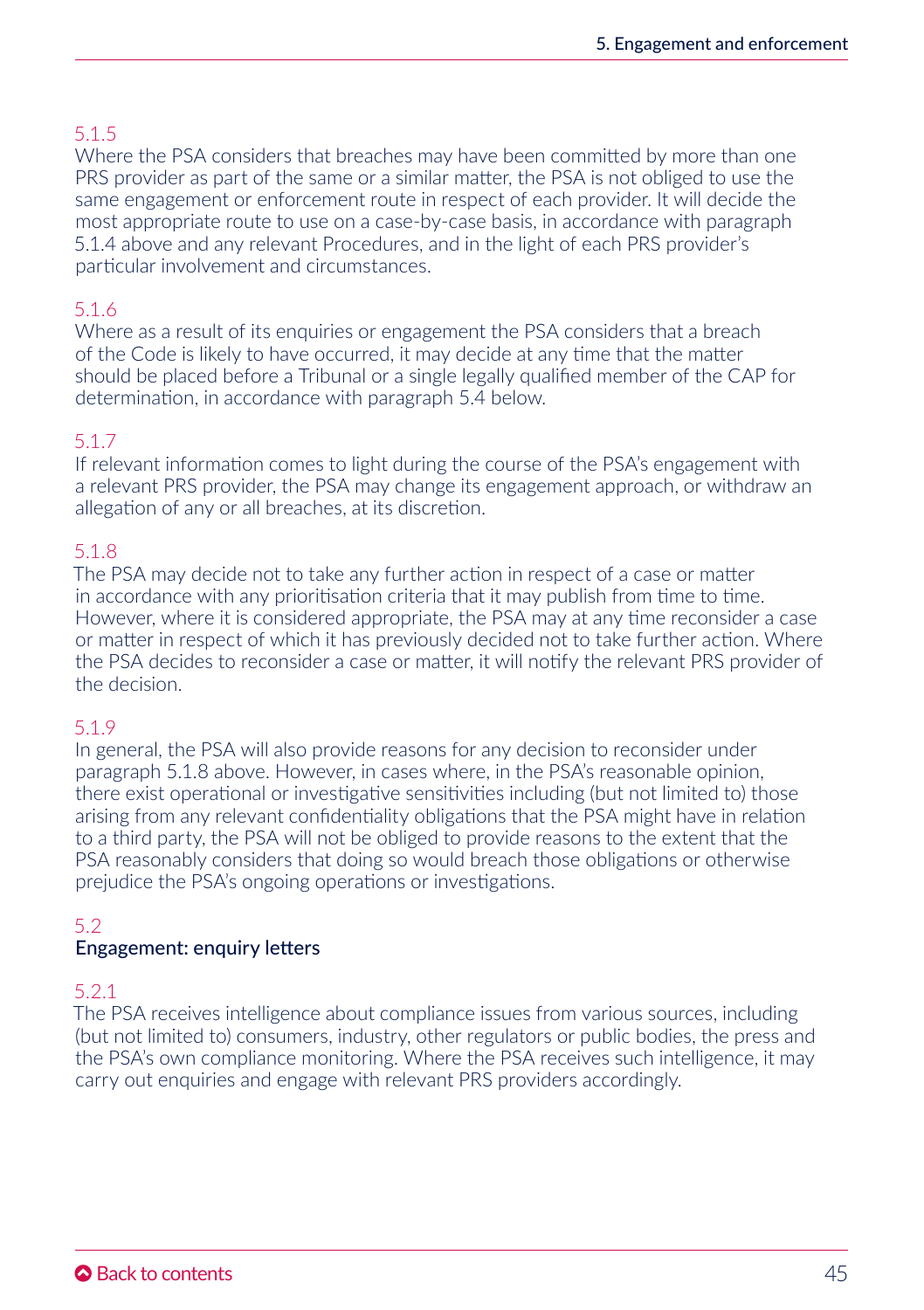## 522

The PSA may engage with PRS providers where it considers that it is reasonable and proportionate to do so in order to understand Code-compliance issues and trends relating to the provision (including operation and consumption), content (including design), promotion, and marketing of PRS, whether in relation to specific services or service types, or in relation to the market in general. Such engagement will support and inform the PSA's decisions on appropriate regulatory priorities and action.

## 5.2.3

Where the PSA decides to engage with a relevant PRS provider under paragraphs 5.2.1 and/or 5.2.2 above, it may send an enquiry letter to any participant in the relevant PRS value chain seeking information.

## 5.2.4

By means of an enquiry letter, the PSA may seek information concerning matters including: the relevant PRS; promotions; complaints (including any action taken by any person in relation to complaints); technical platforms; systems; operational issues; thematic issues that have come to light as a result of PSA's compliance monitoring activities; contractual relationships; or any other compliance issues otherwise raised or identified.

#### 5.2.5

Failure to respond to an enquiry letter without good reason and/or repeated failures to respond will be a relevant factor for the PSA to take into account when considering the requirement for co-operation in paragraphs 4.2.3. (d) and/or 5.1.3 above.

## 5.3

#### Engagement: warning letters

#### 5.3.1

In appropriate cases where it appears to the PSA that a breach of the Code has occurred or is likely to have occurred, and whether or not an enquiry letter has been sent or a response received, the PSA may issue a warning letter to the relevant PRS provider. In a warning letter, the PSA will set out its concerns in relation to any apparent breach of the Code and require a response and/or corrective action to be taken within a specified timeframe, rather than proceeding to place the matter before a Tribunal or a single legally qualified CAP member under paragraph 5.4 below.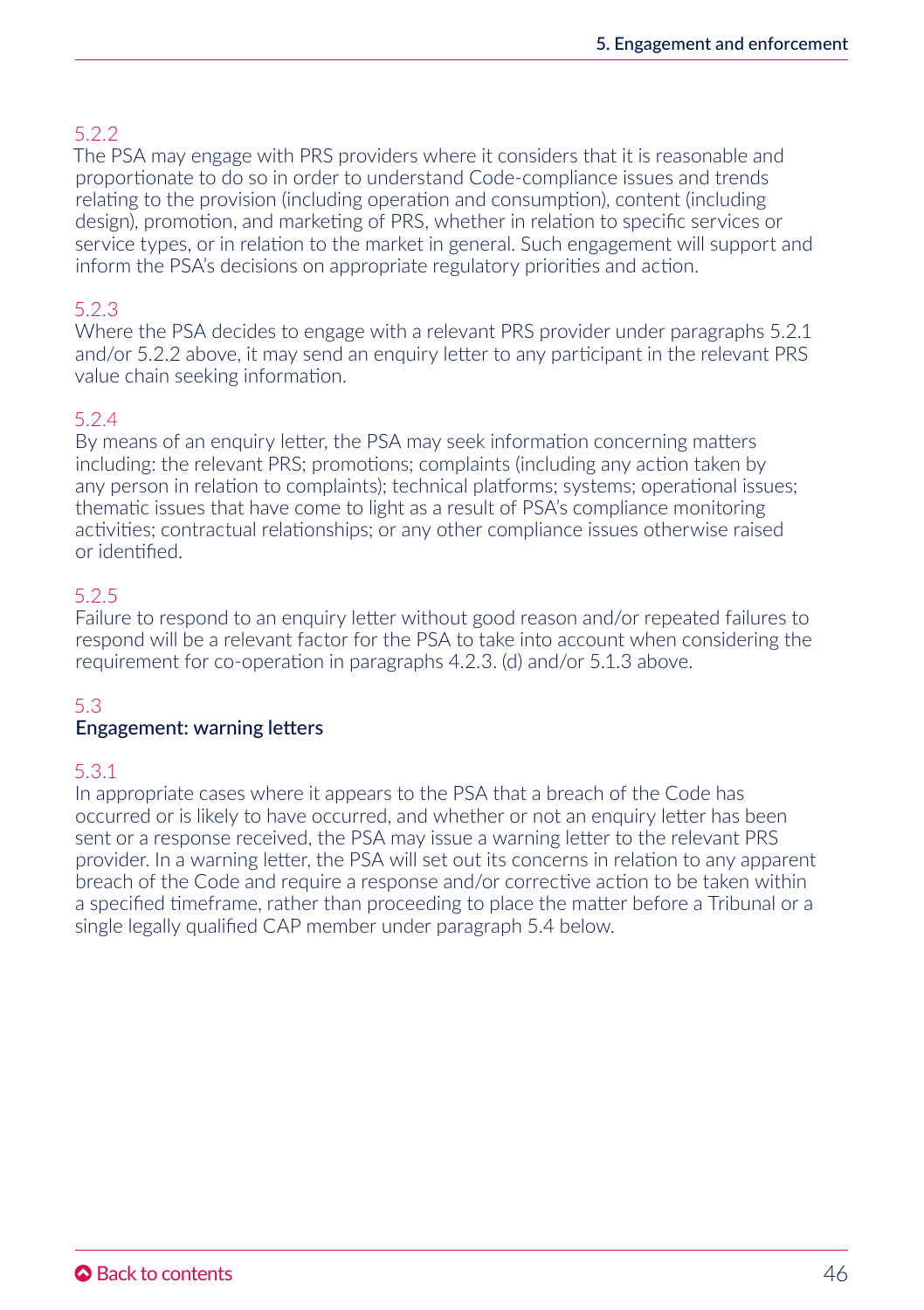## 5.3.2

Where corrective action is required under paragraph 5.3.1 above, the PSA may specify the action to be taken in the form of an **action plan**. Action plans may be modified subsequently by agreement between the PSA and the relevant PRS provider.

In such cases, the following procedure will be adopted:

- (a) The PSA will issue a warning letter to the relevant PRS provider, including an action plan. That action plan will specify a set of actions which the PSA believes to be necessary to remedy the breach and prevent any repetition, together with a deadline for implementation. The PSA may invoice the relevant PRS provider for its reasonable administrative costs associated with formulating the action plan and the warning letter.
- (b) If the action plan is accepted, the relevant PRS provider must demonstrate to the satisfaction of the PSA that it has been implemented and the breach remedied on or before the deadline. If this is not demonstrated, the PSA will conclude that the action plan has not been implemented and that the breach has not been remedied.
- (c) Where the relevant PRS provider does not agree to any part of the action plan (including the deadline), it must clearly set out its disagreement in writing within five working days of receiving the action plan. The PSA will consider such representations and may decide, at its discretion, to alter the action plan and/or the deadline as a result.

## 5.3.3

The PSA may decide to place the case or matter before a Tribunal or single legally qualified CAP member under paragraph 5.4 below if:

- (a) the relevant PRS provider fails to respond to a warning letter within the timeframe set by the PSA under paragraph 5.3.1 above;
- (b) the relevant PRS provider fails to demonstrate that it has complied with an action plan, where issued, in accordance with paragraph 5.3.2(b) above;
- (c) no agreement on the action plan can be reached, under paragraph 5.3.2(c) above or otherwise; or
- (d) the relevant PRS provider disputes that any apparent breach raised as a concern in a warning letter has occurred.

#### 5.3.4

The PSA will keep a record of all warning letters and any action plans issued. If the case or matter is subsequently placed before a Tribunal or single legally qualified CAP member under paragraph 5.4 below, the PSA will take into account the warning letter and action plans when considering any further breaches by the Relevant Party or any connected person.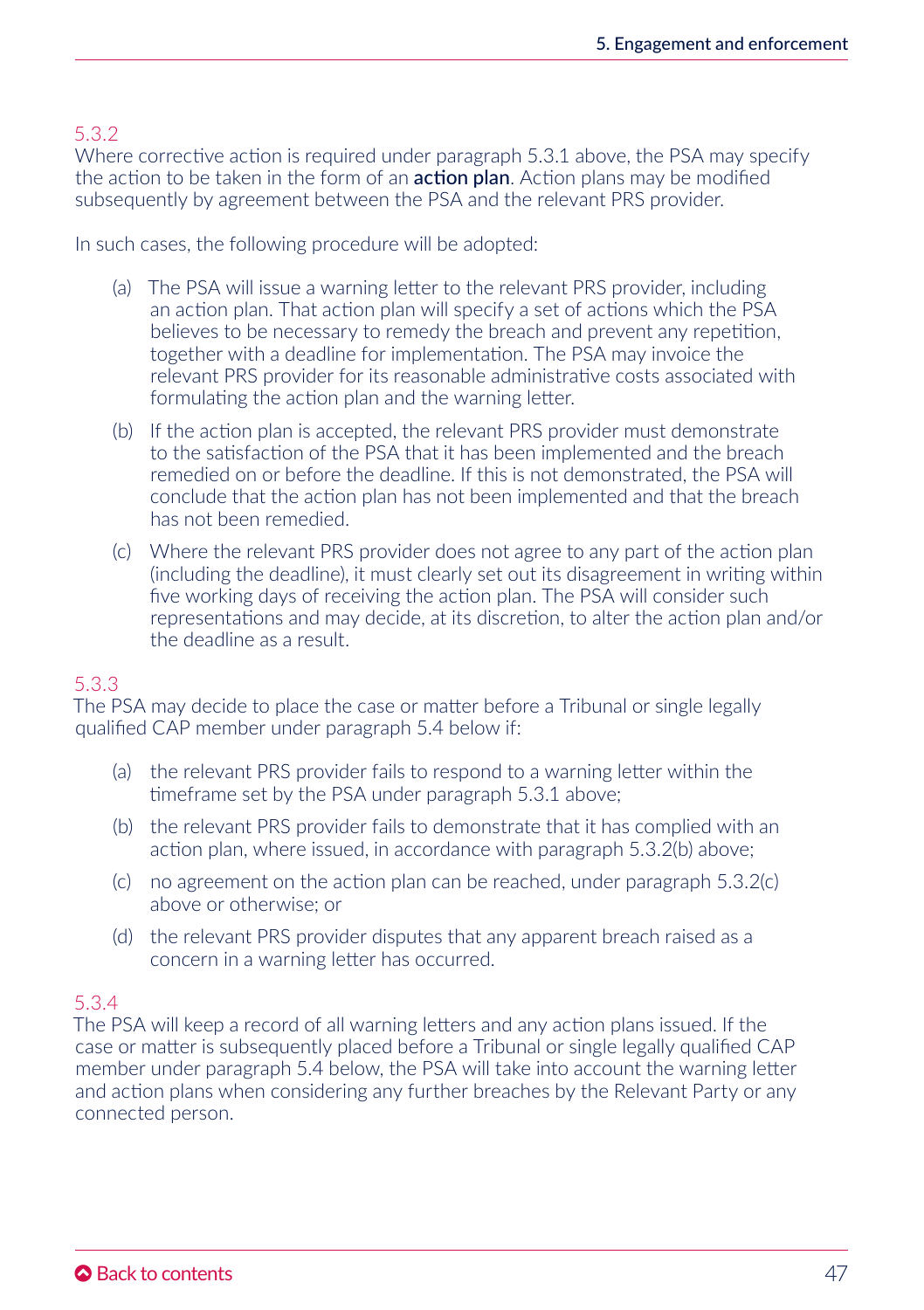## 5.3.5

The PSA may publish warning letters (or any extract taken therefrom) where it considers that it would be necessary and proportionate to do so in order to prevent or reduce potential or actual harm to consumers. Before it publishes any document under this paragraph, the PSA will:

- (a) send a notice to the relevant PRS provider providing details of the warning letters and/or extracts which it proposes to publish, and setting out in brief the PSA's reasons for proposing to publish it;
- (b) specify a reasonable period (not shorter than two working days but not longer than 10 working days) for the relevant PRS provider to make representations;
- (c) consider any representations made within the specified period, paying particular regard to any representations concerning any potential prejudicial effect of any such publication on any relevant persons;
- (d) decide whether and how to publish the warning letters and/or extracts in an appropriate manner and form, taking into account any representations made.

The PSA will not publish any confidential information under this paragraph.

## 5.4 Formal notification and enforcement notices

## 5.4.1

When the PSA makes enquiries or engages with a relevant PRS provider under paragraphs 5.2 and/or 5.3 above, or obtains information by way of its compliance monitoring activities under Section 4 of this Code, and decides that a case or matter should be placed for determination before a Tribunal or a single legally qualified CAP member:

- (a) paragraphs 5.4.2–5.11 will apply; and
- (b) the matters set out at paragraphs 5.4.4, 5.5.1, 5.6.1, 5.6.2 and 5.6.3 below will be subject to oversight by senior members of the PSA, to the extent that such oversight is deemed appropriate by reference to any Procedures published by the PSA from time to time.

## 5.4.2

Where it appears to the PSA that a breach of the Code has occurred or is likely to have occurred, and the case or matter is sufficiently serious to warrant action that is or may be likely to lead to a determination by a Tribunal or single legally qualified CAP member, it will notify the Relevant Party in writing accordingly (the formal notification). Factors which may be taken into account in determining the seriousness of a particular case or matter, as well as in determining whether a case or matter will be placed before a Tribunal or a single legally qualified CAP member, will be specified by the PSA in Procedures published from time to time.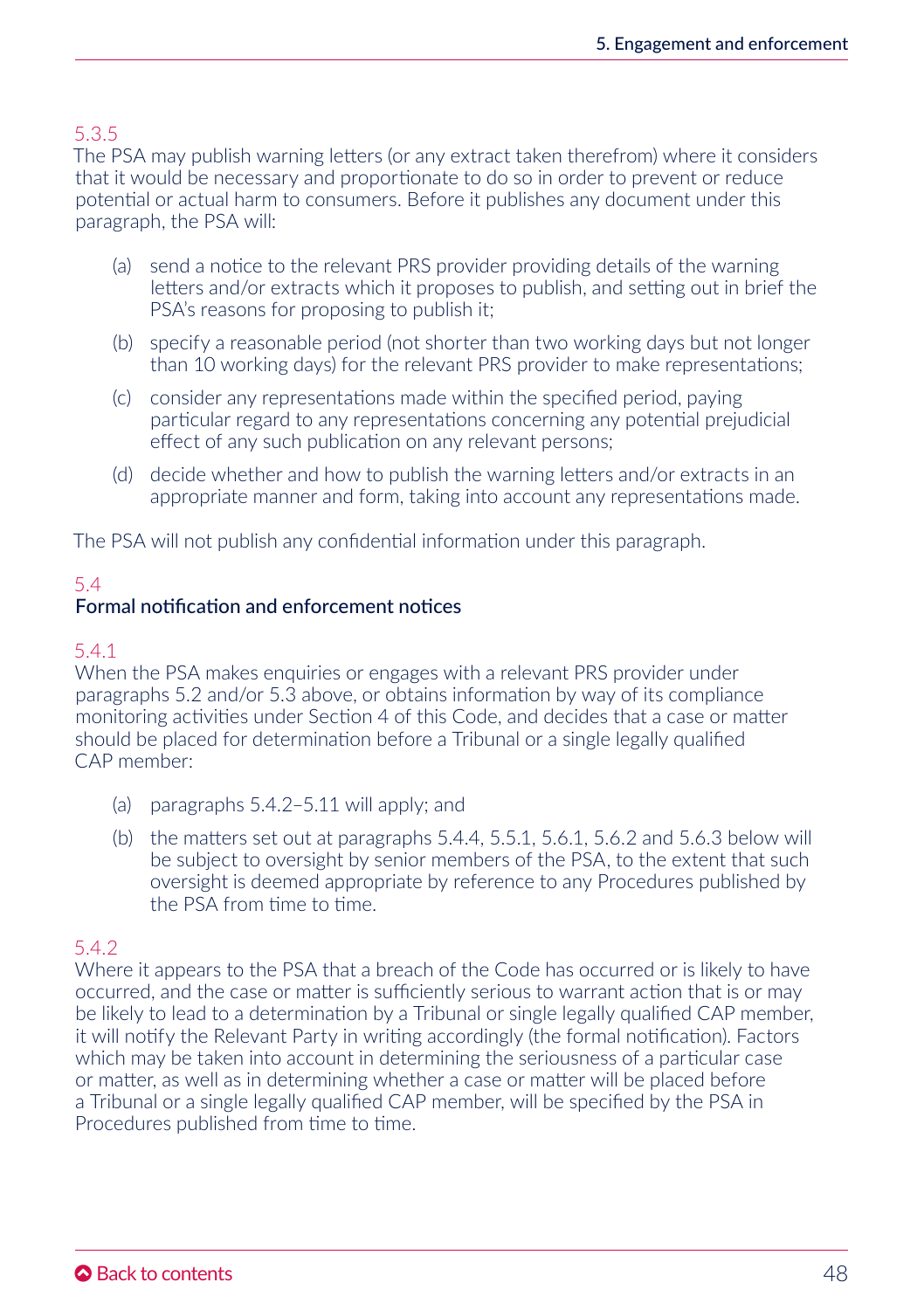## 5.4.3

Following receipt of a formal notification, the Relevant Party may provide the PSA with any information it considers relevant to the case or matter, whether in response to any direction to provide information given by the PSA under paragraph 6.1 above or otherwise.

## 5.4.4

Upon the conclusion of any further enquiries and investigations, the PSA will notify the Relevant Party of its conclusions in writing in the form of an **enforcement notice**, except where paragraph 5.1.8 applies or the PSA considers that a determination by a Tribunal or single legally qualified CAP member is no longer appropriate. The enforcement notice will contain, as a minimum:

- (a) details of any PRS and/or promotional material considered relevant to the alleged breach(es);
- (b) reference to the relevant provisions of the Code which are alleged to have been breached;
- (c) all necessary information and evidence obtained in the course of the PSA's enquiries and investigations concerning the alleged breach(es) of the Code; and
- (d) the proposed sanction for the alleged breach(es) of the Code which the PSA will recommend to the Tribunal or single legally qualified member of the CAP (as applicable).

#### 5.4.5

The Relevant Party will be given a reasonable period of time to respond to the enforcement notice and to provide any further information requested by the PSA. A response will normally be required within 10 working days unless otherwise specified in the enforcement notice. In exceptional circumstances, the PSA may set a shorter or longer time limit, which will not be shorter than one working day, nor longer than 20 working days.

#### 5.4.6

If the Relevant Party fails to respond within the period specified pursuant to paragraph 5.4.5 above, the PSA will proceed with the case on the assumption that the Relevant Party does not wish to respond.

#### 5.4.7

The PSA will prepare a report containing the enforcement notice and any responses from the Relevant Party, together with relevant supporting evidence, which will be placed before a Tribunal to determine the case. The case may be determined on the papers or by way of an oral hearing in accordance with paragraphs 5.7.6–5.7.19 below.

#### 5.4.8

Where the PSA considers it to be appropriate having regard to the seriousness of the case or matter, and by reference to Procedures published by the PSA from time to time specifying matters including (but not limited to) the maximum applicable sanction limits, it may place the report and evidence before a single legally qualified CAP member to determine instead of a Tribunal. A single legally qualified CAP member may only determine the case on the papers, and not by way of an oral hearing.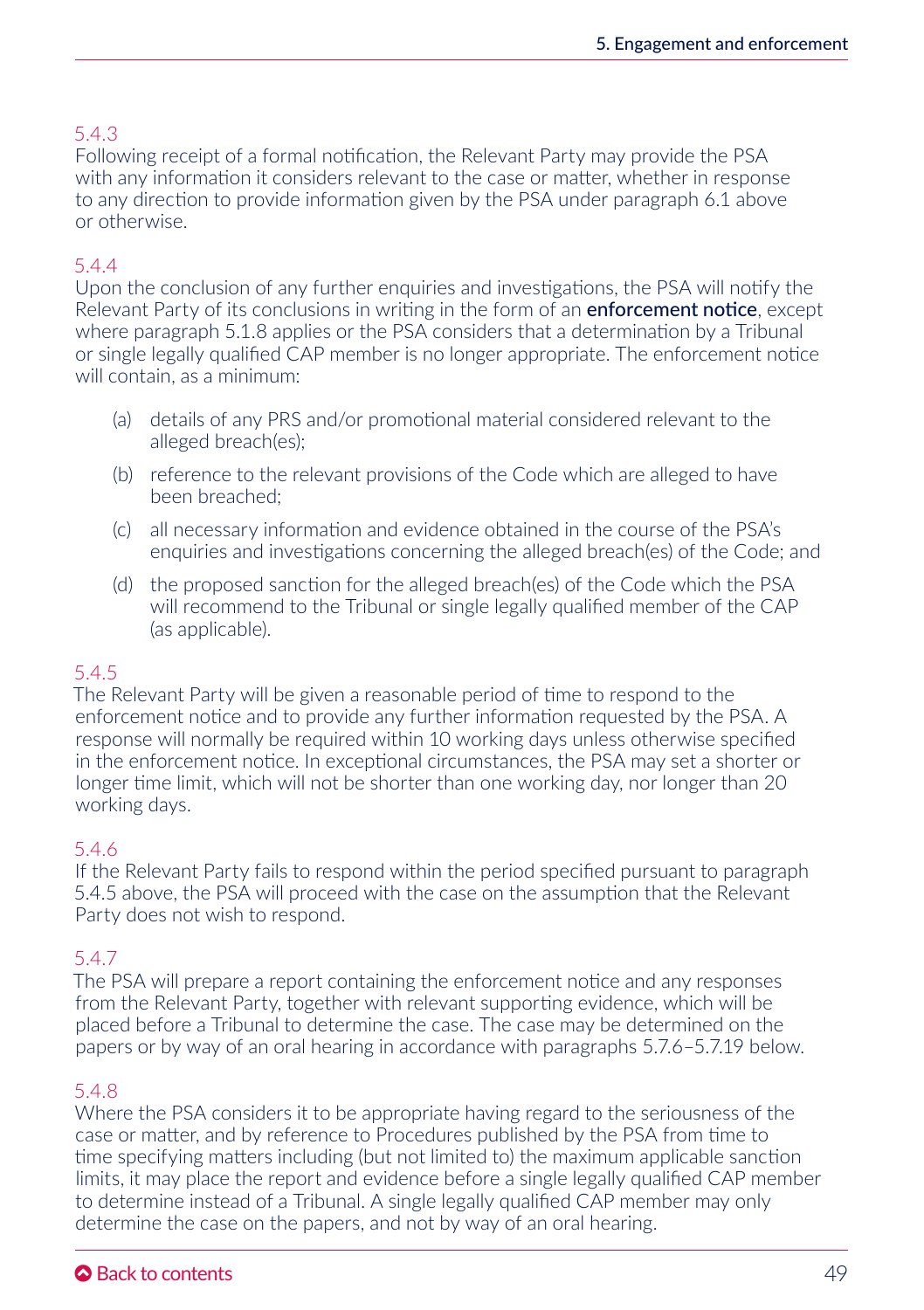## 5.4.9

When considering the case or matter, if the single legally qualified CAP member determines that the apparent breach or breaches are serious and considers that the level of sanctions permitted in the published Procedures are not sufficient to address such seriousness, the single legally qualified CAP member may instruct that the case or matter is dealt with by a Tribunal instead.

#### 5.5 **Settlement**

### 5.5.1

At any point following commencement of engagement or enforcement under paragraphs 5.2 – 5.4 above but before the case or matter is placed before a Tribunal under paragraph 5.4.7 above or paragraph 5.6.3(b) or (c) below, or a single legally qualified CAP member under paragraph 5.4.8 above, the Relevant Party may, by reference to Procedures published by the PSA from time to time, engage with the PSA to settle the case or matter. This paragraph does not apply where an oral hearing is requested or required under paragraph 5.7.6 below.

## 5.5.2

Where the PSA and the Relevant Party engage in accordance with paragraph 5.5.1 above, the PSA may exercise its discretion to settle the case or matter. Where an agreement is reached in writing, which may include any discounts that the PSA considers appropriate to apply, such agreement will be binding. Any **interim measures**, breaches and/or sanctions agreed will have the same effect as if they had been upheld and/or imposed by a Tribunal. The PSA will publish on its website the facts relating to the case or matter and the terms of the agreement that has been reached.

#### 5.5.3

Where an oral hearing is required under paragraph 5.7.6 below, but before the matter is determined by a Tribunal, the Relevant Party and the PSA may seek to reach agreement on:

- (a) any interim measures that may be adopted;
- (b) any admissions concerning the alleged breaches; and/or
- (c) any agreement over sanctions that might be imposed by the Tribunal.

## 5.5.4

Where an agreement is reached in accordance with paragraph 5.5.3 above, the PSA will place the details of the matter and the agreement reached before the Tribunal for approval. Unless the Tribunal determines that there are good reasons not to do so, it will approve the agreement reached by way of an **adjudication by consent**. Where the Tribunal determines that there are good reasons not to approve the agreement it may vary, add or substitute any of the agreed interim measures, breaches or sanctions following consideration of any written or oral representations from the parties and having regard to any Procedures issued by the PSA from time to time. The Tribunal will provide its written reasons to the parties for making any variation, addition or substitution.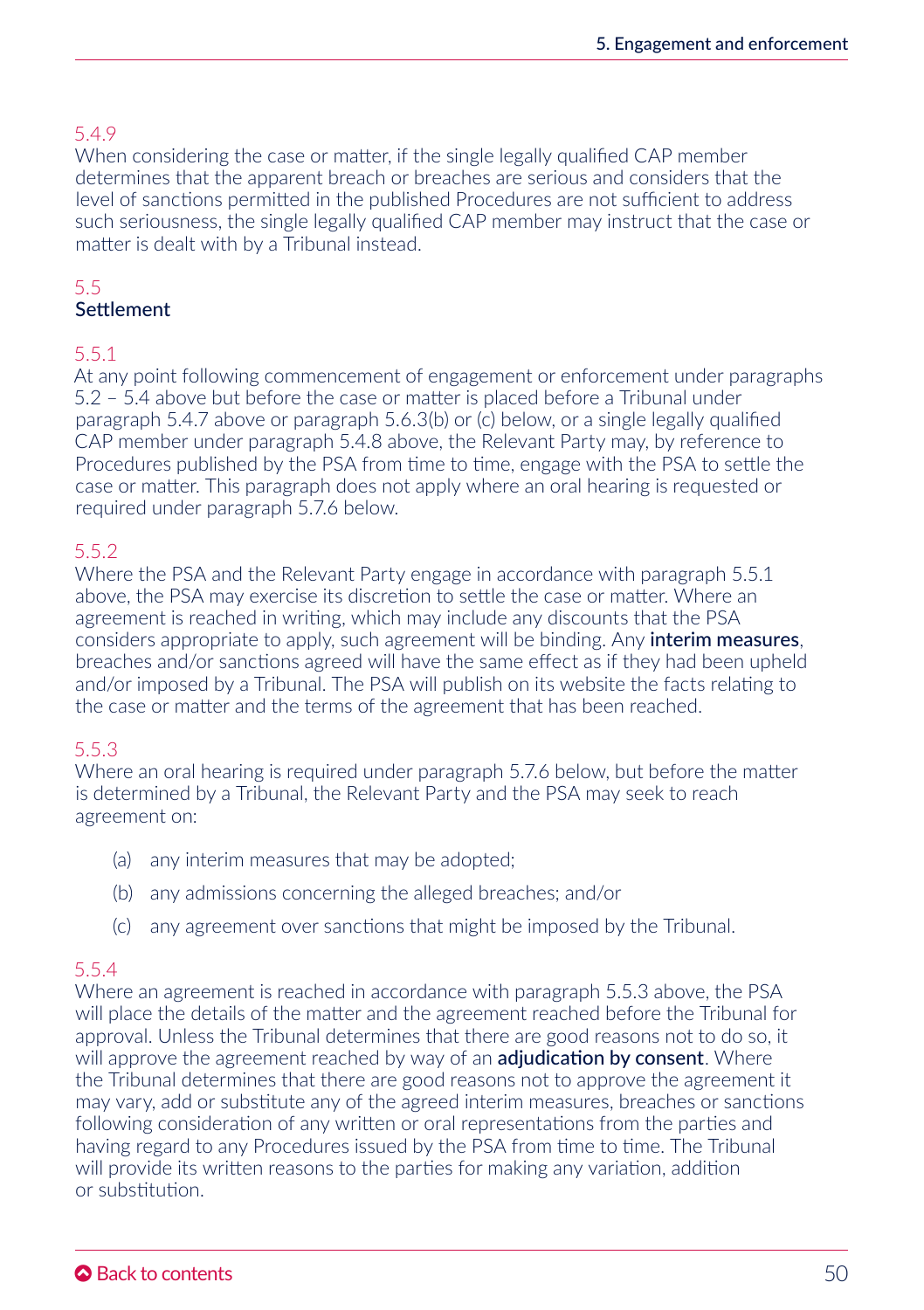## 5.6 Interim measures

#### 5.6.1

At any time during the PSA's engagement or enforcement activity in respect of a relevant PRS provider under paragraphs 5.2-5.4 above when it appears to the PSA that a breach of the Code has taken place and the PSA considers, by reference to any criteria set out in its Procedures published from time to time, that:

- (a) the apparent breach is causing serious harm or presents a serious risk of harm to consumers or the general public and requires urgent corrective action; and/or
- (b) the Relevant Party cannot or will not comply with any sanction that may be imposed by a Tribunal pursuant to paragraphs 5.8.5(d), (i) or (j) below, or an administrative charge imposed by the PSA under paragraph 5.11.1 below,

the PSA may adopt the course provided for by paragraphs 5.6.2 and/or 5.6.3 below as appropriate, by (among other things) seeking interim measures from a Tribunal.

#### 5.6.2

Where paragraph 5.6.1(a) above is satisfied, the PSA may seek a direction from a Tribunal for the suspension of part or all of the PRS in question (a **suspension direction**) or such other corrective action as is considered appropriate in the circumstances.

#### 5.6.3

Where paragraph 5.6.1(b) above is satisfied, the PSA may:

- (a) issue a direction to a network operator or intermediary provider to notify the PSA of all future outpayment dates promptly and in any event within two working days and, in the event that any changes are subsequently made to such dates, to notify the PSA of those changes promptly and in any event no less than two working days before the next outpayment date;
- (b) seek a direction from a Tribunal requiring a network operator or intermediary provider to retain any payment or proportion of such payment relating to the relevant PRS from the Relevant Party (a **withhold direction**), pending either a **Decision** under paragraph 5.7.21 below or the implementation of such acceptable alternative interim security as may be set out in Procedures published from time to time; and/or
- (c) seek a direction from a Tribunal requiring a network operator or intermediary provider to pay over to the PSA any monies subject to a withhold direction under paragraph 5.6.3(b) above, pending either a Decision under paragraph 5.7.21 below or the implementation of such acceptable alternative interim security as may be set out in Procedures published from time to time. Any monies paid over pursuant to this sub-paragraph will be held by the PSA as security for any fines and/or administrative charge for which the Relevant Party may become liable as a result of a Decision under paragraph 5.7.21 below. For the avoidance of doubt, the PSA will repay all such monies promptly to the relevant network operator or intermediary provider in the event that neither a fine nor an administrative charge is imposed on the Relevant Party.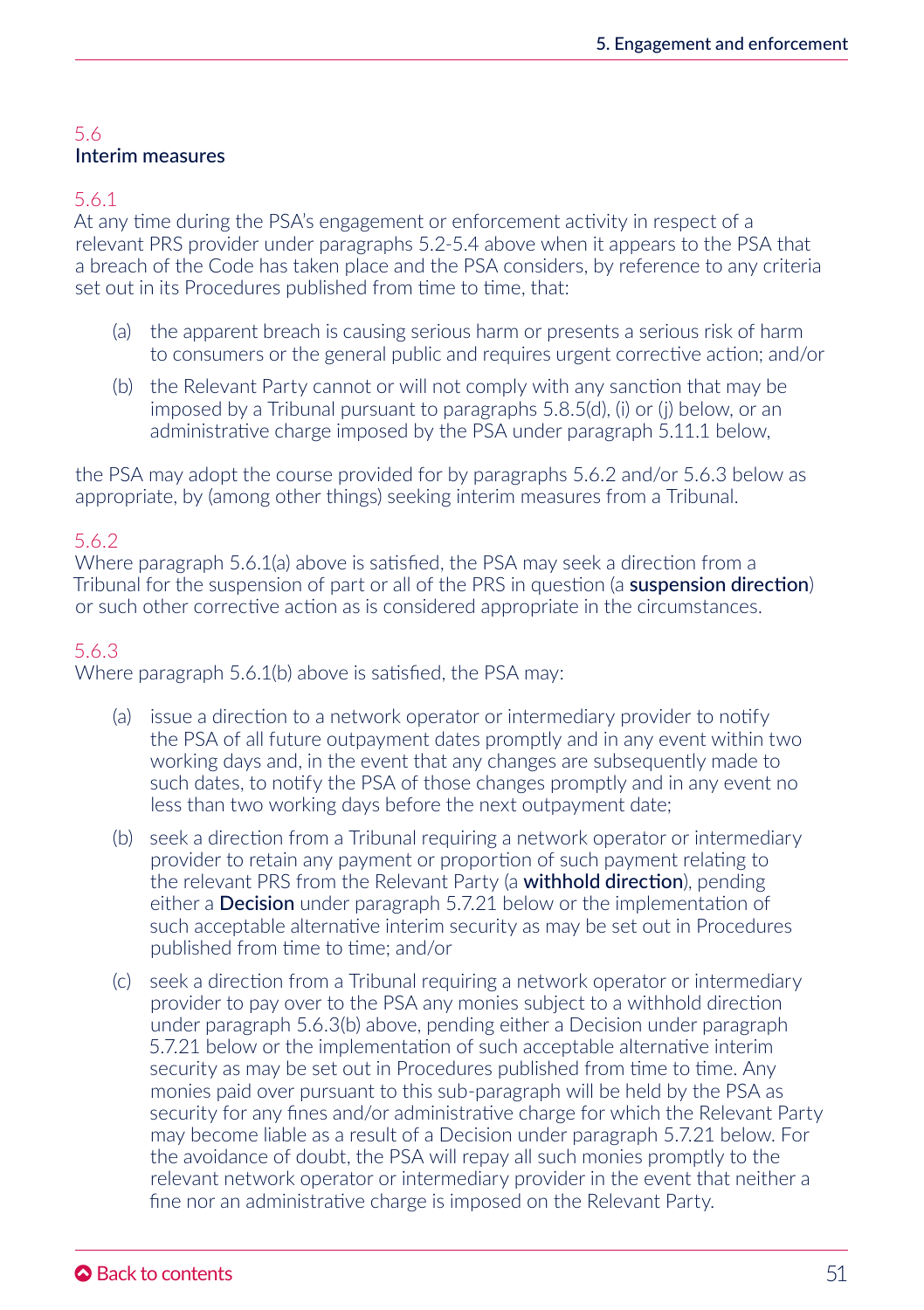## 5.6.4

Where the PSA intends to seek a direction under paragraphs 5.6.2 and/or 5.6.3:

- (a) by means of an **interim enforcement notice**, the PSA will (except where it is not appropriate to do so on public interest grounds) use reasonable endeavours to notify the Relevant Party of its initial findings and the proposed interim measure(s) which it considers appropriate;
- (b) the Relevant Party will be given a reasonable opportunity to make representations to the PSA;
- (c) if the Relevant Party fails to respond to the interim enforcement notice within such reasonable period as may be determined by the PSA, the PSA will proceed on the assumption that the Relevant Party does not wish to respond; and
- (d) if the PSA decides to proceed, having considered any representations, it will notify a Tribunal of its findings and of any representations made by the Relevant Party.

#### 5.6.5

Where it is not possible or appropriate for the PSA to issue an interim enforcement notice notifying the Relevant Party of the application for interim measures under paragraph 5.6.4(a) prior to seeking a direction from the Tribunal under paragraphs 5.6.2 and/or 5.6.3 above:

- (a) the PSA will use reasonable endeavours to provide the Tribunal with all facts that might be material to its consideration including any materials which it considers might reasonably have been relied upon by the Relevant Party; and
- (b) the PSA will use reasonable endeavours to inform the Relevant Party, as soon as reasonably practicable following a Tribunal's decision to impose interim measures pursuant to paragraph 5.6.6 below, that its PRS appears to be in breach of the Code; that interim measures have been imposed by a Tribunal; and of the availability of the right to a review pursuant to paragraph 5.6.8 below.

## 5.6.6

Where a direction is sought from a Tribunal under paragraphs 5.6.2 and/or 5.6.3 above:

- (a) the Tribunal will decide whether the applicable conditions at paragraph 5.6.1 above are satisfied so as to warrant the imposition of interim measures, on the basis of the evidence presented to them;
- (b) the Tribunal will set out its findings and reasons in writing and provide them to the PSA and the Relevant Party. The PSA will use reasonable endeavours to ensure that the Tribunal's written decision is received by the Relevant Party; and
- (c) where, and to the extent that, the Tribunal considers that either or both of the conditions at paragraphs 5.6.1(a) and/or 5.6.1(b) are satisfied and decides that an interim measure is appropriate and proportionate, the Tribunal will permit the PSA to: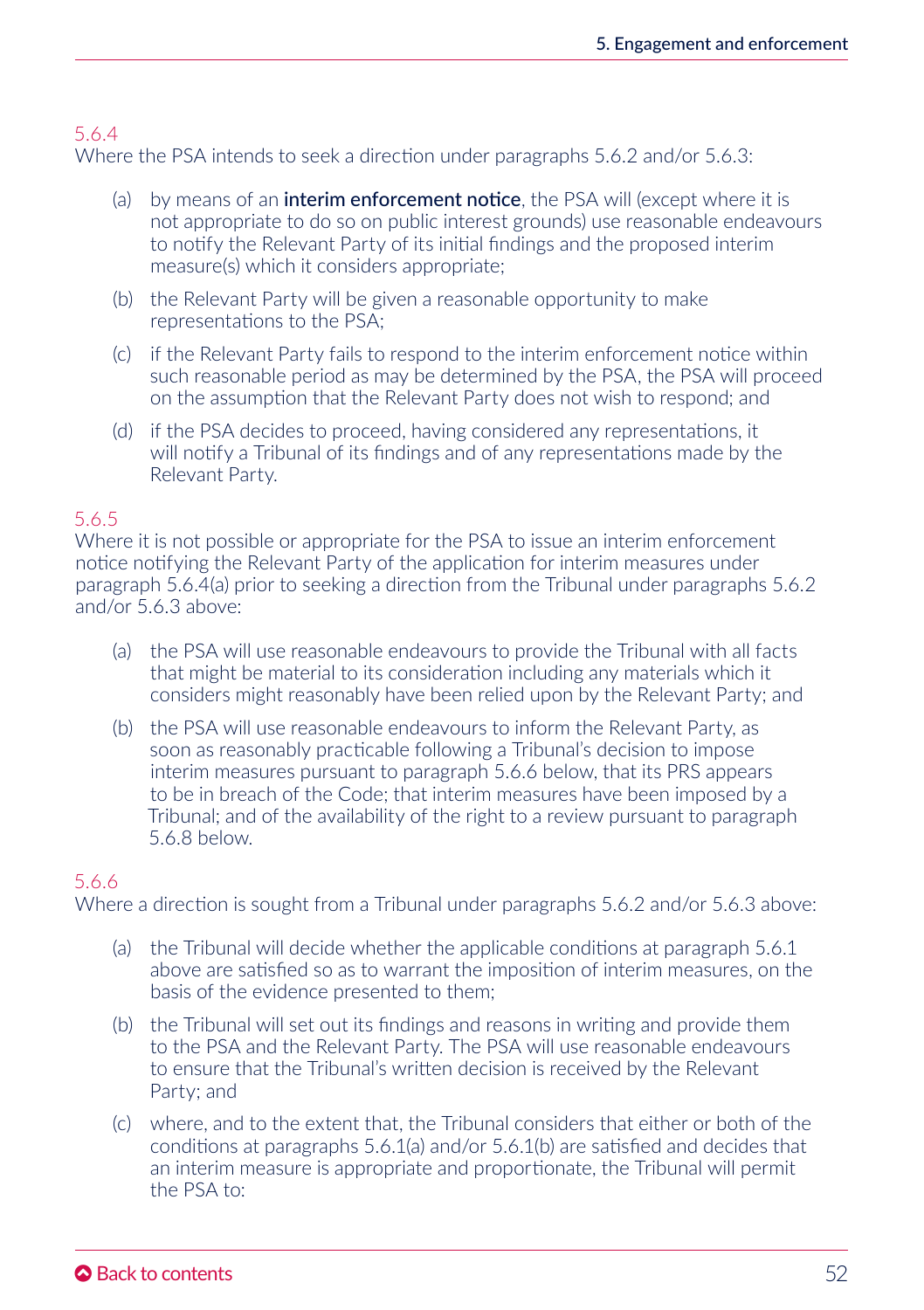- i. issue a suspension direction to the Relevant Party;
- ii. issue a direction for such other corrective action as the Tribunal determines to be appropriate;
- iii. direct any relevant network operator or intermediary provider to bar access to the relevant service or phone numbers immediately if the Relevant Party cannot be contacted or does not immediately suspend the service or take the required corrective action; and/or
- iv. issue a withhold direction to a relevant network operator or intermediary provider.

## 5.6.7

When directed to do so by the PSA, network operators and intermediary providers shall, in accordance with a withhold direction, immediately:

- (a) withhold:
	- i. such amount of money as the PSA may require out of any monies payable by any network operator or intermediary provider to a specified intermediary provider or merchant provider until permitted by the PSA to do otherwise;
	- ii. some or all monies payable to a specified intermediary provider or merchant provider in respect of certain PRS numbers or PRS (as may be specified) until permitted by the PSA to do otherwise; or
	- iii. all monies payable to a specified intermediary provider or merchant provider until permitted by the PSA to do otherwise;
- (b) pay over to the PSA any amounts of money made subject to a withhold direction under paragraph 5.6.7(a) above or withheld pursuant to paragraphs 6.2.1 and 6.2.2 below, as the PSA may require to hold as security for fines that may be imposed by a Tribunal considering the case in accordance with this Section and/or an administrative charge that may be invoiced by the PSA in accordance with paragraph 5.11 below. Such payments must be made within 30 days of such a direction;
- (c) pay over to the PSA any amounts of money made subject to a withhold direction under paragraph 5.6.7(a) above or withheld pursuant to paragraphs 6.2.1 and 6.2.2 below, as the PSA may require to satisfy any outstanding fines that have been imposed by a Tribunal considering the case in accordance with this Section and/or any administrative charge invoiced by the PSA in accordance with paragraph 5.11 below. Such payments must be made within 30 days of such direction; and/or
- (d) pay refunds on behalf of intermediary providers or merchant providers when so required by the PSA in accordance with paragraphs 5.9.1 or 5.9.2 below.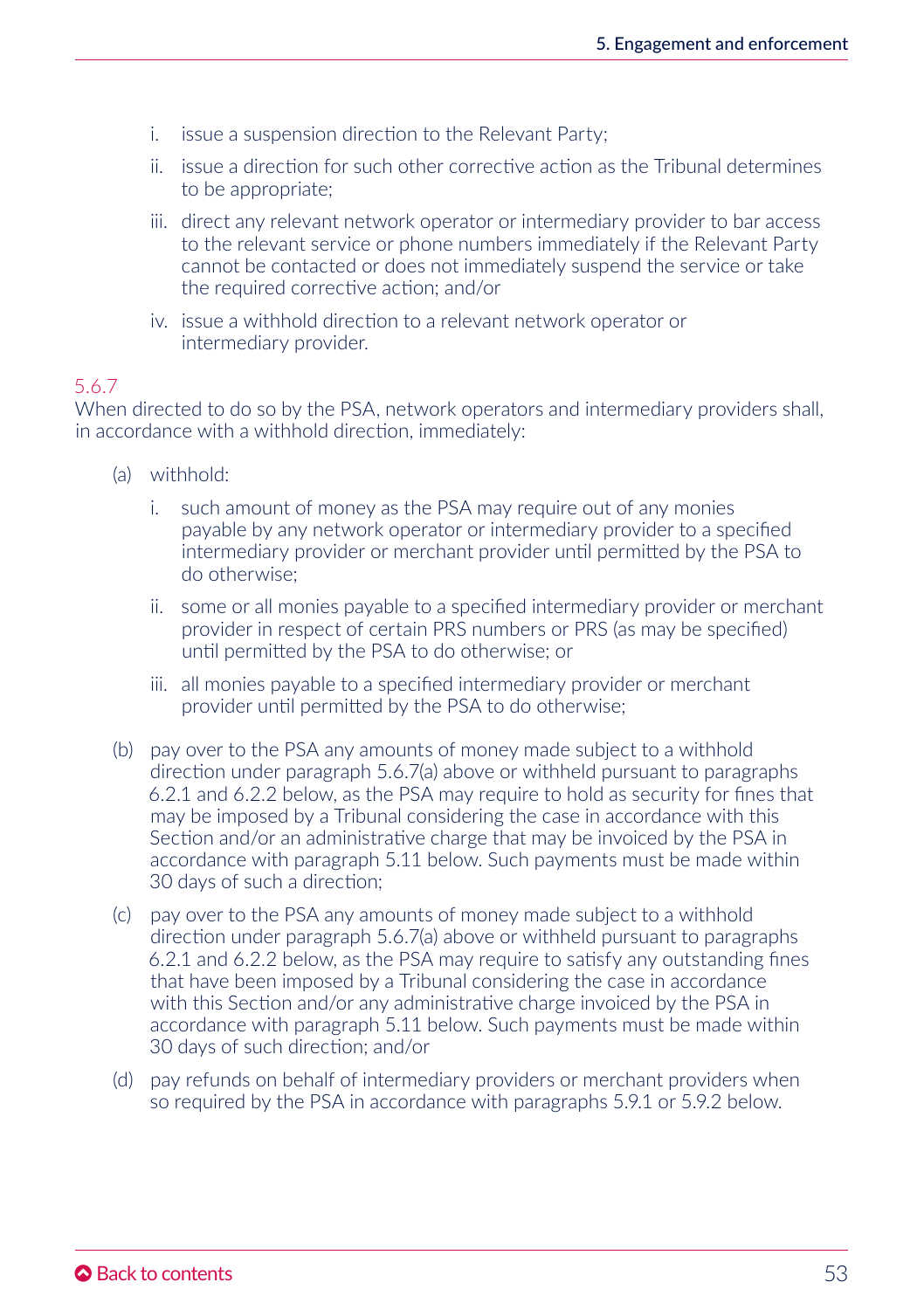#### Review of interim measures

5.6.8

At any time prior to a Decision made under paragraph 5.7.21 below, the Relevant Party may apply for, and the Chair of the CAP may grant, an urgent review of any interim measure(s) previously imposed, in circumstances where:

- (a) it has not been possible or appropriate to issue an interim enforcement notice notifying the Relevant Party of the application for interim measures prior to their imposition; and/or
- (b) further information has come to light suggesting that interim measures should not have been imposed or are no longer appropriate,

and in either case, upon referral by the PSA, the application for review is determined not to be frivolous or vexatious by the Chair of the CAP (or by another legally qualified member of the CAP where the Chair is unavailable or has sat on the original Tribunal), after consideration of any written representations by the Relevant Party.

#### 5.6.9

A review of interim measures will be heard by a differently constituted Tribunal.

#### 5.6.10

The application for review must be made in writing, must include any supporting evidence and must set out:

- (a) the grounds on which the Relevant Party considers that the interim measure(s) should not have been imposed; and/or
- (b) the grounds on which the Relevant Party considers that the interim measure(s) are no longer appropriate.

#### 5.6.11

In the circumstances described at paragraph 5.6.8 above, and at the request of either the Relevant Party or the PSA, the Tribunal may permit oral representations to be made to clarify any matter. The Tribunal may also, of its own motion, request oral representations to clarify any matter.

## 5.6.12

Subject to any requirement for further information or the Tribunal's need to consider any issues relating to whether the application for review is frivolous or vexatious for the purposes of paragraph 5.6.8 above, the Tribunal will determine the review within five working days of receiving the application. By way of its determination, and by reference to any relevant Procedures published by the PSA from time to time, the Tribunal will have the power to affirm, vary or withdraw the interim measure(s).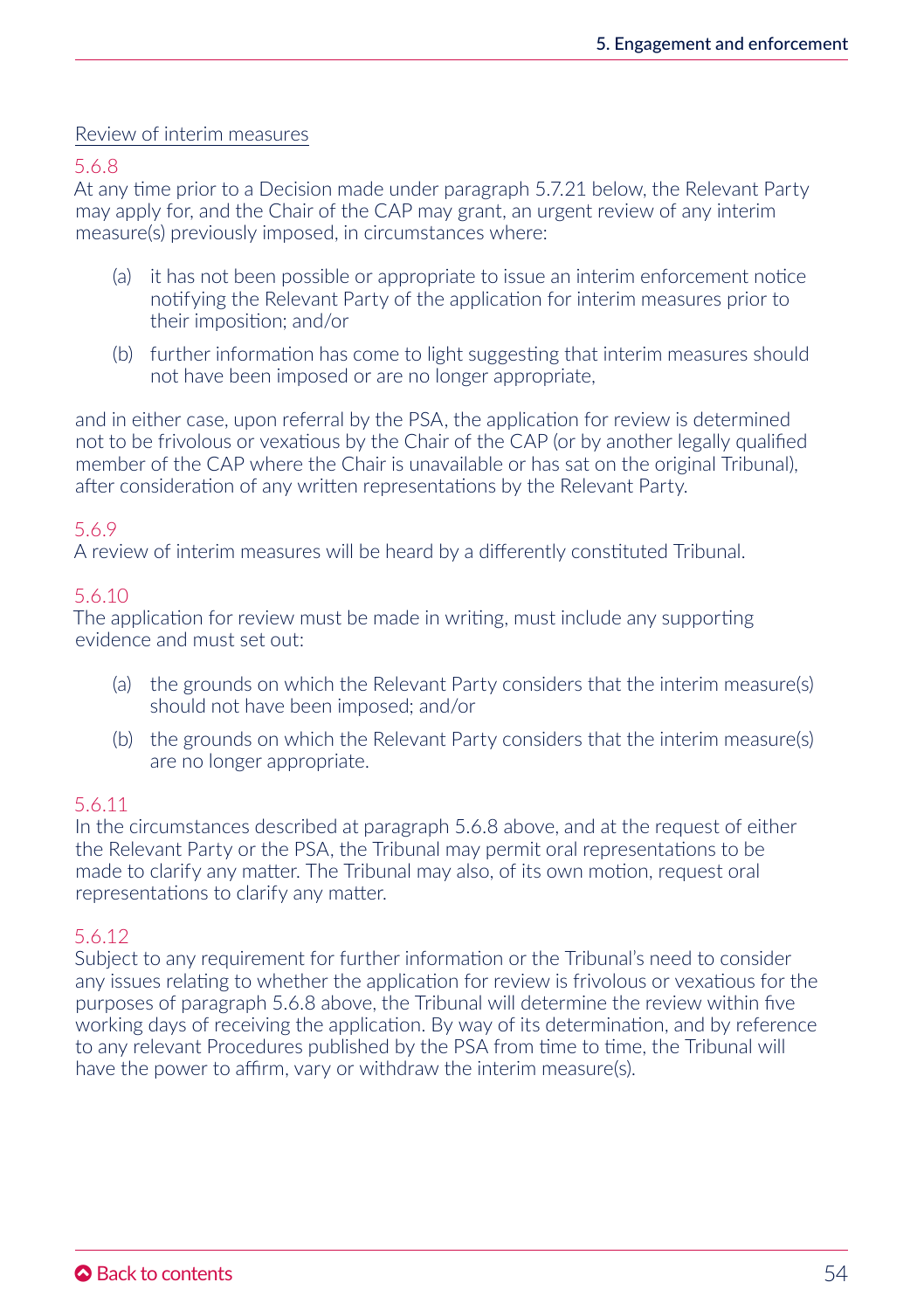# 5.7 Proceedings before the CAP and Tribunals

### The Tribunal and single legally qualified CAP member

## 5.7.1

Where a referral or notification is made by the PSA pursuant to paragraphs 5.4.7, 5.4.8 and/or 5.6 above, a Tribunal of three members including at least one legally qualified member or a single legally qualified CAP member (as applicable) will be appointed from the CAP to consider the matter. A legally qualified Tribunal member will be appointed as the Chair of the Tribunal.

## 5.7.2

The Tribunal or single legally qualified CAP member (as applicable) will reach a Decision as to whether the Code has been breached by the Relevant Party on the basis of the evidence presented and the representations made before it.

## 5.7.3

When considering whether there has been a breach of the Code, the Tribunal or single legally qualified CAP member (as applicable) may take into account, where relevant, the extent to which the Relevant Party has followed any relevant guidance published by the PSA.

## Oral representations

## 5.7.4

In any case where an enforcement notice or an interim enforcement notice has been issued by the PSA under paragraphs 5.4.4 or 5.6.4(a) above, or a review is sought under paragraph 5.10.1 below, and the matter is to be determined by a Tribunal on the papers, at the request of the Relevant Party or the PSA and with the Tribunal's permission, the Relevant Party or the PSA may make oral representations to clarify any matter for the Tribunal. The Tribunal, of its own motion, may request oral representations to clarify any matter.

# 5.7.5

Where a case is to be determined by a single legally qualified CAP member in accordance with paragraph 5.4.8 above and the Relevant Party wishes to make oral representations, it may request that the case is dealt with by a Tribunal instead. Such a request will be considered by the single legally qualified CAP member in accordance with the PSA's Procedures as published from time to time. Where a case is dealt with by a Tribunal under this paragraph, it may (if appropriate) impose the full range and level of sanctions available to a Tribunal under the Code having regard to the Procedures published by the PSA from time to time.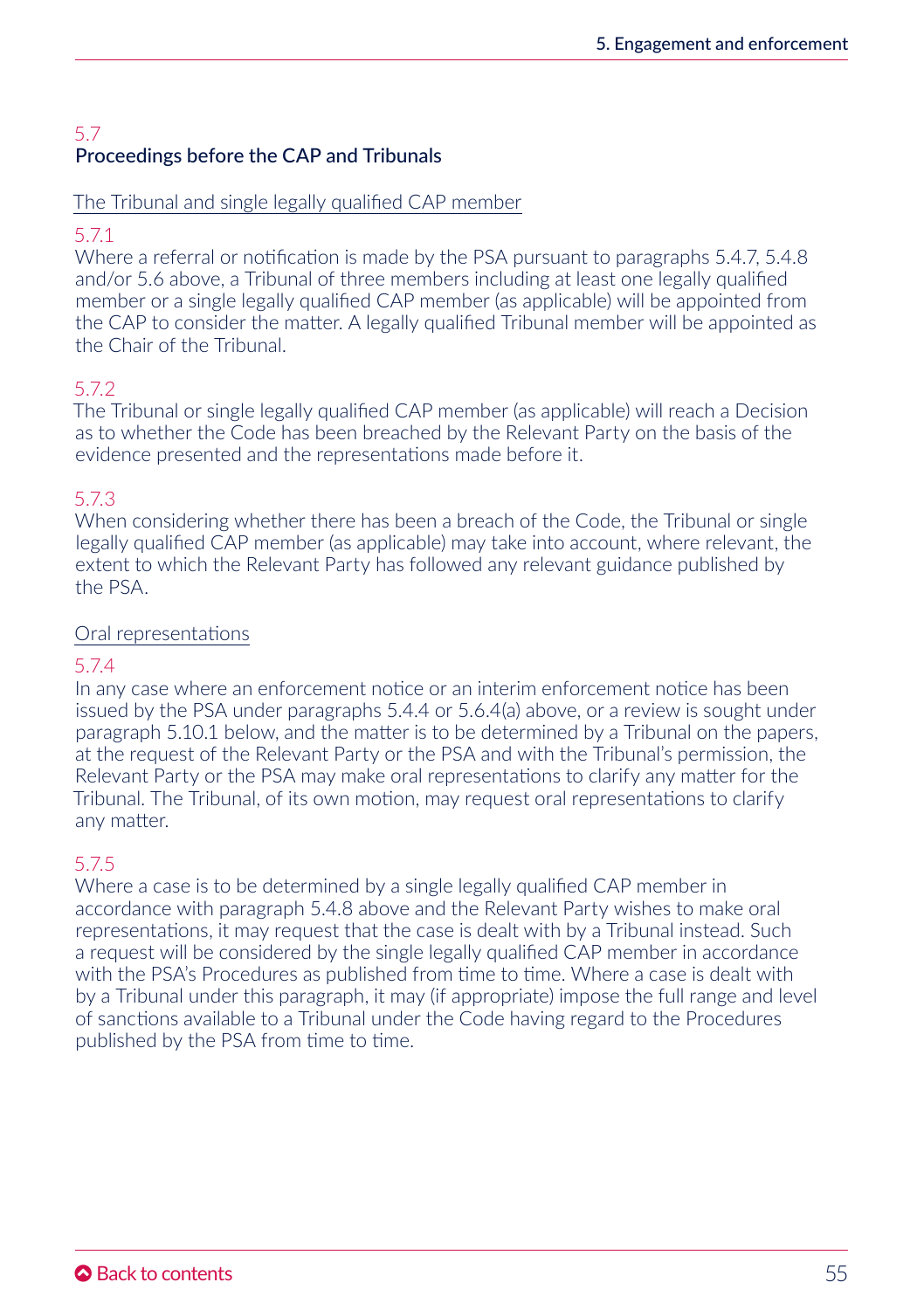## Oral hearings

5.7.6

Instead of a case being determined by a Tribunal on the papers any Relevant Party or the PSA, or in the case of subparagraph 5.7.6(b) below an associated individual, may by notice in writing:

- (a) request an oral hearing in any case where there are serious and complex issues to be determined, a fair determination would not be possible without an oral hearing, and:
	- i. an enforcement notice has been issued by the PSA under paragraph 5.4.4 above and a Decision has not yet been made by a Tribunal in respect of that enforcement notice; and/or
	- ii. the Relevant Party wishes to seek a review of any determination made by a Tribunal under paragraph 5.10.1 below and a review has not previously been carried out in respect of that determination; or
- (b) require an oral hearing where the Tribunal intends, either following a recommendation by the PSA or of its own motion, to impose as a sanction, the prohibition of an associated individual from involvement in or promotion of any or all PRS types for a defined period, (see paragraphs 5.8.5(f) and 5.8.5(g) below).

Further details concerning the conduct of oral hearings are set out in Procedures published by the PSA from time to time.

## 5.7.7

An oral hearing may also be requested by the Relevant Party in the circumstances set out in paragraph 5.8.11 below.

## 5.7.8

Oral hearings must be applied for within 10 working days of the date of receipt by the Relevant Party of an enforcement notice or publication of a Tribunal Decision (where a review is sought), or notice of the Tribunal's intention to impose a prohibition under paragraph 5.7.6(b) above, as the case may be, subject to any directions issued by the PSA altering the period of response, pursuant to paragraph 5.4.5 above.

## 5.7.9

Within any written application for an oral hearing, the Relevant Party must provide details of the relevant allegation or determination and set out clearly the applicant's case in respect of it. In relation to an application under paragraph 5.7.6(a) above, the applicant must also set out the reasons why it believes that there are serious and complex issues to be determined, and why it believes that a fair determination would not be possible without an oral hearing. The Chair of the Tribunal constituted to deal with the matter on the papers or, where no Tribunal has been constituted the Chair of the CAP (or another legally qualified member of the CAP where the Chair is unavailable or has been involved in any previous proceedings relating to the case) will then determine whether or not to grant the requested oral hearing in accordance with the criteria outlined at paragraph 5.7.6 above.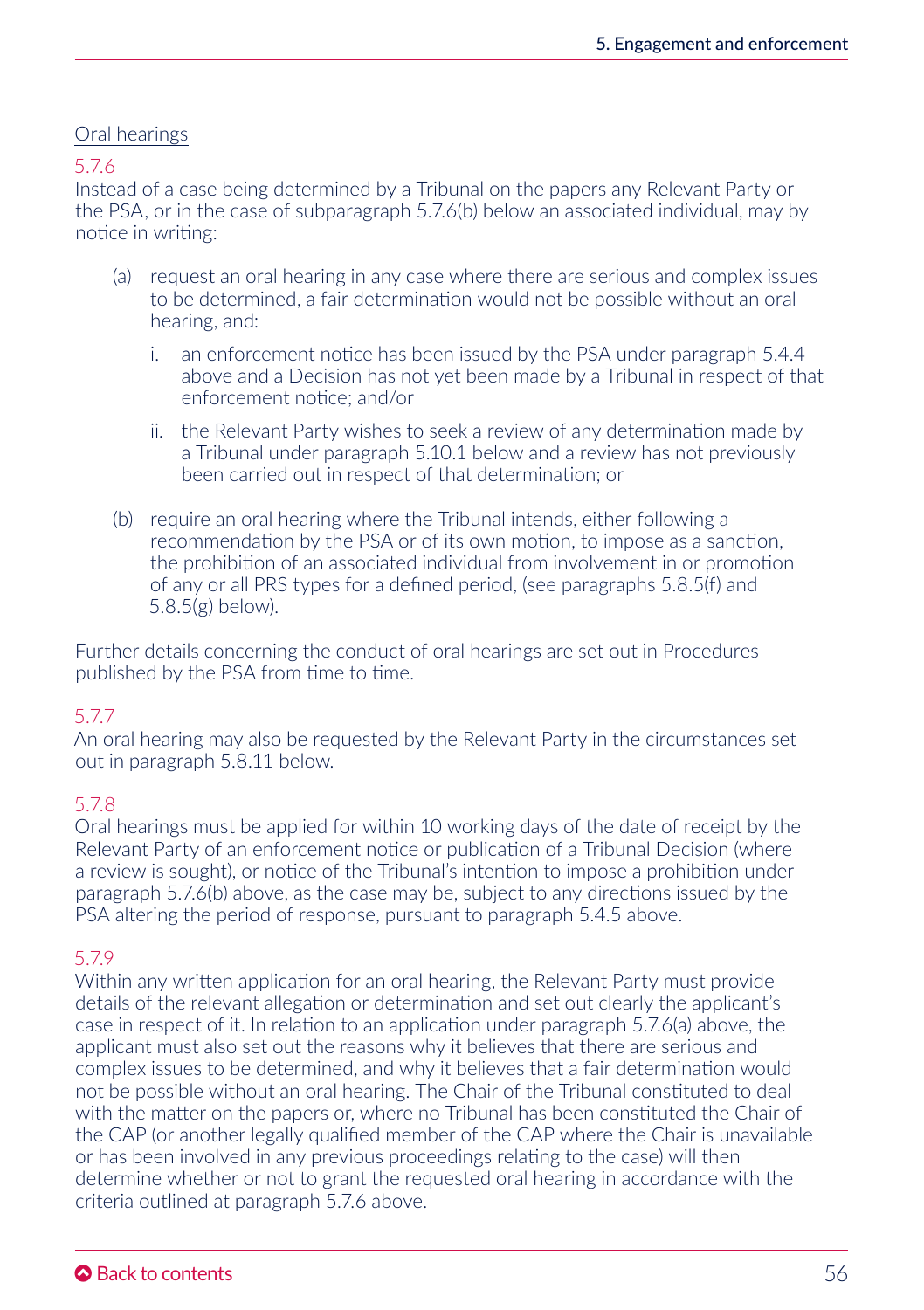## 5.7.10

If there is to be an oral hearing, the PSA will give the Relevant Party reasonable notice of the date listed. The Relevant Party is entitled to appear at the oral hearing in person and make representations, or to instruct a representative to do so on its behalf. The PSA will attend the oral hearing to present its case and may instruct a representative to act on its behalf.

## 5.7.11

The Chair of the Tribunal will give such directions as he or she considers necessary for a fair and efficient hearing.

#### 5.7.12

If the Relevant Party is neither present nor represented at the hearing, and the Tribunal has no cause to believe that there is good reason for the Relevant Party's absence, the case will be determined by the Tribunal as it sees fit in the absence of the Relevant Party.

#### 5.7.13

In relation to oral hearings proceeding pursuant to paragraphs 5.7.6(a) and 5.7.6(b) above, where a Relevant Party or an associated individual, respectively, fails without good cause, to appear (in person or through a representative) at a hearing which is properly established, then the Tribunal may make such findings as it sees fit in the absence of the Relevant Party or associated individual.

#### 5.7.14

The Chair of the Tribunal will generally conduct the pre-hearing process and the hearing itself in accordance with the relevant Procedures published by the PSA from time to time. However, he or she will have the power to conduct the pre-hearing process and the hearing as he or she sees fit in the interests of justice, including by deciding to adjourn the hearing if appropriate.

#### 5.7.15

On the application of the PSA, the Chair of the Tribunal may direct that the Relevant Party is required to provide security for the PSA's administrative charge that may be invoiced under paragraph 5.11 below, within a reasonable time period.

#### 5.7.16

The Relevant Party will not be entitled to recover any costs incurred during the investigation and adjudication process.

## 5.7.17

The Chair of the Tribunal will have the power to strike out a case in the event of serious or persistent failure to comply with the Tribunal's case management directions.

#### 5.7.18

An audio recording of the oral hearing will be made. Recordings will be made available to the PSA and the Relevant Party.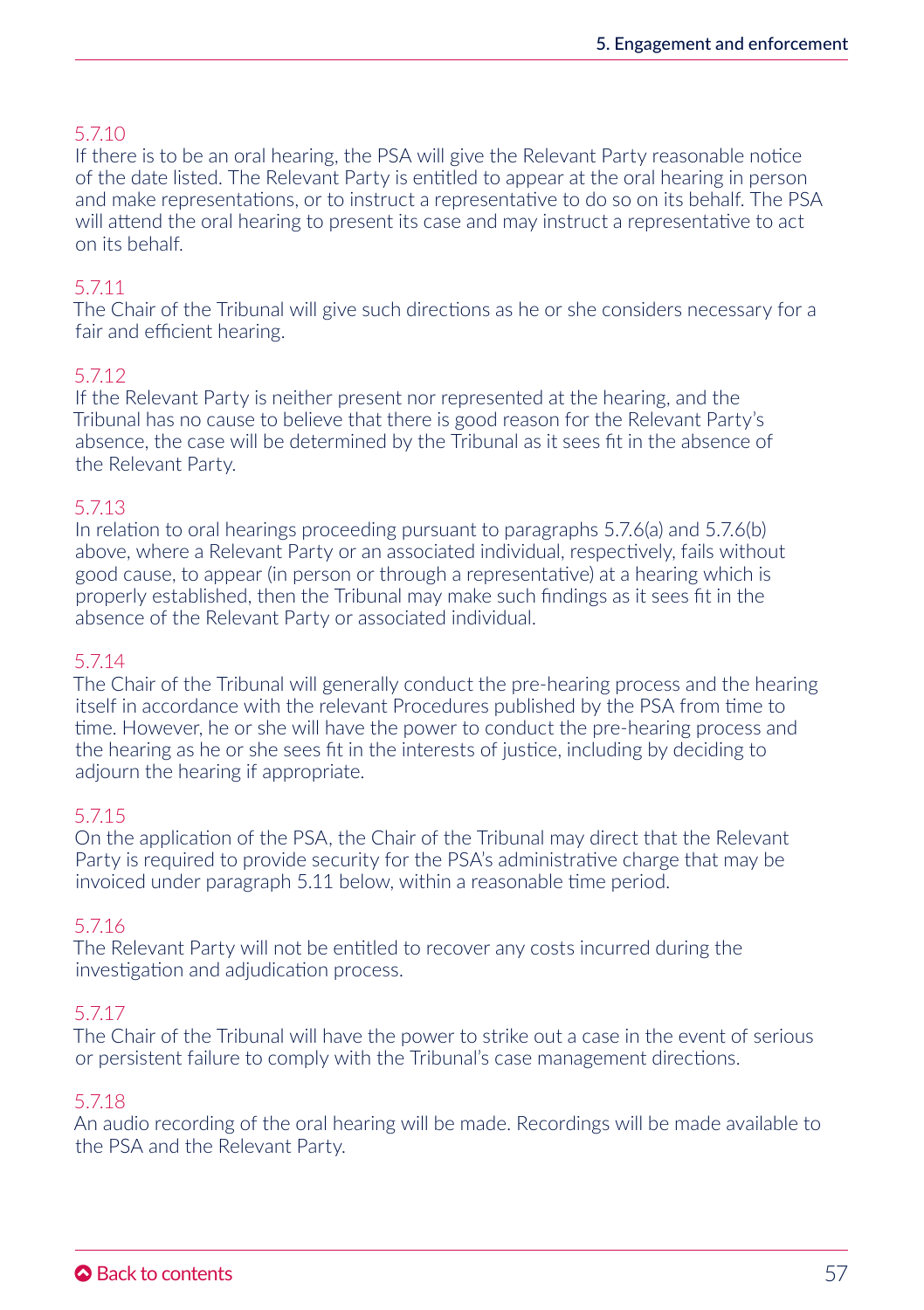## 5.7.19

An oral hearing will be conducted in private, unless the Relevant Party or the PSA otherwise requires. If an oral hearing is in public, either party may request that any part of the hearing be conducted in private and any such application will itself be heard in private.

### Confidentiality

### 5.7.20

A Tribunal will be entitled to consider and to act upon confidential information provided to it by the PSA or the Relevant Party without the source of that information being disclosed, directly or indirectly, prior to or during the course of the hearing, provided that the PSA or Relevant Party (as appropriate) is given a reasonable opportunity to respond to the substance of any such confidential information. Before using confidential information in this way, the PSA or Relevant Party (as appropriate) will obtain consent to its use in these terms from the provider of that information and confirm to the Tribunal prior to the hearing that such consent has been obtained.

### The Decision

#### 5.7.21

A full, written, reasoned Decision will be prepared and provided to the Relevant Party as soon as reasonably practicable after the Tribunal or single legally qualified CAP member makes their determination on the papers or following an oral hearing.

#### 5.7.22

The Decision will include reasons in relation to:

- (a) whether the Relevant Party has breached the Code; and
- (b) the appropriate sanction identified by the Tribunal in accordance with paragraph 5.8 below.

#### 5.7.23

All Decisions, whether reached through a determination on the papers or an oral hearing, and whether interim or final, will be published by the PSA and may identify any Relevant Party or associated individual, and/or any other PRS provider involved in the provision and/or promotion of the PRS.

#### 5.7.24

The Decision will be published on the PSA's website, and in any other manner that the PSA considers appropriate and proportionate.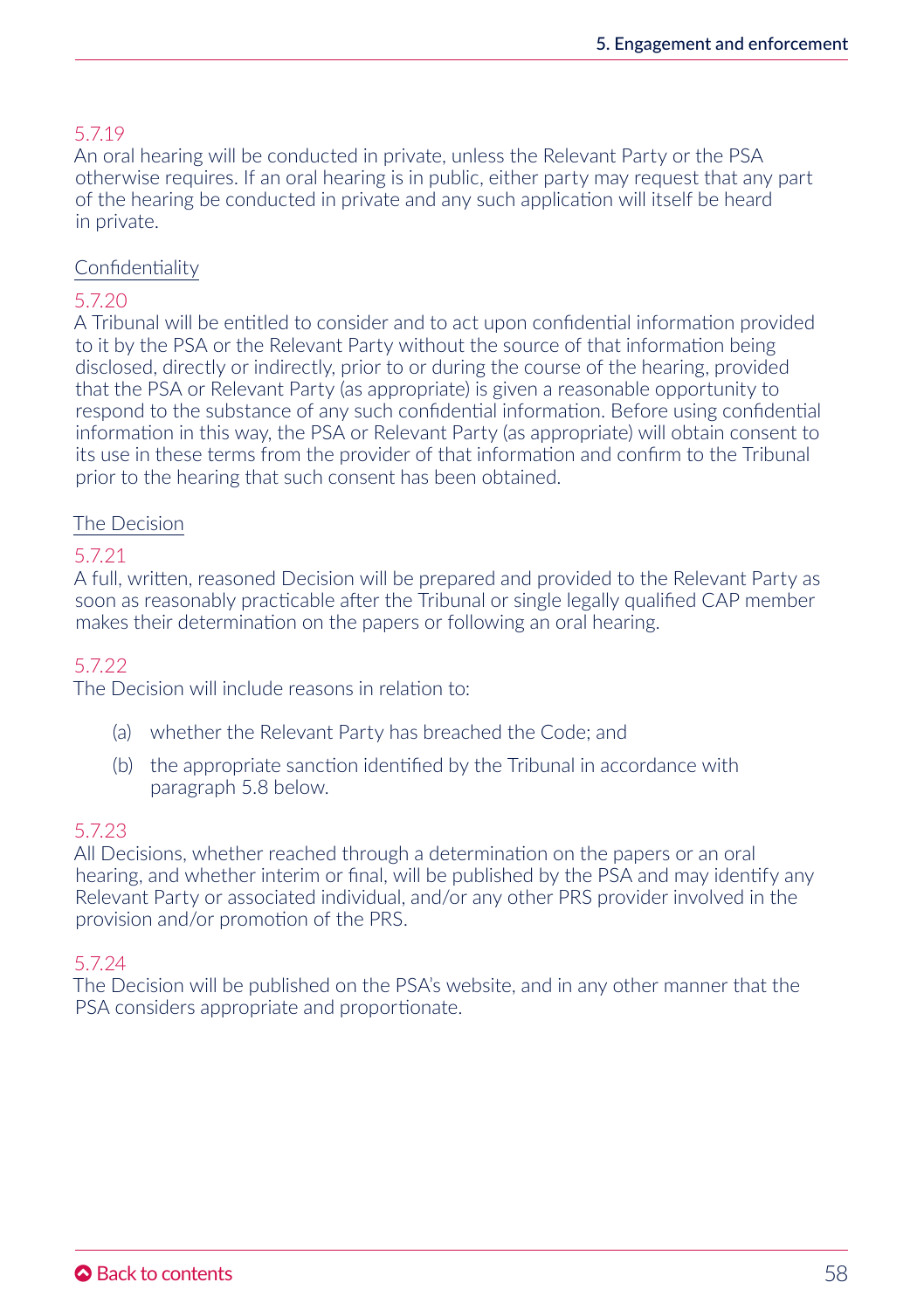## 5.8 **Sanctions**

5.8.1

If a Tribunal or single legally qualified CAP member concludes that the Code has been breached, it will determine the appropriate sanction(s) to impose by considering:

- (a) the Relevant Party's history of Code breaches (if any);
- (b) any previous sanctions imposed;
- (c) the revenue earned from the service(s) concerned; and
- (d) any other relevant information put before it.

'Other relevant information' may include, but is not limited to, the extent to which the Relevant Party has followed any relevant guidance published by the PSA and/or the extent to which the Relevant Party attempted to comply with the Code by any alternative methods. A Tribunal or single legally qualified CAP member will generally treat a failure to comply with guidance combined with failure to consider alternative methods for compliance with the Code as a serious aggravating factor. Following guidance will be treated as a mitigating factor.

## 5.8.2

The Tribunal may impose one or more of the sanctions set out in paragraph 5.8.5 below in any combination depending upon the seriousness with which it regards the breaches it has identified. In considering the seriousness of any breaches, and in determining the sanctions to impose, the Tribunal will have regard to Procedures published by the PSA from time to time.

## 5.8.3

A single legally qualified CAP member may impose any combination of the sanctions set out in sub-paragraphs 5.8.5(a)–(d) and 5.8.5(i) below up to the maximum levels specified in Procedures published by PSA from time to time.

## 5.8.4

A Tribunal may impose a greater or lesser sanction than that proposed by the PSA in any enforcement notice issued under paragraph 5.4.4(d) above, or proposed as part of the pre-hearing process conducted by the Tribunal Chair under paragraph 5.7.14 above.

## 5.8.5

Having taken all relevant circumstances into account and subject to paragraphs 5.8.2–5.8.3 above (as applicable), the Tribunal or single legally qualified CAP member may impose one or more of the following sanctions in relation to each breach as they consider appropriate and proportionate:

- (a) a requirement for the Relevant Party to remedy the breach (including without limitation by requiring it to register in the PSA Register under paragraph 3.8 above if it has not previously done so);
- (b) a formal reprimand and/or warning as to future conduct;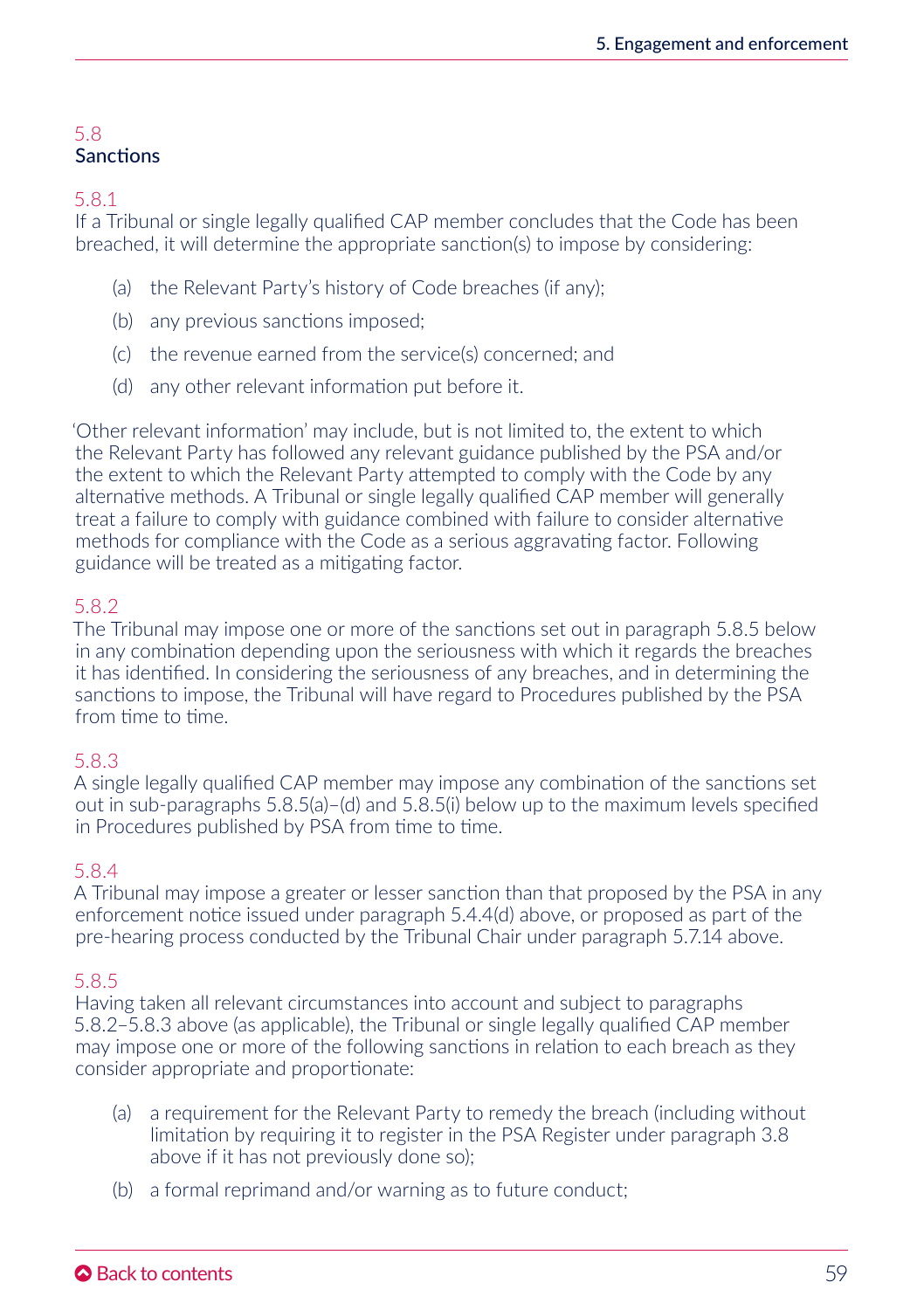- (c) a requirement for the Relevant Party to submit some or all categories of its services and/or promotional material to the PSA, or a third party, for compliance advice or for prior permission from the PSA for a defined period. Any compliance advice given by the PSA must be implemented within a specified period to the satisfaction of the PSA. The PSA may require payment of a reasonable administrative charge by a Relevant Party for compliance advice it provides pursuant to this sub-paragraph. Any compliance advice given by a third party must, to the satisfaction of the PSA, be: (i) sufficient to address the breaches of the Code identified by the Tribunal; and (ii) implemented within a period specified by the PSA. The cost of any such advice will be borne in its entirety by the Relevant Party;
- (d) imposition of a fine on the Relevant Party in respect of all of the upheld breaches of the Code, or separate fines in respect of each upheld breach of the Code, not exceeding the maximum amount permitted by law (which at the time of publication of this Code is £250,000 in respect of all breaches or in respect of each breach). Where a fine is imposed under this sub-paragraph it will be payable to the PSA;
- (e) a requirement for access to some or all of the Relevant Party's services or PRS numbers to be barred for a defined period, or until compliance advice has been implemented to the satisfaction of the PSA, and a direction to any PRS provider in any relevant PRS value chain accordingly;
- (f) a prohibition on a Relevant Party and/or an associated individual found to have been knowingly involved in a serious breach or a series of breaches of the Code, and/or failed to take reasonable steps to prevent such breaches, from providing or having any involvement in specified types of PRS or promotion for a defined period;
- (g) a prohibition on a Relevant Party and/or an associated individual found to have been knowingly involved in a serious breach or series of breaches of the Code, and/or failed to take reasonable steps to prevent such breaches, from providing or having any involvement in any PRS or promotion for a defined period;
- (h) a prohibition on a Relevant Party from contracting with any specified person registered (or who should be registered) in the PSA Register at all, or subject to specified terms, for a defined period;
- (i) a requirement that refunds are paid within a specified time period to all or any specified group of consumers who claim a refund, for the full amount spent by them for the relevant service or for a specified lesser amount, save where there is good cause to believe that such claims are not valid, and to provide evidence to the PSA that such refunds have been made;
- (j) a requirement in circumstances where there has been a serious breach of the Code and/or serious consumer harm and/or unreasonable offence or distress caused to the general public, that refunds for the full amount spent or a specified lesser amount are paid within a specified time period to all or any specified group of consumers who have used the service, regardless of whether they have claimed a refund;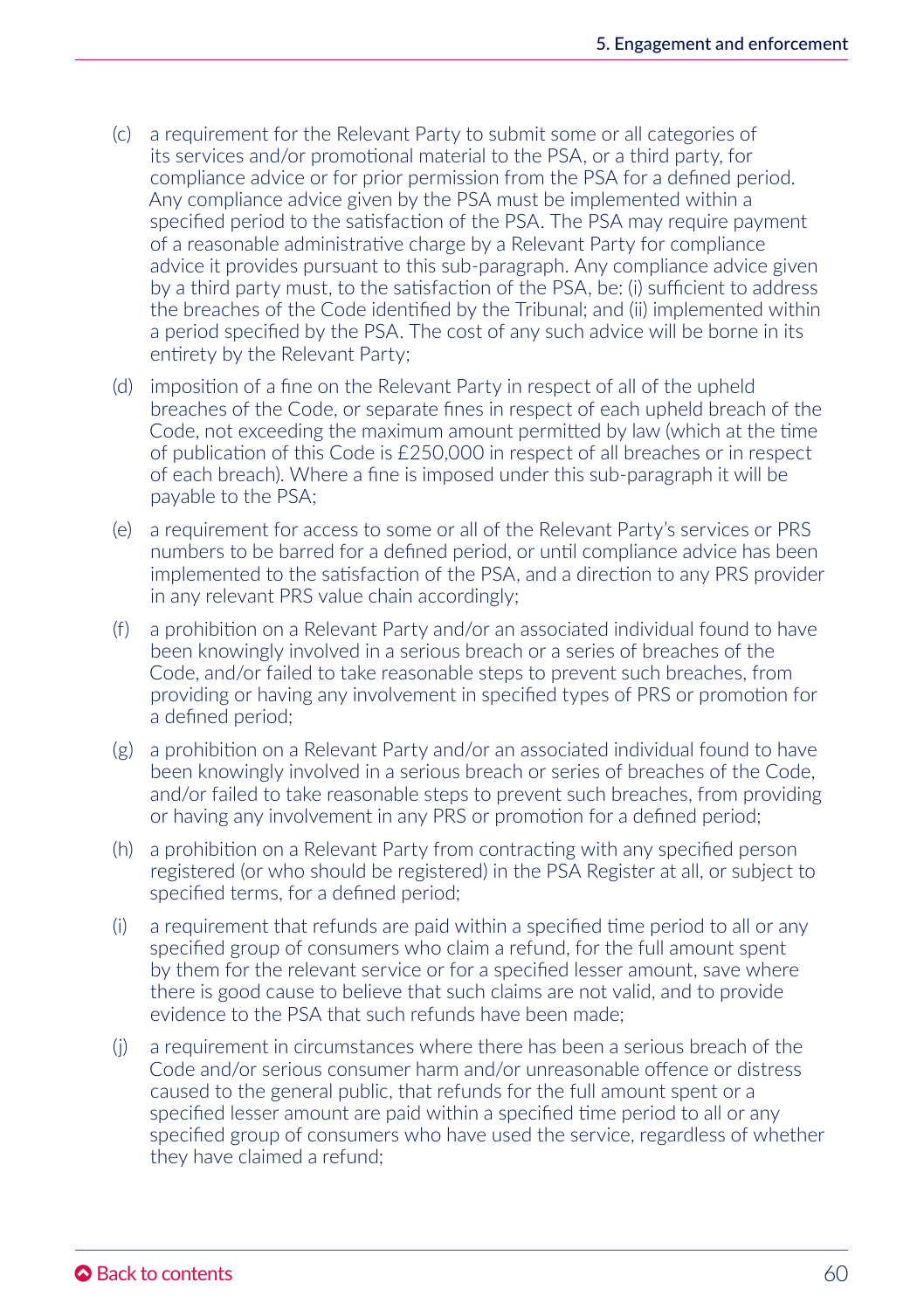(k) a requirement that the Relevant Party submits to a **compliance audit** carried out by a third party approved by the PSA and to a standard prescribed by the PSA, the costs of such audit to be paid by the Relevant Party. Such an audit must be completed and the recommendations implemented within a period specified by the PSA.

#### 5.8.6

Where refunds have been ordered under paragraph 5.8.5(j) above, they must be credited directly to the consumer's account with their communications provider. Where there is no such communications provider account, consumers must be notified of their right to a refund and be given an easy method of obtaining the refund.

#### 5.8.7

Where it is not technically or legally possible to notify consumers of their right to a refund, the PSA may direct the Relevant Party to donate an amount of money equivalent to the refunds to an appropriate registered charity nominated or approved by the PSA. Evidence must be provided to the PSA that any refunds or payments to the nominated charity (as appropriate) have been made.

#### 5.8.8

All breaches upheld and sanctions imposed against a Relevant Party following consideration by a Tribunal or single legally qualified CAP member will be noted on the PSA Register. Information concerning any such breaches and sanctions will be made freely available to the general public.

#### 5.8.9

The failure of any Relevant Party to comply with any sanction within a reasonable time may result in:

- (a) the PSA, of its own motion and without needing to seek further direction from a Tribunal, issuing a suspension direction to the Relevant Party until full compliance with the sanction(s) has been achieved. Such a suspension would, unless stated otherwise, cover any premium rate numbers, shortcodes or other means of access to services, or other codes allocated during the period of suspension;
- (b) a further breach of the Code by the Relevant Party, which may lead to the PSA issuing a fresh enforcement notice and the matter being determined by a Tribunal or single legally qualified CAP member, with the consequence that further separate sanctions may be imposed; and/or
- (c) the PSA taking such other action as it is entitled to take under any applicable law.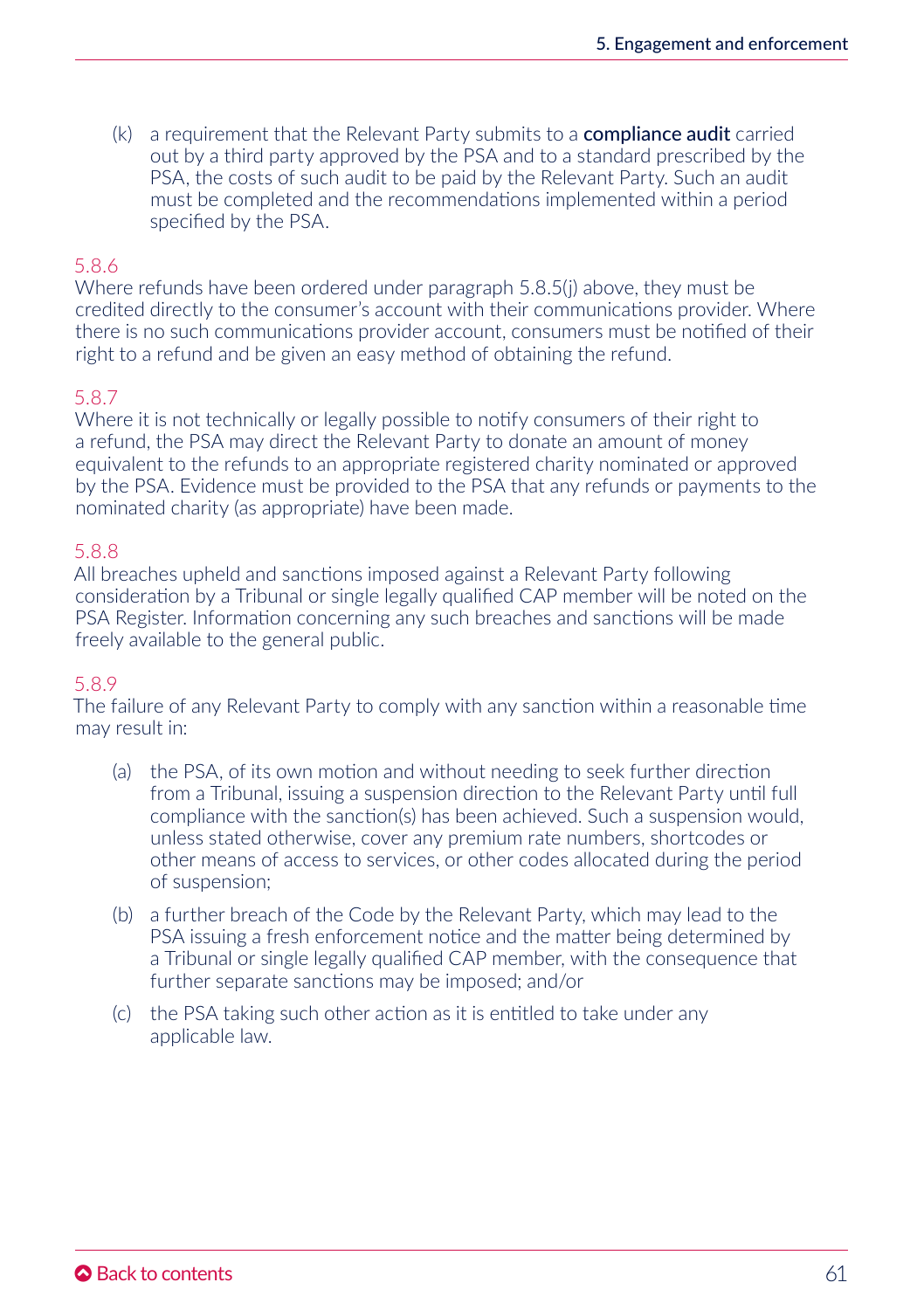## 5.8.10

When directed to do so by the PSA either as the result of a sanction imposed under paragraph 5.8.5(e)-(g) above or in consequence of the issue of a suspension direction, all network operators, intermediary providers and merchant providers shall immediately (and as applicable):

- (a) terminate access to such PRS and/or PRS numbers as the PSA may specify;
- (b) terminate access to all PRS numbers that are allocated to any specified intermediary provider or merchant provider; and/or
- (c) terminate access to some or all PRS numbers over which a specified PRS or type of service may be operated.

#### 5.8.11

If a network operator fails to comply with a sanction issued under this Section, the PSA may (without prejudice to any other action available to it) refer the matter to Ofcom in accordance with section 120 of the Act for Ofcom to take such action as it sees fit.

#### 5.8.12

If a Tribunal considers that it may wish to impose a prohibition under sub-paragraphs 5.8.5(f) or 5.8.5(g) in respect of any associated individual, the PSA will first make all reasonable attempts to notify the individual concerned and the Relevant Party in writing. In providing any such notification, the PSA will inform the Relevant Party and the associated individual that either of them may request an opportunity to make representations in writing, or in person, to the Tribunal and of their right to require an oral hearing under paragraph 5.7.6(b) above rather than consideration of the matter relating to the associated individual on the papers.

#### 5.9 Refunds

# 5.9.1

Where:

- (a) a Tribunal has directed a Relevant Party to pay refunds to consumers, under paragraph 5.8.5(i) or 5.8.5(j), or a single legally qualified CAP member has directed the payment of refunds under paragraph 5.8.5(i); and
- (b) the Relevant Party can satisfy the PSA that it cannot comply without recourse to money which has been retained by a network operator or intermediary provider under paragraphs 6.2.1 and/or 6.2.2 above, and/or in response to a withhold direction (the **Retention**).

then the PSA may, without further direction from the Tribunal or single legally qualified CAP member, direct the Relevant Party to present a list of consumers to whom refunds are due to the PRS provider which holds the Retention. That PRS provider will then make any payments due from the Retention.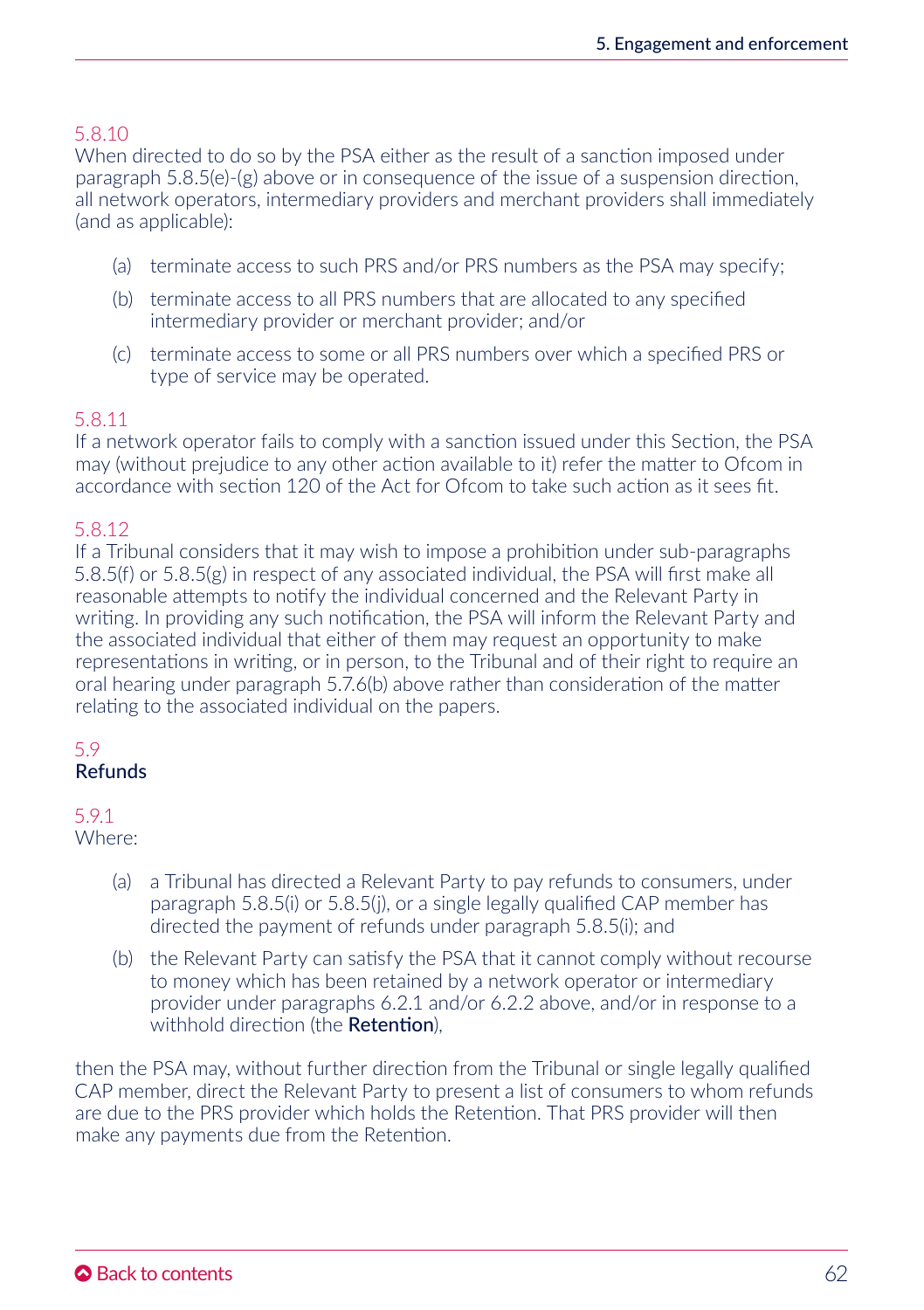## 5.9.2

If a Relevant Party fails promptly to pay refunds in response to a sanction, the PSA may (without prejudice to any other action available to it and without further direction from the Tribunal or single legally qualified CAP member) direct a network operator or intermediary provider which holds a Retention to pay refunds from the Retention.

#### 5.9.3

Where refunds are paid under paragraph 5.9.1 or 5.9.2 above, the Relevant Party will be responsible for any reasonable administration costs which the PRS provider holding the Retention may incur as a result of making payments on its behalf. Those costs may be deducted from the remainder of the Retention after all refunds have been processed.

#### 5.9.4

A PRS provider holding a Retention will not be required to make refunds on behalf of the Relevant Party if the PSA has not directed it to do so under paragraph 5.9.1 or 5.9.2 above within six months of the date of the Decision.

#### 5.9.5

If funds from a Retention are left over following the payment of all refunds, or after the six-month period referred to in paragraph 5.9.4 above, such funds must be used to pay in whole or in part any outstanding fines, or any administrative charge invoiced under paragraph 5.11 below owed by the Relevant Party.

#### 5.10 **Reviews**

#### 5.10.1

A Relevant Party or the PSA may, after a Tribunal or single legally qualified CAP member has adjudicated a case pursuant to paragraphs 5.4.7 or 5.4.8 above or made any variations, additions or substitutions to a proposed adjudication by consent pursuant to paragraph 5.5.4 above, apply for a review of any determination (including a Decision but excluding an approved adjudication by consent under paragraph 5.5.4 above) before a differently constituted Tribunal.

#### 5.10.2

Such an application will set out, in writing, the grounds for a review. A determination may be reviewed on one or more of the following grounds:

- (a) the determination was based on a material error of fact;
- (b) the determination was based on an error of law;
- (c) the Tribunal or single legally qualified CAP member reached an unjust determination due to a material error of process in respect of procedures set out in the Code and/or Procedures published by the PSA from time to time; and/or
- (d) the Tribunal or single legally qualified CAP member came to a determination that no reasonable person could have reached.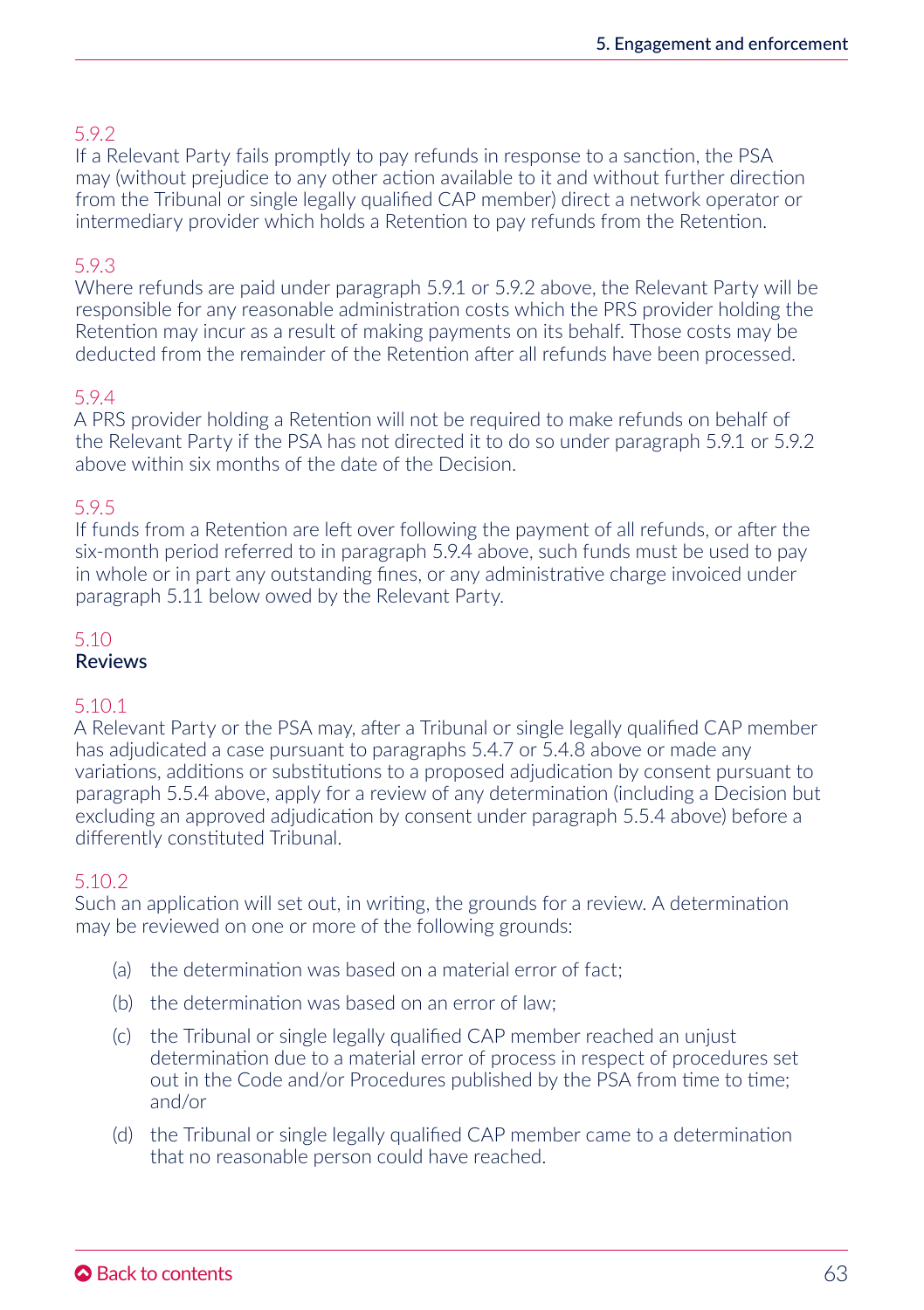## 5.10.3

Other than in exceptional circumstances, an application for a review must be made within 10 working days of the publication of the relevant determination and must include all relevant supporting information and/or evidence. If an application for a review is brought after the deadline has expired, the Relevant Party must in its request explain the exceptional circumstances for its delay.

## 5.10.4

The PSA may respond to any application for a review and may provide any relevant supporting information and/or evidence. Having received a request for review, the Chair of the CAP (or another legally qualified member of the CAP where the Chair is unavailable or has sat on the original Tribunal) will consider the grounds of the application and any response received from the PSA and decide whether there are reasonable grounds to conclude that the review has merit.

### 5.10.5

If it is decided that there are reasonable grounds to conclude that the review has merit, a differently constituted Tribunal (or in the case of a determination made by a single legally qualified CAP member, a Tribunal not including that CAP member) will carry out a review of the Decision, as soon as practicable.

## 5.10.6

The enforcement of sanctions imposed pursuant to a Decision is not automatically suspended by an application for a review. Where the Relevant Party wishes to request that the enforcement of sanctions be suspended, the following will apply:

- (a) the Relevant Party may apply in writing to the Chair of the CAP setting out the grounds on which any sanction should be stayed;
- (b) the Chair (or other legally qualified CAP member where the Chair is unavailable or has sat on the original Tribunal) will not grant the application unless: (i) to do so would not give rise to a significant risk of public harm; and (ii) the Relevant Party would otherwise suffer undue hardship;
- (c) on the application of the PSA, if a Relevant Party has not been granted a suspension of sanctions and has failed to comply with any sanction, the Chair (or other legally qualified CAP member, as applicable) may stay the review unless and until the sanction is fully complied with.

## 5.10.7

The Tribunal will consider all documentation and evidence produced at the original Tribunal and will determine the review on the papers, unless on the application of the Relevant Party in accordance with paragraph 5.7.9 above, or of its own motion, the Tribunal decides to convene an oral hearing. Where an oral hearing is convened the Tribunal may consider evidence not produced at the original Tribunal where such an application is made by the Relevant Party in accordance with any directions issued by the Chair of the Tribunal under paragraph 5.7.11 above. Where the Tribunal conducts the review on the papers it may, at its sole discretion, invite the Relevant Party or the PSA to make oral representations to clarify any matter.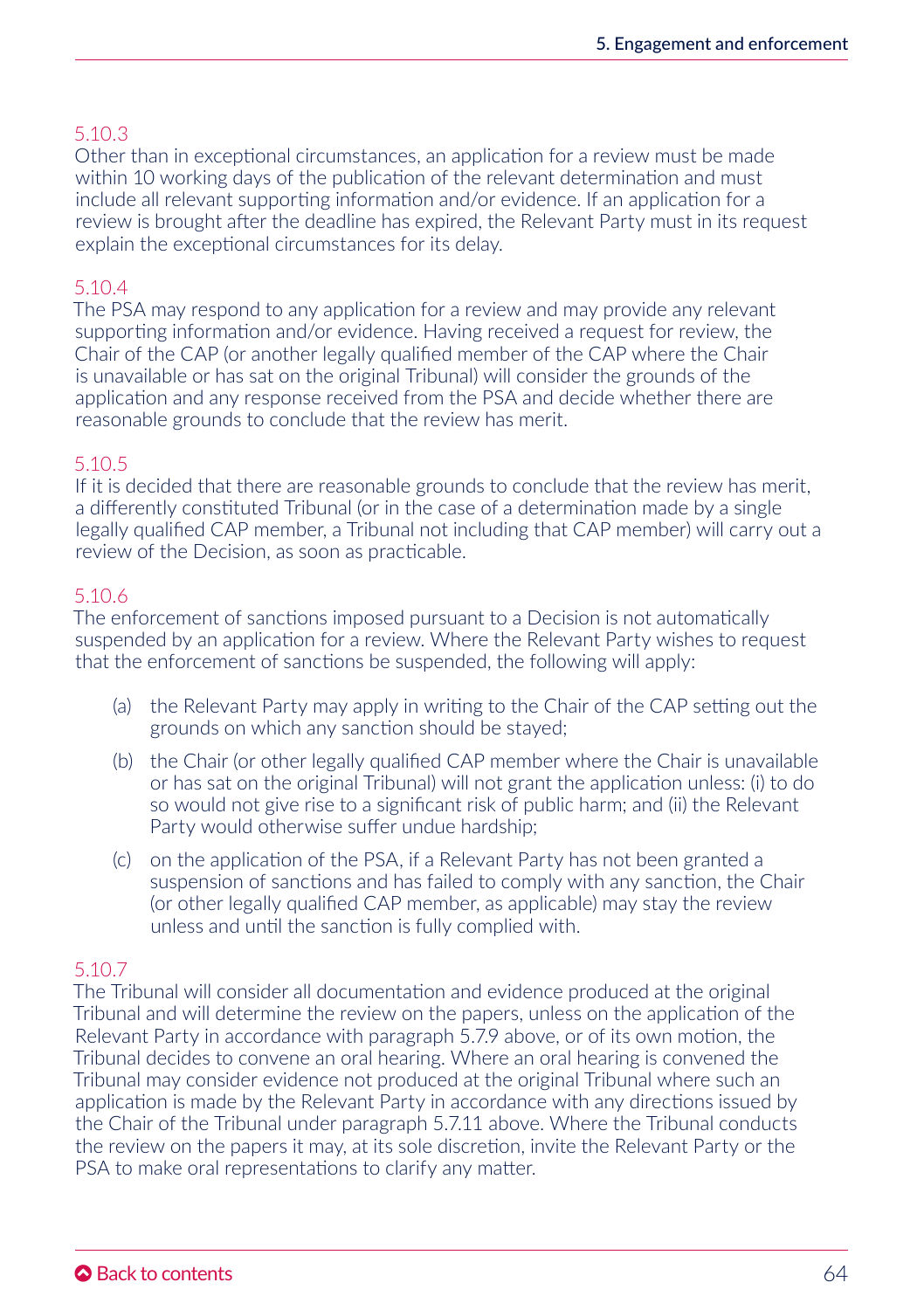## 5.10.8

The Tribunal may:

- (a) confirm, vary or rescind a determination or any part of it, and substitute such other finding as it considers appropriate; and/or
- (b) confirm, vary or rescind any sanction imposed by a determination. For the avoidance of doubt, the Tribunal may impose a greater sanction than that imposed by the original Tribunal or single legally qualified CAP member. provided that such a sanction is permissible under paragraph 5.8.5 above. The Tribunal is not in any case subject to the limitations that apply to a single legally qualified CAP member under paragraph 5.8.3 above;

## 5.10.9

Where a Tribunal decides to rescind a determination or any part of it in accordance with paragraph 5.10.8 above, the Tribunal may require such determination or part of it to be taken again in circumstances where it is found to be unjust under paragraph 5.10.2(c) above and/or a full written reason for the determination has not been provided by the original Tribunal in their Decision in accordance with paragraphs 5.7.21–5.7.22 above.

#### 5.11 Administrative charge

### 5.11.1

The PSA may invoice a Relevant Party found to be in breach of the Code for the PSA's administrative and legal costs by way of an administrative charge.

## 5.11.2

Non-payment of the administrative charge within the period specified by the PSA will be considered a breach of the Code and may result in further sanctions and/or legal action.

#### 5.11.3

The PSA may instruct a relevant network operator or intermediary provider to retain revenue and/or not to provide further PRS numbers, until the administrative charge has been paid.

## 5.11.4

The PSA may direct a relevant network operator or intermediary provider to transfer to it any sums remaining under the Retention up to the full value of the administrative charge owed, after any refunds have been paid to consumers and after the relevant network operator or intermediary provider has recovered its reasonable administration costs in accordance with paragraphs 5.9.1-5.9.3 above.

## 5.11.5

If a Relevant Party considers that an administrative charge invoiced to it is excessive, it may challenge the level of the administrative charge by applying to the Chair of the CAP (or other legally qualified CAP member where the Chair is unavailable) for a review, in accordance with Procedures published by the PSA from time to time.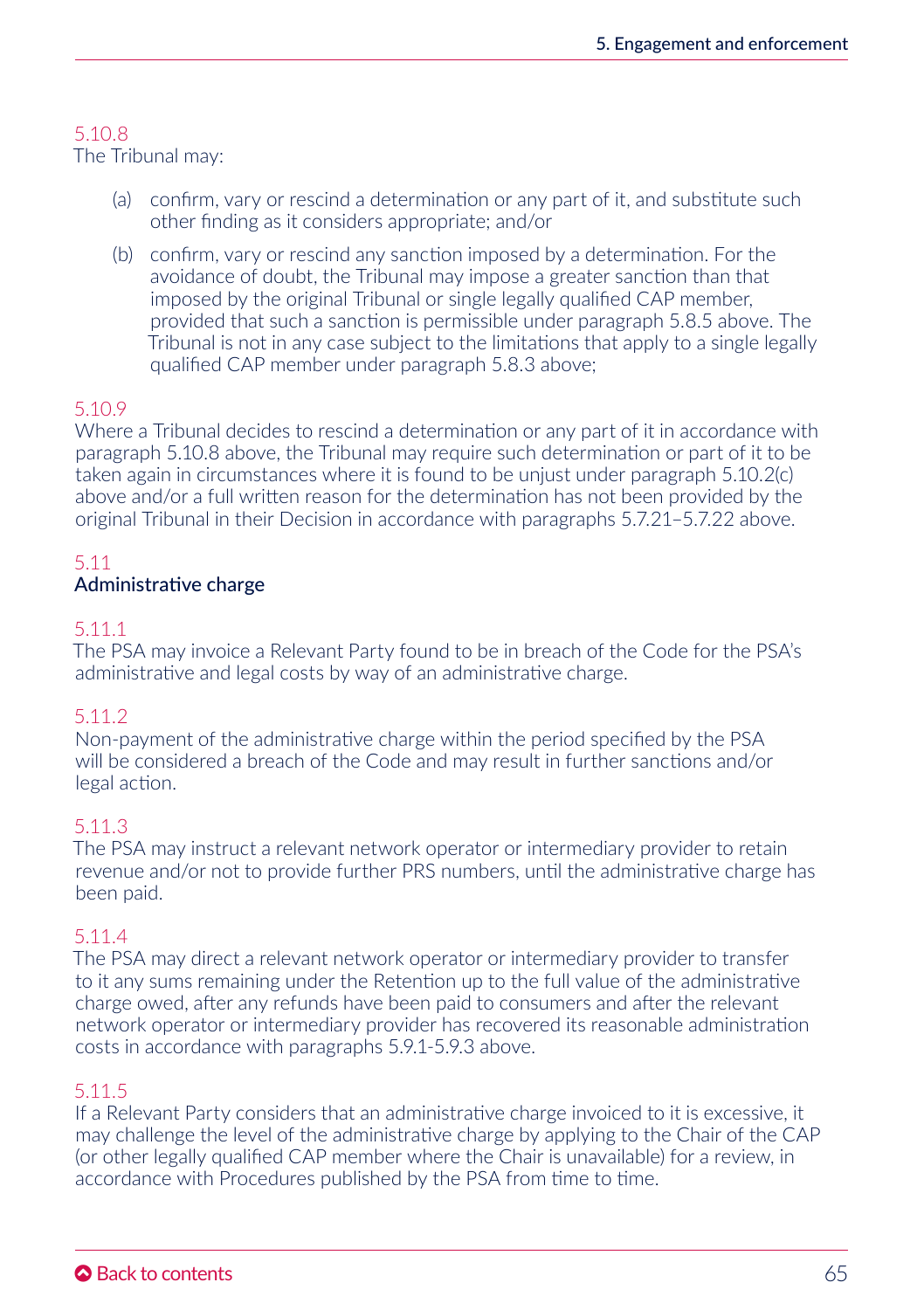# 6 Additional powers, responsibilities and obligations

## 6.1 Directions for information

## 6.1.1

The following provisions apply on any occasion when the PSA considers it to be necessary and proportionate to direct any PRS provider to disclose information or documents in order to achieve one or more of the purposes of supervision as set out at paragraph 4.2.4 above or for the purposes of engagement and enforcement under Section 5 above:

- (a) To the extent permitted by law and subject to the confidentiality provisions set out at paragraph 1.6 above, the PSA may direct any PRS provider to disclose any relevant information or documents within a reasonable time period that may be specified by the PSA. The PSA may also specify the format in which the information or documents must be disclosed.
- (b) Where a direction is made under this paragraph, the relevant PRS provider must disclose the requested information to the PSA as well as any information that is reasonably likely to have a regulatory benefit in furtherance of the PSA's general functions in regulating the provision, content, promotion and marketing of PRS.
- (c) Where a direction is made pursuant to this paragraph, the relevant PRS provider must not knowingly or recklessly conceal or destroy the information or documents requested.

## 6.1.2

In particular, but without limitation, paragraph 6.1.1 above may be used by the PSA to direct the provision of information or documents as part of the conduct of thematic reviews or engagement activities under paragraphs 4.3.1(e) and 4.3.1(g) respectively, or in order to ensure compliance with the funding provisions in Section 7 of this Code.

## 6.1.3

In any direction made under paragraph 6.1.1 above as part of the conduct of thematic reviews, the PSA will provide brief reasons as to why it considers that the information or documents requested are necessary and proportionate for one or more of the purposes set out at paragraph 4.2.4 above.

## 6.1.4

PRS providers must not knowingly or recklessly provide false or misleading information to the PSA (either by inclusion or omission).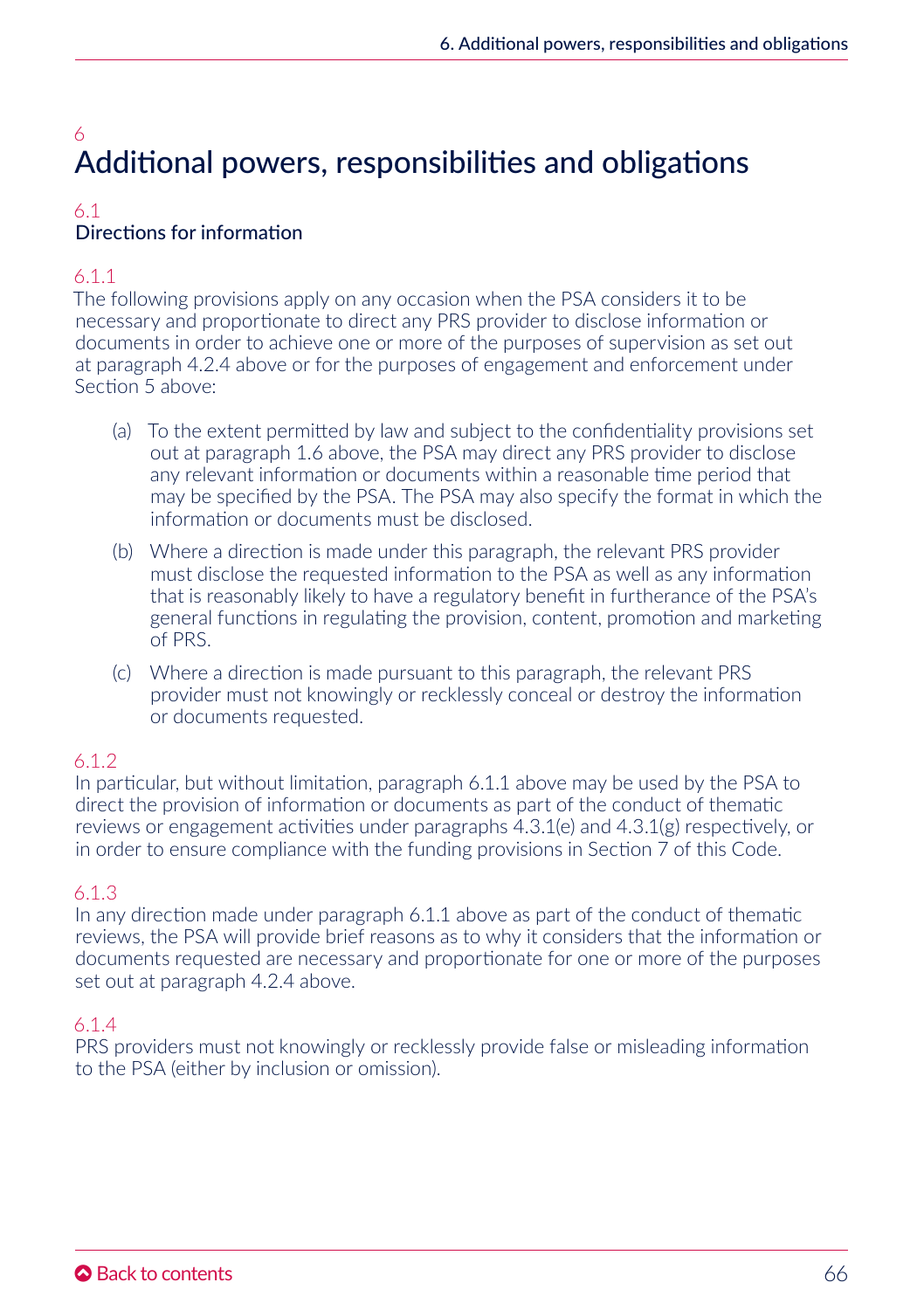# 6.1.5

All PRS providers must:

- (a) act on any direction, instruction, notice or request for information given by the PSA in accordance with the Code. Where the PSA specifies a timeframe for action or response, that timeframe must be adhered to or an extension promptly requested in writing setting out the reasons why an extension should be granted. Any such extension will be granted only where PSA considers that there are good reasons to do so.
- (b) not give any undertaking to consumers, suppliers, other PRS providers or other persons which precludes, or might preclude, any information being given to the PSA in confidence.

## 6.1.6

Any failure to comply with any requirement of this paragraph 6.1 will constitute a breach of the Code.

# 6.2

## Responsibilities and obligations on PRS providers

## Withholds

## 6.2.1

Network operators shall not make, and shall withhold, payments due to any PRS provider for a period of at least 30 days after the use of the PRS to which the payments relate.

## 6.22

Where the PSA so directs, in accordance with the provisions of this Code, all payments must be retained for a period in excess of 30 days.

## 6.2.3

The PSA may direct any network operator which pays money to any PRS provider, in contravention of paragraphs 6.2.1 and/or 6.2.2 above, to pay to the PSA an amount not exceeding the amount of any fines, administrative charge or refunds imposed on the relevant PRS provider, which have not been paid by, or on behalf of, that provider when due. This paragraph applies without prejudice to any other action which might be taken by the PSA against the relevant network operator.

#### 6.2.4

The amount payable by the network operator to the PSA under paragraph 6.2.3 above shall not exceed the amount that should have been withheld or retained by the network operator in accordance with the Code.

#### Specific responsibilities of network operators

## 6.2.5

Where required by the PSA network operators must supply the PSA without delay such information as it may require for the purpose of establishing that they meet the definition of a network operator under paragraph D.1.4 of this Code.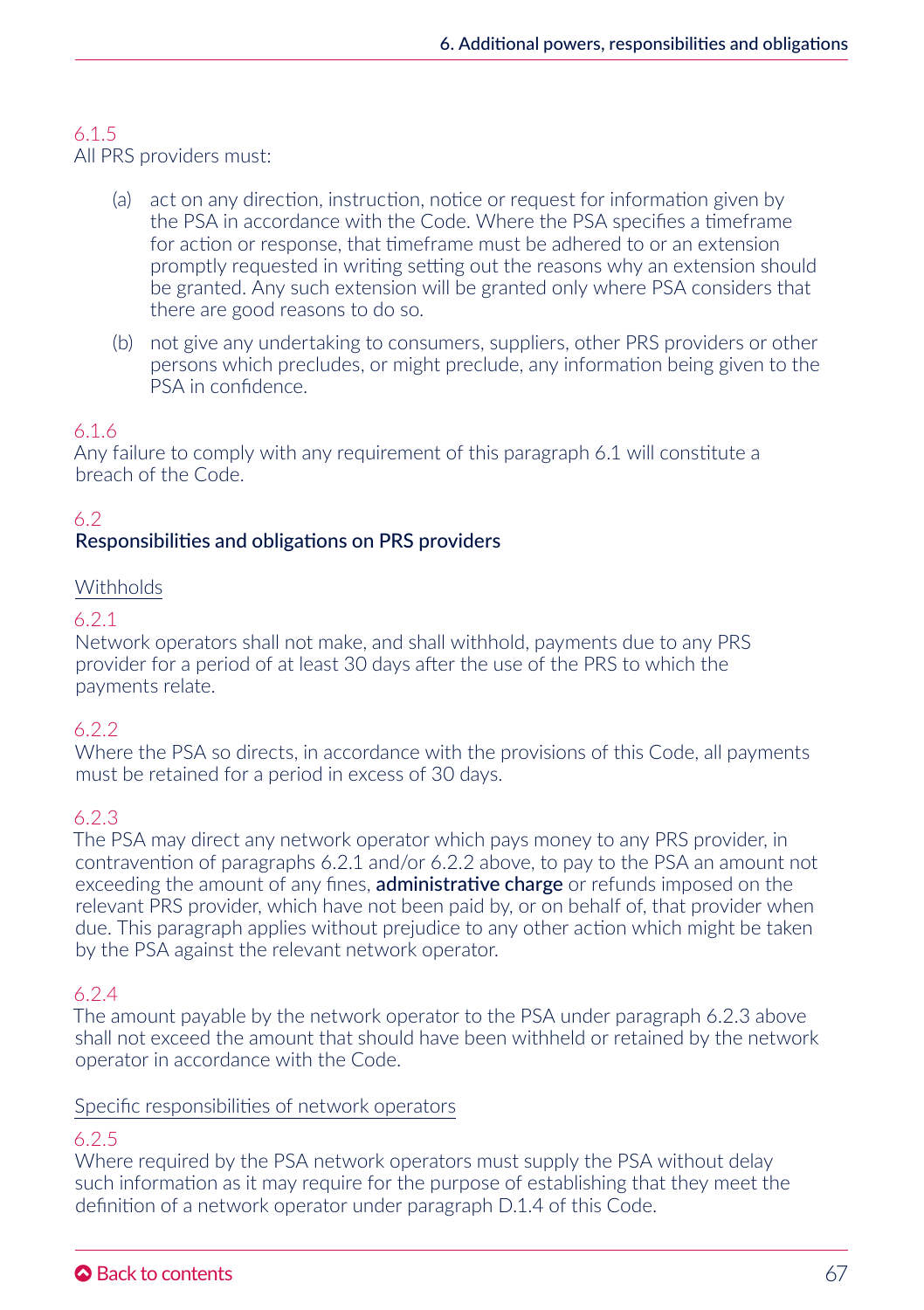Network operators must maintain a record of PRS numbers which, having been allocated or exported to them, are subsequently exported by them to another network operator or over which they cease to have control for any reason. On request and without delay, network operators must supply to the PSA the name of the network operator to which any PRS number falling within this paragraph has been exported or which has control over it. If known, network operators must also supply to the PSA the name of the merchant provider using the relevant PRS number.

## 6.2.7

If a network operator provides any part of a PRS which has a direct impact on consumers, whether in respect of its promotion or otherwise, the network operator shall be responsible for compliance with this Code in relation to the functions it performs in respect of that PRS.

## 6.2.8

If, pursuant to an engagement carried out under section 5 of the Code, the PSA considers that a network operator is involved in a breach of the Code in relation to its own functions in respect of a premium rate service, then the PSA may raise a breach of the Code against that network operator and proceed against it. It shall be treated in all respects concerning that breach of the Code as though it was a merchant provider.

### Specific responsibilities of intermediary providers

### 6.2.9

If an intermediary provider provides any part of a PRS which has a direct impact on consumers, whether in respect of its promotion or otherwise, the intermediary provider shall be responsible for compliance with this Code in relation to the functions it performs in respect of that PRS.

## 6.2.10

If, pursuant to an investigation carried out under section 5 of the Code the PSA considers that an intermediary provider is involved in a breach of the Code in relation to its own functions in respect of a PRS then the PSA may raise a breach of the Code against that intermediary provider and proceed against it. It shall be treated in all respects concerning that breach of the Code as though it was a merchant provider.

## Specific responsibilities of merchant providers

## 6.2.11

Merchant providers shall be responsible for any breach of the provisions of this Code in respect of the provision of the relevant PRS, except where paragraph 6.2.5 or 6.2.7 above applies.

## 6.2.12

Before promoting or providing services, merchant providers must have readily available all documentary and other evidence necessary to substantiate any factual claims made in its promotional material. This material, together with a statement outlining its relevance to the factual claim in question must be provided without delay if requested by the PSA.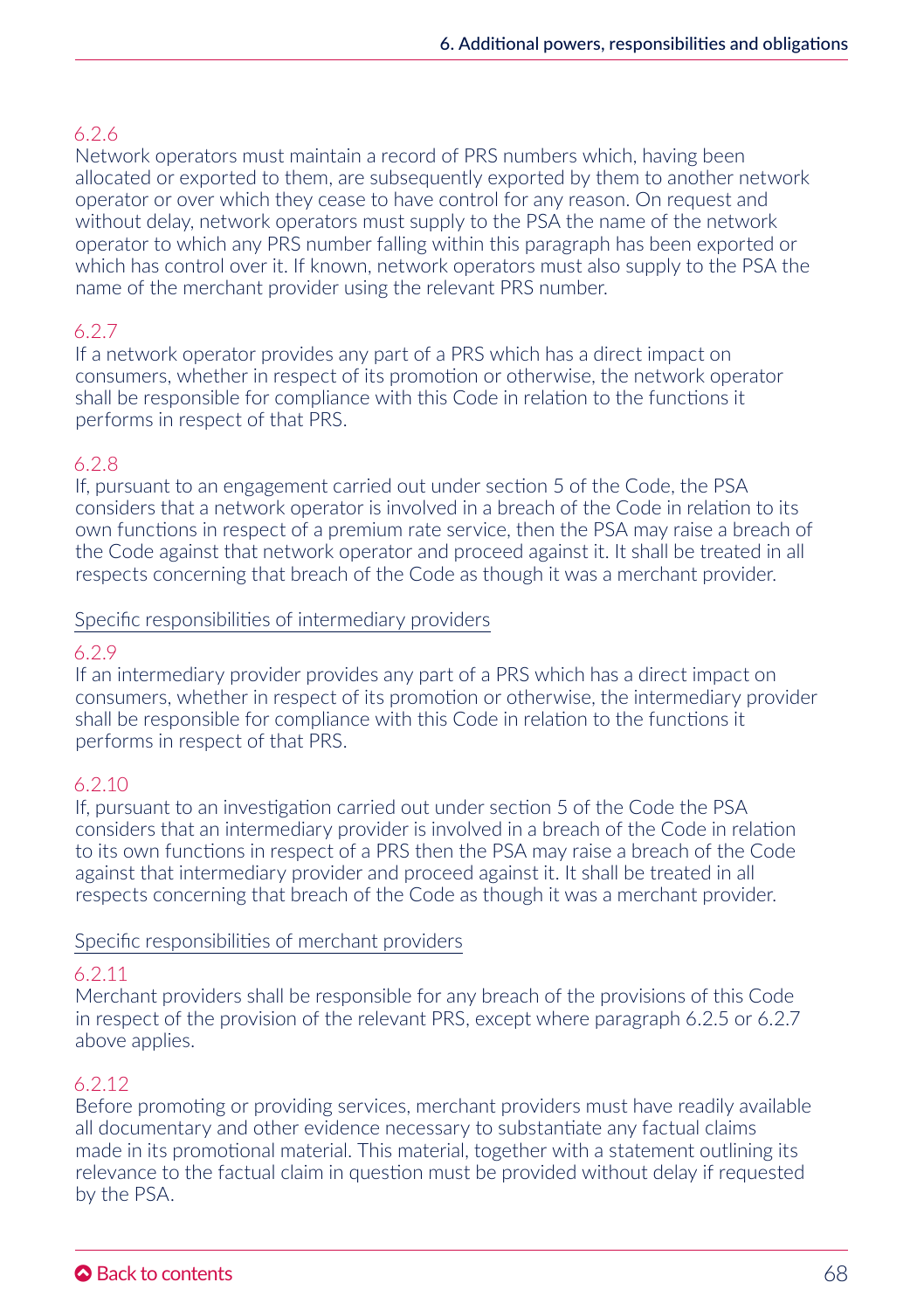Where certain PRS phone number ranges, shortcodes or other means of access to services have been designated by either Ofcom or a network operator for use only for particular purposes or for the provision of particular categories of service, or where Ofcom or a network operator has restricted certain PRS number ranges, shortcodes or other means of access to services from being used for particular purposes or for the provision of particular categories of service, those number ranges, shortcodes or means of access must not be used in contravention of the applicable restrictions. Ofcom's designations will have precedence over any conflicting designations issued by a network operator.

### Specified Service Charges and durations of calls

#### 6.2.14

The PSA may, in relation to any category of PRS, including those set out in paragraph 6.2.15 below, specify:

- (a) the **service charges** which may be spent per call or calls taken together in any 24-hour period or monthly billing cycle;
- (b) the permitted duration for a call or calls to a service in any specified time period; and/or
- (c) the actions which must be taken at specified intervals, or after specified service charges or specified call durations have been reached, including but not limited to:
	- i. the provision of spend or call duration reminders;
	- ii. the immediate termination of the service after provision of a spend or call duration reminder unless the consumer positively confirms a wish to continue to use the service; and/or
	- iii. the immediate termination of the service.

#### 6.2.15

The service categories to which paragraph 6.2.14 above refers include:

- (a) Sexual Entertainment Services;
- (b) Virtual Chat Services;
- (c) Live Entertainment Services (including Sexual Entertainment Services);
- (d) Chatline Services;
- (e) Remote Gambling Services;
- (f) Professional Advice Services;
- (g) Counselling Services;
- (h) Subscription Services; and
- (i) Services aimed at, or which could be reasonably expected to be particularly attractive to, children.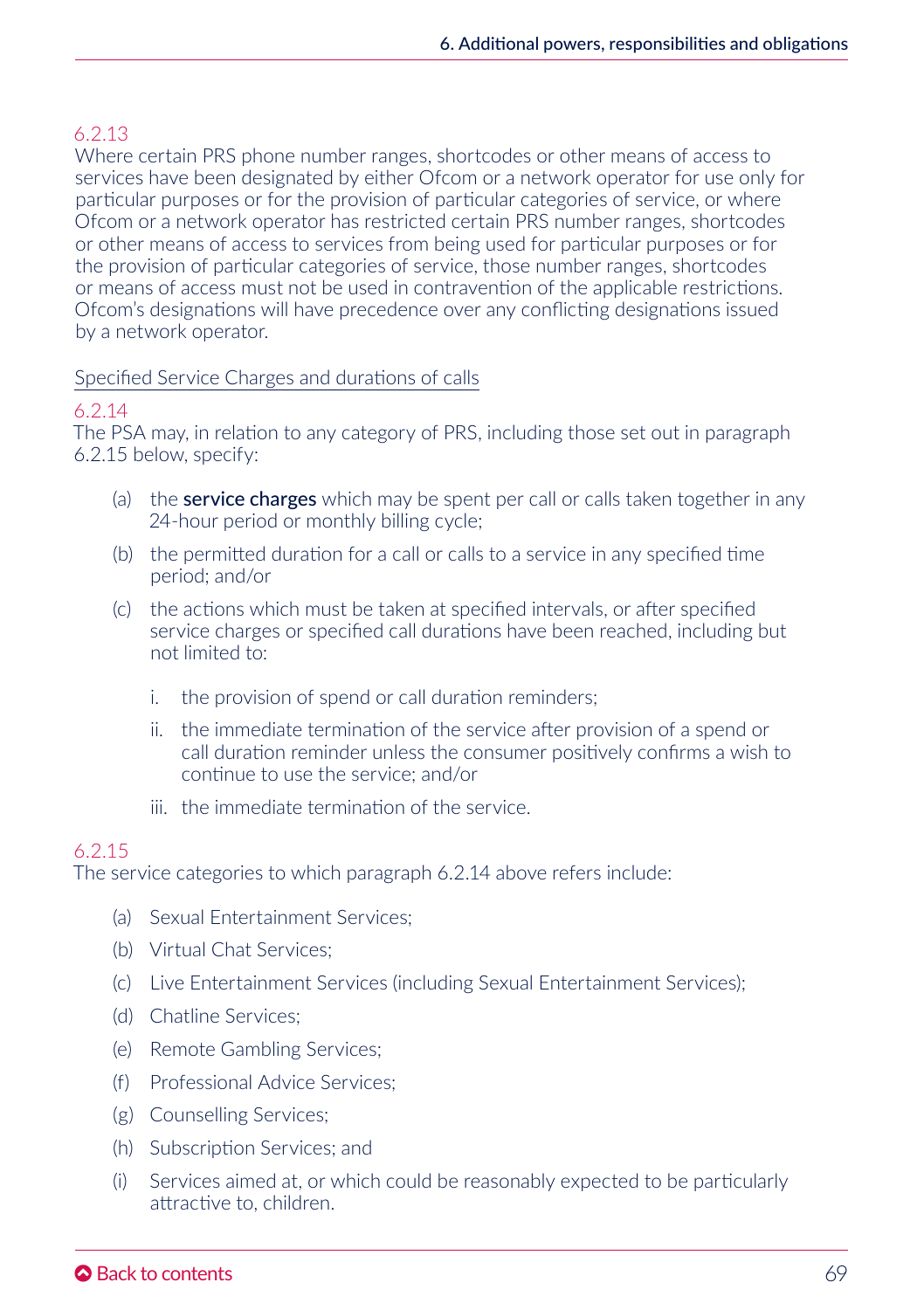Any service charge, call duration or action specified under paragraph 6.2.14 must be fair and proportionate.

## 6.2.17

Before any service charge, call duration or action is specified under paragraph 6.2.14 above, the PSA will consider all factors that are relevant and within its reasonable contemplation, consulting relevant stakeholders and considering all representations made about the proposal within the specified consultation period.

### 6.2.18

Any reference to compliance with the provisions of this Code shall include compliance with all specified service charges, call durations and actions set by the PSA under paragraph 6.2.14 above. A breach of any specified service charge, call duration or action set under that paragraph shall constitute a breach of the Code.

### 6.2.19

The list of all such specified service charges, call durations and actions, and the service categories to which they relate, will be set out at Annex 1 to this Code and may also be published on the PSA's website.

### Data retention

## 6.2.20

To the extent permitted by law, PRS providers must comply with any data retention notice issued by the PSA, including (but not limited to) any data retention periods specified therein. The data retention notice may include requirements to retain consumers' personal data and other types of data relating to services provided and DDRAC. The PSA may amend or update the data retention notice from time to time.

#### 6.2.21

Any failure to comply with the data retention notice will constitute a breach of the Code.

## 6.3

#### Formation, composition and responsibilities of the CAP

#### 6.3.1

The PSA has established a CAP consisting of a minimum of nine and a maximum of 17 members. Throughout the entire duration of their membership, CAP members must not have any commercial interest in the PRS sector. The CAP will comprise:

- (a) a Chair of the CAP, who shall be a qualified barrister or solicitor with not less than 15 years of relevant experience;
- (b) up to three but no less than two legally qualified members, who are qualified barristers or solicitors with not less than 10 years of relevant experience; and
- (c) up to 13 but no less than six lay members with adjudicatory and relevant marketing, technical, operational, consumer-based or other experience.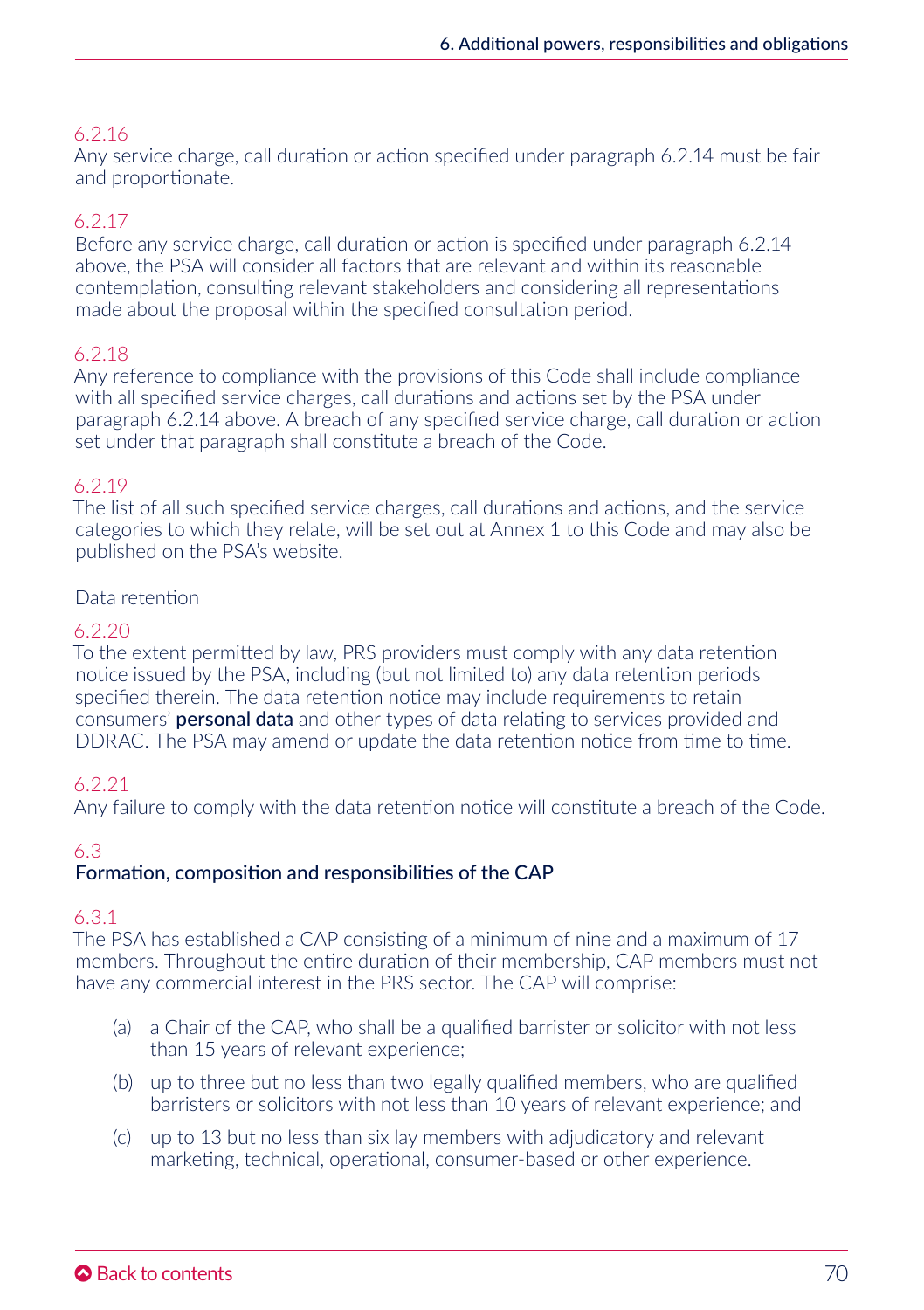## 6.3.2

The Chair of the CAP will be appointed by the Board, and will advise the Board as required on Tribunal activity, trends and related matters. The legally qualified members and lay members will be appointed by the Board in consultation with the Chair of the CAP.

## 6.3.3

The Board has delegated to the CAP the functions of adjudicating alleged breaches of the Code and reviewing determinations made by the PSA in relation to prior permission, including the imposition of conditions upon which prior permission is granted.

#### 6.4 Amendment of Code provisions

## 6.4.1

For the purposes of paragraph 6.4:

- (a) the term 'amend' and its cognates include additions, removals or variations of any provision of the Code or any provision contained in any other instrument that forms part of the Code by virtue of a provision thereof; and
- (b) 'provision' means any paragraph of the Code, including any sub-paragraph.

## 6.4.2

The PSA may amend a provision or a set of related provisions of the Code and/or any other instrument that forms part of the Code by virtue of a provision thereof, subject to paragraphs 6.4.3–6.4.4 below.

#### 6.4.3

Before a provision of the Code can be amended in accordance with paragraph 6.4.2 above, the PSA must publish its amendment proposals along with written reasons and any relevant evidence for public consultation and scrutiny.

#### 6.4.4

Having considered any comments received following a consultation conducted in accordance with paragraph 6.4.3 above, the PSA will review its amendment proposals and submit them to Ofcom for comment and approval.

#### Updates or minor clarifications

## 6.4.5

Paragraphs 6.4.3 and 6.4.4 above shall not apply where an amendment is required as a result of changes in applicable law, or where minor clarification is required which does not alter the substance and meaning of a provision. Where any amendment is made under this paragraph, the PSA will publish its details in such manner as the PSA considers appropriate for bringing it to the attention of persons who, in the PSA's opinion, are likely to be affected by the amendment.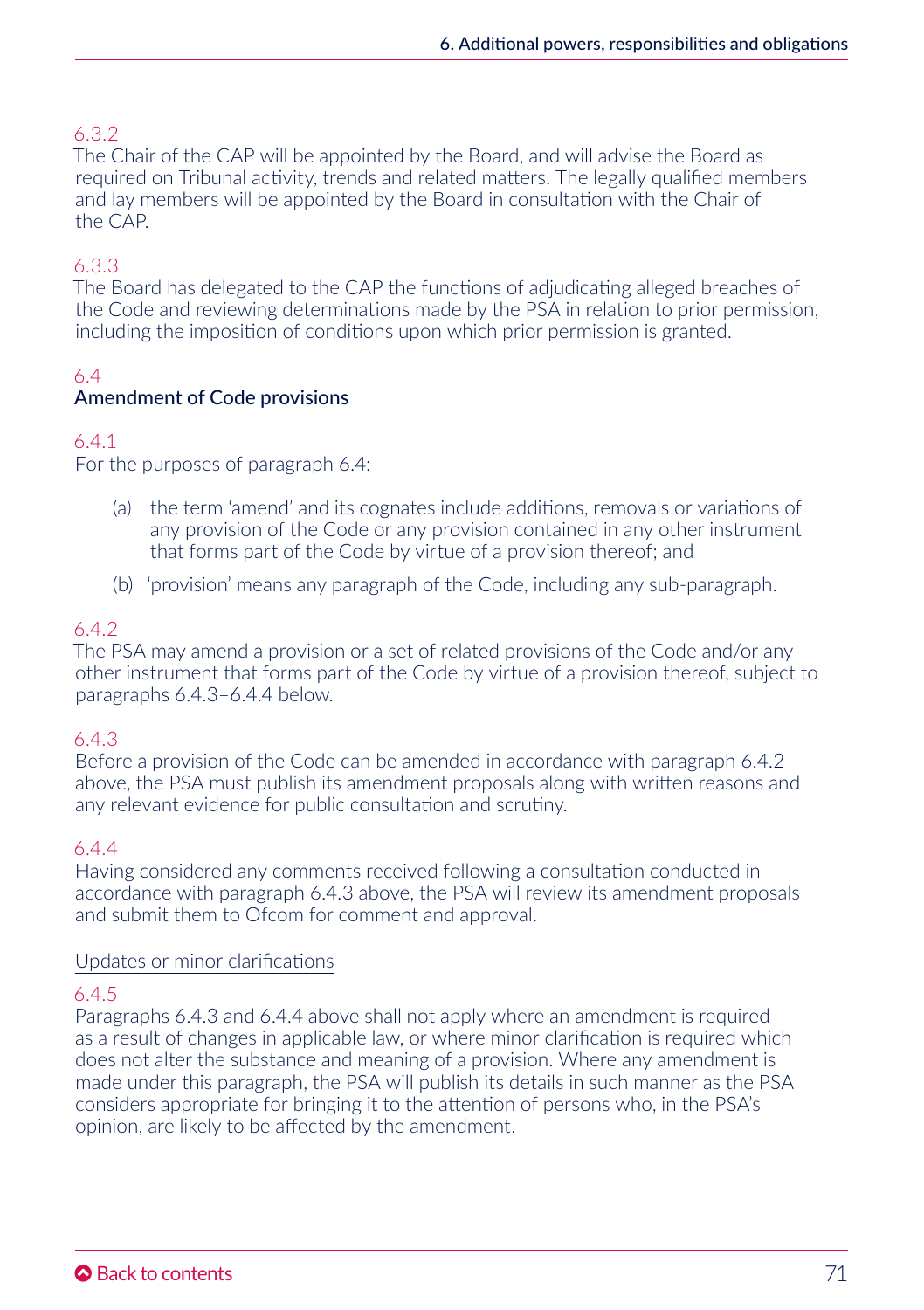# 7 Funding arrangements

#### 7.1 General provisions

# 7.1.1

For the purposes of this Section, the following definitions shall apply:

- (a) 'outpayments' are sums payable by network operators to intermediary providers or merchant providers in respect of revenue generated by PRS;
- (b) 'revenue' is the sum received by a network operator from consumers in respect of the provision of a PRS, gross of any sum that may be due to third parties arising from the provision of the PRS;
- (c) 'financial year' means the financial year of the PSA as set from time to time, which at the date of publication of this edition of the Code is 1st April to 31st March; and
- (d) 'own service' refers to any PRS provided by a network operator also operating as a merchant provider, whether directly or through any associated company, or a connected company or person.

# 712

The PSA may issue directions to any PRS provider where, in accordance with paragraphs 6.1.1–6.1.2 above, it requires information to ensure that the provisions of this Section of the Code are being complied with and/or where the PSA has the power to require a network operator to perform any obligation or action under this Section of the Code.

# 7.2

# PSA funding

# 7.2.1

The PSA's funding arrangements are approved by Ofcom in accordance with section 121(2)(c) of the Act. The PSA will fund its activities by means of a levy which will be calculated by reference to a defined rate or proportion of the financial value of PRS transactions.

# 722

The PSA may, in addition to or instead of a levy, fund its activities by other means including (without limitation) by means of:

- (a) monies received through sanctions imposed under paragraph 5.8.5(d) above;
- (b) fees charged by the PSA for registration and registration renewal under paragraph 3.8.8 above;
- (c) fees charged for any other services provided by the PSA; and
- (d) bank account interest.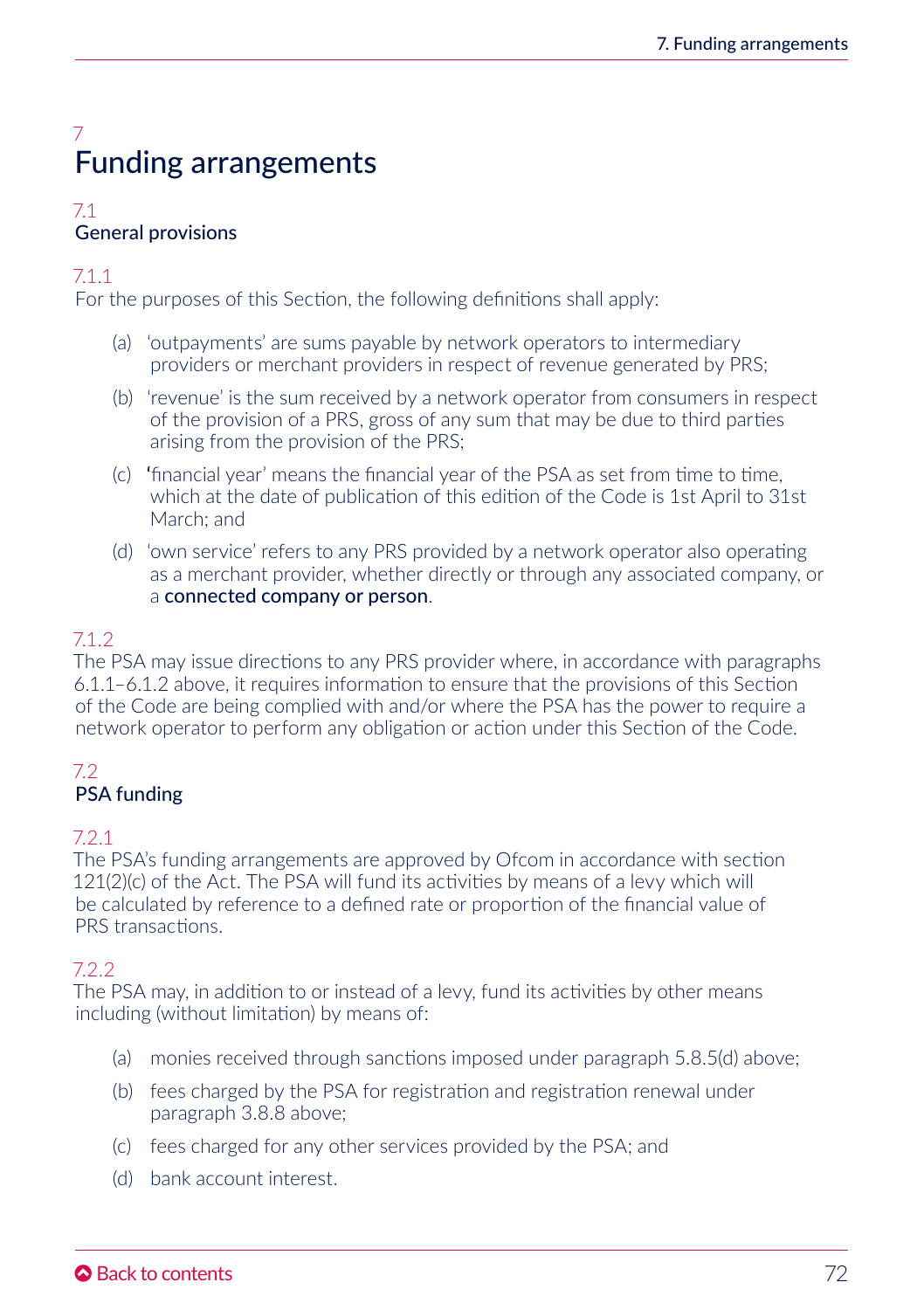# 7.2.3

Where the PSA, in accordance with paragraph 7.2.2 above, decides to fund its activities by means other than a levy, it will publish its proposals for consultation and scrutiny.

# 7.2.4

The PSA will hold reserves in such amounts as it deems reasonable and necessary to ensure the smooth and continued operation of the organisation and the performance of its regulatory functions.

# 7.3

#### Business plan and budget

#### 7.3.1

As far as is reasonably practicable, by 31 December each year, the PSA will publish a proposed business plan and budget for the forthcoming financial year for consultation and scrutiny.

#### 7.3.2

Having considered the comments received under paragraph 7.3.1 above, the PSA will review and then present its proposed business plan and budget to Ofcom for comment and approval.

#### 7.3.3

The PSA will then announce its approved budget for the forthcoming financial year. In so doing, the PSA will specify how it will fund its budget having regard to its available and required reserves. This will include any amount it intends to collect through a levy imposed in accordance with paragraph 7.2.1 above and/or any other funding sources.

#### 7.3.4

The PSA and Ofcom may agree an alternative timeframe for the consultation and consideration of the PSA's business plan required by paragraphs 7.3.1 and 7.3.2 above. Where such an alternative timeframe is agreed the PSA will publish a notification on its website accordingly.

# 7.4

## Levy-funded model

#### 7.4.1

Where the PSA is funded by a levy in accordance with paragraph 7.2.1 above, it will:

- (a) define the levy as a proportion of financial transactions in the PRS value chain that are required to be collected by the network operator;
- (b) determine which financial transactions in the PRS value chain the levy applies to;
- (c) determine the rate or proportion of the value of PRS transactions at which the levy is set;
- (d) require network operators to collect the levy on behalf of the PSA and pay it to PSA in accordance with the provisions of paragraph 7.6 below;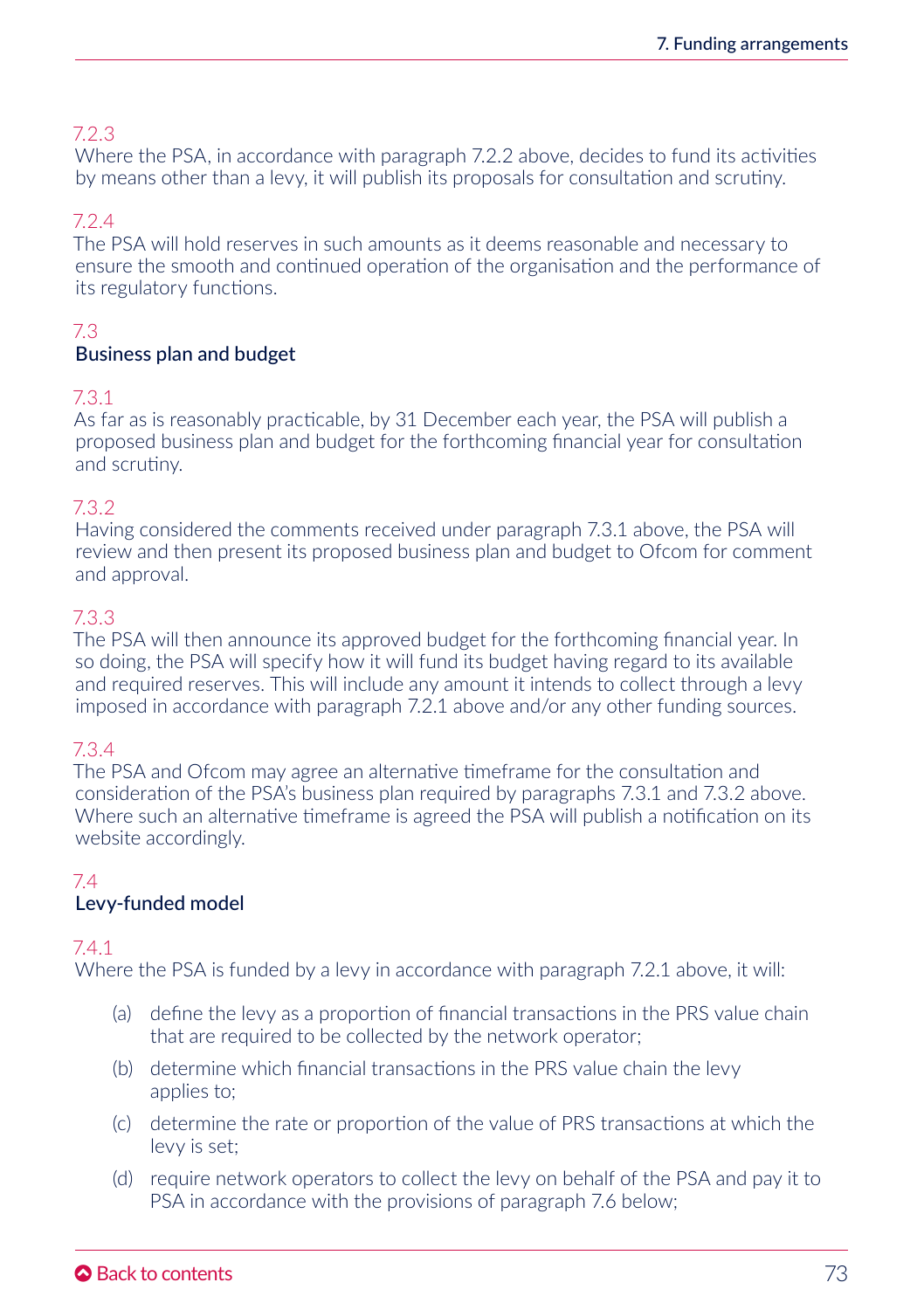- (e) notify network operators of the determinations made at sub-paragraphs 7.4.1(b) and (c) above as early as reasonably practicable following approval by Ofcom of the PSA's business plan and budget for the forthcoming financial year; and
- (f) require network operators, following receipt of a notification under subparagraph 7.4.1(e) above, to inform every PRS provider to which they make outpayments of the determinations made at sub-paragraphs 7.4.1(b) and (c) above, and of the fact that the relevant network operator will deduct the levy from each outpayment at source and pay the deducted amount to the PSA. Where a network operator fails to deduct the levy due in this manner, the network operator will remain liable to the PSA for the full amount of the levy due.

#### 7.5 Financial information

# 7.5.1

Network operators must provide to the PSA such financial transaction information as the PSA from time to time determines to be necessary in order to enable it to calculate estimated and actual income for the purposes of the levy. This information will include (but will not be limited to) revenues and outpayments, including those relating to a network operator's own service.

#### 7.5.2

Outpayments in respect of own service revenues should be calculated by deducting only those costs incurred by the network operator that are identified as being networkrelated costs associated with the direct provision of the relevant PRS. This deduction should not include the merchant-related costs of providing the relevant PRS.

#### 7.5.3

Any information required under paragraph 7.5.1 above must be provided in accordance with the timetable published by the PSA from time to time. The timetable will specify the dates by which various activities are to be carried out by network operators and/or the PSA. The PSA may, upon giving reasonable notice to interested persons, vary some or all of the dates set out in the timetable.

#### 7.5.4

Network operators must ensure that the information they provide to the PSA is accurate. The PSA may require:

- (a) an individual with seniority and authority within the network operator's organisation to sign off the information provided by the network operator;
- (b) direct confirmation from a network operator, by way of an audited statement, of the financial transaction information supplied in accordance with paragraph 7.5.1 above. Audited statements may be provided by a network operator's auditors, and must be provided within such reasonable time as the PSA may direct;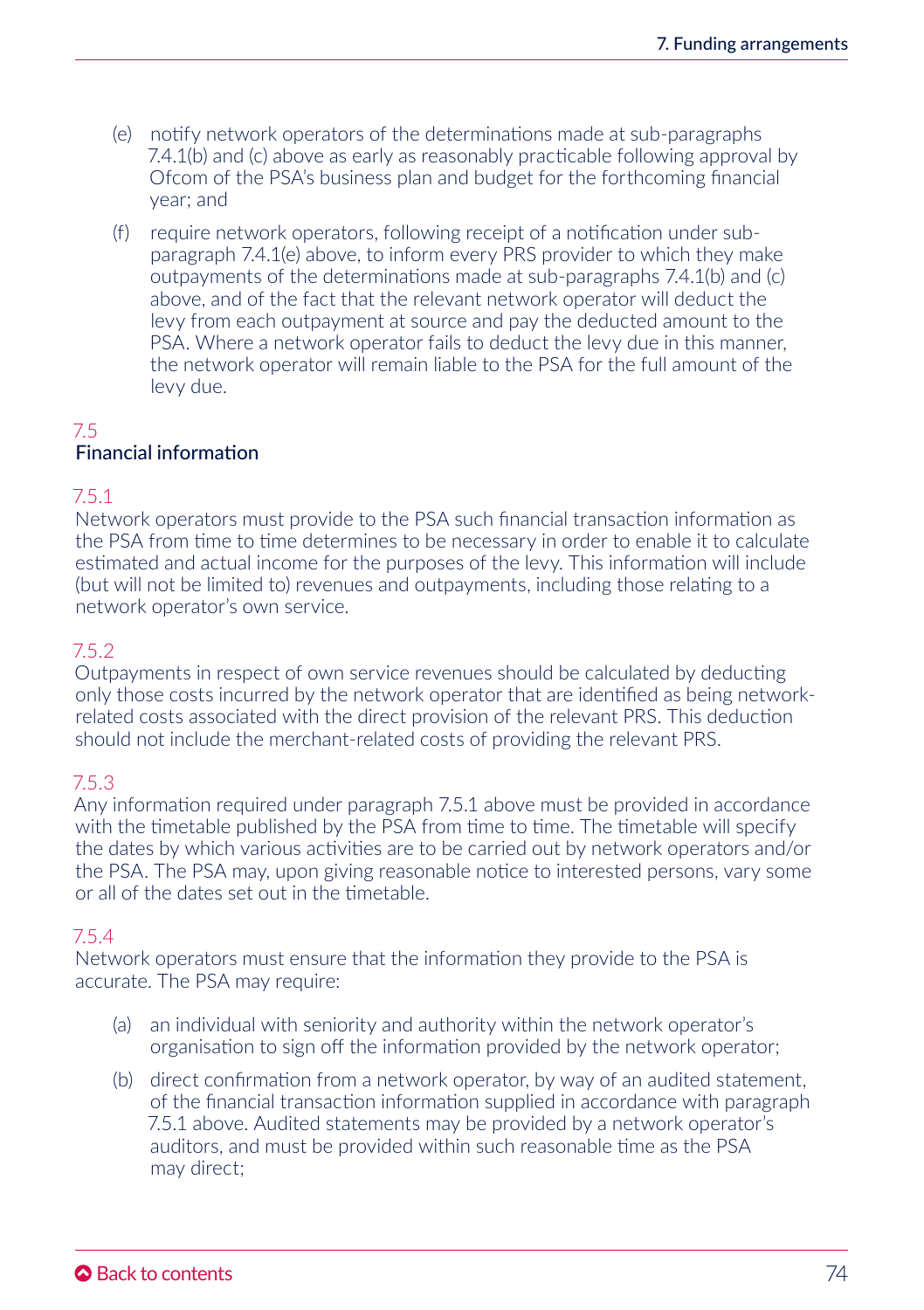- (c) a network operator or a network operator's auditors to supply such further information and/or explanation of such matters as the PSA may consider necessary to satisfy itself as to the accuracy of the network operator's figures in such a format as may be prescribed by the PSA (including by means of a further audited statement);
- (d) a network operator to subject itself to assessment by an independent auditor nominated by the PSA for the purpose of establishing whether the network operator has fully complied with its obligations under this Section of the Code. The costs of any such assessment shall be borne by the network operator.

#### 7.6 Levy payment

# 7.6.1

The PSA will use information supplied in accordance with paragraph 7.5.1 above to estimate the amount of the levy that must be collected by each network operator for the forthcoming financial year.

# 7.6.2

The PSA will advise each network operator of the estimate made at paragraph 7.6.1 above and of the payment schedule for the estimated levy. The payment schedule will be determined by the PSA based on the size of the estimated levy and its consideration of any relevant administrative thresholds it may have relating to payment and/or timing. Payment of the levy will generally be required in 12 equal monthly instalments or in a single payment. However, the PSA may set such alternative payment schedule as it determines to be appropriate in the circumstances.

#### 7.6.3

The PSA will issue invoices for payment of the estimated levy, which will set out any relevant terms for payment. All invoices provided by the PSA to network operators will add a charge for **VAT** where appropriate at the applicable rate.

#### 7.6.4

Following completion of the financial year, the PSA will use the information supplied in accordance with paragraph 7.5.1 above to calculate the levy due to be collected from each network operator for that financial year. The method of calculation will be determined by the PSA, and will involve (but will not be limited to) consideration of:

- (a) the absolute value of financial transactions to which the levy applies in each network operator's case, as determined under paragraph 7.4.1(b) above; and
- (b) each network operator's relative share of the total value of financial transactions to which the levy applies, as determined under paragraph 7.4.1(b) above.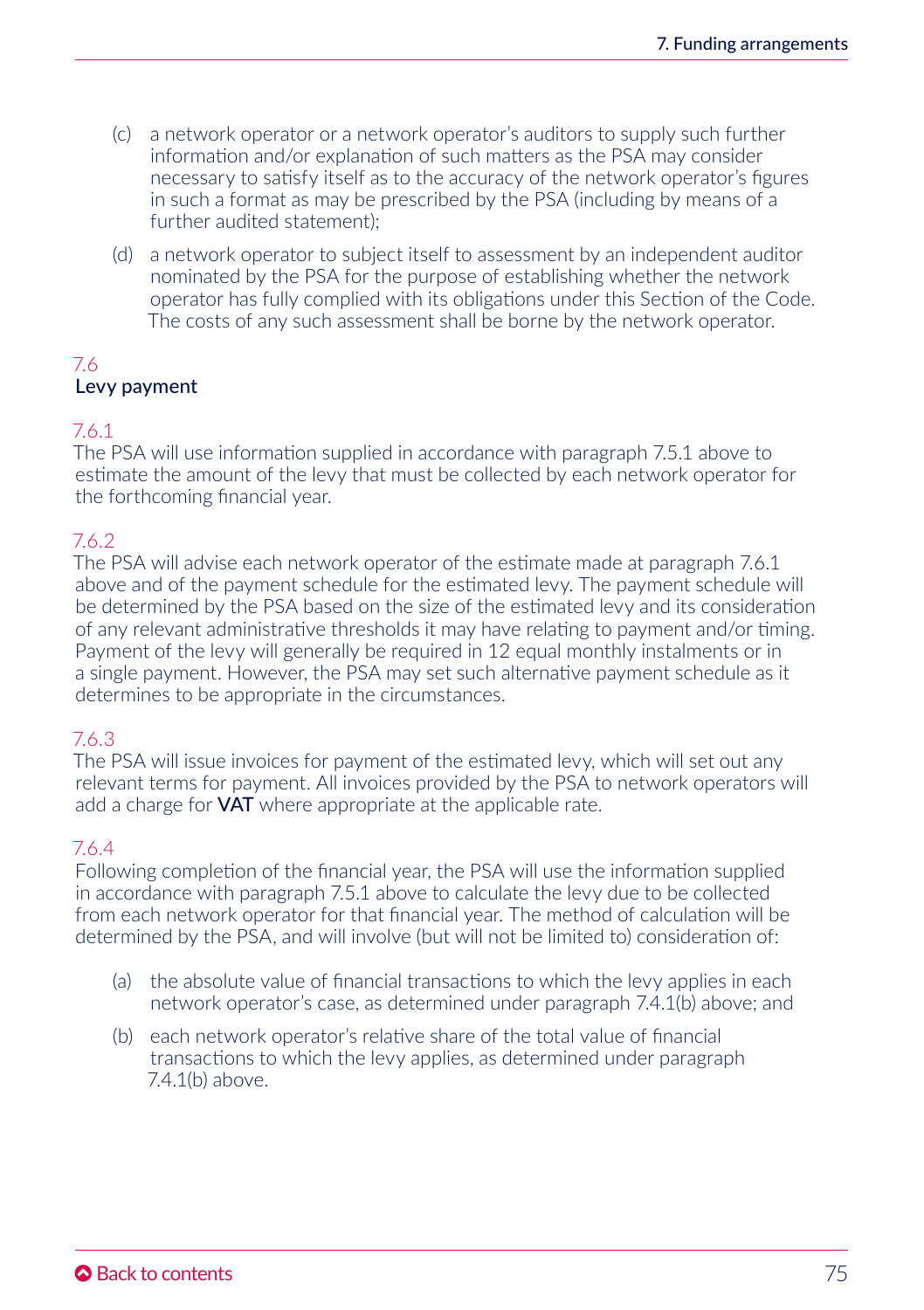# 7.6.5

The PSA will reconcile the calculation made at paragraph 7.6.4 above with payments made in respect of the estimated levy during the relevant financial year under paragraphs 7.6.1–7.6.3 above and make any necessary adjustments. In particular:

- (a) where a network operator's total payments in respect of the estimated levy for the relevant financial year exceed the calculation made at paragraph 7.6.4 above, the network operator is entitled to have the excess amount repaid by the PSA; and
- (b) where a network operator's total payments in respect of the estimated levy for the relevant financial year are less than the calculation made at paragraph 7.6.4 above, the network operator will be liable to the PSA for the difference which will be payable forthwith on demand.

#### 7.6.6

Network operators may, in exceptional circumstances, seek the agreement of the PSA to a recalculation of their estimated levy and the consequential payments required of them under paragraph 7.6.2 above.

#### 7.6.7

If a network operator fails to pay to the PSA monies due in line with the payment schedule set by the PSA in accordance with this section of the Code and/or in accordance with any other directions issued by the PSA, the network operator will be liable to pay interest on any outstanding sums due at the rate of 3% above the prevailing Bank of England base rate from the date on which each relevant payment became due.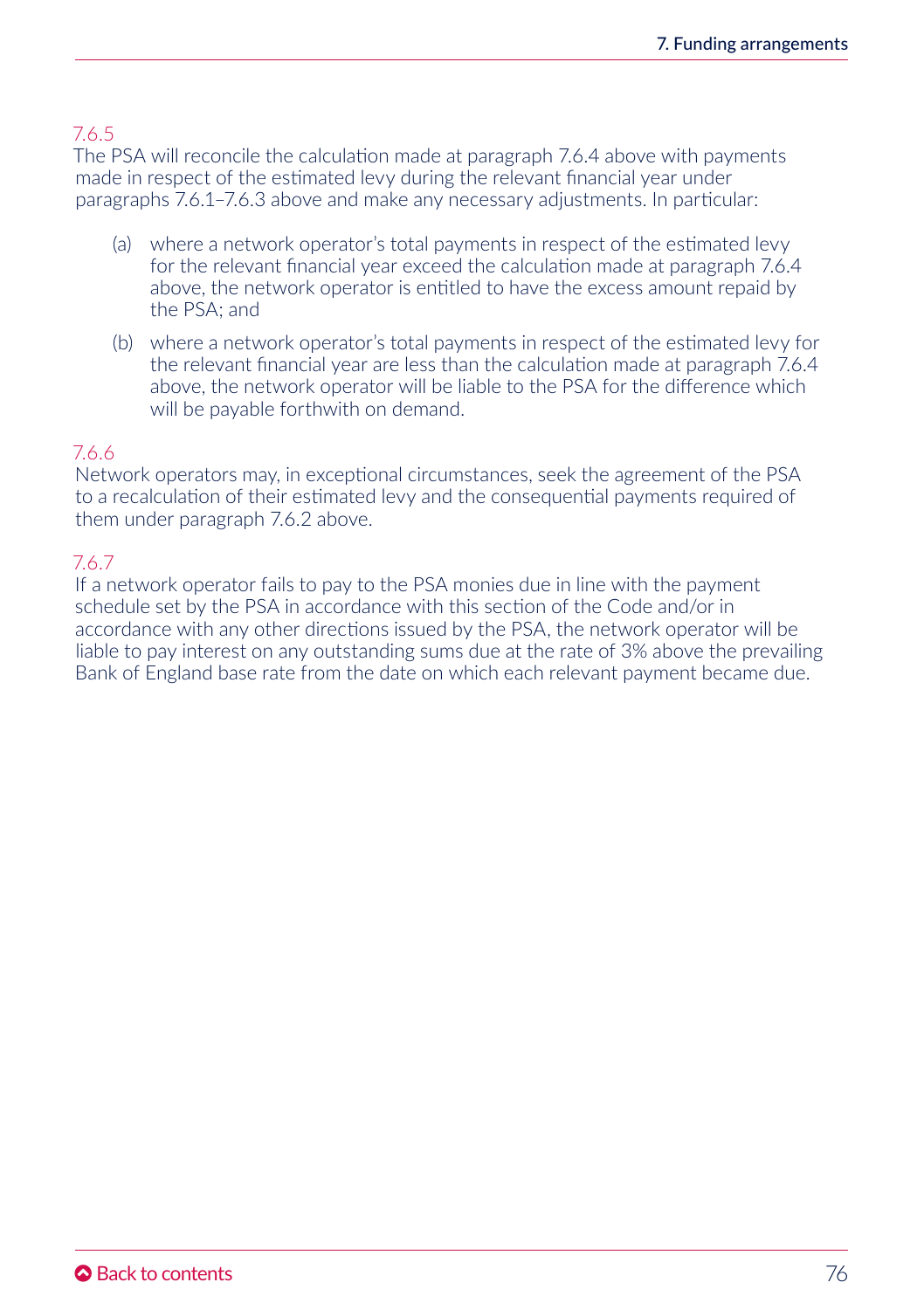# D1. Definitions

# $D<sub>1</sub>$ Key definitions

#### D.1.1

**Premium rate service** or **PRS** has the meaning set out in section 120 of the Act.

Section 120(7) provides:

"*A service is a premium rate service for the purposes of this Chapter if –* 

- *(a) it is a service falling within subsection (8);*
- *(b) there is a charge for the provision of the service;*
- *(c) the charge is required to be paid to a person providing an electronic communications service by means of which the service in question is provided; and*
- *(d) that charge is imposed in the form of a charge made by that person for the use of the electronic communications service.*"

#### Section 120(8) provides:

"*A service falls within this subsection if its provision consists in –*

- *(a) the provision of the contents of communications transmitted by means of an electronic communications network; or*
- *(b) allowing the user of an electronic communications service to make use, by the making of a transmission by means of that service, of a facility made available to the users of the electronic communications service*."

Section 120(14) provides:

"*References in this section to a facility include, in particular, references to –*

- *(a) a facility for making a payment for goods or services;*
- *(b) a facility for entering a competition or claiming a prize; and*
- *(c) a facility for registering a vote or recording a preference.*"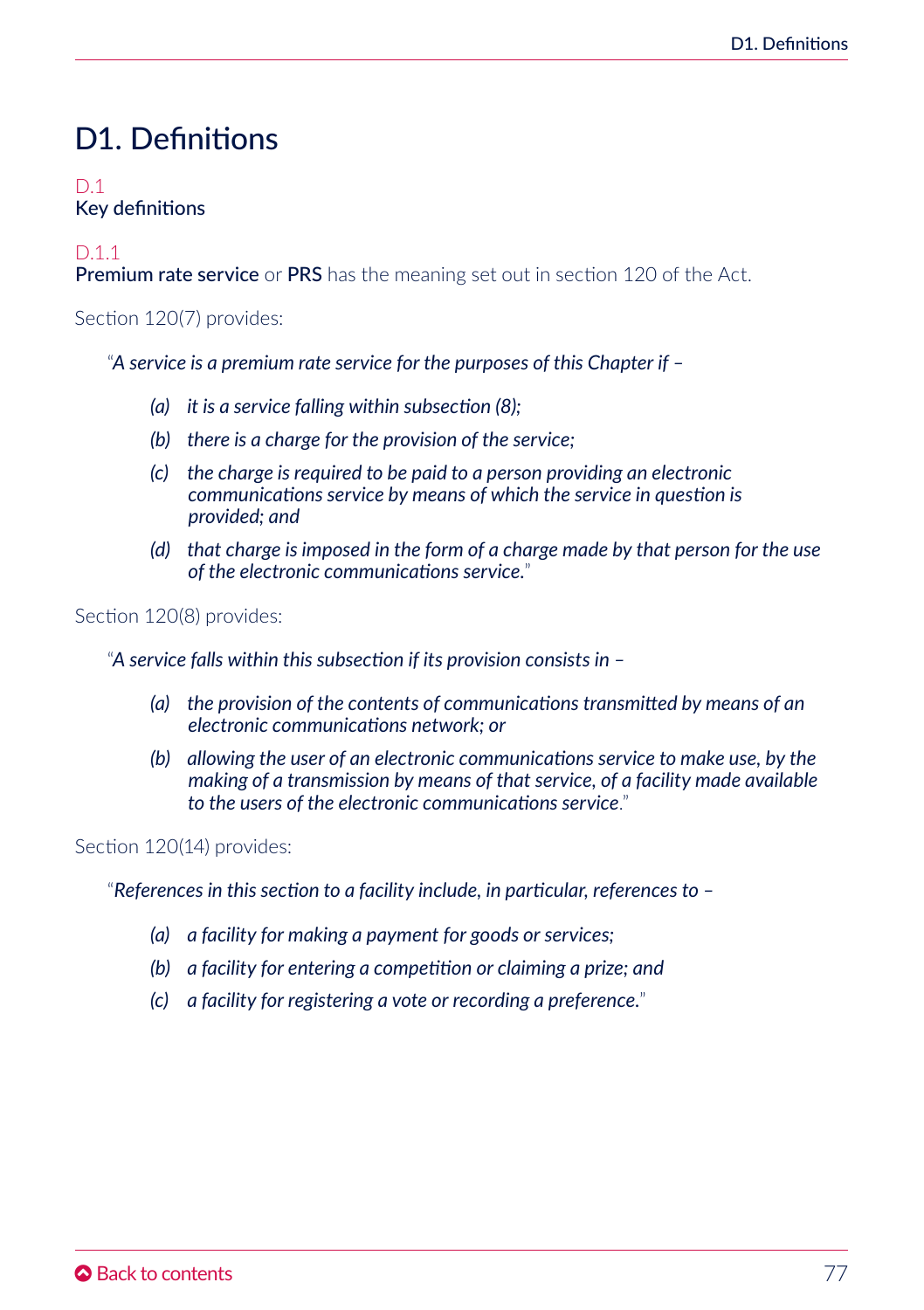# D.1.2

Controlled Premium Rate Service has the meaning set out in, and is to be construed in accordance with, the Condition issued by Ofcom under section 120 of the Act from time to time. At the date of publication of this Code, the Condition states that a Controlled Premium Rate Service is:

"*… a Premium Rate Service (other than a service which is only accessed via an International Call or a service which is delivered by means of an Electronic Communications Service and is provided by the person who is also the provider of the Electronic Communications Service) which falls within one or more of the following categories:* 

- *i. the service is obtained through a PRS Number and the Service Charge for the call by means of which the service is obtained is a rate which exceeds 5.833 pence per minute or 5.833 pence per call, exclusive of value added tax;*
- *ii. the service is obtained other than through a PRS Number, and the charge for the call by means of which the service is obtained or the rate according to which such call is charged is a charge or rate which exceeds 10 pence per minute inclusive of value added tax (and which also includes, for the avoidance of any doubt, a service delivered by means of an Electronic Communications Service which is charged by means of a Payment Mechanism and for which the charge exceeds 10 pence inclusive of value added tax);*
- *iii. the service is a Chatline Service;*
- *iv. the service is an Information, Connection or Signposting Service;*
- *v. the service is Internet Dialler Software operated; or*
- *vi. the service is a Sexual Entertainment Service*."

#### Network operators

#### D.1.3

General conditions of entitlement means the general conditions set by Ofcom pursuant to section 45 of the Act which are applicable at the material time.

Total metering and billing system has, for the purposes of this Code, the same meaning as in Condition C3 of the general conditions of entitlement or any successor condition established by Ofcom from time to time.

A **lead network** is an electronic communications network provider which is obliged to obtain approval for its total metering and billing system in accordance with Condition C3 of the Ofcom general conditions of entitlement.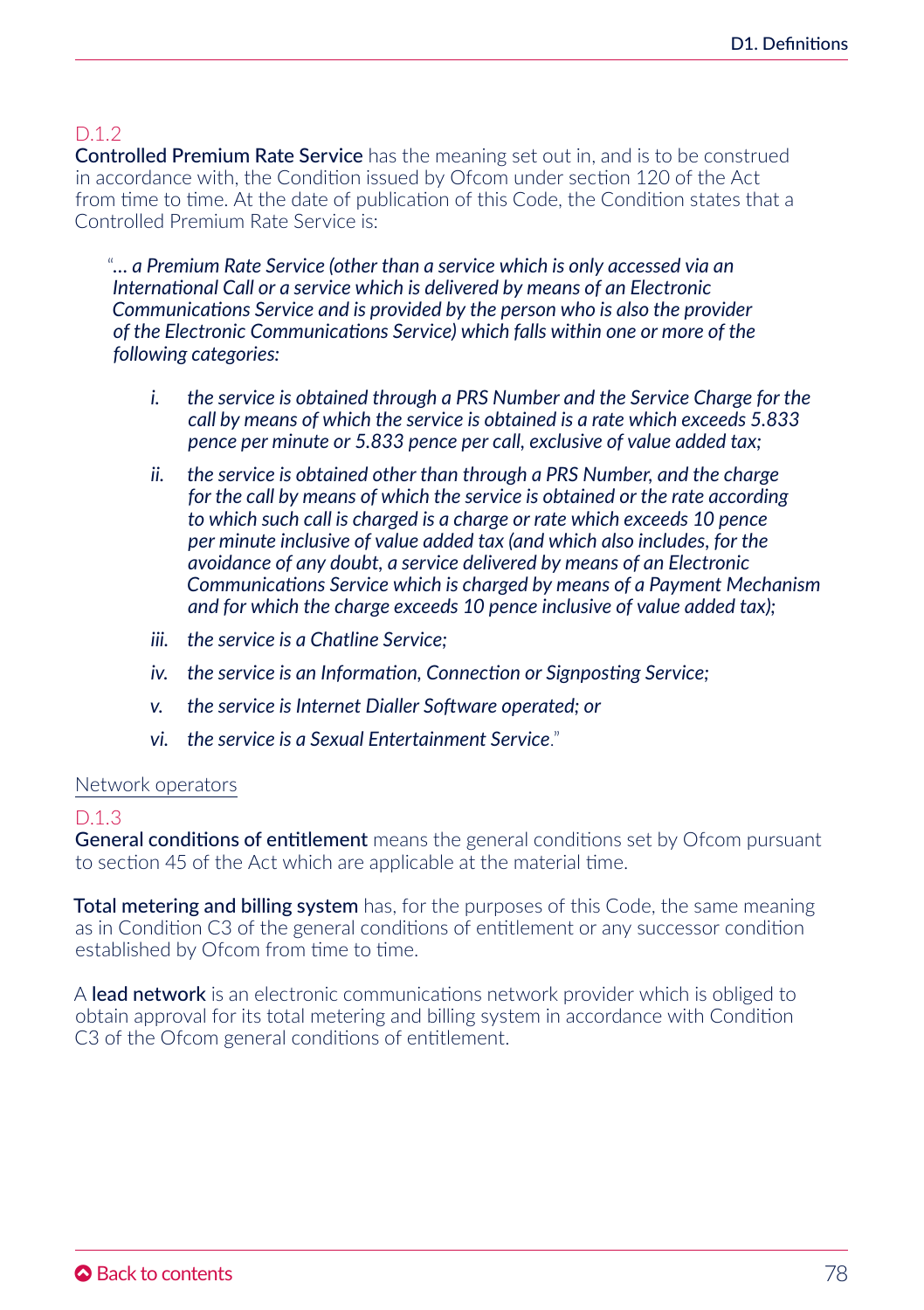# D.1.4

Subject to paragraphs D.1.5 and D.1.6 below, **network operator** means, for the purposes of this Code and in respect of any PRS, a person who falls within section 120(10) or 120(11) of the Act and:

- (a) is a lead network;
- (b) has a direct network connection and has direct billing arrangements in respect of that connection with the lead network;
- (c) through arrangements made with a lead network, provides electronic communications services to the public and bills the public directly;
- (d) through arrangements made with a person falling within sub-paragraphs D.1.4(a)-(c):
	- i. provides electronic communications services to other PRS providers;
	- ii. terminates PRS calls on their platform; and
	- iii. can perform or can require the performance of the Standards and Requirements set out in Section 3 of this Code;
- (e) if no person falls within sub-paragraphs D.1.4(a)-(d) above, the network operator shall be the person who falls within section 120(10) or 120(11) and, in respect of the PRS or the services in question, provides or has, in the reasonable opinion of the PSA, the closest or most substantial connection with the provision of the communications network used for the provision of the PRS.

A direct network connection exists when a person provides switching equipment (to currently accepted industry standards), which by interconnection arrangements made between that person and the lead network, enables the conveyance of signals between the lead network and that person.

# D.1.5

If a PRS is provided which is accessible only through the use of **Voice over Internet** Protocol (VoIP) technology or in any other form so that, in respect of that service, there is no network operator identifiable under paragraph D.1.4 above, then the network operator, for the purposes of this Code, is the person who provided the facility through which the user gained access to the service.

# D.1.6

If a person's primary function is to aggregate or collate the content of services for third parties and/or acquire network access through wholesale arrangements which it then provides to third parties on a retail basis, that person will be treated as an intermediary provider for the purposes of this Code and not a network operator, unless there is no other identifiable network operator involved in the provision of the relevant PRS.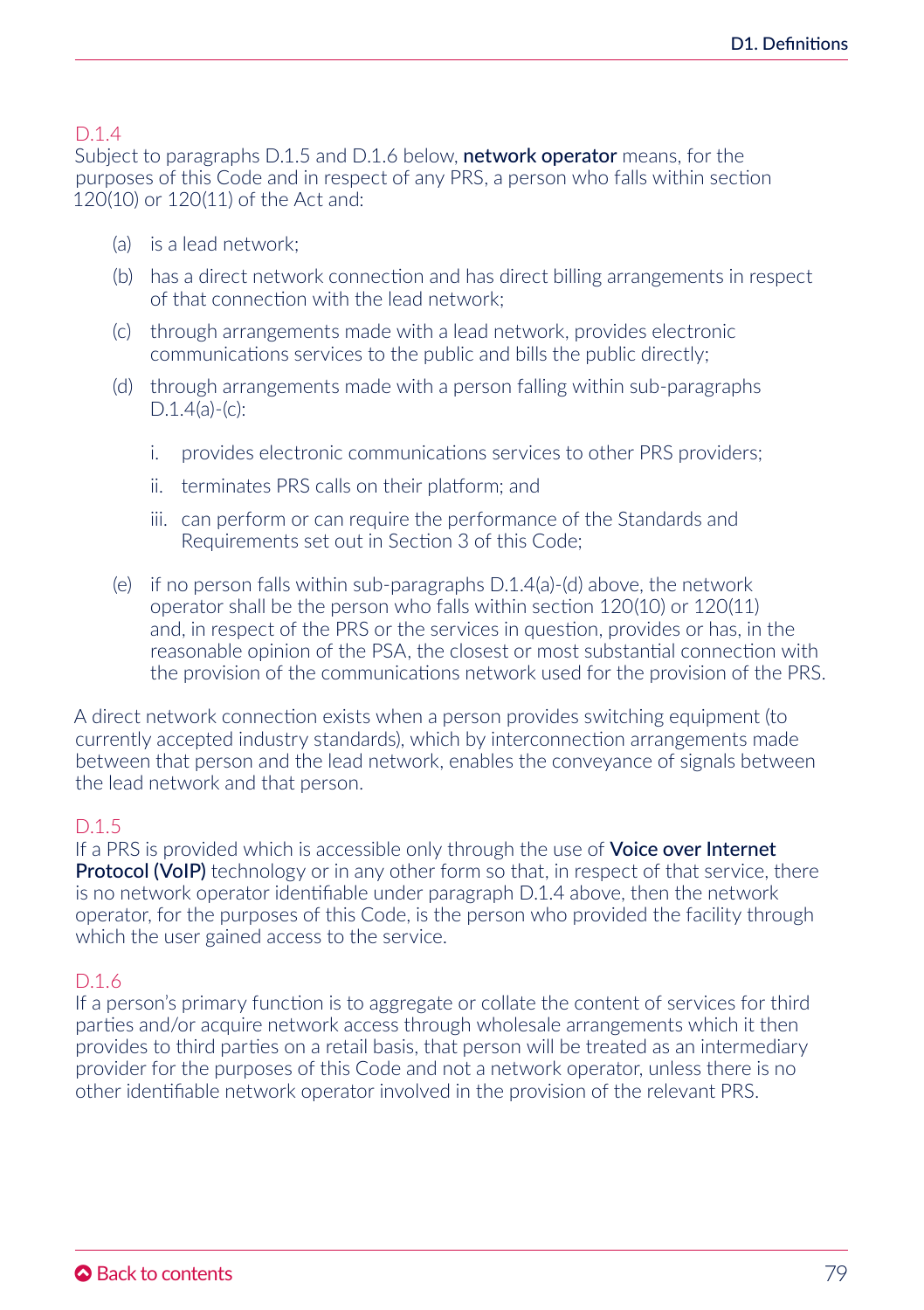Intermediary providers and merchant providers

# D.1.7

Any person who falls within sections 120(9)(a)-(d), 120(10) or 120(11) of the Act who is engaged in the provision of a PRS but is not a network operator in respect of that service may be an intermediary provider and/or a merchant provider.

# D.1.8

An **intermediary provider** is a person who provides a platform which, through arrangements made with a network operator or another intermediary provider, enables the relevant PRS to be accessed by a consumer or provides any other technical service which facilitates the provision of the relevant PRS.

# D.1.9

A **merchant provider** is the person who controls or is responsible for the operation, content and promotion of the relevant PRS and/or the use of any facility within the PRS.

#### D.1.10

In respect of any relevant PRS where the PSA considers there to be a material doubt over whether a person involved in any way in the provision of that service and/or who directly or indirectly receives any part of the charges made to the consumer for provision of that service is a PRS provider falling within paragraph D.1.8 or D.1.9 above the PSA will make a determination with reference to Procedures or guidance which it will issue from time to time.

#### $D.2$

# General definitions

D.2.1

The Act is the Communications Act 2003.

#### $D.2.2$

An **action plan** is a plan that is agreed between the PSA and the relevant PRS provider following the issue of a warning letter in order to remedy apparent breaches of the Code and prevent any repeat breaches.

#### D.2.3

An **adjudication by consent** is a settlement agreement between a Relevant Party and the PSA which has been formally approved by a Tribunal.

#### D.2.4

An **administrative charge** is a charge invoiced to a Relevant Party found to be in breach of the Code for the PSA's relevant administrative and legal costs.

#### D.2.5

Age verification is the process used to verify the age of PRS users. This includes any technical protection measure used to restrict access to content by those who are not of an appropriate age.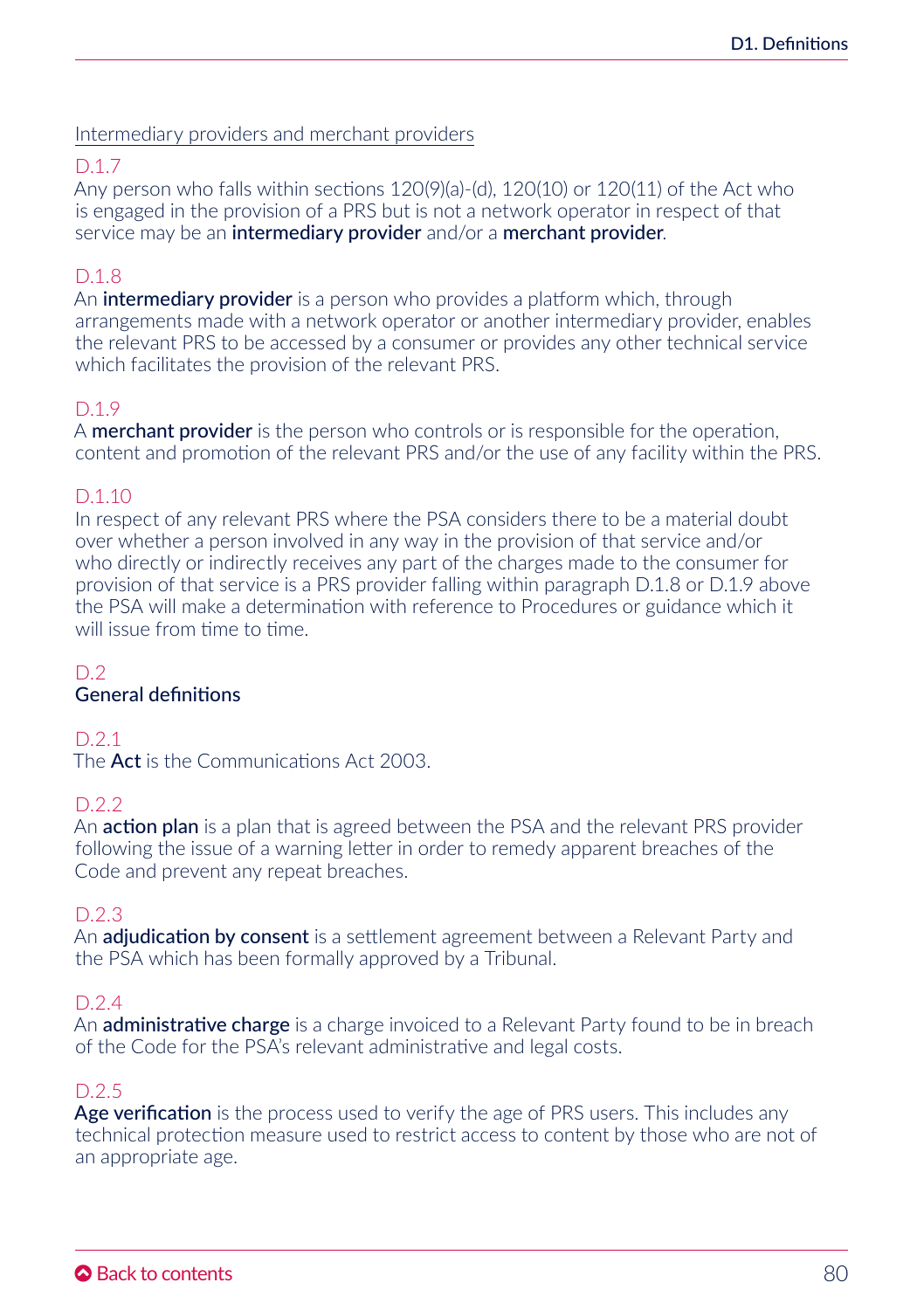#### Associated individual means:

- (a) any sole trader, partner or director or manager of a PRS provider;
- (b) any **person with significant influence or control** over a PRS provider;
- (c) any person having day-to-day responsibility for the conduct of a PRS provider's relevant business and any individual in accordance with whose directions or instructions such persons are accustomed to act; or
- (d) any member of a class of individuals designated and published by the PSA.

# D.2.7

An **auto-populated** field is a field that is filled without any user action or intervention.

# D.2.8

**Best practice information** is information published by the PSA from time to time which sets out the most effective approaches, methods or processes that PRS providers may adopt to meet consumer expectations and which go beyond the Standards and Requirements set out in the Code. The PSA may publish non-binding best practice information from time to time.

# D.2.9

**Biometric technology** is technology that is capable of identifying a person based on some aspect of their biology. Examples include fingerprint and facial recognition.

#### D.2.10

The **Board** is the board of directors of Phone-paid Services Authority Limited.

# D.2.11

Broadcast Services are PRS that are promoted on television and/or radio (other than through commercial advertising), however transmitted, and which provide a facility for interaction or the provision of information, whether in the form of votes, entries, bids or otherwise.

# D.2.12

A call is any communication which passes through an electronic communications network whether initiated by a user, or initiated or facilitated by a PRS provider. Caller shall be construed accordingly.

# D.2.13

Call TV Quiz Services are those services which broadcast output on television where the primary purpose and content of the entire output is participation in competitions by viewers. Viewers are invited to call or text a premium rate phone number to give their answer (normally either by being connected to the presenter or via a call-back), and if viewers are not selected initially, they have the option to make repeat attempts.

# D.2.14

CAP means Code Adjudication Panel.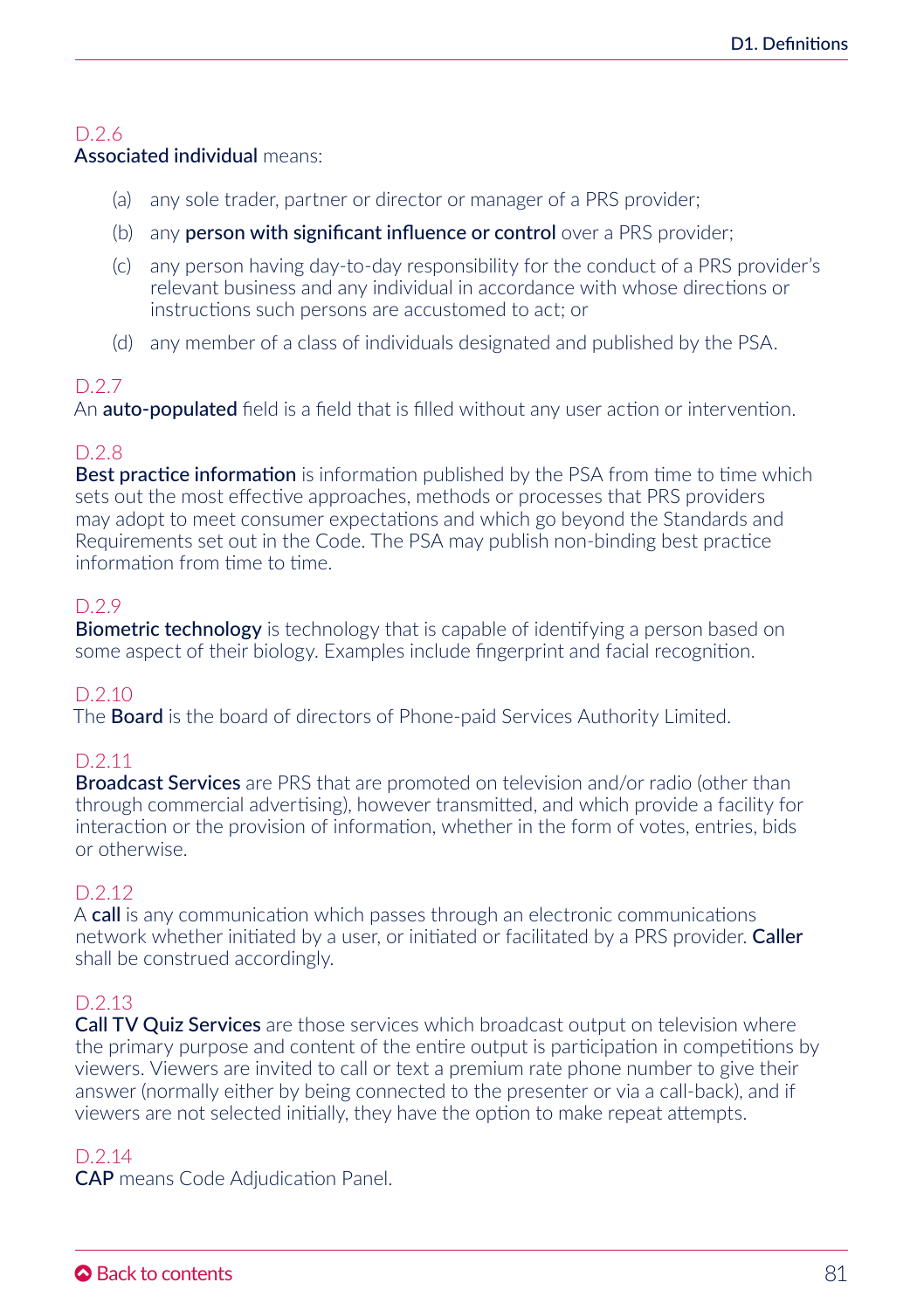**Chatline Service** has the meaning set out in the Condition issued by Ofcom under section 120 of the Act effective from time to time.

# D.2.16

Children are people under 16 years of age.

# D.2.17

A complaint is a written or oral expression of dissatisfaction made by a consumer of PRS in relation to:

- (a) a network operator, intermediary provider or merchant provider regarding the promotion, operation or content of a PRS; or
- (b) the customer service experience that the consumer has received from a network operator, intermediary provider or merchant provider regarding the promotion, operation or content of a PRS,

and where a response or resolution is explicitly or implicitly expected.

# D.2.18

A **compliance audit** is the process of conducting a thorough examination of the internal procedures that a PRS provider has in place to ensure that it is able to comply with its obligations under the Code.

#### D.2.19

Confidential information is information that relates specifically to the affairs of a particular PRS provider or associated individual, where publication of it would or might, in the PSA's opinion, seriously and prejudicially affect the interests of that provider or individual.

# D.2.20

A connected company or person has the meaning set out at section 993 of the Income Tax Act 2007.

#### D.2.21

A **coordinated vulnerability disclosure scheme** is a scheme established to enable network operators and/or intermediary providers to work cooperatively with security researchers and other relevant persons to find solutions to remove or reduce any risks associated with an identified vulnerability in their services and/or systems. Such a scheme involves the reporting of vulnerabilities to network operators and/or intermediary providers by security researchers, and the coordination and publishing of information about a vulnerability and its resolution. The aims of vulnerability disclosure within such a scheme include ensuring that identified vulnerabilities are addressed in a timely manner; removing or minimizing any risks from any identified vulnerabilities; and providing users with sufficient information to evaluate any risks arising from vulnerabilities to their systems.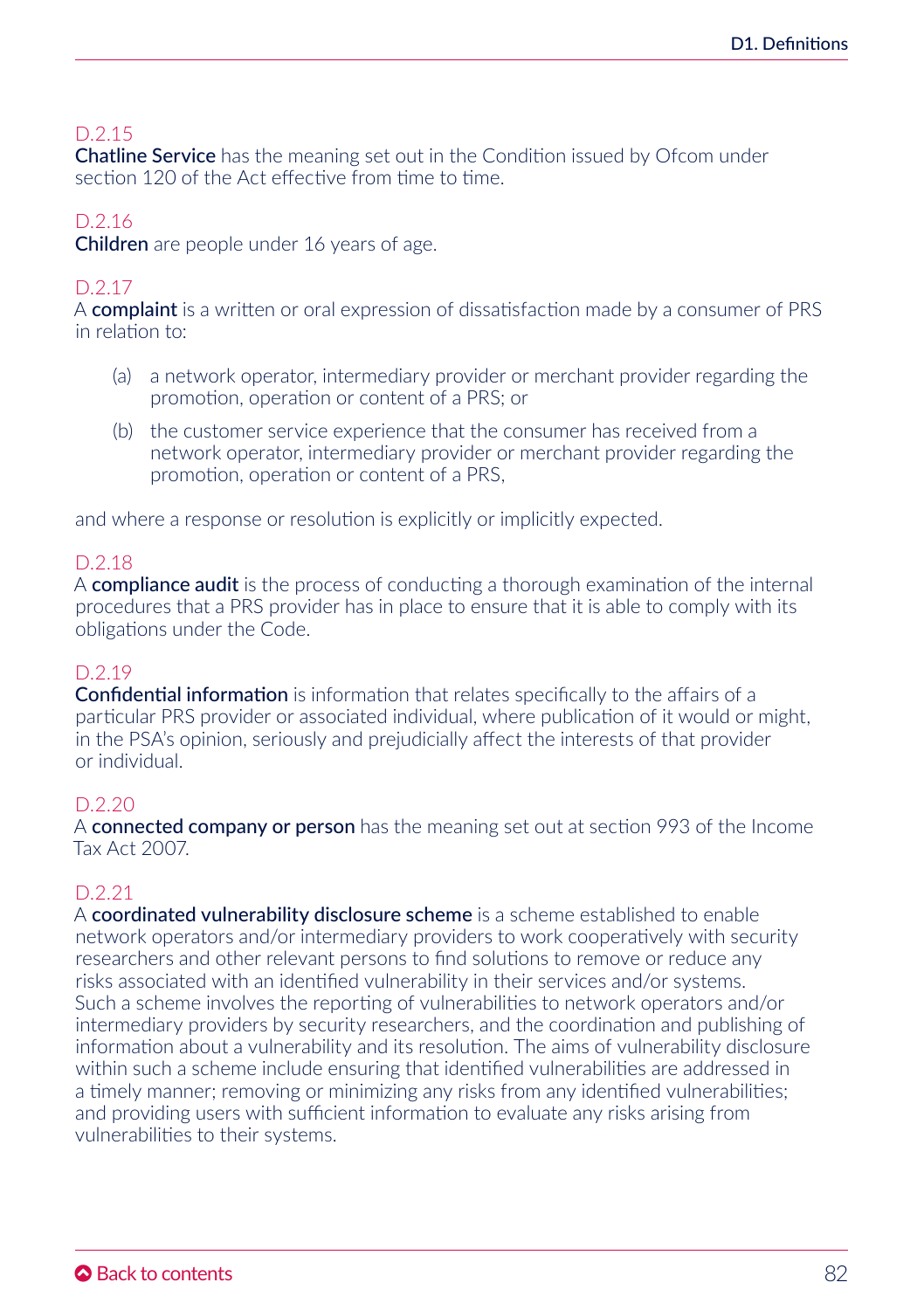A **Counselling Service** is a service where a caller seeks advice in relation to a personal problem such as marital, relationship, emotional and other such problems. The service may consist of actual advice as to the such problems or information as to where the caller may obtain advice.

# D.2.23

Consumer Credit Services are services provided by PRS providers that offer and/or provide credit to consumers and which are regulated by the Financial Conduct Authority.

#### D.2.24

Data controller has the meaning given to it in the General Data Protection Regulation (Regulation (EU) 2016/679) as enacted in the Data Protection Act 2018.

#### D.2.25

A **data retention notice** is a notice issued by the PSA from time to time specifying any retention period for personal data and other data requirements with which PRS providers must comply to the extent permitted by law.

#### D.2.26

A **Decision** is a full, written, reasoned decision made by a Tribunal or single legally qualified CAP member following an oral hearing or a determination on the papers.

#### D.2.27

DDRAC means due diligence, risk assessment and control.

#### $D.2.28$

The **e-Commerce Directive** is Directive 2000/31/FC.

#### D.2.29

The **e-Commerce Regulations** are the Electronic Commerce (EC Directive) Regulations 2002.

#### D.2.30

Electronic communications network has the meaning given to it in section 32(1) of the Act.

#### D.2.31

Electronic communications service has the meaning given to it in section 32(2) of the Act.

#### D.2.32

An enforcement notice is a formal notice produced by the PSA and sent to a relevant PRS provider where it decides that a case or matter should be placed before a Tribunal. The enforcement notice provides details about the service and potential breaches identified, together with any supporting evidence and a recommendation on sanctions.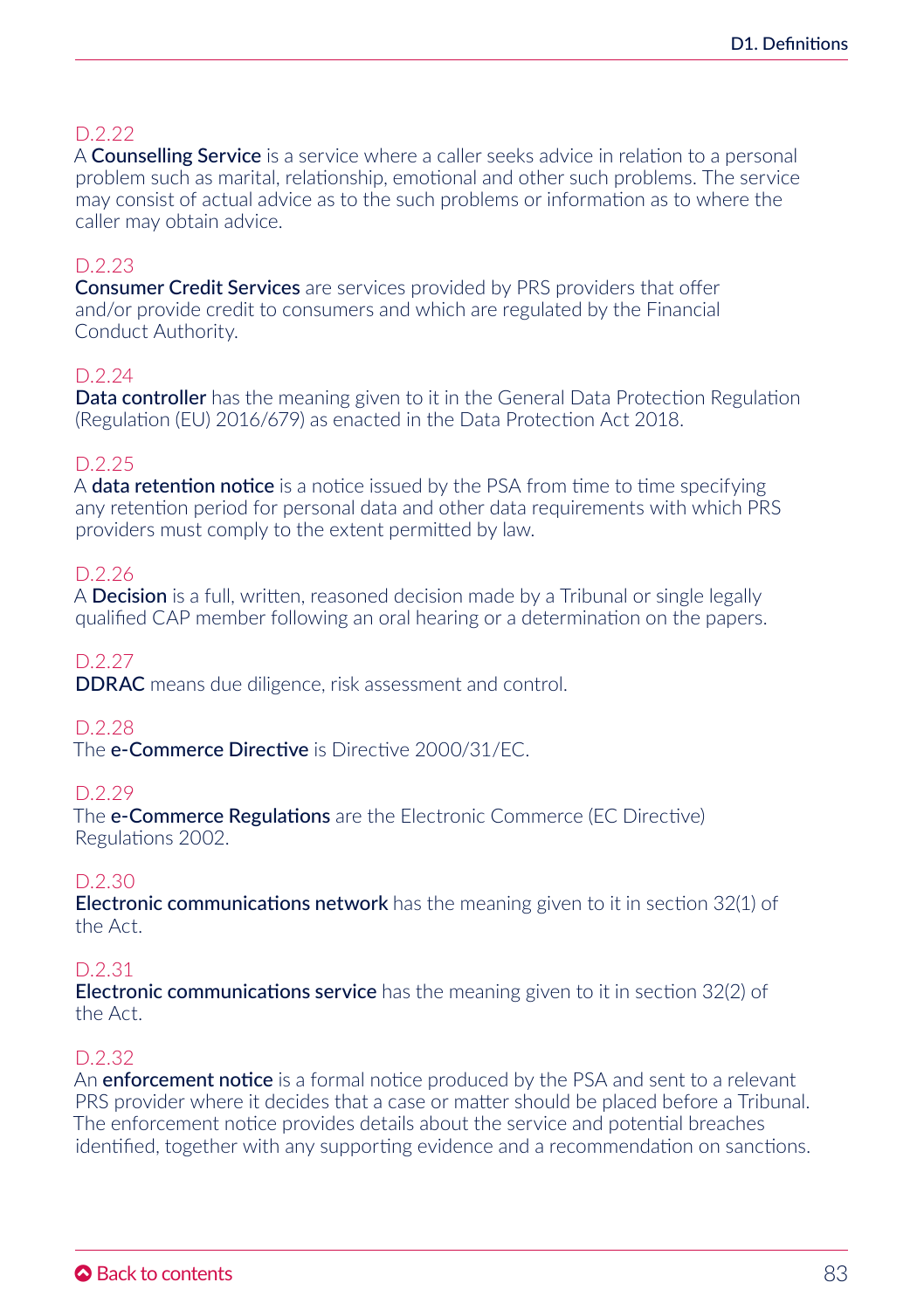An **enquiry letter** is an informal letter sent to any party in a PRS value chain seeking information where the PSA receives intelligence or wishes to understand compliance issues and trends.

#### D.2.34

An **exemption** refers to a specific category of PRS providers and/or services to which the duty to register and/or the requirement to pay a registration charge, will not apply in certain circumstances, as specified by the PSA.

#### D.2.35

A **formal notification** is a written notification to a Relevant Party which is given where the PSA decides that a case or matter is sufficiently serious to warrant action that is or may be likely to lead to a determination by a Tribunal or single legally qualified CAP member.

#### D.2.36

Guidance explains the PSA's expectations with regard to certain provisions of the Code in order to assist providers in interpreting and applying those provisions, and to help facilitate compliance.

#### D.2.37

Independence and its cognates mean that a person is not controlled or influenced by any person in any way, including through officers, staff, representatives or others with significant control within, or connected to, that person.

#### D.2.38

Information Society Services are any services normally provided for remuneration, at a distance, by electronic means and at the individual request of a recipient of such services (as defined in Article 1(b) of Directive 2015/1535/EU), subject to the exceptions set out in the Directive.

#### D.2.39

Interim measures refer to any directions to suspend services (i.e. suspension directions) or to take some other corrective action and/or directions to withhold certain service revenue payments (i.e. withhold directions) which may be issued by the PSA to a network operator or intermediary provider prior to a Decision on breaches of the Code and sanctions being made by a Tribunal.

#### D.2.40

An **interim enforcement notice** is a written notice issued to a Relevant Party by the PSA where it intends to seek a suspension direction, a withhold direction or any other direction under paragraphs 5.6.2-5.6.3 above.

#### $D.241$

Live Entertainment Services are services which allow the caller to speak live with a live operator or one or more other consumers for entertainment purposes, including, but not limited to, one-to-one Chatline (sexual or non-sexual), psychic or tarot services.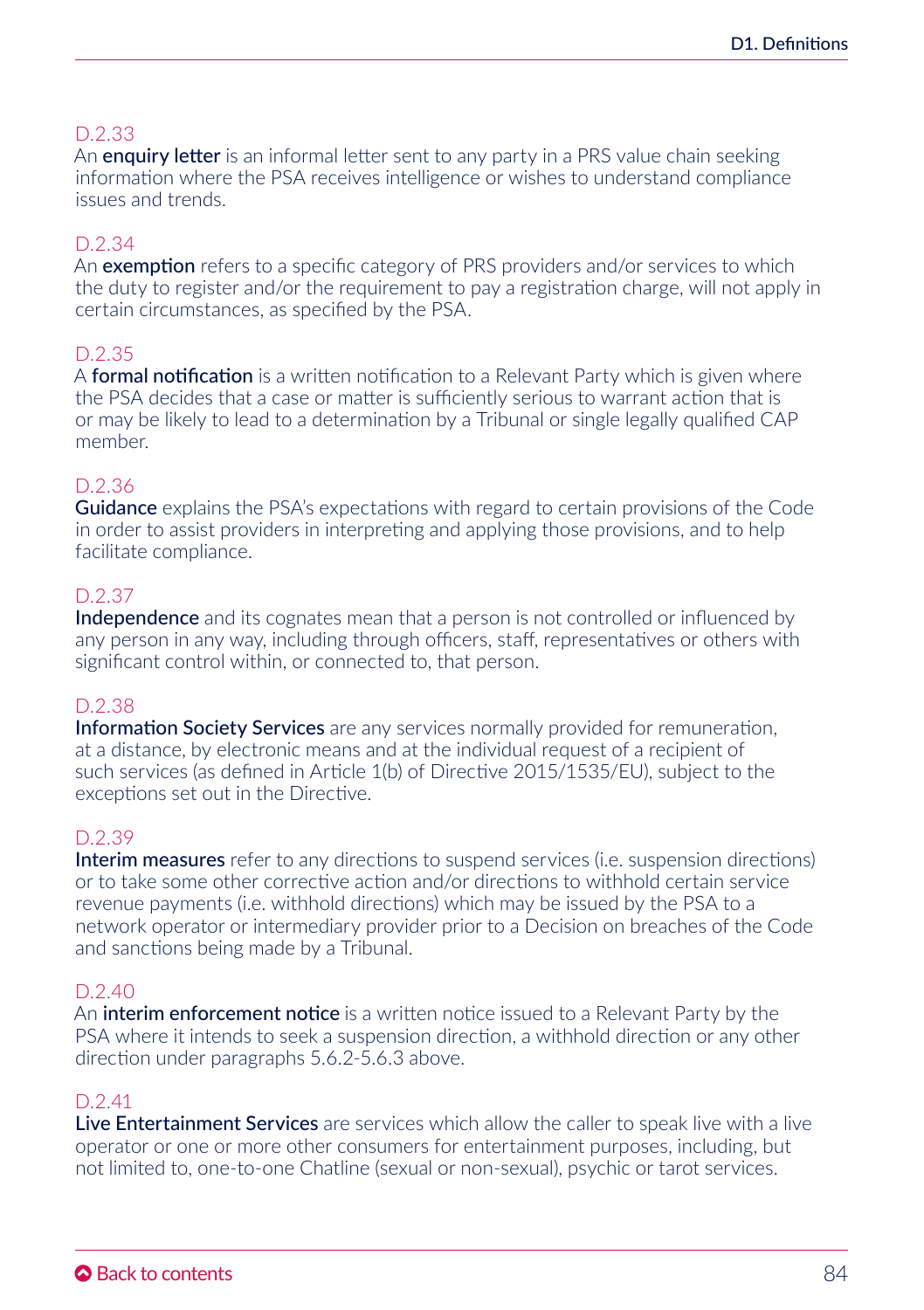MO SMS means a mobile originating (MO) short messaging service (SMS). This is an SMS message that originates from a mobile network user's handset.

#### D.2.43

MT SMS means a mobile terminating (MT) SMS. This is an SMS message that is received on a mobile network user's handset.

# D.244

Multi-factor authentication is an authentication method that requires two or more verification factors.

# D.2.45

**Ofcom** is the Office of Communications. References to Ofcom and to any statutory authority or other regulatory body include any replacement successor bodies.

# D.2.46

An **online gateway** is an online portal or route to access a service or make a payment.

# D.2.47

An **originating network operator** is a network operator falling within sub-paragraphs D.1.4(a)-(c) above.

#### D.2.48

Person means any natural or legal person.

# D.2.49

Personal data means data which relates to an identified or identifiable natural person. Such a person might be identified or identifiable directly or indirectly, in particular from an identifier such as a name, number, online identifier or location data, or by factors relating to the person's physical, physiological, genetic, mental, economic, cultural or social identity. This includes where a person can be identified from a combination of those identifiers and other information which is in the possession of, or is likely to come into the possession of, the **data controller**, and includes any expression of opinion about the individual and any indication of the intentions of the data controller or any other person in respect of the individual.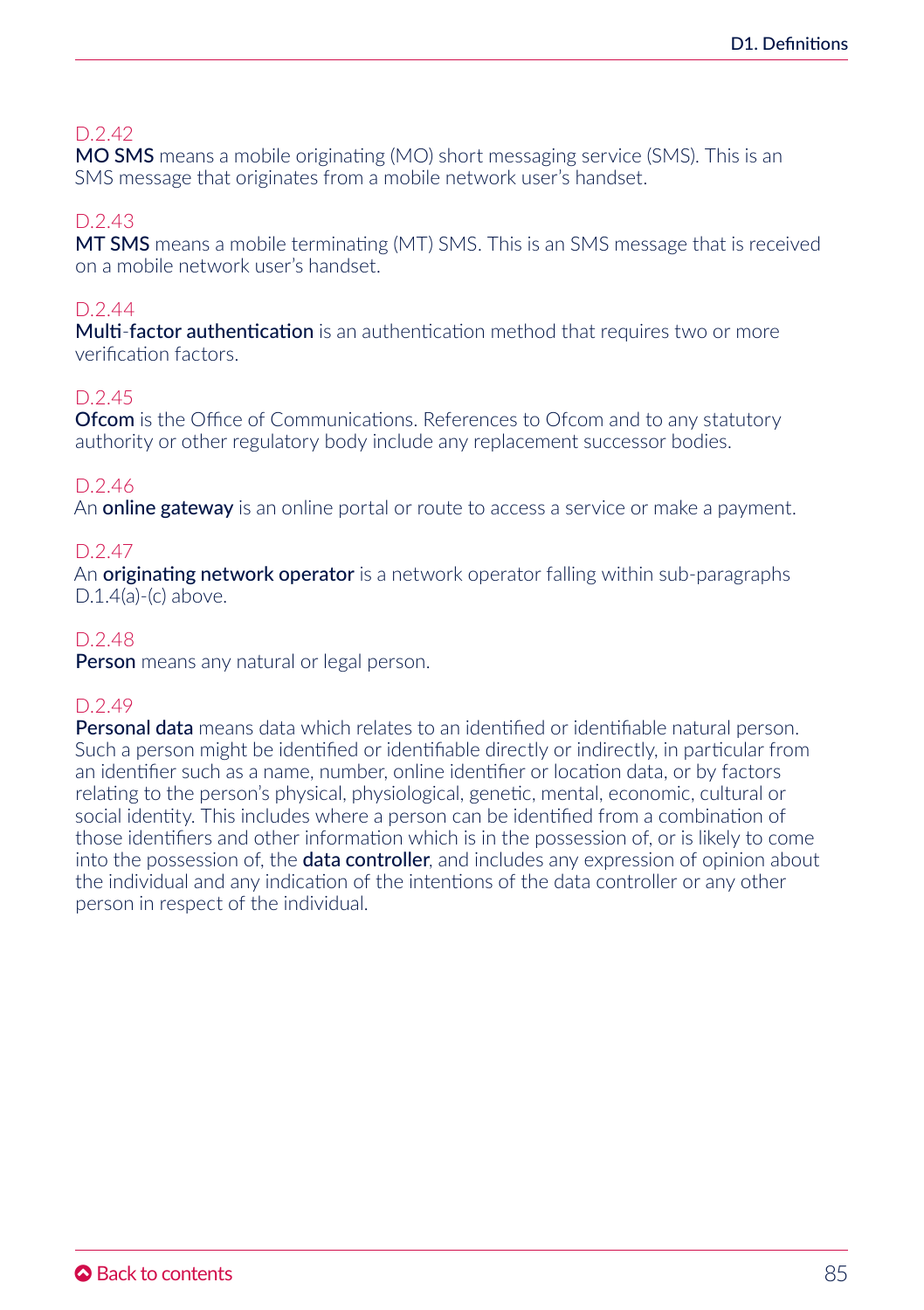A **person with significant influence or control** over a company is a person who:

- (a) directly or indirectly holds more than 25% of the company's issued share capital;
- (b) directly or indirectly holds more than 25% of the company's voting rights;
- (c) directly or indirectly holds the right to appoint or remove a majority of the board of directors;
- (d) has the right to exercise, or actually exercises, significant influence or control over the PRS provider;
- (e) has the right to exercise, or actually exercises, significant influence or control over the activities of a trust or firm which is not a legal entity, but would itself satisfy any of sub-paragraphs (a)-(d) above if it were an individual;
- (f) directs the activities of a PRS provider;
- (g) can ensure that a PRS provider generally adopts the activities which they desire;
- (h) has absolute decision rights over decisions related to the running of the business of a PRS provider;
- (i) has absolute veto rights over decisions related to the running of the business of a PRS provider;
- (j) has absolute veto rights over the appointment of the majority of directors, meaning those directors who hold a majority of the voting rights at meetings of the board on all or substantially all matters;
- (k) is not a member of the board of directors but regularly or consistently directs or influences a significant section of the board, or is regularly consulted on board decisions and whose views influence decisions made by the board;
- (l) is a company founder who no longer has a significant shareholding in the company, but who makes recommendations to the other shareholders on how to vote and those recommendations are always or almost always followed;
- (m) otherwise falls within Part 21A and Schedule 1B to the Companies Act 2006, by reference to the statutory guidance published under paragraph 24(5) of Schedule 1A to the Companies Act 2006, or any superseding or successor legislation.

# D.2.51

The PSA is the Phone-paid Services Authority. References in this Code to the PSA mean the employees of the PSA and/or members of the Board save where the context otherwise requires.

# D.2.52

The **PSA Register** is the online registration system maintained by the PSA which contains such information about PRS providers as the PSA may require for the purpose of efficient and effective regulation of PRS.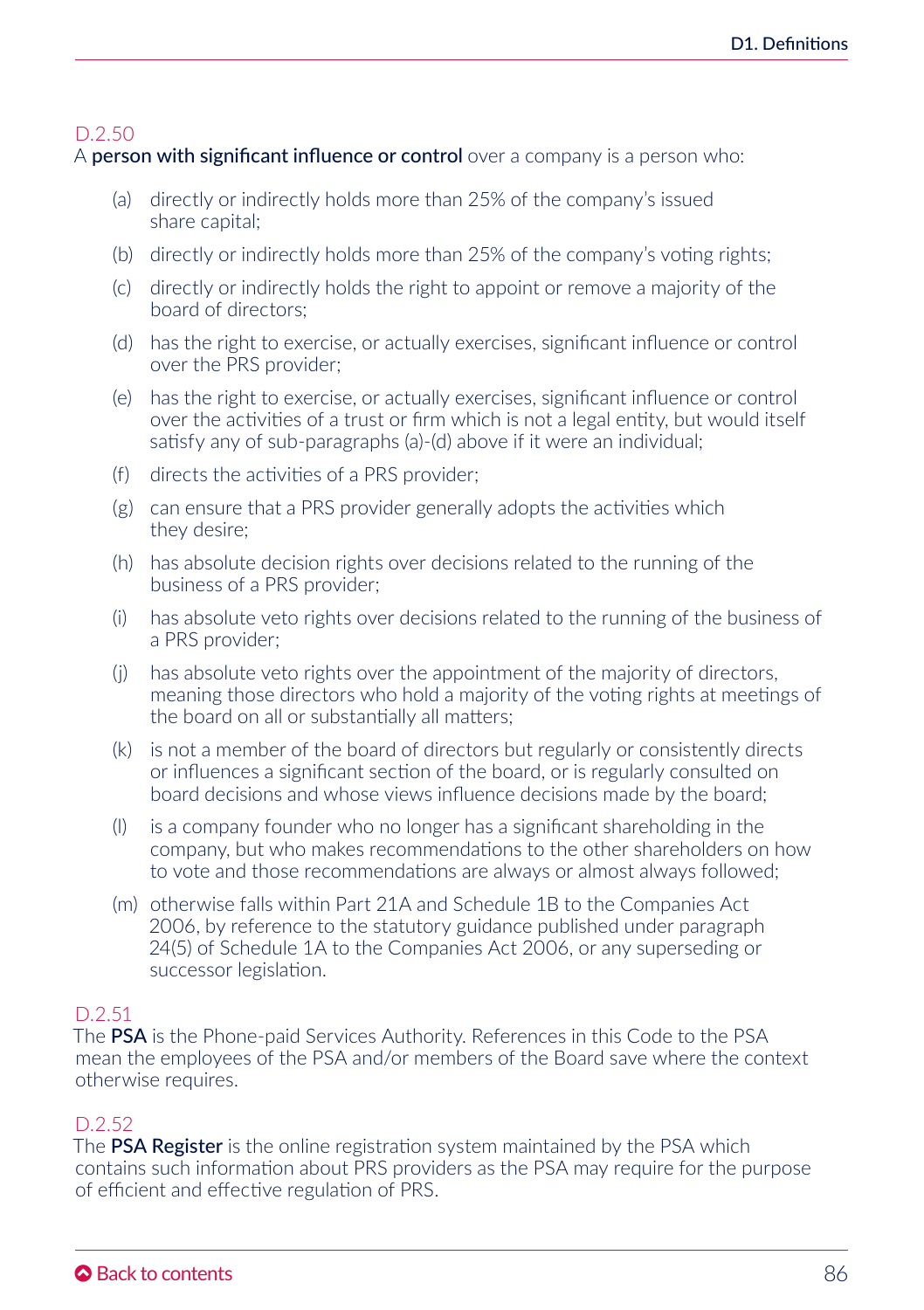**Prior permission** is written permission that may be required by the PSA before particular categories of service can be provided by a PRS provider.

# D.2.54

**Procedures** are published by the PSA from time to time to provide details of the processes and criteria that the PSA will adopt, undertake and/or apply in relation to certain parts of the Code.

# D.2.55

PRS provider means any network operator, intermediary provider or merchant provider.

# D.2.56

Professional Advice Services are services that involve the provision of specialist advice to consumers, that is, advice which requires knowledge and skill obtained through extensive study and specialised training (including, but not limited to, that required of doctors, lawyers, vets and accountants) and in relation to which membership of a professional body is normally required.

#### D.2.57

Promotion and its cognates refer to any activity where the intent or effect is, either directly or indirectly, to encourage the use of PRS. The term **promotional material** shall be construed accordingly.

#### D.2.58

**Recurring donation services** are services that involve a donation of money on a recurring basis to a PRS that operates solely for the purpose of donating such money to an institution that falls within definition of the Charities Act 2011, Charities and Trustee Investment (Scotland) Act 2005, Charities Act (Northern Ireland) 2008, or any successor legislation, or any other UK legislation in which a charity is defined. For the avoidance of doubt such services are a subset of **subscription services** for the purposes of this Code.

#### D.2.59

A refund is any repayment of money to a consumer including partial repayments and repayments made without admission of fault and/or in goodwill.

#### D.2.60

A Relevant Party is a PRS provider that has received an enforcement notice.

#### D.2.61

Remote Gambling Services are services which enable gaming or betting to take place remotely, that is, delivered at a distance electronically or by voice telephony. Such services do not include prize competition or betting tipster services.

#### D.2.62

A Retention and its cognates refer to an outstanding payment due to a network operator, intermediary provider or merchant provider which has been retained by a network operator, intermediary provider or merchant provider in compliance with a PSA direction.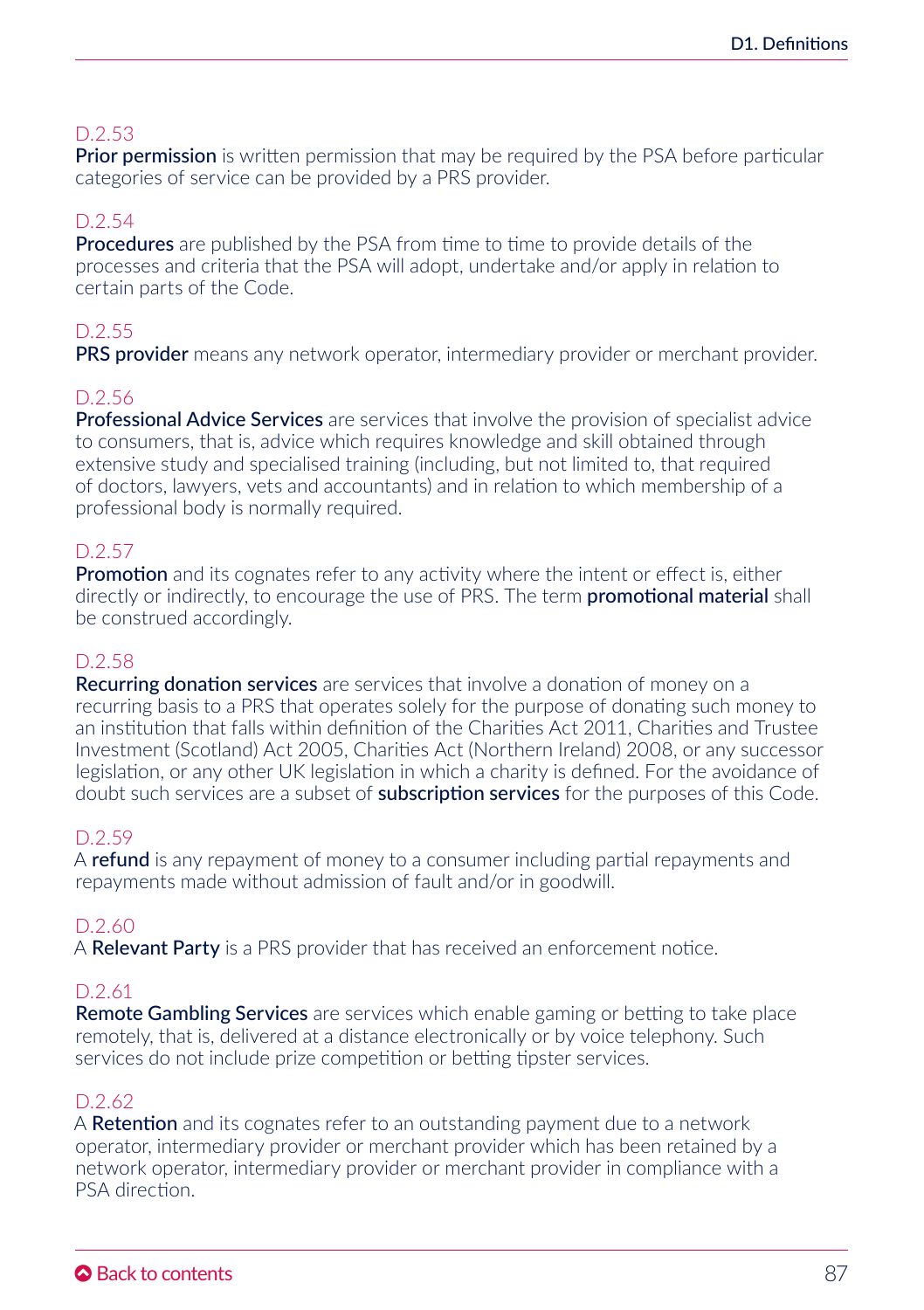**Requirements** are enforceable obligations on PRS providers which support the PSA's regulatory Standards.

#### D.2.64

Service charge has the meaning set out in the Condition issued by Ofcom under section 120 of the Act effective from time to time.

#### D.2.65

Sexual Entertainment Services are entertainment services of a sexual nature, or any services for which the associated promotional material is of a sexual nature, or indicates or implies directly or indirectly, that the service is or may be of a sexual nature. This includes such services that do not involve nudity or involve partial nudity.

#### D.2.66

Single point of contact (SPoC) means a nominated person(s) serving as the coordinator or focal point of information concerning various regulated activities.

#### D.2.67

**Skilled persons reports** are reports ordered by the PSA under paragraph 4.6 above concerning any matter relating to the provision of PRS.

#### D.2.68

Society Lottery Services are PRS services that enable consumers to participate in a "lottery" operated by, or for the benefit of, a "non-commercial society", such terms being defined in the Gambling Act 2005.

#### D.2.69

**Service-specific Requirements** are additional Requirements with which network operators, intermediary providers and merchant providers of specific categories of services must comply.

#### D.2.70

**Standards** refer to the overarching standards that PRS providers must reach in relation to the provision of any PRS. Each Standard is underpinned by Requirements.

#### D.2.71

Subscription services are services which incur a recurring premium rate charge, irrespective of whether the charge is a regular or irregular one.

#### D.2.72

Supervision refers to the activities undertaken by the PSA under Section 4 of this Code.

#### D.2.73

A **suspension direction** is a direction made by a Tribunal on the application of the PSA, or by the PSA of its own motion where permitted to do so, for the suspension of all or part of a PRS.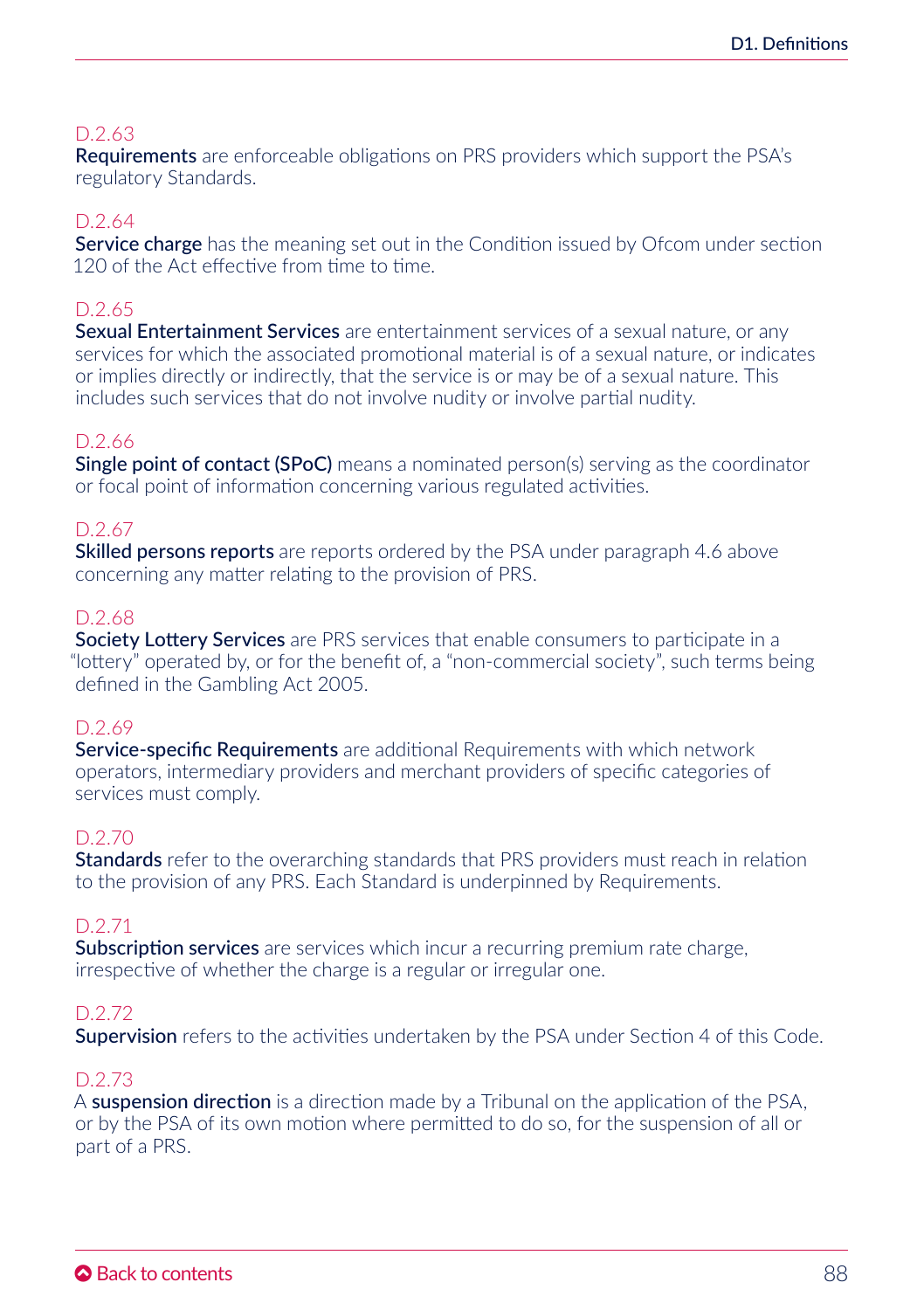A **terminating network operator** is a network operator falling within paragraph D.1.4(d) above.

#### D.2.75

A **thematic review** may be conducted where the PSA has reason to believe there are potential common or industry-wide issues regarding compliance with particular Standards, Requirements and/or other obligations under the Code.

#### D.2.76

Tribunals are PSA Code Adjudication Tribunals made up of members of the CAP.

#### D.2.77

**VAT** means Value Added Tax at the rate applicable from time to time.

# D.2.78

**Virtual Chat Services** are services which do not involve live conversation but which enable two or more users to exchange separate messages, whether by recorded voice, text or pictures, while engaged in the service.

#### D.2.79

A **vulnerable** consumer is a consumer who is less likely to be able to make fully informed or rational decisions due to a specific characteristic, circumstance or need and may be likely to suffer detriment as a result.

#### D.2.80

A warning letter is a letter sent to a Relevant Party where it appears to the PSA that a potential breach or breaches of the Code have occurred and which sets out its concerns and any corrective action that is required.

#### D.2.81

A **withhold direction** is a direction made by a Tribunal, on the application of the PSA, requiring a network operator or intermediary provider to retain any payment or proportion of such payment relating to a relevant PRS from a Relevant Party.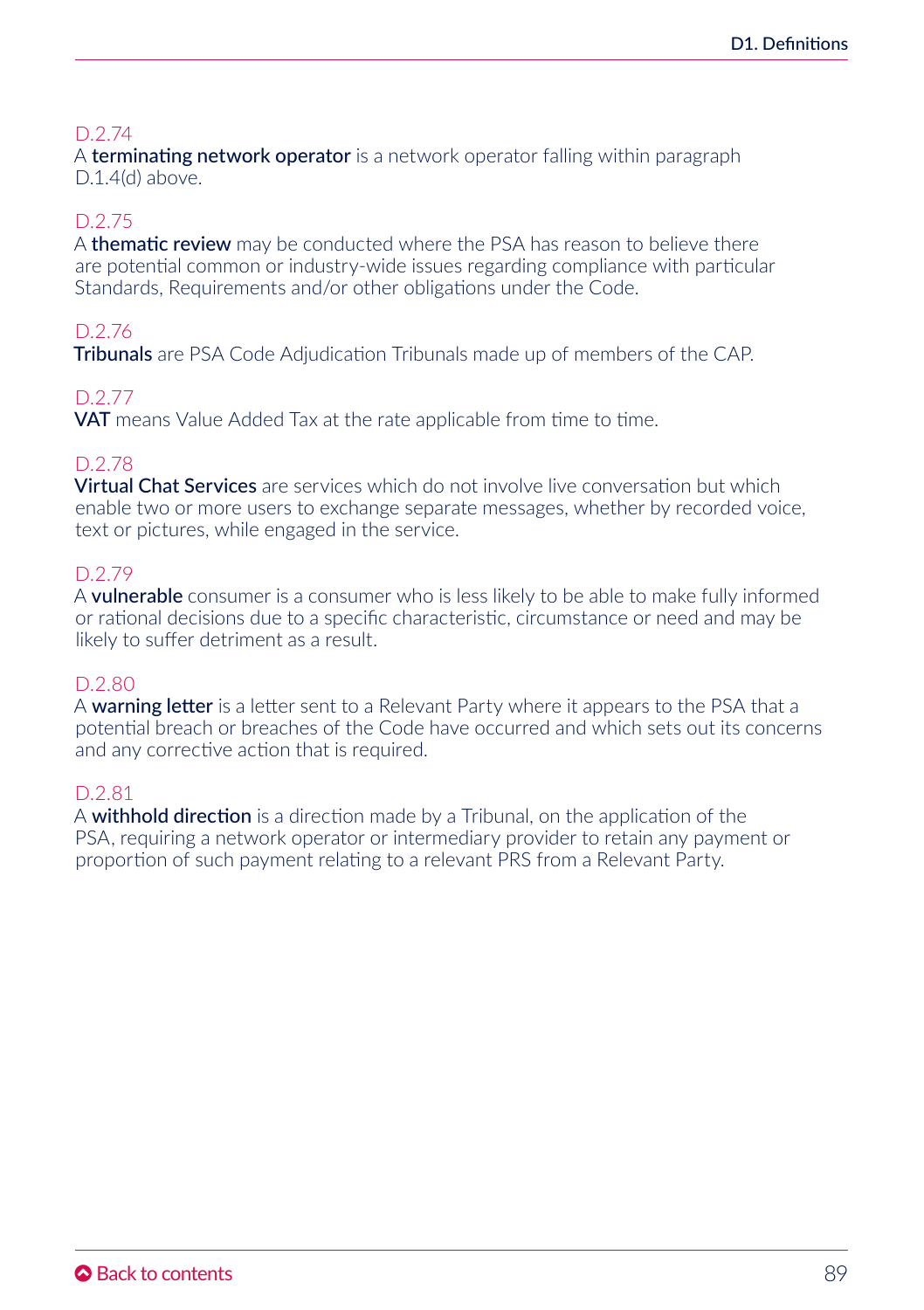# Annex 1: Specified service charges and duration of calls

# 1.1

The rules set out in this Annex apply to all PRS providers involved, or intending to be involved, in the provision of the relevant service types set out at paragraph 1.3 below.

# 1.2

Failure to comply with the actions specified in relation to any service type will amount to a breach of the Code in accordance with paragraph 6.2.14 of the Code.

# 1.3

The rules set out in this Annex apply to the following service types:

- (a) Sexual Entertainment Services
- (b) Live Entertainment Services
- (c) Chatline Services
- (d) Professional Advice Services
- (e) Virtual Chat Services
- (f) Counselling Services
- (g) Children's Services

# Rules for Sexual Entertainment, Live Entertainment, Chatline and Professional Advice Services

#### $14$

When a service charge of £15 (inclusive of VAT) has been spent on the call, callers must be notified that such a charge has been incurred.

# 1.5

When a service charge of £30 (inclusive of VAT) has been spent on the call, the call must be terminated immediately unless the consumer positively confirms a wish to continue to use the service.

# 1.6

When a service charge of £40 (inclusive of VAT) has been spent on the call, the call must be terminated immediately.

#### Requirements for Virtual Chat Services

#### 1.7

All Virtual Chat Services must, as soon as is reasonably possible after the consumer has spent £10 (inclusive of VAT), and after every £10 (inclusive of VAT) of spend thereafter:

- (a) inform the consumer separately from the service or any promotion that  $£10$ (inclusive of VAT) has been spent; and
- (b) terminate the service promptly if the consumer does not interact further with it following the provision of the message sent in accordance with (a) above.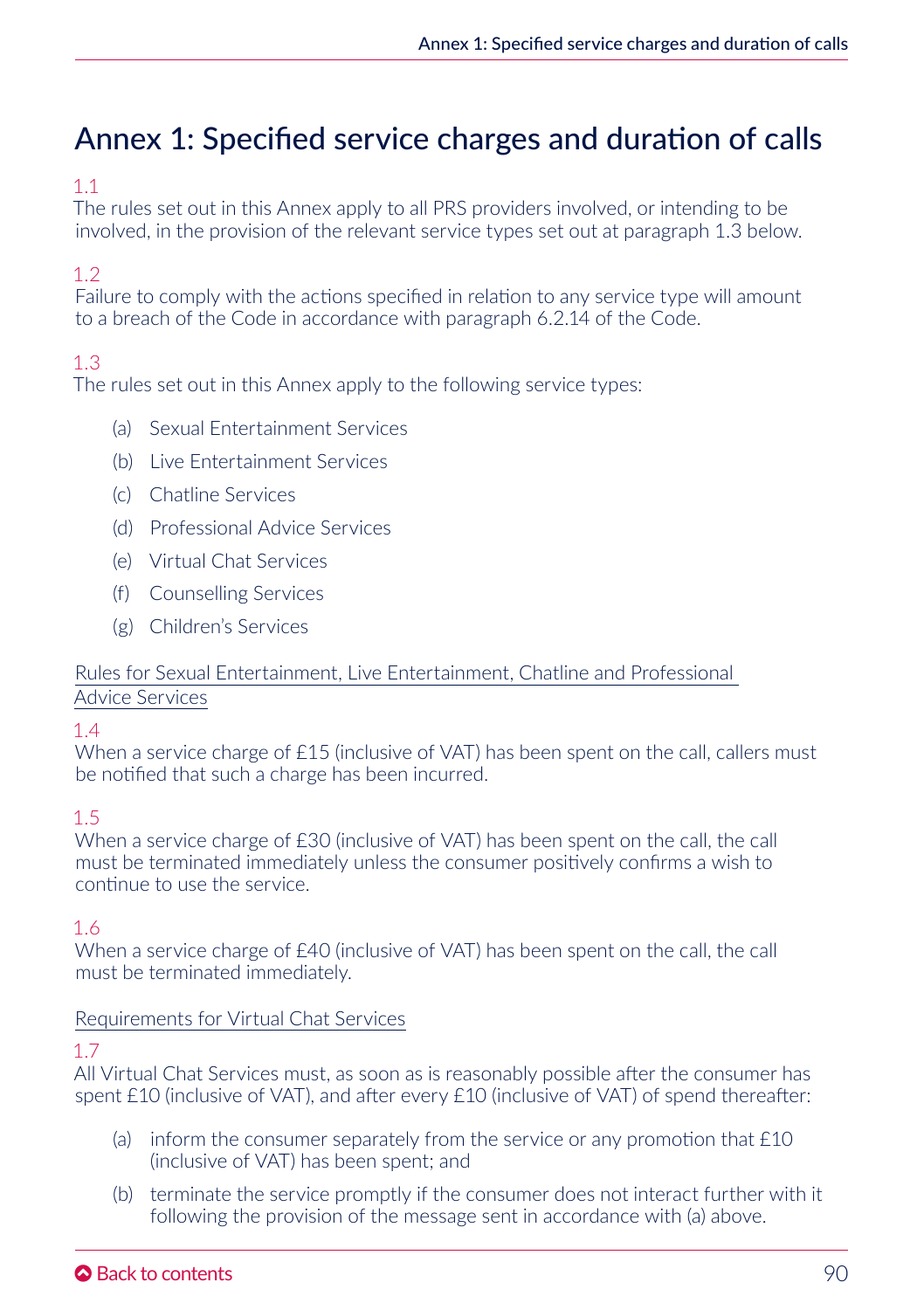# Requirements for Counselling Services

# 1.8

Counselling Services offered on a one-off basis must terminate after 20 minutes.

# 1.9

Where a pre-arranged number of counselling sessions is offered, each call must terminate after 60 minutes.

# Requirements for Children's Services

#### 1.10

Children's Services must not charge more than £5 (inclusive of VAT) per call in a single transaction or per month for a subscription.

# 1.11

Children's Services must not charge more than £20 (inclusive of VAT) over a single monthly billing period.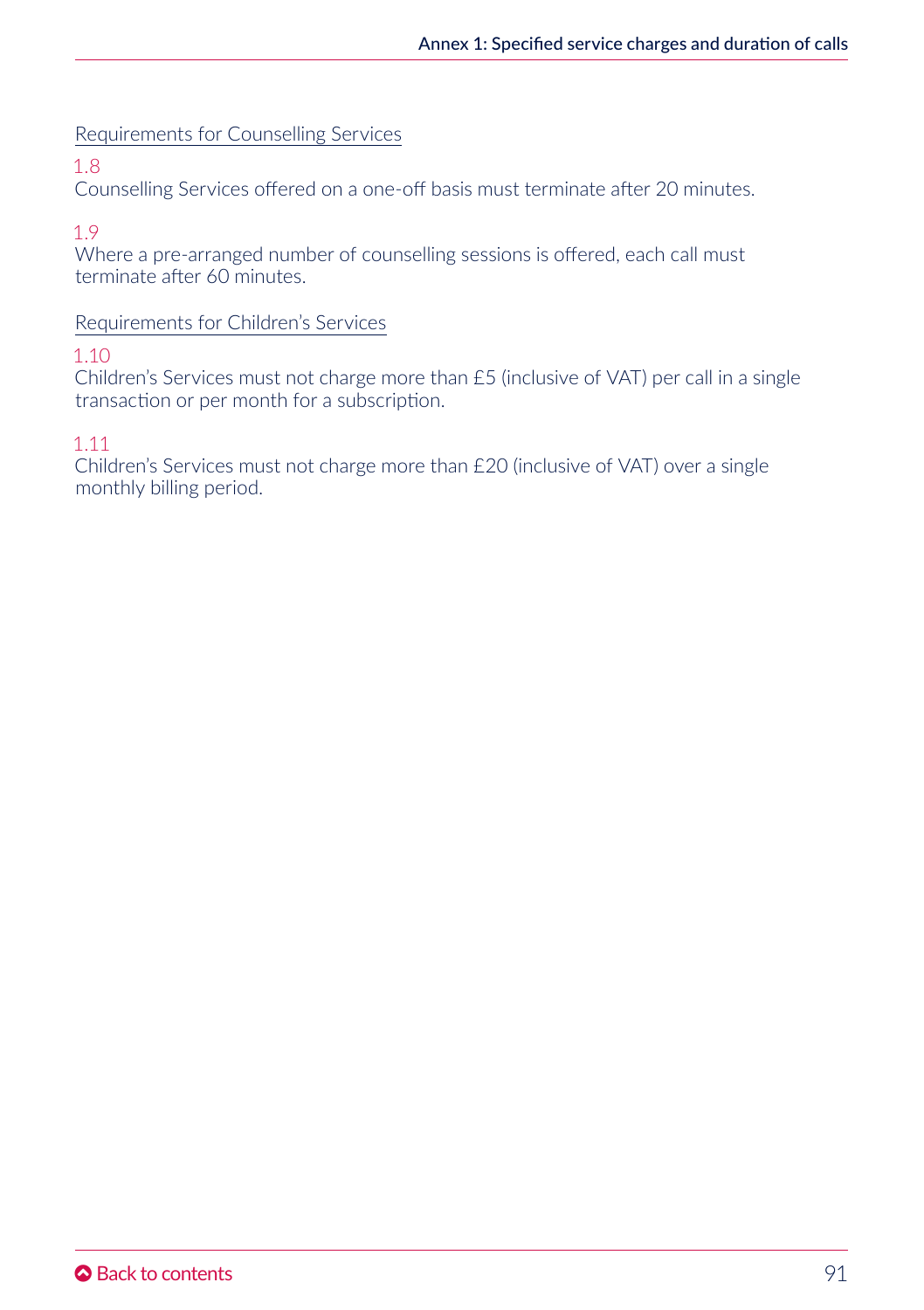# Annex 2: Due Diligence

# 2.1

The due diligence information required to be collected under this Annex is for the purpose of aiding compliance with paragraphs 3.9.1 and 3.9.2 of the Code. In addition to all other relevant DDRAC Requirements set out under paragraph 3.9 of the Code, PRS providers must collect the information set out under paragraph 2.3 below. PRS providers must collect such information in compliance with any applicable data retention notice issued by the PSA from time to time in accordance with paragraph 6.2.20 of the Code.

# $2.2$

The information listed under paragraph 2.3 below must be reviewed on an annual basis and updated promptly where any such information has changed. Where any such information is updated the previous version of the information should be stored for reference as to the information held by the PRS provider at any particular point in time.

# 2.3

The information to be collected and reviewed under paragraphs 2.1 and 2.2 above are as follows:

- (a) confirmation that the intermediary and/or merchant provider(s) have an accurately completed and up-to-date registration with the PSA.
- (b) evidence that the intermediary provider and/or merchant provider is aware of the regulatory requirements applicable to them, and evidence of any steps taken to ensure compliance; for example, records of any engagement with the PSA.
- (c) a copy of the intermediary provider's and/or merchant provider's PSA registration number.
- (d) the intermediary provider's and/or merchant provider's compliance history with the PSA, including consideration of how long they have been operating in the UK PRS market.
- (e) the compliance history of key officers and staff within the intermediary provider and/or merchant provider with significant influence (such as the directors).
- (f) copies of each intermediary provider's, merchant provider's and/or contracted third party's current entries (and first entries, if different from the current entries) in the Companies House register (or if the company is based outside of the United Kingdom, the equivalent register) where such an entry exists.
- (g) the credit, insolvency and/or other legal proceedings history of the intermediary provider and/or merchant provider, and information on any previous or ongoing credit arrangements, insolvency proceedings or arrangements and/or judgments or decisions made by a court or other relevant body.
- (h) verified contact details for the place of business, such as the address and telephone number of the intermediary provider, merchant provider and/or contracted third party.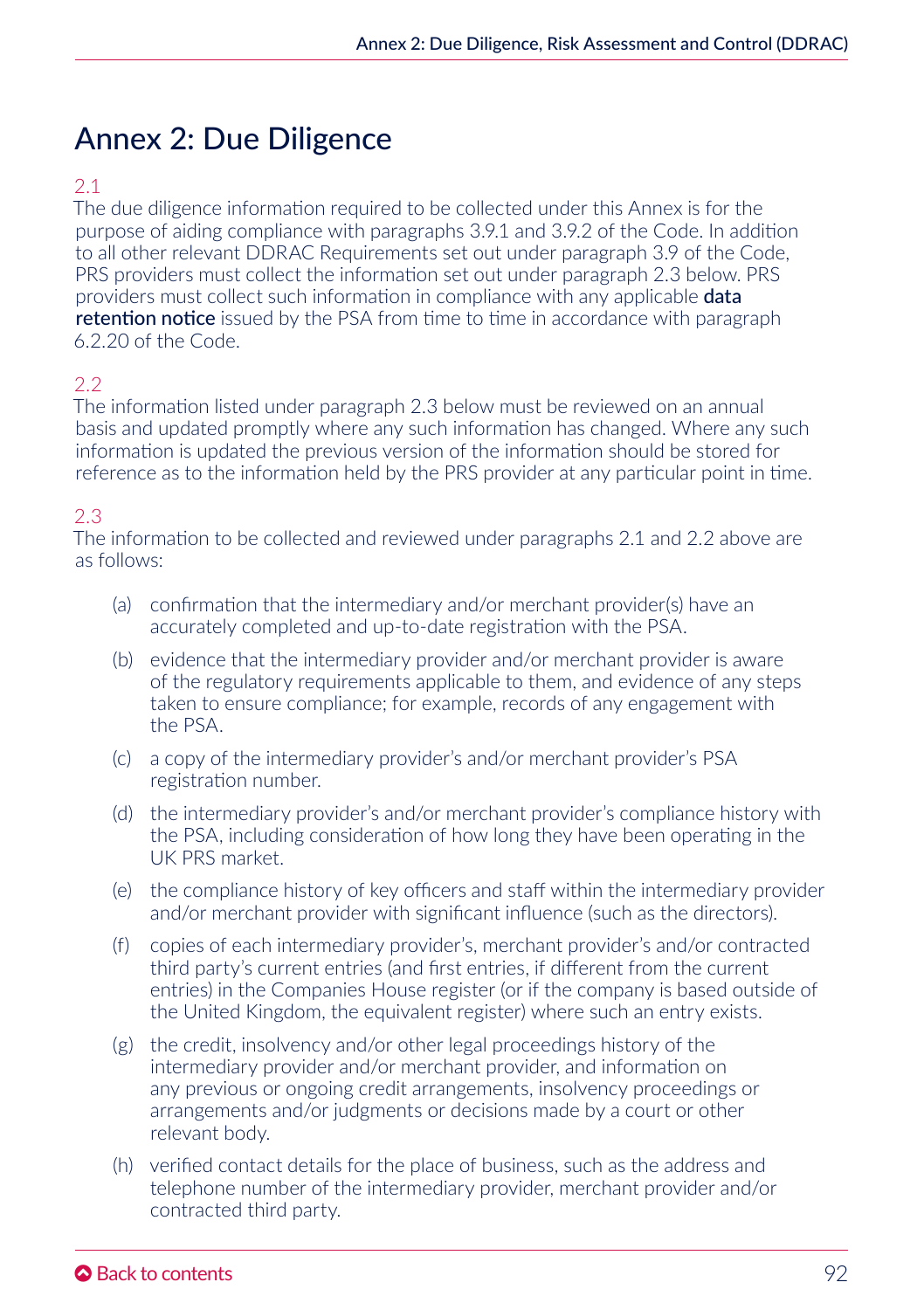- (i) copies of the organisation chart of the intermediary provider, merchant provider and/or contracted third party.
- (j) the company structure of the intermediary provider, merchant provider and/ or contracted third party, such as names and details of any parent or holding company, if relevant.
- (k) verified names and contact information for all relevant persons with significant influence or control over the intermediary provider, merchant provider and/or contracted third party, such as owners and directors.
- (l) verified names and addresses of all individuals connected to the intermediary provider, merchant provider and/or contracted third party who receive any share of PRS revenue generated.
- (m) where appropriate, undertakings by the intermediary provider and/or merchant provider that no other natural or legal person is operating in the capacity of a shadow director under the Companies Act 2006.
- (n) information that can be obtained using reasonable endeavours on whether any of the directors of the intermediary provider, merchant provider and/or contracted third party have been involved or connected with other companies that had previous findings, decisions and/or judgments against them as a result of action taken by the PSA or another regulator or enforcement body (such as Ofcom, ICO, FCA, Trading Standards).
- (o) information as to who within the intermediary provider and/or merchant provider is responsible for signing-off on, and accountable for, due diligence within the company.
- (p) documentation evidencing the policies and procedures the intermediary provider or merchant provider has in place to manage due diligence and risk assessment, as required by paragraph 3.9.6 of the Code, or as required contractually under paragraph 3.9.12 of the Code, respectively.
- (q) the agreed channels/staff within the intermediary provider, merchant provider and/or contracted third party for dealing with correspondence such as those relating to legal, financial and compliance matters.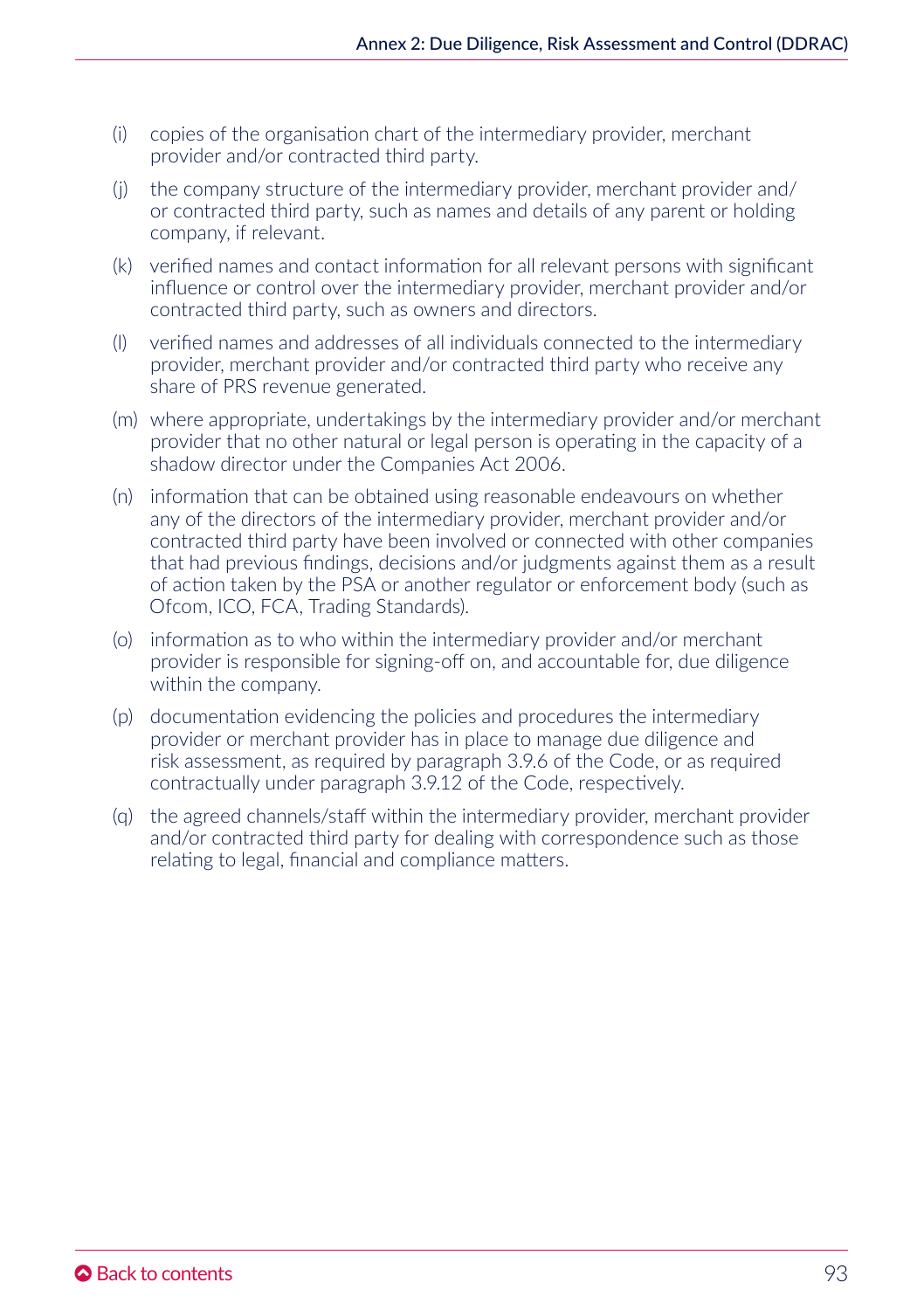# Annex 3: Technical standards

# 3.1

All platforms should be hosted strictly independently of any merchant provider. Where an intermediary provider wishes to offer services on its own platform, it must retain ownership, control and responsibility for all aspects of the service.

# 3.2

All platforms should use the current version of the Transport Layer Security (TLS) protocols or, as a minimum, a non-deprecated version.

# 3.3

All platforms should have in place a strong Content Security Policy (CSP) to restrict resource usage.

# 3.4

Browser Cross-site Scripting (XSS) mitigations should be enabled on all platforms by default.

# 3.5

HTTPS Strict Transport Security (HSTS) headers should be enabled on all platforms by default.

# 3.6

Payment pages should protect against click-jacking, for example by use of HTTP Headers.

# 3.7

Any phone-paid transaction must only occur over correctly validated and encrypted connections.

# 3.8

Payload protection should be implemented such that it cannot be edited partway through a transaction.

# 3.9

Rate-limiting should be in place for login attempts, in order to prevent "brute force" password-guessing.

# 3.10

Authentication cookies should be encrypted by default on all platforms and must expire within a reasonable amount of time.